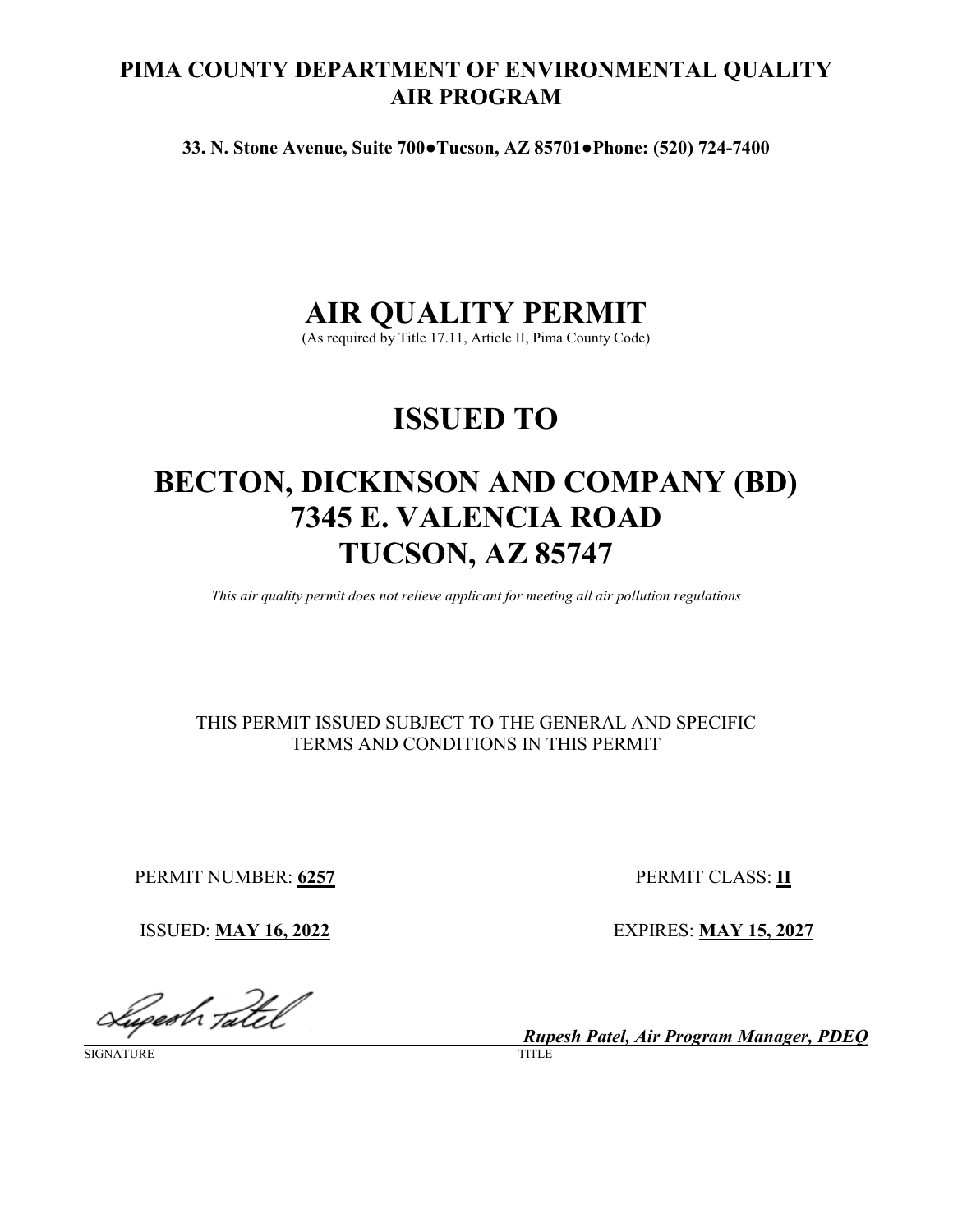# **TABLE OF CONTENTS**

| <b>Permit Section</b>                                       |    | Page |
|-------------------------------------------------------------|----|------|
|                                                             |    |      |
| <b>General Conditions</b>                                   |    |      |
|                                                             |    |      |
|                                                             |    |      |
| <b>Specific Conditions</b>                                  |    |      |
|                                                             |    |      |
| 30.                                                         |    |      |
| 31.                                                         |    |      |
| 32.                                                         |    |      |
| 33.                                                         |    |      |
|                                                             |    |      |
| <u>40</u> .                                                 |    |      |
|                                                             |    |      |
| $\frac{41}{42}$ .<br>$\frac{43}{44}$ .<br>$\frac{44}{45}$ . |    |      |
|                                                             |    |      |
|                                                             |    |      |
|                                                             |    |      |
| <u>46</u> .                                                 |    |      |
| 47.                                                         |    |      |
|                                                             |    |      |
|                                                             |    |      |
| <u>50</u> .                                                 |    |      |
| <u>51</u> .                                                 |    |      |
| $\overline{52}$ .                                           |    |      |
| 53.                                                         |    |      |
|                                                             | a. |      |
|                                                             |    |      |
|                                                             |    |      |
|                                                             |    |      |
|                                                             | b. |      |
|                                                             |    |      |
| <u>54.</u>                                                  |    |      |
| 55.                                                         |    |      |
|                                                             |    |      |
| <u>56</u> .                                                 |    |      |
| 57.                                                         |    |      |
| 58.                                                         |    |      |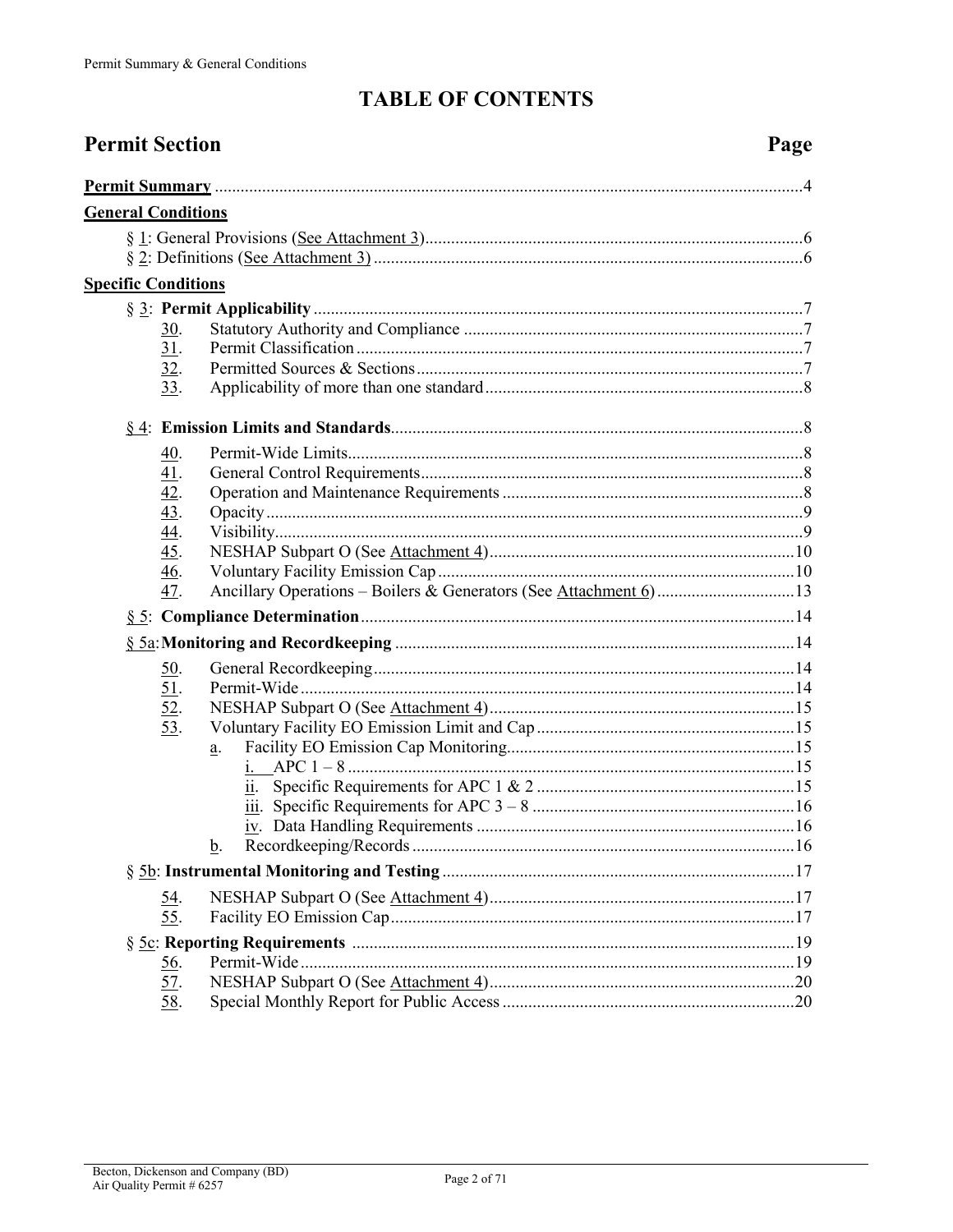<span id="page-2-0"></span>

| Attachment 1: |                                                                    |  |
|---------------|--------------------------------------------------------------------|--|
| Attachment 2: |                                                                    |  |
| Attachment 3: |                                                                    |  |
|               |                                                                    |  |
| Attachment 4: |                                                                    |  |
| Attachment 5: | Summary of Monitoring, Recordkeeping, and Reporting Requirements68 |  |
| Attachment 6: |                                                                    |  |
| Attachment 7: |                                                                    |  |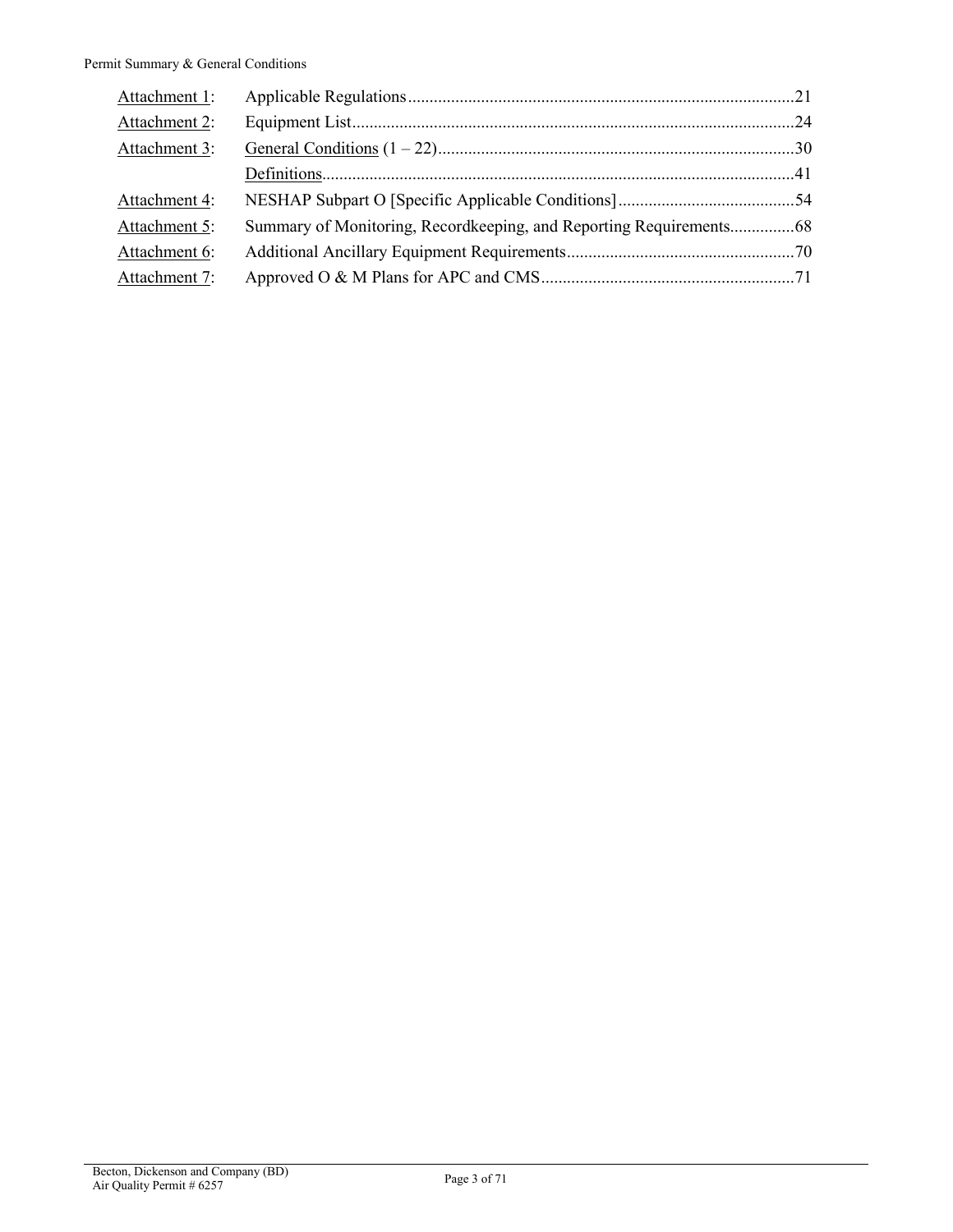*(Unless otherwise noted, references in this permit are t[o Title 17](https://tinyurl.com/PCC-17-00-00) of the Pima County Code (PCC), Arizona Revised Statues (ARS), Arizona Administrative Code (AAC.),and the Pima County State Implementation Plan (SIP). Underlined text are hyperlinked references to either definitions in § 2 of this permit, Conditions within the permit, or to external websites containing the referenced provision.)*

## **PERMIT SUMMARY**

#### **Location Information**

This individual air quality permit is issued to Becton, Dickinson and Company (BD), the Permittee, for their operations to be located in Century Park Marketplace on 7345 E. Valencia Road, Tucson, AZ 85747 (Parcel ID 141-06-020D).

#### **Source Description**

Becton, Dickinson and Company (BD) is a registered corporation on file with the Arizona Corporate Commission (ACC ID# 23202622). BD is a global medical technology company with more than 70,000 associates serving in over 190 countries, operating over 20 sterilization sites globally, 12 of which are ethylene oxide sterilization facilities. This permit authorizes the construction and operation of its proposed new ethylene oxide sterilization facility for the purpose of sterilizing various medical products, including surgical kits, intravenous (IV) catheters and sets, surgical and vascular preparatory devices, and various types of syringes.

The pollutant-emitting activities and operations covered by this permit that constitute the facility and installations fall under the following industrial classification:

• Product Sterilization – SIC code  $7389 - (NAICS 561910)$  [\[PCC 17.04.340.A \(41\)\]](https://tinyurl.com/y9gh9owd)

This is a Class II permit and the facility is a "True Minor Source" of [conventional pollutants](#page-50-0) and an [area source](#page-40-1) of Hazardous Air Pollutants [\(HAPs\)](#page-45-0) when considering the limitations in this permit and emissions from other sources at the facility aggregated under the same major group two digit SIC Code (73). The facility is subject to Voluntary Limitations under PCC 17.11.190.B and National Emission Standards for Hazardous Air Pollutants (NESHAP) Subpart O in 40 CFR Part 63.

#### Ethylene Oxide Sterilization Operations

Emissions of hazardous air pollutants from the proposed facility will consist primarily of ethylene oxide ( $C_2H_4O$ ; Chemical Abstract Service - CAS No. 75-21-8; hereafter referred to as EO) that result from the use of EO as a sterilant in the processes to sterilize medical and surgical equipment.

The facility is designed around an approximate usage of 225 tons of EO per year. The primary EO "process" emissions from the sterilization chambers and associated aeration room operations (6 sterilization lines – consisting of 1 [sterilization chamber a](#page-51-0)nd 2 [aeration rooms](#page-40-2) for each line) will be controlled by two LESNI® ethylene oxide catalytic oxidation (cat-ox) abatement systems with independent discharge points. These systems use a catalyst to oxidize the process EO gas emissions at a set temperature of above  $140^{\circ}$ C and convert the gas into the byproducts of carbon dioxide and water prior to discharge to the ambient air. The LESNI® cat-ox abatement system has proven highly efficient at reducing EO process emissions and has been used in the global medical sterilization industry for many years and exceeds current EPA NESHAP Subpart O standards that apply to the US industry.

The LESNI<sub>®</sub> air pollution control (APC 1 & 2) discharge points are limited to not exceed 1 PPM<sub>V</sub> at the discharge vent(s), per the design and NESHAP Subpart O. In addition, as described in the application, the LESNI systems are also subject to a voluntary facility EO emissions cap.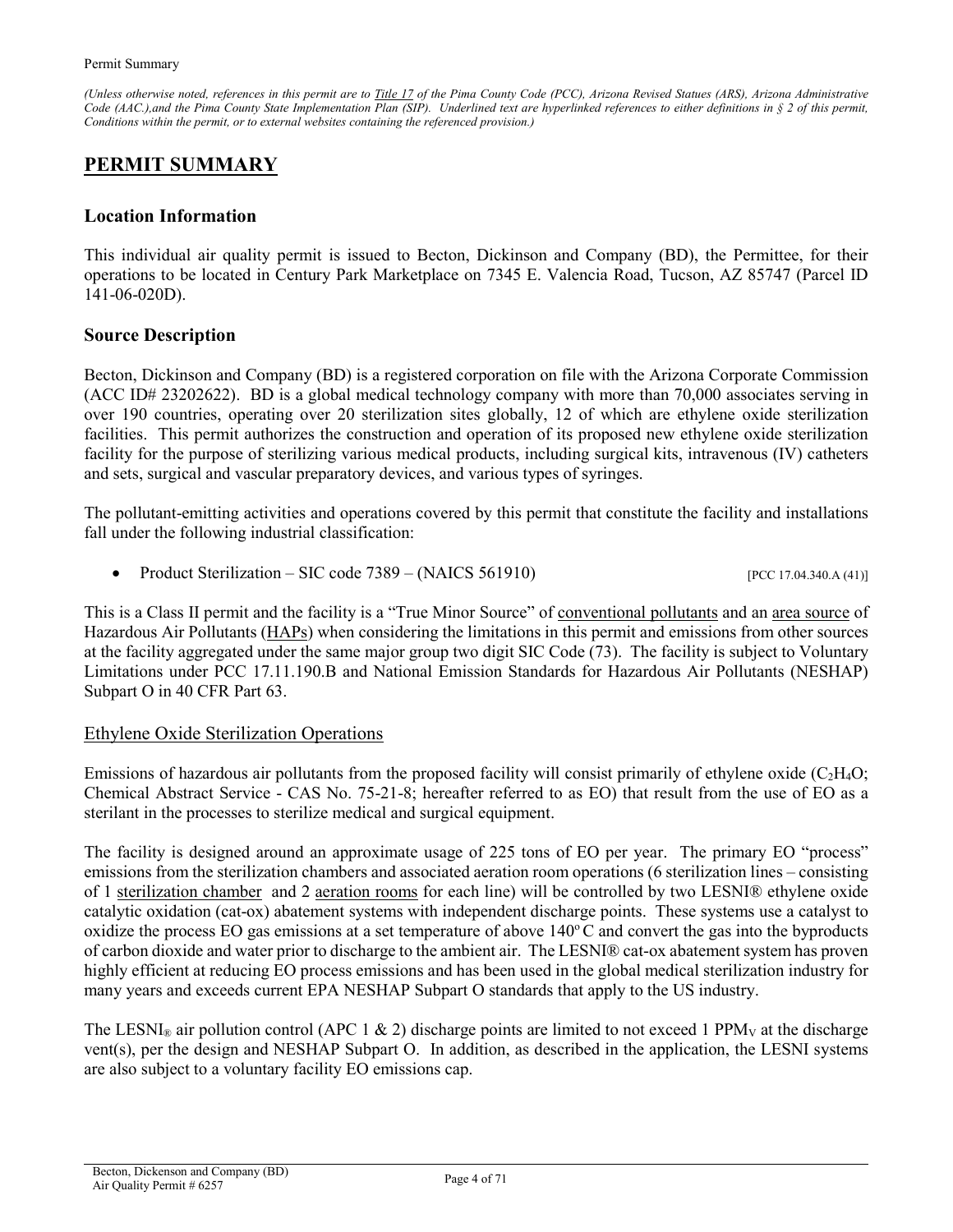#### Permit Summary

In addition to the above process emissions, the potential fugitive EO emissions from facility operations will be effectively collected and controlled from the following distinct work areas interior to the building using Advanced Air Technology<sup>®</sup> dry bed system(s) with specialized dry chemi-sorbant media designed to reduce the EO emissions from the areas below (See [Condition 46,](#page-9-1) the [equipment list,](#page-23-0) and the technical support document (TSD) for more information):

- Area 1 Gas Room Areas (includes the EO gas dispense room, day tanks, and vaporizer room). Emissions from Area 1 will be controlled using dry bed system(s) (APC 3). The emissions discharged from APC 3 are limited not to exceed 100 micrograms per cubic meter based on a one-hour average.
- Area 2 Sterilization Chamber Areas (including the sterilization chamber rooms, and damage limiting construction (DLC) areas). Emissions from Area 2 will be controlled using dry bed system(s) (APC 4). The emissions discharged from this APC 4 are limited not to exceed 100 micrograms per cubic meter based on a onehour average.
- Area 3 –Work In Progress (WIP) & Post-Sterile Warehouse Area. The aeration chambers are located in this area. Any fugitive from these chambers will be captured by the APCs located in Area 3. The area will be equipped with 4 independent APC systems. Emissions from this area will be controlled using 4 separate dry bed system(s), and the discharge concentration from each of these 4 APCs are limited not to exceed 200 micrograms per cubic meter based on a one-hour average.

The capture of the fugitive emissions will be monitored by the building ventilations system to ensure total enclosure and 100% capture efficiency.

#### Facility-Wide Ethylene Oxide Emissions Cap

To effectively control EO emissions from the facility, the Permittee has accepted an EO emissions cap of 709 lb/yr as a 12-month rolling total. Compliance with this cap will be monitored through use of a continuous emissions monitoring system [\(CEMS\)](#page-41-0) for APC 1-8, monitoring of building parameters to ensure collection of EO fugitive emissions within the operational areas of the facility, and through a leak detection and repair program. The monitored emission rate data shall be reduced (as applicable), determined, and recorded for each operating day, and month to determine compliance.

#### Ancillary Operations

In addition to the principal sterilization operations, the facility will also operate an emergency generator, an emergency engine driven fire pump, and fossil-fuel fired industrial and commercial equipment (Boilers & Heaters). Both the emergency generator and fire pump that are subject to New Source Performance Standards (NSPS) in the Code of Federal Regulations 40 CFR Part 60. These operations are covered under PDEQ's GP for Fuel Burning Equipment.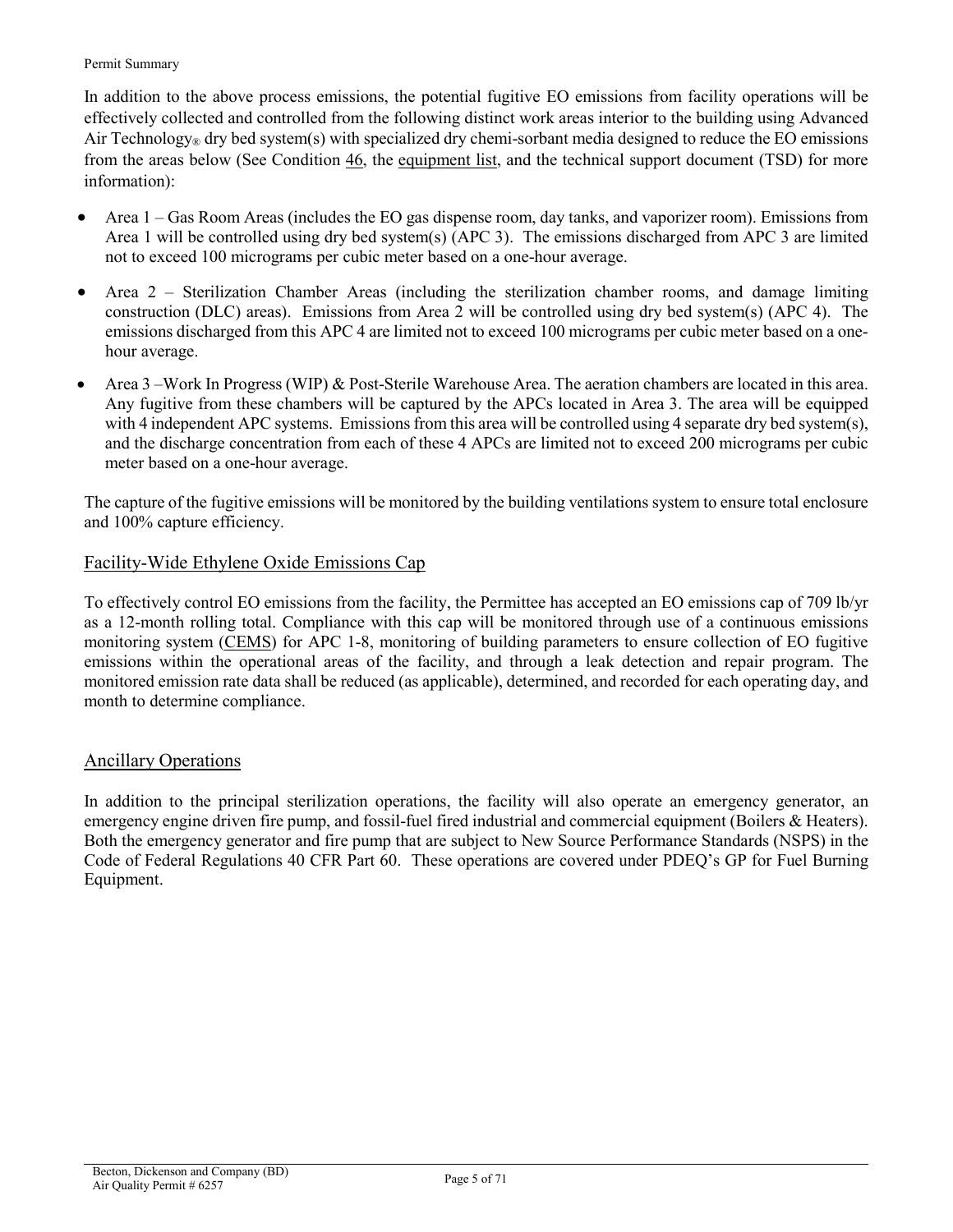## **GENERAL CONDITIONS**

## **§ [1:](#page-29-0) General Provisions:** [See Attachment 3](#page-70-0)

## **§ [2:](#page-29-0) Definitions:** [See Attachment 3](#page-70-0)

### **Permit Revision**

This permit authorizes the construction or modification and operation of the facility and its equipment/operations described in this permit and the application on file with the Control Officer. To revise this permit, the Permittee must submit a complete application to the Control Officer by mail, e-mail, or hand delivery to the address listed in [Condition](#page-34-0) 11.a.ii , and prior to issuance; pay the applicable fee pursuant t[o Condition 8.](#page-31-0) (See [Condition](#page-35-0) 14 regarding facility changes and criteria governing permit amendments/revisions).

### **Permit Termination**

[Condition 6](#page-30-0) of this permit addresses the Control Officer's ability to revise, revoke and reissue, or terminate this permit. The Permittee may also voluntarily request termination of this permit per PCC [17.13.060.](https://tinyurl.com/yypcqjop)

#### **Emission Limitations**

This permit may impose limitations to ensure that the [source](#page-51-1) remains a minor source with emission rates below the major source threshold for [conventional pollutants,](#page-50-0) the [area source](#page-40-1) threshold for hazardous air pollutants [\(HAPs\)](#page-45-0), or to avoid other applicable requirements. The equipment list describes the permitted equipment, operations, and/or activities and references to the permit sections (§§) containing the specific terms and Conditions that apply. The equipment list may include operational limitations or parameters to be monitored, and reference specific attachments/requirements for additional ancillary operations.

#### **Emissions Summary**

The following emission rates are for reference purposes and are used to establish whether or not the source is a major source in terms of the Title V permit program. They reflect the maximum allowable emissions rate of pollutants from the regulated sources under the limits and standards in this permit and associated application. They are not intended to be enforced by direct measurement unless otherwise noted in the Specific Conditions of the permit. (See the TSD for more details on the facilities controlled and uncontrolled potential to emit (PTE)).

| Table 1: Facility Wide Emissions of Pollutants (tons/yr) |                                                |           |           |      |            |          |                 |                                               |           |              |                 |      |
|----------------------------------------------------------|------------------------------------------------|-----------|-----------|------|------------|----------|-----------------|-----------------------------------------------|-----------|--------------|-----------------|------|
| <b>Source Type and Category</b>                          | <b>Conventional or Criteria Air Pollutants</b> |           |           |      |            |          |                 | <b>NSPS</b><br>or NESHAP<br><b>Pollutants</b> | HAP(s)    |              | CO <sub>2</sub> |      |
|                                                          | PM <sub>2.5</sub>                              | $PM_{10}$ | <b>PM</b> | NOx  | <b>VOC</b> | $\bf CO$ | SO <sub>2</sub> | Ph                                            | <b>EO</b> | <b>Total</b> | Single          |      |
| Sterilization                                            |                                                |           |           | ۰    | 0.36       | ۰        | ۰               | Neg.                                          | 0.36      | 0.36         | 0.36            |      |
| <b>Boilers</b>                                           | 0.82                                           | 0.82      | 0.82      | 1.17 | 0.59       | 3.97     | 0.06            | Neg.                                          |           | 0.20         | ${}< 0.2$       | 4190 |
| Fire Pump                                                | 0.00                                           | 0.00      | 0.00      | 0.01 | 0.00       | 0.07     | 0.03            | Neg.                                          |           |              | -               | 5.7  |
| Generator                                                | 0.00                                           | 0.00      | 0.00      | 0.03 | 0.01       | 0.28     | 0.00            | Neg.                                          |           | 0.00         | 0.00            | 20.4 |
| <b>Total Estimated Emissions</b>                         | 0.82                                           | 0.82      | 0.82      | 1.21 | 0.96       | 4.33     | 0.09            | Neg.                                          |           | < 0.56       | < 0.56          | 4214 |

<sup>1</sup> Note: These are the estimated of point source emissions from the LESNI and Advanced Air Technology® dry bed air pollution control devices (APC) under the maximum allowances in this permit. See the TSD for more detailed emission estimates, emission points, and the facility wide EO emission cap.

## **Permit Terms and Conditions**

All terms and Conditions in this permit that ar[e Federally Enforceable](#page-44-0) or [Material Permit Conditions](#page-47-0) are specifically indicated as such. Federally [Enforceable](#page-44-0) terms and Conditions also include all references to 40 CFR.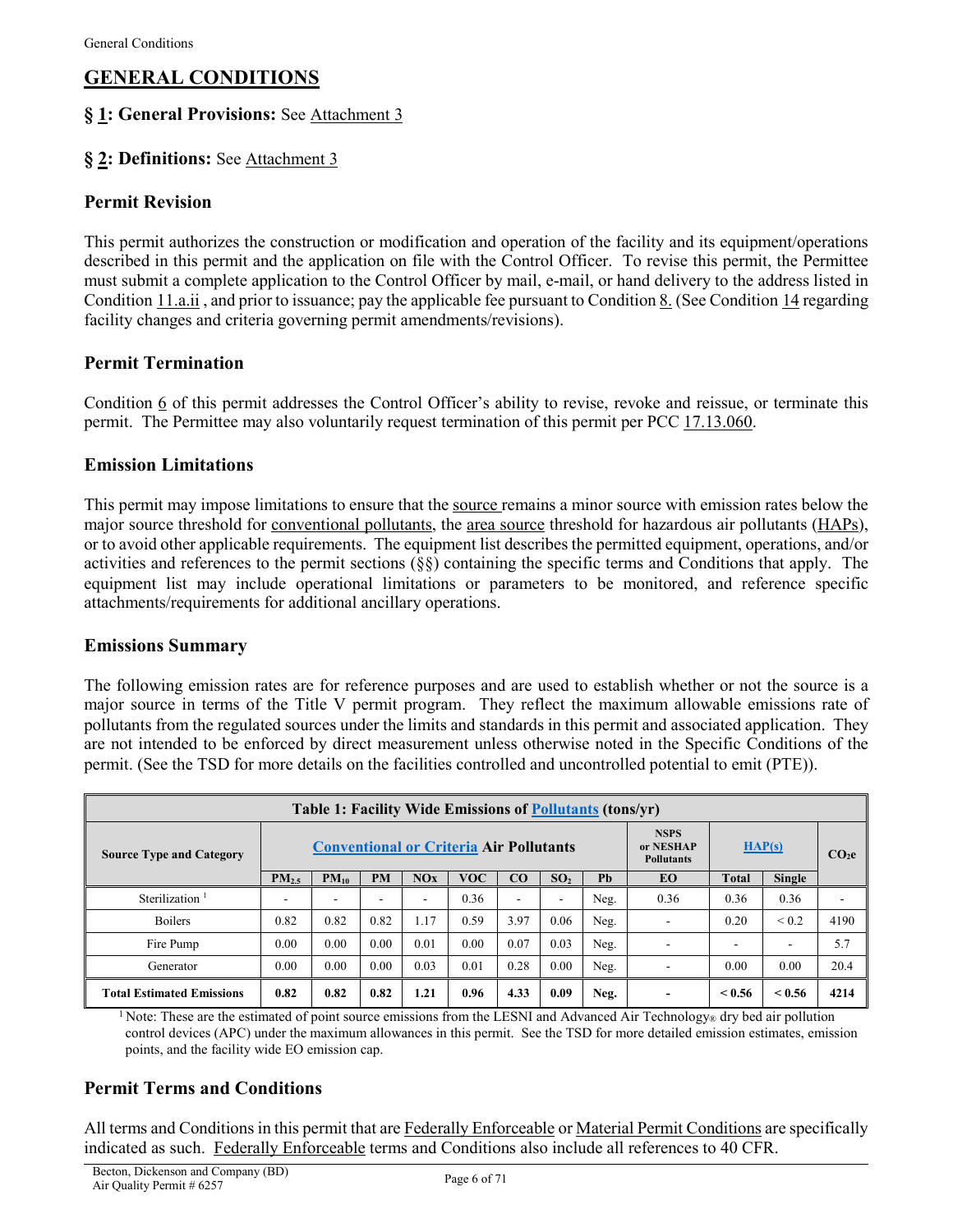## <span id="page-6-0"></span>**SPECIFIC CONDITIONS**

## **§ 3: Permit Applicability**

<span id="page-6-2"></span>

30. Statutory Authority and Compliance [\[PCC 17.11.010.B & D,](https://tinyurl.com/ybffu656) [PCC 17.11.190,](https://tinyurl.com/yat2yhct) [PCC 17.13.010,](https://tinyurl.com/ya23abh3) and ARS § [49-480\]](https://tinyurl.com/ARS49-480)

- <span id="page-6-1"></span>a. Ambient [air pollutant](#page-40-3) emissions from the facility, specifically the emissions from the equipment and operations described in the equipment list that fall under SIC Code 7389 (NAICS 561910) are subject to the enforceable limitations in this permit and any applicable general permits. This permit is issued pursuant to ARS § [49-480](https://tinyurl.com/ARS49-480) and authorizes the construction or modification and operation of the facility, equipment and operations described in the [equipment list.](#page-23-0) This authorization is based on the regulations in effect on the date of issuance of this permit, and a finding that the allowable emissions from the facility, specifically the emissions from the equipment and operations more fully described in the application on file with the Control Officer:
	- i. Do not constitute a "major source" within the meaning defined in PCC [17.04.340.A.128;](https://codelibrary.amlegal.com/codes/pimacounty/latest/pimacounty_az/0-0-0-11052) and
	- ii. Will neither cause nor contribute to a violation of any ambient air quality standard; and
	- iii. Are adequately protective of the public's health, safety, and general welfare over a potential lifetime of exposure.
- b. Notwithstanding the above findings, this permit shall not relieve the Permittee from compliance with all local, county, state and federal laws, statutes, and codes or from compliance with any conditional orders issued by the Control Officer pursuant to this permit and Chapter 17.28 of Title 17 of the PCC.
- c. Should any conditions at the facility, or any federal, state, or local rules or findings change such finding, the Permittee or Control Officer shall submit a report of such finding and proceed to reopen and revise the permit in accordance with Condition[s 6.b](#page-30-1) and [14.](#page-35-0)

<span id="page-6-3"></span>31. Permit Classification [\[PCC 17.04.340.A \(30\) \(41\), \(134\), \(175\), \(221\);](https://tinyurl.com/y9gh9owd) an[d PCC 17.11.090\]](https://tinyurl.com/yat2yhct)

<span id="page-6-4"></span>Class II – True Minor Source. The facility is a Minor Source of [conventional pollutants](#page-50-0) and an [area source](#page-40-1) of [HAP's,](#page-45-0) when considering the limitations in this permit, any applicable attachments, and emissions from other sources at the facility aggregated under the same major group two digit SIC Code (73). The facility is subject to NEHSHAP Subpart O in 40 CFR Part 63.

32. Permitted Sources & Sections [\[PCC 17.04.340.A \(41\),](https://tinyurl.com/y9gh9owd) PC[C Articles IV,](https://tinyurl.com/y2boavsq) [VI,](https://tinyurl.com/y9fxud5g) an[d VII](https://tinyurl.com/yx9e5vav) of Chapte[r 17.16\]](https://tinyurl.com/y7uokuy8)

The Specific Conditions in this permit apply to the facility, equipment and operations listed in the [equipment](#page-23-0)  [list.](#page-23-0) Refer to Attachment 2 of the TSD for information relating to specific applicability determinations. The Specific Conditions and source categories are arranged into the following permit Sections (§§):

- § 3: Permit Applicability (This Section);
- § [4:](#page-7-1) Emission Limitations and Standards;
- [§ 5:](#page-13-0) Compliance Determination;
- [§ 5a:](#page-13-1) Monitoring and Recordkeeping;
- § [5b:](#page-16-0) Testing;
- § [5c:](#page-18-0) Reporting Requirements;

[Attachment](#page-20-0) 1: Applicable Regulations;

[Attachment 2:](#page-23-0) Equipment list;

[Attachment 3:](#page-29-1) General Conditions;

[Attachment 4:](#page-53-0) NESHAP Subpart O

[Attachment 5:](#page-67-0) Summary of Monitoring, Recordkeeping, and Reporting Requirements;

[Attachment 6:](#page-69-0) Ancillary Equipment Attachments (Boilers & Generators)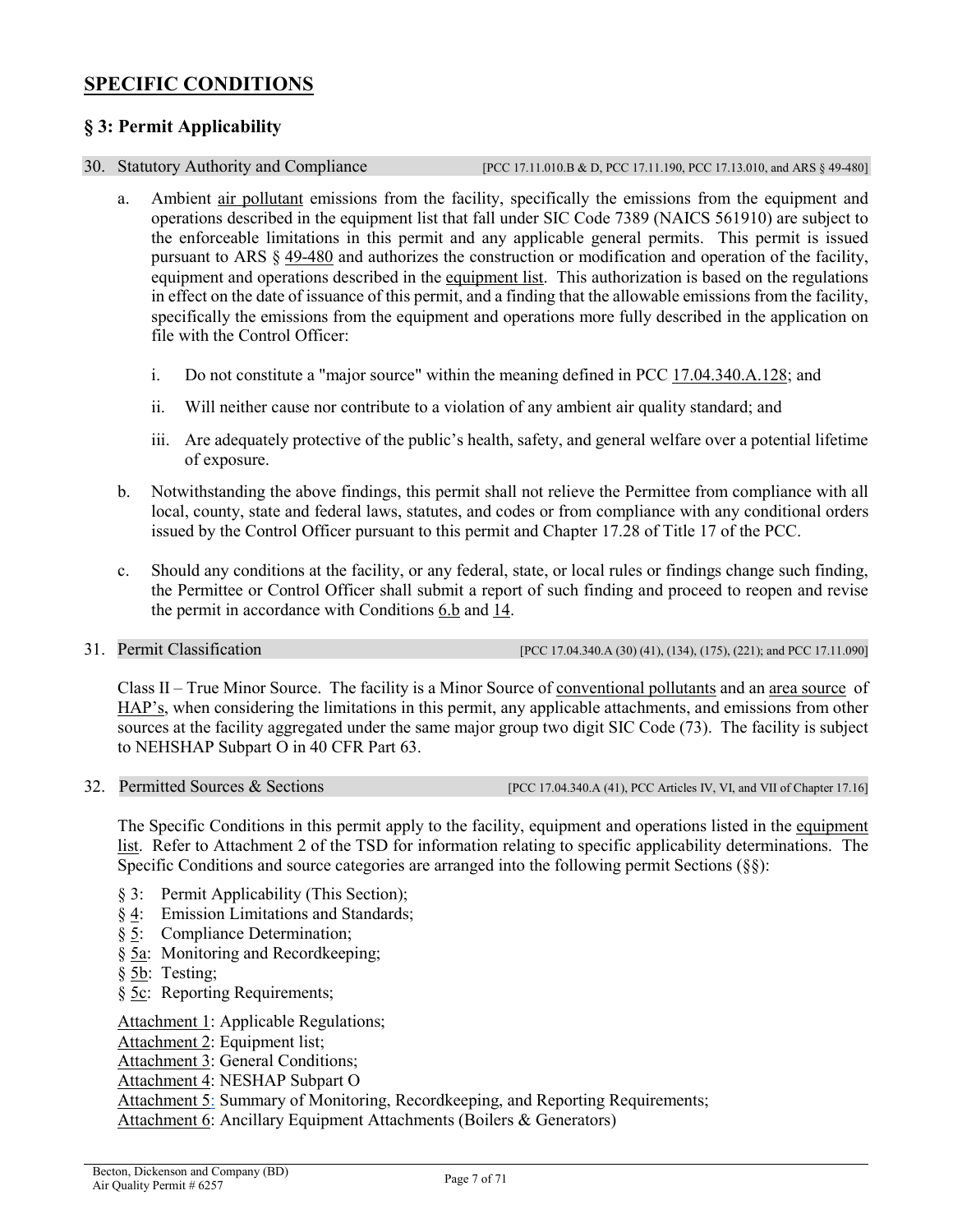#### <span id="page-7-7"></span><span id="page-7-0"></span>33. Applicability of more than one standard **EXECUTE:** [\[PCC 17.16.010.B\]](https://tinyurl.com/yxanjjfe)

If more than one emission limit or emission standard in this permit is applicable to the same source, the more stringent standard or emission limit shall apply.

## <span id="page-7-1"></span>**§** 4: Emission Limitations and Standards **[\[PCC 17.13.020.A.2\]](https://tinyurl.com/y2whqkle)**

#### <span id="page-7-2"></span>40. Permit-Wide Limits *and Limits Material Permit Conditions*

- a. When so indicated in the [equipment list](#page-23-0) of this permit, the Permittee shall monitor and restrict or limit the operation of emission sources to the respective parameters, limits, or throughputs.
- b. The Permittee shall monitor and keep records demonstrating that the emission rate of [air pollutants](#page-40-3) from sources covered under this permit, and any other permitted sources located within the contiguous or adjacent areas under the common control of the same person, do not exceed the [major source threshold.](#page-45-1)

## <span id="page-7-3"></span>41. General Control Requirements **[Federally and Locally Enforceable Conditions]**

- a. The Permittee shall comply with permit-wide operations standards contained in Title 17 and as provided in General Permits (GP's) issued by the Control Officer (See [Attachment 6](#page-69-0) for applicable GP's).
- b. Where a stack, vent or other outlet is at such a level that fumes, gas mist, odor, smoke, vapor or any combination thereof constituting [air pollution](#page-40-3) are discharged to adjoining property, the [Control Officer](#page-41-1) may require the installation of abatement equipment or the alteration of such stack, vent or other outlet by the Permittee to a degree that will adequately reduce or eliminate the discharge o[f air pollution](#page-40-3) to adjoining property. The alteration may be determined by use of [good engineering practice](https://tinyurl.com/y5o5pvjn) (GEP) stack height or such other approved measures. [\[PCC 17.16.020.B,](https://tinyurl.com/y4f72q4a) PC[C 17.11.150\]](https://tinyurl.com/y5o5pvjn)
- c. The Permittee shall not construct, install, erect, use, replace, modify, or operate an emission source so as to [conceal](#page-41-2) an emission which would otherwise be a violation of a standard in this permit. [\[PCC 17.20.040\]](https://tinyurl.com/y5pqwkg8) **[[Federally Enforceable](#page-44-0) Condition]**
- <span id="page-7-6"></span><span id="page-7-5"></span><span id="page-7-4"></span>42. Operation and Maintenance Requirements [\[PCC 17.13.020.](https://tinyurl.com/y2whqkle)A3.d, PC[C 17.13.200.B.2,](https://tinyurl.com/y49knu68) PC[C 17.16.020.A\]](https://tinyurl.com/y4f72q4a) **[[Federally Enforceable](#page-44-0) for Sources Subject to [NSPS](https://tinyurl.com/y7zuanhf) and [NESHAP](https://tinyurl.com/40-CFR-Part-63)s]**
	- a. At all times, including periods of [startup, shutdown, and malfunction,](#page-47-1) the Permittee shall to the extent practicable maintain and operate each source covered by this permit, including any associated APC or monitoring equipment, in a manner consistent with safety and good [air pollution](#page-40-3) control practices for minimizing emissions. [40 CF[R 60.1\(a\)](https://tinyurl.com/y7zuanhf) & 40 CF[R 60.11\(d\)\]](https://tinyurl.com/y7zuanhf)[40 CFR 63.6(a) & 40 [CFR 63.6\(e\)\]](https://tinyurl.com/40-CFR-Part-63)
	- b. Determination of whether acceptable operating and maintenance  $(O & M)$  procedures are being used will be based on information available to the [Control Officer](#page-41-1) which may include, but is not limited to, monitoring results, opacity observations, review of operating and maintenance procedures (including the startup, shutdown, and malfunction plan, when required), review of operation and maintenance records, and inspection of the source.  $[40 \text{ CFR } 60.11 \text{ (d) } \& 40 \text{ CFR } 63.6 \text{ (e)}]$
	- c. The [Control Officer](#page-41-1) may require the Permittee to develop, submit, and follow an approved O & M plan for permitted sources (including any [startup, shutdown, and malfunction](#page-47-1) plans per NESHAP 40 CFR Part 63) prior to initial start up the source. Any monitoring or recordkeeping requirements in an approved O & M plan under this provision shall be enforceable as a practical matter.

[\[PCC 17.13.020.A.3.d\]](https://tinyurl.com/y2whqkle)[40 CF[R 63.6\(e\)\]](https://tinyurl.com/y5ala8b3)

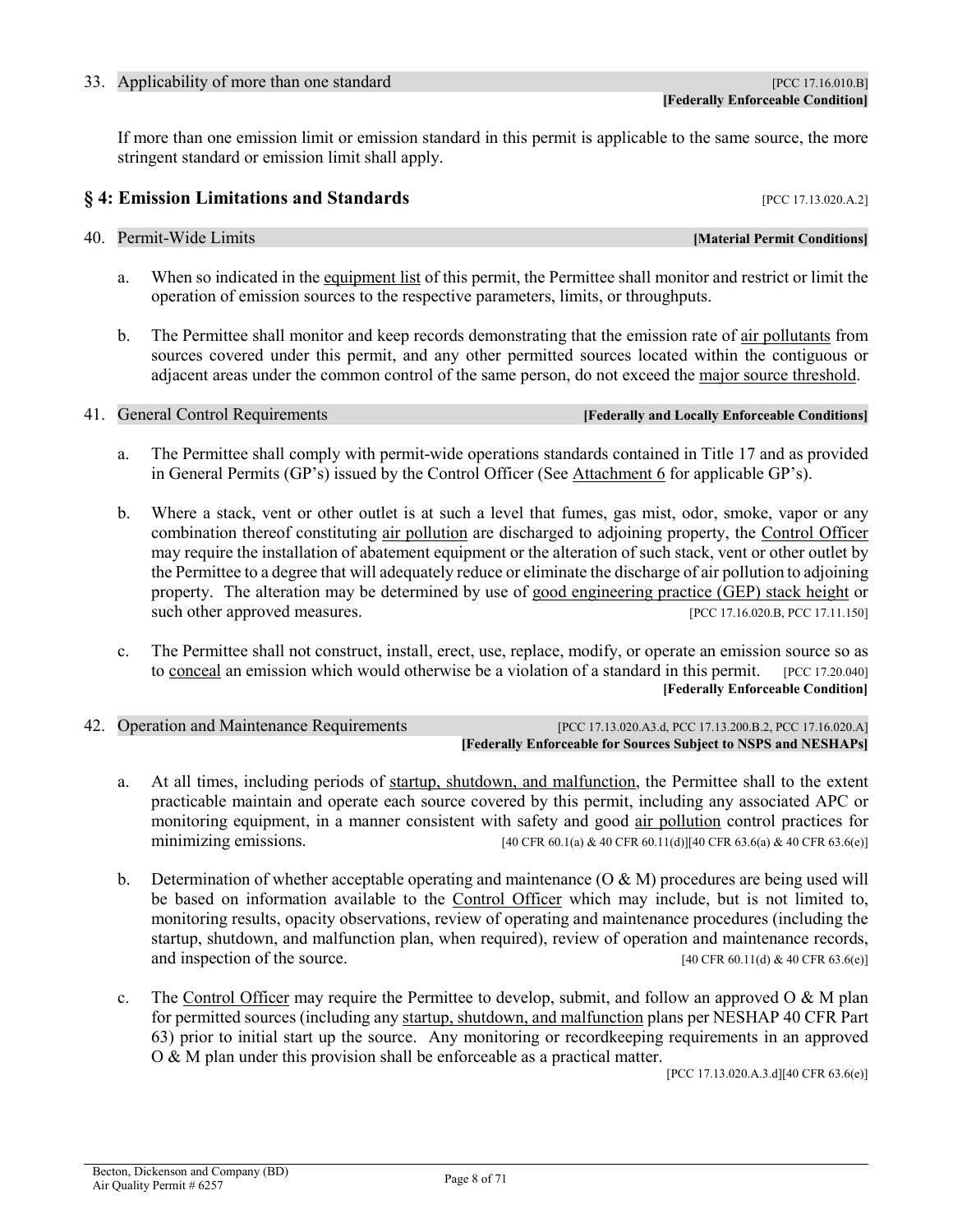- a. Except for open fires permitted pursuant to [Condition 19.b](#page-38-0) and sources located within the boundaries of the Tohono O'Odham, Pasqua Yaqui, and San Xavier Indian Reservations, the opacity of emissions from [nonpoint sources](#page-49-0) shall not exceed the following: [\[PCC 17.16.050.B.& C\]](https://tinyurl.com/y249bvpz)
	- i. 20% for such nonpoint sources in eastern Pima County, east of the eastern boundary of the Tohono O'Odham Reservation.
	- ii. 40% for such nonpoint sources in all other areas of Pima County.
- b. The average optical density of plumes and effluents from a single point, multiple emission point, or fugitive emission source shall not exceed 20% opacity, unless otherwise specified in [PCC Table 17.16.040](https://tinyurl.com/y253pgyg) or this permit. [PC[C 17.16.040 & Table PCC 17.16.040,](https://tinyurl.com/y253pgyg) [PCC 17.16.130.B.1\]](https://tinyurl.com/y2zgab38)
- <span id="page-8-3"></span>c. In accordance with the procedures in [Condition 15.a.ii.\(a\),](#page-36-0) opacity (optical densities) of an effluent shall be measured by a certified visible emissions evaluator with his/her natural eyes or with certified equipment, approximately following the procedures which were used during his/her certification, or by an approved and precisely calibrated in-stack monitoring instrument. [\[PCC 17.16.040.A.1\]](https://tinyurl.com/y253pgyg)
- d. A violation of an opacity standard shall be determined by measuring and recording a set of consecutive, instantaneous opacities, and calculating the arithmetic average of the measurements within the set unless otherwise provided in this permit. The measurements shall be made at approximately fifteen-second intervals for a period of at least six minutes, and the number of required measurements shall be as specified in [PCC Table 17.16.040.](https://tinyurl.com/y253pgyg) Sets need not be consecutive in time, and in no case shall two sets overlap. If the average opacity of the set of instantaneous measurements exceeds the maximum allowed by any rule, this shall constitute a violation. [\[PCC 17.16.040.A.2\]](https://tinyurl.com/y253pgyg)
- e. The use of air or other gaseous diluents solely for the purpose of achieving compliance with an opacity standard is prohibited. [\[PCC 17.16.040.A.3\]](https://tinyurl.com/y253pgyg)
- f. When the presence of uncombined water is the only reason for failure of a source to otherwise meet the requirements as specified in [Conditions 43](#page-7-5) and [44.b,](#page-8-1) [Conditions 43](#page-7-5) and 44.b shall not apply.

[\[PCC 17.16.040.B\]](https://tinyurl.com/y253pgyg)

#### <span id="page-8-0"></span>44. Visibility [PCC 17.16.050]

<span id="page-8-5"></span><span id="page-8-4"></span>

- <span id="page-8-2"></span>a. The Permittee shall not cause, suffer, allow or permit operations or activities likely to result in excessive amounts of airborne dust without taking reasonable precautions to prevent excessive amounts of particulate matter from becoming airborne in accordance with all applicable provisions [Article](https://tinyurl.com/y4z9ams9) III of Title 17. [\[PCC 17.16.050.A\]](https://tinyurl.com/y249bvpz)
- <span id="page-8-1"></span>b. The Permittee shall not cause, suffer, allow, or permit diffusion of visible emissions, including fugitive dust, beyond the property boundary line within which the emissions become airborne, without taking reasonably necessary and feasible precautions to control generation of airborne particulate matter in accordance with the fugitive dust emission standards in [Article III](https://tinyurl.com/y4z9ams9) of Title 17. Sources may be required to cease temporarily the activity or operation which is causing or contributing to the emissions until reasonably necessary and feasible precautions are taken. **[\[Federally Enforceable Condition\]](#page-44-0)**
- c. Taking reasonably necessary and feasible precautions as prescribed in [Conditions](#page-8-2) 44.a and b shall be considered compliance with the fugitive dust provisions in [Condition 44.b.](#page-8-1)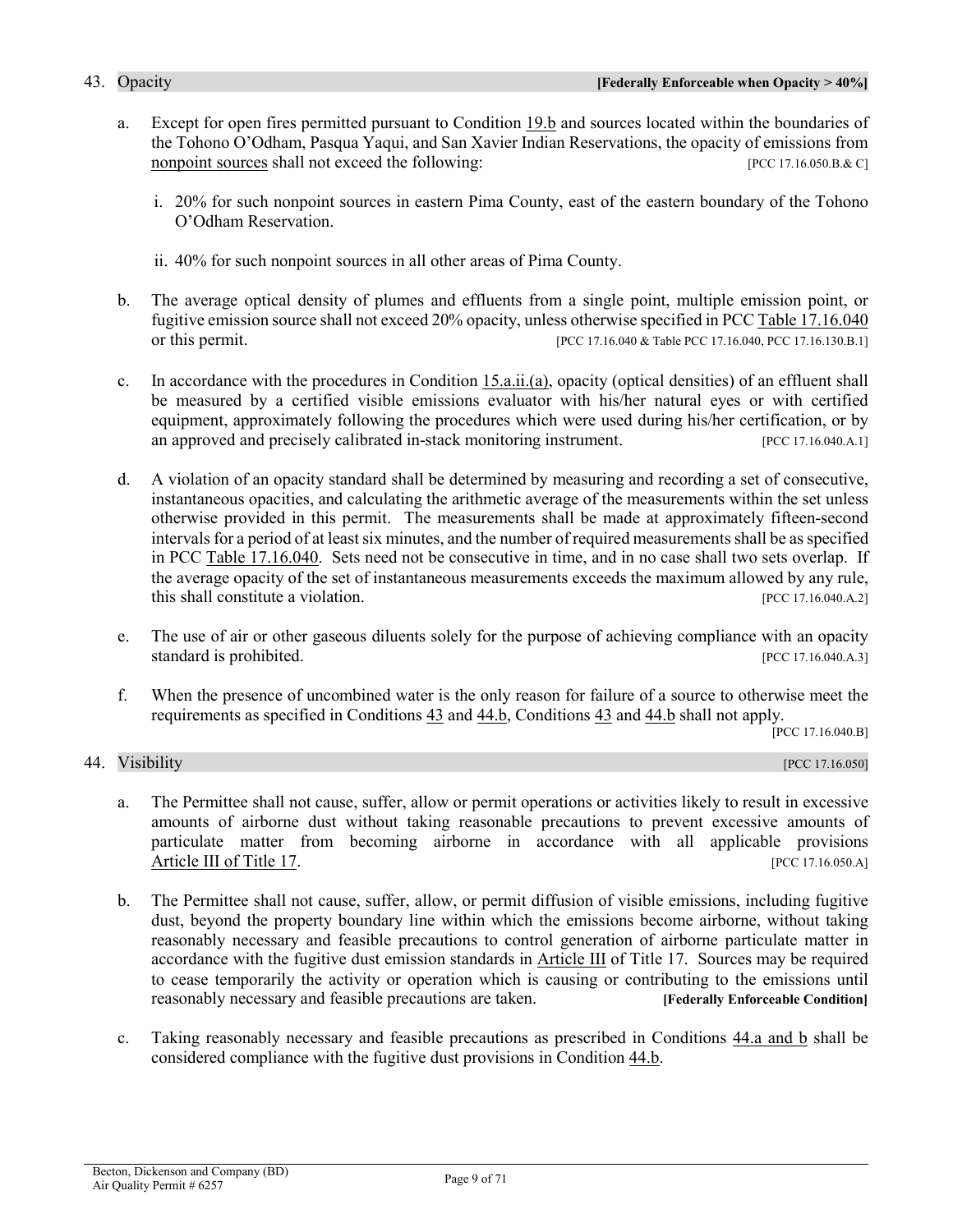- <span id="page-9-7"></span>d. [Condition 44.b](#page-8-1) shall not apply when wind speeds exceed twenty-five (25) miles per hour (using the Beaufort Scale of Wind-Speed Equivalents, or as recorded by the National Weather Service). This exception does not apply if control measures have not been taken or were not commensurate with the size or scope of the emission source. [\[PCC 17.16.050.D.2\]](https://tinyurl.com/y249bvpz)
- <span id="page-9-6"></span>e. [Condition 44.b](#page-8-1) shall not apply to the generation of airborne particulate matter from undisturbed land. [\[PCC 17.16.050.D.3\]](https://tinyurl.com/y249bvpz)

#### <span id="page-9-0"></span>45. NESHAP Subpart O – (See [Attachment 4\)](#page-53-0) **[Federally Enforceable Conditions]**

The Permittee shall comply with all applicable provisions of the National Emission Standard for Hazardous Air Pollutants (NESHAP) as found in 40 CFR 63 Subpart O – "Ethylene Oxide Emission Standards for Sterilization Facilities," for the operation of sterilization sources at the facility.

<span id="page-9-9"></span><span id="page-9-1"></span>46. Voluntary Facility EO Emission Limits and Cap

The EO emission control provisions below apply permit-wide and to the referenced APC systems pursuant to the application on file with the [Control Officer](#page-41-1) and as listed in Table 1 of th[e equipment list](#page-23-0) (See Attachment 2 of this permit).

#### a. Facility EO Emission Cap [PCC 17.11.190.B, PCC 17.13.070, PCC 17.11.120.A.3.a] **[Federally Enforceable & Material Permit Conditions]**

The Permittee shall not exceed the following EO emission cap calculated monthly as determined from continuous monitoring data of APC 1-8 pursuant to [Conditions](#page-14-2) 53.a and [55:](#page-16-1)

- <span id="page-9-8"></span><span id="page-9-3"></span>i. 709 lb/yr of EO as a 12-month rolling total.
- <span id="page-9-4"></span>ii. Each month the total actual facility emissions to the atmosphere shall be determined using the [CEMS](#page-41-0) monitoring data and calculated and recorded in a "Facility Cap Spreadsheet" using the procedures in [Condition](#page-14-2) 53.a to demonstrate compliance according to the following formula:

$$
E_{\text{Total}} = E_1 + E_2 + \cdots E_n + L
$$

Where;

- $E_{\text{Total}}$  = Total pounds of EO emitted by the facility
- $E_n$  = Total pounds of EO emitted from exhaust to atmosphere of APC<sub>n</sub>
- *L =* Total pounds of EO emitted from any leaks, or emergency room ventilations documented as provided in [Condition](#page-11-0) 46.b.ii(d).
- <span id="page-9-5"></span>b. The Permittee shall install, operate, and maintain the Advanced Air Technologies APC described in [Table](#page-12-1) 2 and the [equipment list](#page-23-0) (Attachment 2 of this permit) to effectively collect and control fugitive EO emissions to levels less than the limits in [Table](#page-12-1) 2 and shall operate the APC at all times the facility is in operation: [PCC 17.11.190.B, PCC 17.11.120.A.3.c & d]

#### **[Federally Enforceable & Material Permit Conditions]**

<span id="page-9-2"></span>i. Prior to [initial startup,](#page-53-1) the Permittee shall submit for the Control Officer's approval, an operations and maintenance (O&M) plan in accordance with [Condition 42.c.](#page-7-6) In accordance with Condition [14.c,](#page-36-1) should the Control Officer or Permittee require, propose, or request a revision or modification to the approved  $\overline{O} \& M$  plan, it may be revised without a re-opening of the permit.

[Note to Condition 46.b.i: As provided in Condition [13.b,](#page-35-1) the Permittee may claim confidentiality on any necessary elements, sections or pages, of the O & M Plan if disclosure of such information would cause or likely cause substantial harm. Upon a satisfactory showing of such claim to the Control Officer, and an affirmative determination by the County Attorney, the Control Officer shall hold such claimed information confidential in accordance with PCC 17.11.070 B, 17.24.010, or any other applicable law.]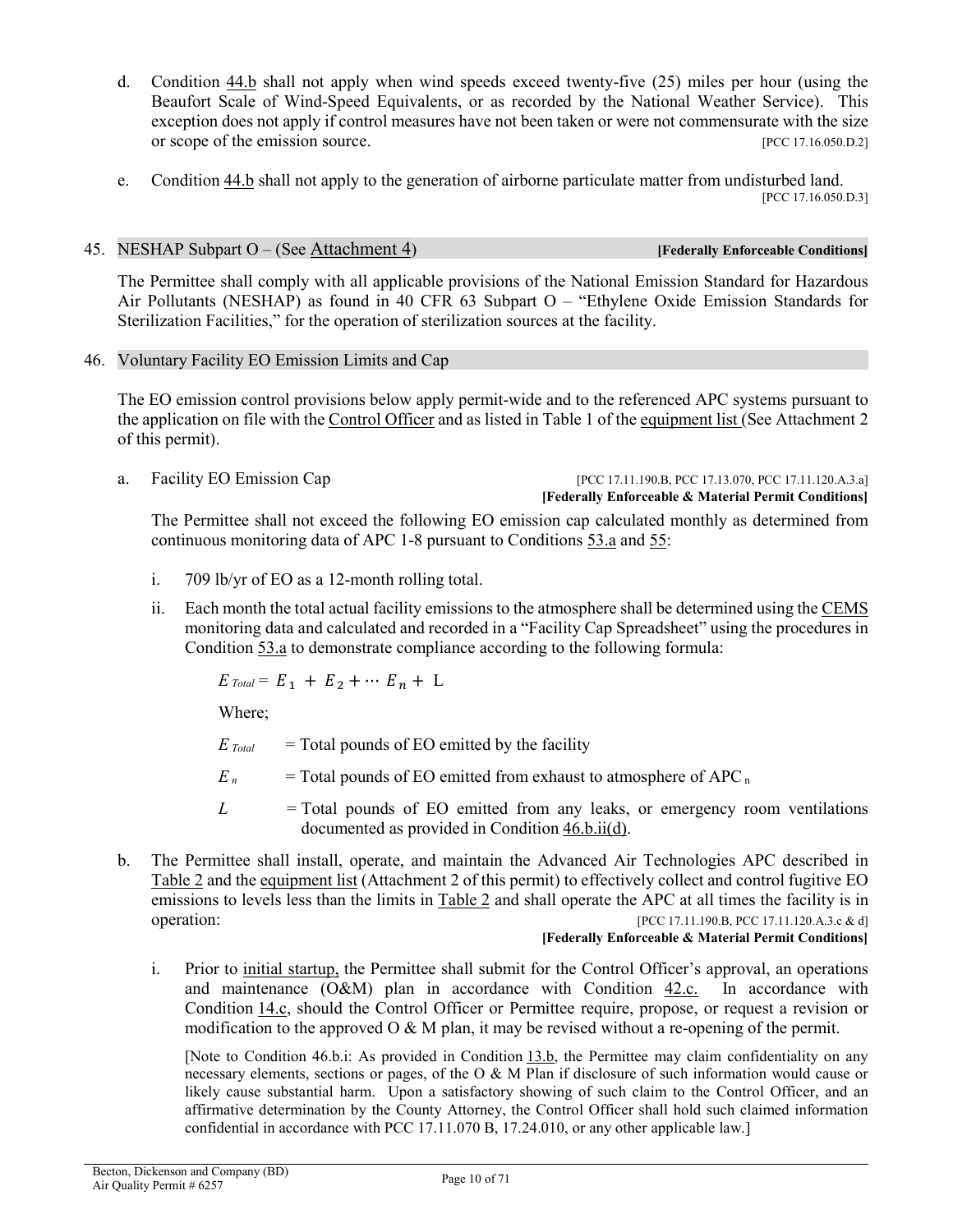ii. The O  $\&$  M plan shall include, address and establish records and procedures for, the following:

[PCC 17.13.020.A.2]

- <span id="page-10-1"></span>(a) Verification of proper operation and integrity of the APC and associated monitoring systems to include but not limited to the following:
	- (i) Chosen [CEMS](#page-41-0) system to fulfill emissions monitoring requirements, quality assurance (QA) and quality control (QC) procedures to include an annual relative accuracy test audit (RATA) per [Condition](#page-17-0) 55.b; and

[Note: The Control Officer recommends use of NSPS 40 CFR Part 60, Appendix B, PS – 6 and 8 and any additional specific vendor recommendations as a guideline to develop the QA/QC monitoring plan.]

- (ii) For the dry bed systems in [Table 2](#page-12-1) below:
	- (A) Daily pressure differential (pressure drop) measured across each dry bed system; and
	- (B) Periodic visual inspection of the dry bed media; and
	- (C) Periodic Maintenance of the fans, ducting, and control systems.
- <span id="page-10-2"></span>(b) The tracking of daily, and monthly emissions and performance of each APC in [Table 2](#page-12-1) below for compliance and to document the following:
	- (i) Applicable building management system parameters that demonstrate 100% capture efficiency for Areas 1, 2, and 3 controlled by APC 3-8 as provided in Condition  $46.b.ii(c)$ and average times or duration doors were open and negative pressure indicators were zero or positive;
	- (ii) Amount of EO used since installation or previous media change-out, and remaining capacity of the dry-bed media;
	- (iii) Logs of maintenance performed;
	- (iv) Hours of operation and times removed from service for maintenance or other reasons. Times the facility is not operating and times units are shutdown shall be recorded;
	- (v) Deviations, or malfunctions from proper function, their duration, and any corrective actions taken to restore units or monitored parameter to their proper function;
- <span id="page-10-0"></span>(c) A report of the design, to include the identification of periodic measurements and parameters to be collected and monitored by the building management system, that demonstrate proper collection (capture) of fugitive EO emissions from areas downstream of any natural draft openings and outer or peripheral areas, so as to create a total enclosure. Compliance shall be monitored and demonstrated to meet the following elements:
	- (i) All doors and openings to the areas listed in  $Table 2$  shall be kept closed except when in use. Door status will be monitored by the building security system.
	- (ii) The operational status of the APC (Area's 1, 2 and 3 airflows) will be monitored by the building management system.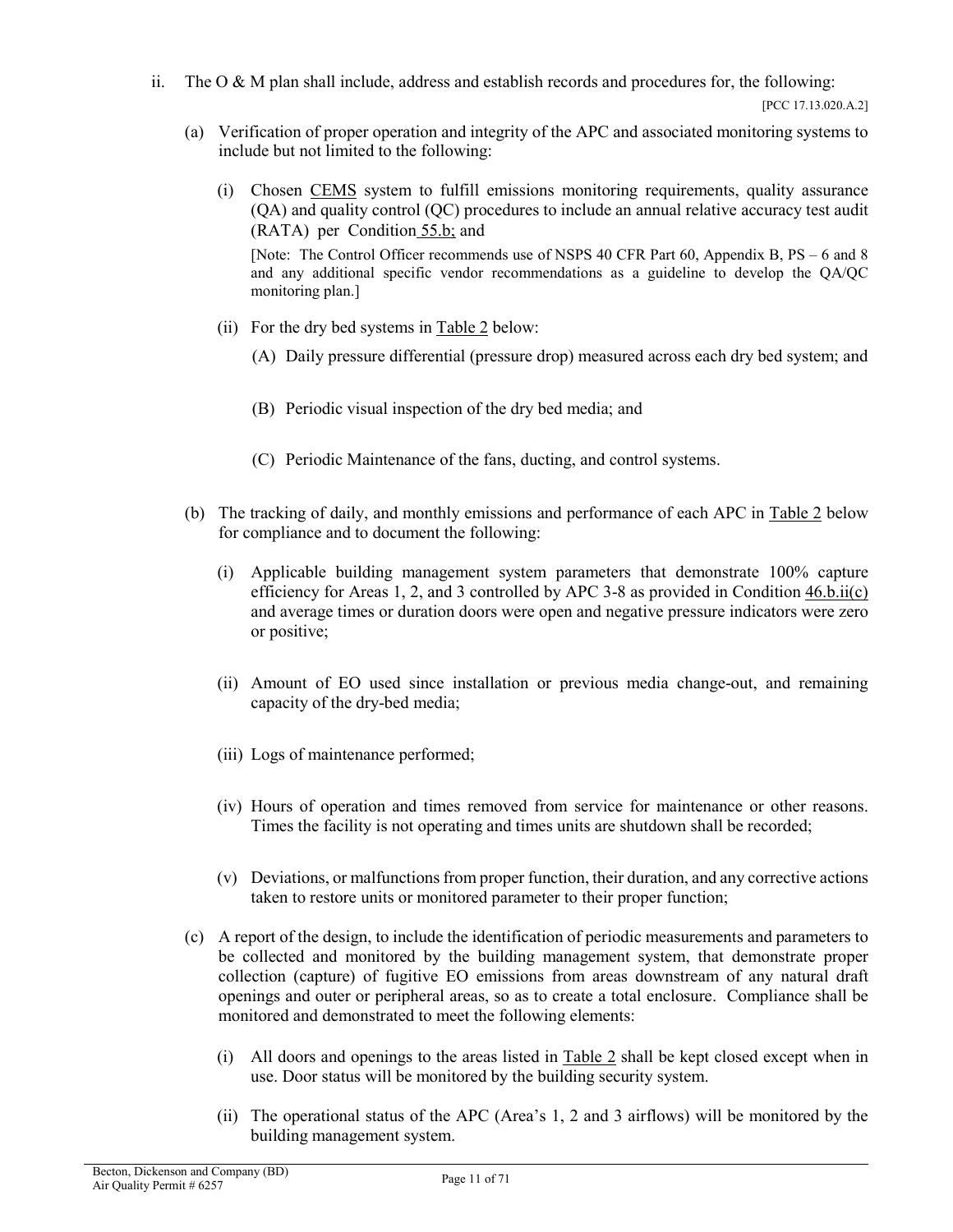- (iii) The areas shall be maintained at negative pressure per the facility design. Times and duration of any malfunction of the negative air conditions shall be monitored by the building management system.
- <span id="page-11-0"></span>(d) The Permittee shall develop, implement and maintain an EO Leak Detection and Repair (LDAR) Program. The Program shall check all outside components (valves, flanges, fittings, drums, etc.) for leaks. The initial program shall be submitted no later than 30 days before first use of EO in the sterilization chamber. The program shall identify procedures to record and document any leaks and any necessary uncontrolled emergency ventilations to the atmosphere.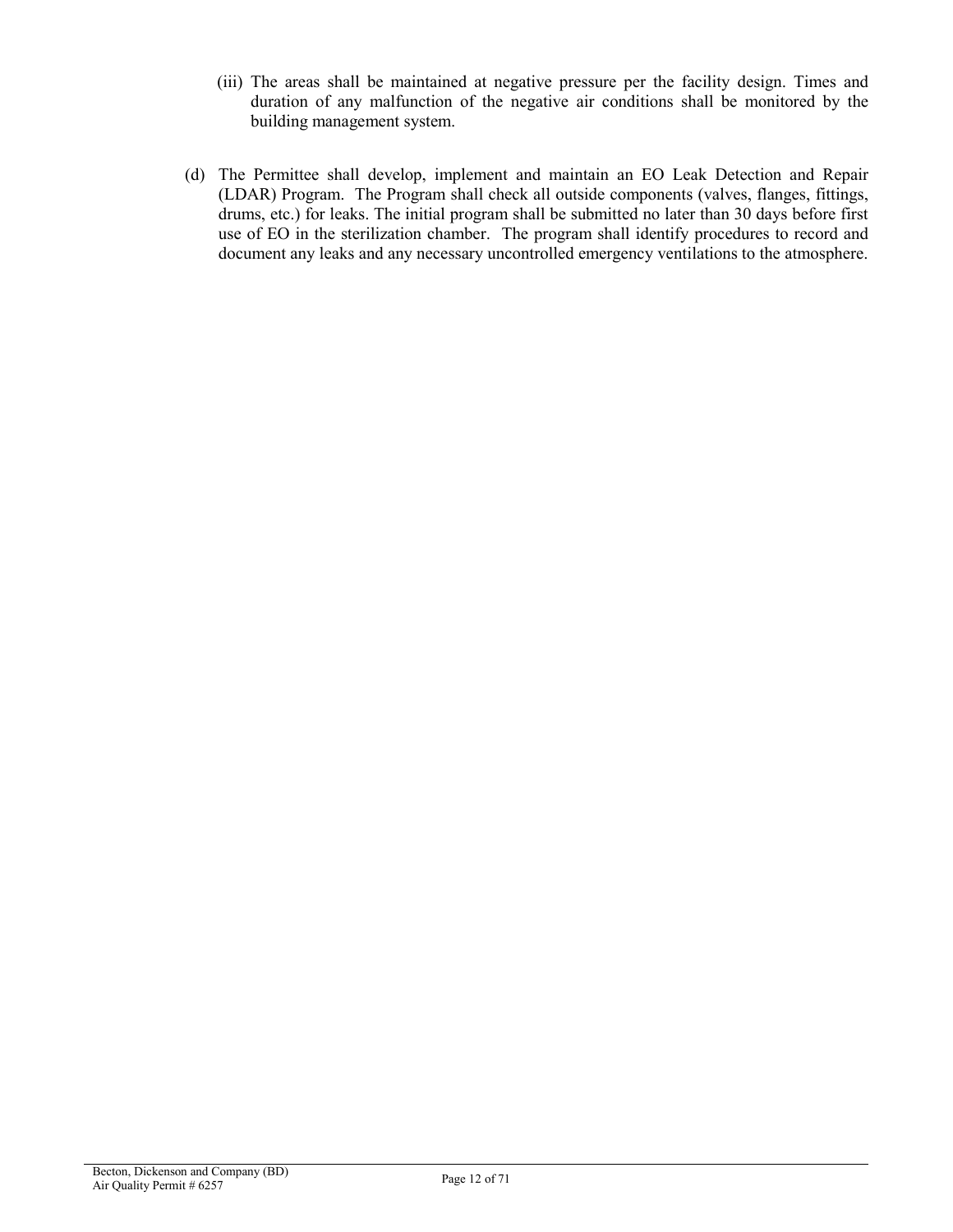## **Condition 46,Table 2 – APC <sup>1</sup> Emission & Operating Limits, and Monitoring Frequency**

<span id="page-12-1"></span>

| Description                                                                                                   | <b>Emission and Operating Requirements</b>                                                                                                                                       | <b>Monitoring</b><br>Frequency <sup>2</sup> , |
|---------------------------------------------------------------------------------------------------------------|----------------------------------------------------------------------------------------------------------------------------------------------------------------------------------|-----------------------------------------------|
| Source ID 07 - Area 1<br><b>Gas Room Areas:</b><br>The gas dispense (day tank) room(s);<br>Vaporizer room(s); | Source ID 07, $APC - 3$<br>EO Limits: $100 \mu g/m^3$ as a 1 hour average<br>Compliance with the limits shall be monitored hourly in<br>accordance with Condition 53.a.iii.      | <b>Continuous</b>                             |
| Source ID 08 - Area 2<br><b>Sterilization Areas;</b><br>Chamber Rooms                                         | Source ID 08, $APC - 4$<br>EO Limits: $100 \mu g/m^3$ as a 1 hour average<br>Compliance with the limits shall be monitored hourly in<br>accordance with Condition 53.a.iii.      | <b>Continuous</b>                             |
|                                                                                                               | Source ID 09, $APC - 5$<br>EO Limits: $200 \mu g/m^3$ as a 1 hour average<br>Compliance with the limits shall be monitored hourly in<br>accordance with Condition 53.a.iii.      | <b>Continuous</b>                             |
| Source ID 09 - Area 3<br>Post-Sterilization Area,                                                             | Source ID 10, $APC - 6$<br>EO Limits: $200 \mu g/m^3$ as a 1 hour average<br>Compliance with the limits shall be monitored hourly in<br>accordance with Condition 53.a.iii.      | <b>Continuous</b>                             |
| Work-In-Progress Warehouse (WIP)<br>Post Sterile Area                                                         | <b>Source ID 11, APC - 7</b><br>EO Limits: $200 \mu g/m^3$ as a 1 hour average<br>Compliance with the limits shall be monitored hourly in<br>accordance with Condition 53.a.iii. | <b>Continuous</b>                             |
|                                                                                                               | Source ID 12, $APC - 8$<br>EO Limits: $200 \mu g/m^3$ as a 1 hour average<br>Compliance with the limits shall be monitored hourly in<br>accordance with Condition 53.a.iii.      | Continuous                                    |

 $1$  APC – Air Pollution Control System(s) see equipment list for referenced systems.

<sup>2</sup> Monitoring shall be conducted pursuant to provisions in Conditions  $46.b.i, 53$  $46.b.i, 53$ , and  $55$ .

#### <span id="page-12-0"></span>47. Ancillary Operations (Boilers & Generators)

The Permittee shall comply with applicable provisions contained in the general permit (GP) for Fuel Burning Equipment pursuant to the authorization for coverage in the equipment list and the applicable Conditions as provided in [Attachment 6](#page-69-0) of this permit. [PCC 17.13.020.A.2[, PCC 17.13 Article I\]](https://tinyurl.com/yxw2l8ar)

#### 48-49. [Reserved]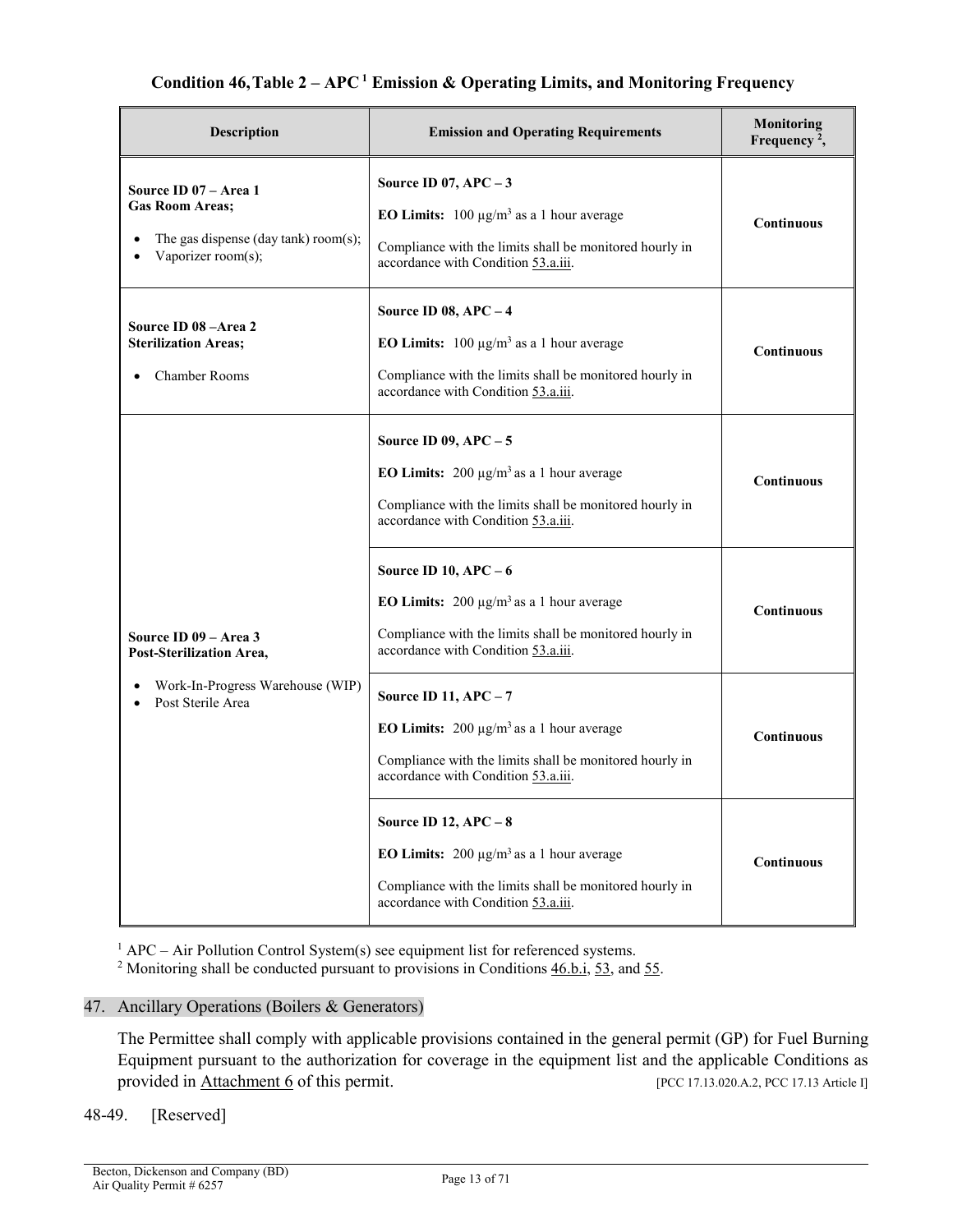## <span id="page-13-5"></span><span id="page-13-0"></span>**§ 5:** Compliance Determination [\[PCC 17.13.020.A.3, 4, & 5\]](https://tinyurl.com/y2whqkle)

## <span id="page-13-1"></span>**§ 5a: Monitoring and Recordkeeping** [PCC 17.13.020.A.3 & 4]

#### <span id="page-13-2"></span>50. General Recordkeeping **[\[PCC 17.13.020.A.3 & 4\]](https://tinyurl.com/y2whqkle)**

All records required by or generated to verify compliance with provisions in § 5 shall be maintained in accordance with [Condition 12.](#page-35-2)

#### <span id="page-13-3"></span>51. Permit-Wide [PCC 17.13.020.A.3 & 4]

<span id="page-13-6"></span>a. Unless otherwise indicated in this permit, the Permittee shall monitor each appropriate period the parameters identified in the [equipment list](#page-23-0) (Attachment 2 of this permit) for each source indicated. The Permittee shall keep monthly and 12-consecutive month totals or averages (as applicable) of operating parameters, limits or throughputs per [Condition](#page-7-2) 40.

#### <span id="page-13-4"></span>b. Visible Emissions

i. If at any time, or while conducting an opacity check required by this permit, the Permittee sees any plume or effluent from an emission source at the facility, that on an instantaneous basis appears to exceed the opacity limit, or if visible emissions including fugitive dust, diffuse beyond the property boundary line, the Permittee shall investigate the source of the emissions and, if required, take corrective action. If the plume persists, or the equipment, activity, operation, or conditions causing or contributing to the emissions cannot be corrected or halted, when practicable, the Permittee shall make a visible emission evaluation of the opacity (VE) in accordance with [Condition 43.c](#page-8-3) and maintain a record of the results. If the VE determination exceeds the applicable opacity limit, or if visible emissions, including fugitive dust, diffuse beyond the property boundary line, the Permittee shall report this as an excess emission in accordance with [Condition](#page-34-1) 11.

[PC[C 17.16.040](https://tinyurl.com/y253pgyg) & PC[C 17.16.50.B\]](https://tinyurl.com/y249bvpz)

- ii. The Permittee shall keep and maintain records of any VE opacity determinations made pursuant to [Conditions](#page-36-0) 15.a.ii.(a) and [51.b.](#page-13-4)
- iii. The Permittee shall document and keep records of all opacity checks required by this permit or attachment, or when requested by the [Control Officer,](#page-41-1) including any investigation or corrective action taken to comply with the opacity and visibility standards pursuant to [Conditions 43](#page-7-5) and [44.](#page-8-4)
- <span id="page-13-7"></span>c. When requested by the [Control Officer](#page-41-1) or required by this permit or attachment, the Permittee shall keep records pursuant to [Condition 44.b](#page-8-5) of the necessary and reasonable precautions taken to control fugitive dust from operations at the facility.
- <span id="page-13-8"></span>d. The Permittee shall keep copies of any required activity permits per [Condition 19](#page-38-1) obtained by the Permittee or subcontractors and associated records.
- e. Except as provided in Conditions  $7, 9, 11, 12, 14, 15.e, 15.h, 19$  $7, 9, 11, 12, 14, 15.e, 15.h, 19$  $7, 9, 11, 12, 14, 15.e, 15.h, 19$  $7, 9, 11, 12, 14, 15.e, 15.h, 19$  $7, 9, 11, 12, 14, 15.e, 15.h, 19$  $7, 9, 11, 12, 14, 15.e, 15.h, 19$  $7, 9, 11, 12, 14, 15.e, 15.h, 19$  $7, 9, 11, 12, 14, 15.e, 15.h, 19$  $7, 9, 11, 12, 14, 15.e, 15.h, 19$ , and  $45, 46, 47$  $45, 46, 47$  $45, 46, 47$ , and or in [Attachment 6](#page-69-0) to this permit, additional monitoring for compliance with [Conditions 40 through 44](#page-7-2) shall not be necessary.
- <span id="page-13-9"></span>f. The [Control Officer](#page-41-1) may request that the Permittee conduct additional monitoring if there is reasonable cause to believe the Permittee may be in violation of the standards in [Conditions 40 through 44.](#page-7-2)
- <span id="page-13-10"></span>g. Se[e Attachment 5](#page-67-0) for a summary of the monitoring, recordkeeping, and reporting required by this permit. See [Attachment](#page-70-0) 7 of the permit for applicable  $O & M$  plan requirements.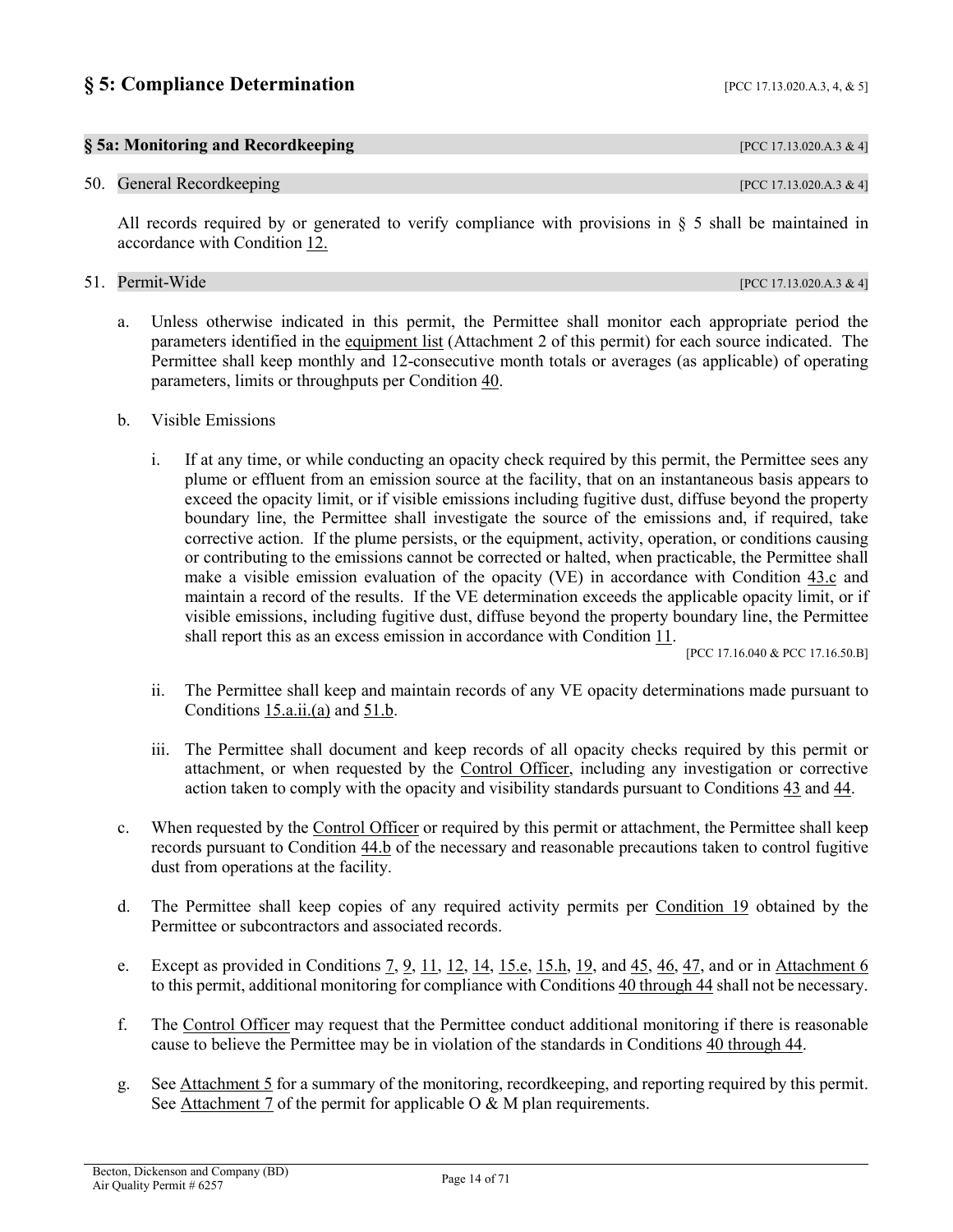#### <span id="page-14-7"></span><span id="page-14-6"></span><span id="page-14-5"></span><span id="page-14-0"></span>52. NESHAP Subpart O [\(See Attachment](#page-53-0) 4) [40 CFR 63.363, 364, 367, PCC 17.13.020.A.3 & 4]

The Permittee shall comply with all applicable provisions of the National Emission Standard for Hazardous Air Pollutants (NESHAP) as found in 40 CFR 63 Subpart O – "Ethylene Oxide Emission Standards for Sterilization Facilities," for the operation of sterilization sources at the facility.

#### <span id="page-14-2"></span><span id="page-14-1"></span>53. Voluntary Facility EO Emission Limits and Cap [PCC 17.11.190.B, PCC 17.11.13070 & PCC 17.11.120.A.3.a]

**[Federally Enforceable & Material Permit Conditions]**

- <span id="page-14-3"></span>a. Facility EO Emission Cap Monitoring
	- i. While operating, the emissions to the atmosphere from APC  $1 8$  shall be continuously monitored each [calendar day](#page-40-4) to determine compliance with the limits in [Conditions 46.a.i](#page-9-3) according to the following:
		- (a) Required monitoring devices shall be installed prior to startup such that representative measurements of emissions and associated process parameters are obtained in accordance with Conditions  $46.b.ii(a)(i)$  and [Condition 55.](#page-16-1) For monitoring equipment purchased from a vendor, verification of the operational status of such equipment shall include completion of the manufacturer's written specifications or recommendations for installation, operation, and calibration.
			- (i) Upon startup, the Permittee shall operate a [dedicated](#page-41-3) [CEMS](#page-41-0) and obtain 1-hour monitoring data in accordance with the provisions below. For compliance purposes, the data collection requirements in Condition [53.a.ii and iii](#page-14-4) below shall apply 180 days after startup.
			- (ii) Deviations from the [CEMS](#page-41-0) monitoring data collection requirements shall be reported per Condition [56.a.i\(b\).](#page-18-2)
			- (iii) [Invalid](#page-45-2) or missing [CEMS](#page-41-0) data periods shall be substituted with the PTE values in the table in Condition [53.a.iv\(b\)](#page-15-3) below.
		- (b) Emission rates shall be obtained at least once every 15 minutes using the [CEMS.](#page-41-0) The amount of EO emitted shall be determined for each APC, for each operating hour, day and month. The monthly emission data for each APC shall be used to determine compliance with the Facility Emission Cap according to the formula in [Condition 46.a.ii](#page-9-4) and recorded in the "Facility Cap Spreadsheet".
		- (c) The Permittee shall install pitot-type flow monitoring devices to monitor the flow rate from the APC discharge points to calculate the mass of EO emitted monitored each hour by the [CEMS.](#page-41-0)

[PCC 17.11.120.A.3.b]

- (i) For invalid or missing flow monitor data the Permittee shall use the maximum flow rate capacity in the equipment list.
- <span id="page-14-8"></span><span id="page-14-4"></span>ii. Specific Monitoring and Reporting Requirements for APC 1 & 2
	- (a) Should monitored emissions exceed the applicable limits required by Subpart O during sterilization and aeration chamber validation, the Permittee shall investigate and correct system controls until such time that the system complies with the emission limits.
	- (b) Monitoring data shall be collected for no less than 75% of the operating hours per day for at least 90% of the operating days per 12-month period to determine compliance.
	- (c) Any periods of operation where both the catalyst bed temperature, **and** [CEMS](#page-41-0) monitoring data are unavailable or during malfunction, shall be re reported as excess emissions per Condition [11.c.](#page-34-2)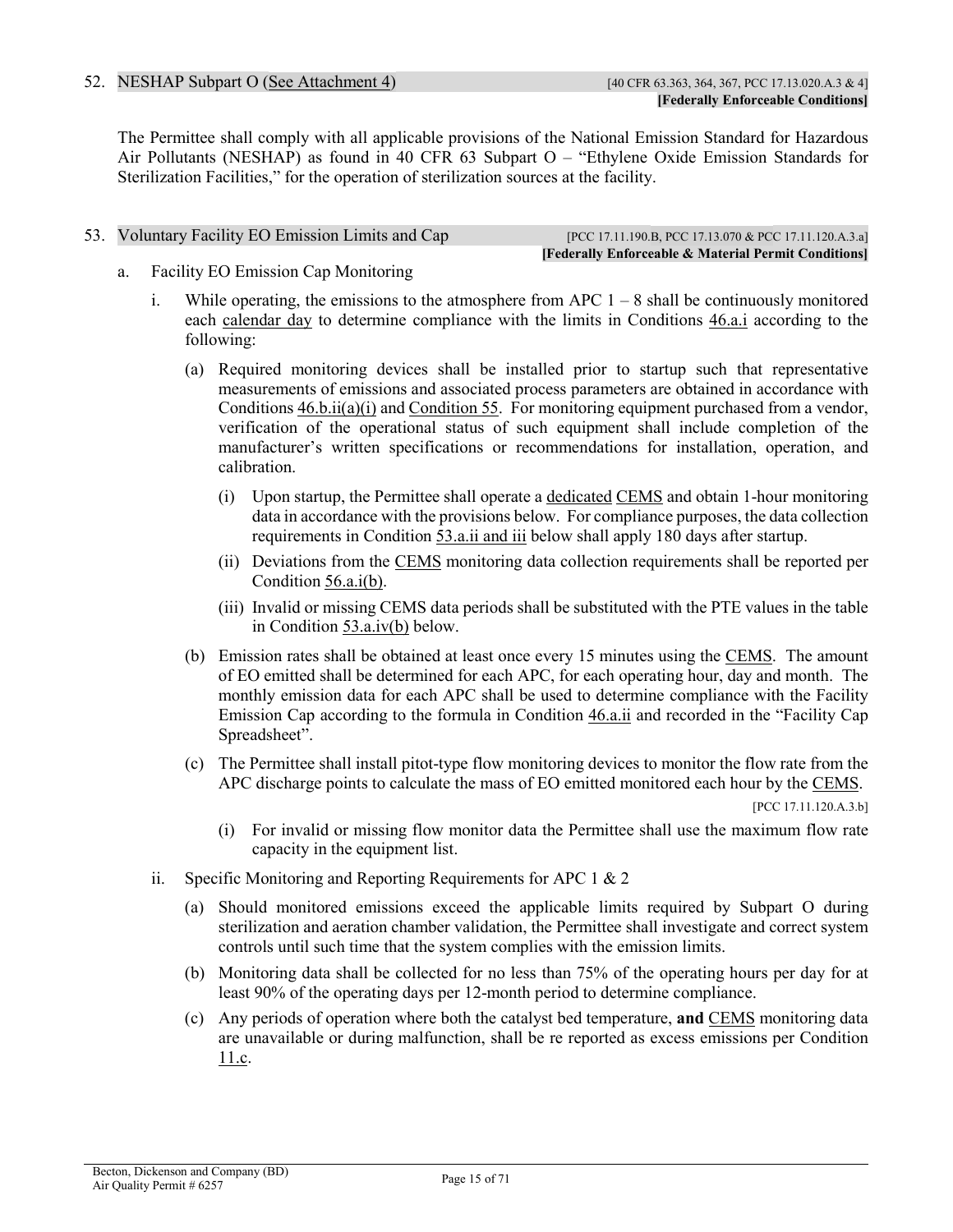- <span id="page-15-9"></span><span id="page-15-5"></span><span id="page-15-0"></span>iii. Specific Monitoring and Reporting Requirements APC  $3 - 8$ 
	- (a) Should the monitored emissions exceed the applicable limits in [Table 2 of Condition 46,](#page-12-1) the Permittee shall report an excess emission in accordance with [Condition 11.](#page-34-1) The Permittee shall investigate and report all such excess emissions and correct the condition as soon as possible but no longer than 60 days following such exceedance
	- (b) Any periods of operation where both the dry bed pressure drop, **and** [CEMS](#page-41-0) monitoring data are unavailable or during malfunction, shall be reported as excess emissions per Condition [11.c.](#page-34-2)
	- (c) Monitoring data shall be collected for no less than 75% of the operating hours per day at least 90% of the operating days per 12-month period to determine compliance.
- <span id="page-15-3"></span><span id="page-15-1"></span>iv. Data Handling Requirements
	- (a) All monitored exceedances of the standards in Condition  $45.b.i$  or Condition  $46.b$ , the Permittee shall be required to apply toward compliance with the Facility EO emission cap as provided in [Condition 53.b.ii,](#page-15-4) unless an investigation into the exceedances would otherwise alter such a finding.
	- (b) The Permittee shall use the following maximum controlled facility PTE values for periods of missing or [invalid](#page-45-2) hourly [CEMS](#page-41-0) monitoring data during missing data periods that are not otherwise during uncontrolled emissions or during APC malfunction:

| <b>APC</b> | PTE Data Values,<br>lb/hr $\lceil x 10^{-3} \rceil$ |
|------------|-----------------------------------------------------|
|            | 5.14                                                |
| 2          | 5.14                                                |
| 3          | 1.48                                                |
| 4          | 9.02                                                |
| 5          | 15.04                                               |
| 6          | 15.04                                               |
|            | 15.04                                               |
| Q          | 15.04                                               |

- <span id="page-15-6"></span>(c) Each day the calculated emissions exceed the cap in [Condition 46.a.i](#page-9-3) shall be considered a violation and exceedance in accordance with [Condition 11.a.](#page-34-3)
- <span id="page-15-8"></span><span id="page-15-7"></span><span id="page-15-2"></span>b. Recordkeeping: The following records and documentation shall be kept in a complete and consistent manner and the Permittee shall make them available for review without delay during normal business hours. **[Federally Enforceable – 2-year retention]**
	- i. The Permittee shall monitor and record the EO usage of the facility at least once each month and calculate a 12-month rolling total. [**Federally Enforceable Condition]**
	- ii. Facility EO Cap Spreadsheet

<span id="page-15-4"></span>For each APC, the Permittee shall maintain records of the daily averages for each operating day and the monthly emissions. The facility emissions will be entered in the spreadsheet within 20 days of the end of the month.

- (a) For purposes of initial compliance with the 12-month rolling total, on month  $1$  initial startup, the 11 preceding months shall be assumed to be zero to represent non-operation of the facility.
- (b) In addition to the "Facility Cap Spreadsheet" containing the 12-month rolling total facility EO emissions, the Permittee shall maintain a file of any raw monitoring data (as applicable) and the reduced operating day and month EO emissions from each APC  $(1 – 8)$ .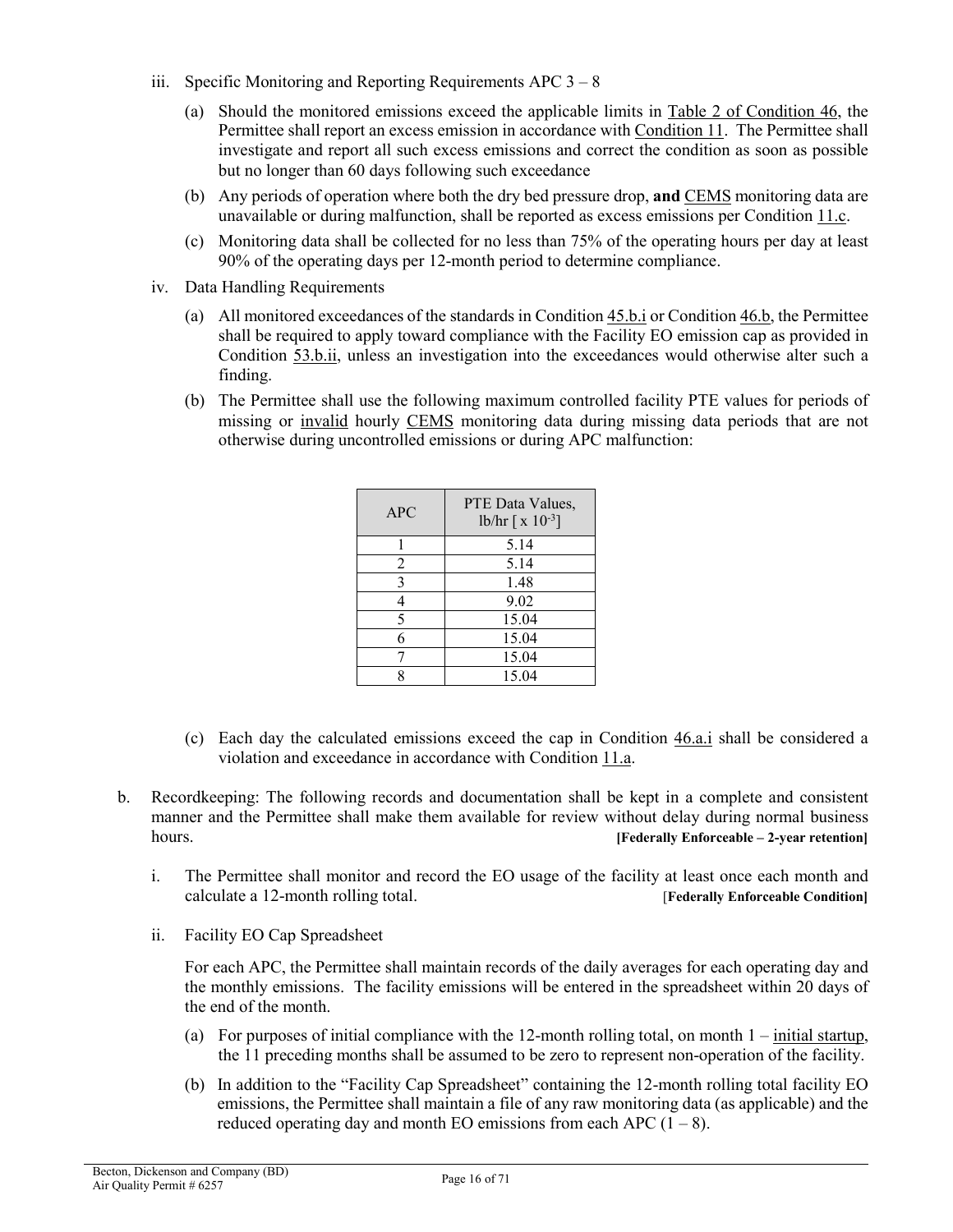- <span id="page-16-4"></span>iii. A copy of the approved  $O \& M$  Plan with current schedules of periodic parametric monitoring, inspection forms, and procedures and files documenting the following:
	- (a) Chosen CEMS system to fulfill compliance monitoring and requirements per Condition  $46.b.ii(a)(i)$ .
	- (b) Daily pressure differentials and 12-month average; and other periodic parametric monitoring and inspection forms (as applicable), to include periodic visual inspections of the dry bed media, emission rate tracking, and determination of remaining media capacity units of tons of EO usage before media change-out;
	- (c) Applicable building management system parameters monitored for Areas 1, 2, and 3 as provided in Condition [46.b.ii\(c\)](#page-10-0) and average times or duration doors were open and negative pressure indicators were zero or positive.
	- (d) Maintenance logs and records for each APC, fan, ducting and control system;
	- (e) Logs of deviations and malfunction from operating parameters, their duration; and corrective actions taken to restore APC units or monitored parameters to their proper function.
	- (f) Hours of operation and times removed from service for maintenance or other reasons; and
	- (g) The Permittee shall develop, implement, and maintain an ethylene oxide Leak Detection and Repair (LDAR) Program. The LDAR Program shall check all outside components (valves, flanges, fittings, drums, etc.) for leaks . The initial program shall be submitted to the Control Officer, in writing, no later than 30 days before first use of ethylene oxide in the sterilization chamber.

## <span id="page-16-3"></span><span id="page-16-0"></span>**§5b: Instrumental Monitoring and Testing [PCC 17.13.020.A.3]**

54. NESHAP Subpart O (See [Attachment 4\)](#page-53-0) [40 CFR 63.365]

[**Federally Enforceable Conditions**]

The Permittee shall comply with all applicable provisions of the National Emission Standard for Hazardous Air Pollutants (NESHAP) as found in 40 CFR 63 Subpart O – "Ethylene Oxide Emission Standards for Sterilization Facilities," for the operation of sterilization sources at the facility.

<span id="page-16-1"></span>55. Facility EO Emission Cap [PCC 17.11.190.B, PCC 17.11.190.B, PCC 17.11.120.A.3.b] [**Federally Enforceable & Material Permit Conditions**]

[Note: Nothing in the following conditions shall be construed so as to require or prohibit any specific [CEMS](#page-41-0) monitoring instrument, monitoring strategy, or facility design to combine exhaust stacks prior to discharge; so long as such monitoring device can measure/sample the expected emission concentrations from each stack at least once every 15 minutes, and with a lower detection level threshold sufficient to allow a compliance determination.]

- <span id="page-16-2"></span>a. Prior to startup, the Permittee shall install, calibrate, certify and maintain [a dedicated](#page-41-3) continuous emission monitoring system [\(CEMS\)](#page-41-0) to monitor the emission rates of EO to the atmosphere from APC  $1 - 8$  as required in [Condition 46](#page-9-1) and in accordance to the following, unless otherwise approved by the [Control](#page-41-1) Officer or [Administrator o](#page-40-5)f the EPA:
	- i No later than sixty (60) days prior to the operation of the CEMS, the Permittee shall submit, in writing, an ethylene oxide CEMS monitoring plan. The plan, and any modifications to said plan, shall be subject to the review and approval by the Control Officer.
	- ii The installed CEMS shall be equipped with continuous flow rate monitoring systems, and any other necessary systems, for converting CEMS concentration data to a mass flow rate, and shall be operated in accordance with the approved monitoring plan.
	- iii To monitor compliance, the EO concentration shall be measured and recorded in units of micrograms per cubic meter ( $\mu$ g/m<sup>3</sup>), parts per million by volume (PPM<sub>v</sub>), or parts per billion by volume (PPB<sub>v</sub>) and using concurrent measurement of the flow rates, an emission rate in lb/hr shall be determined.
	- iv The Permittee shall monitor emissions in accordance with [Condition 53,](#page-14-1) and follow the QA/QC methods and procedures in [Conditions](#page-17-0) 55.b-d.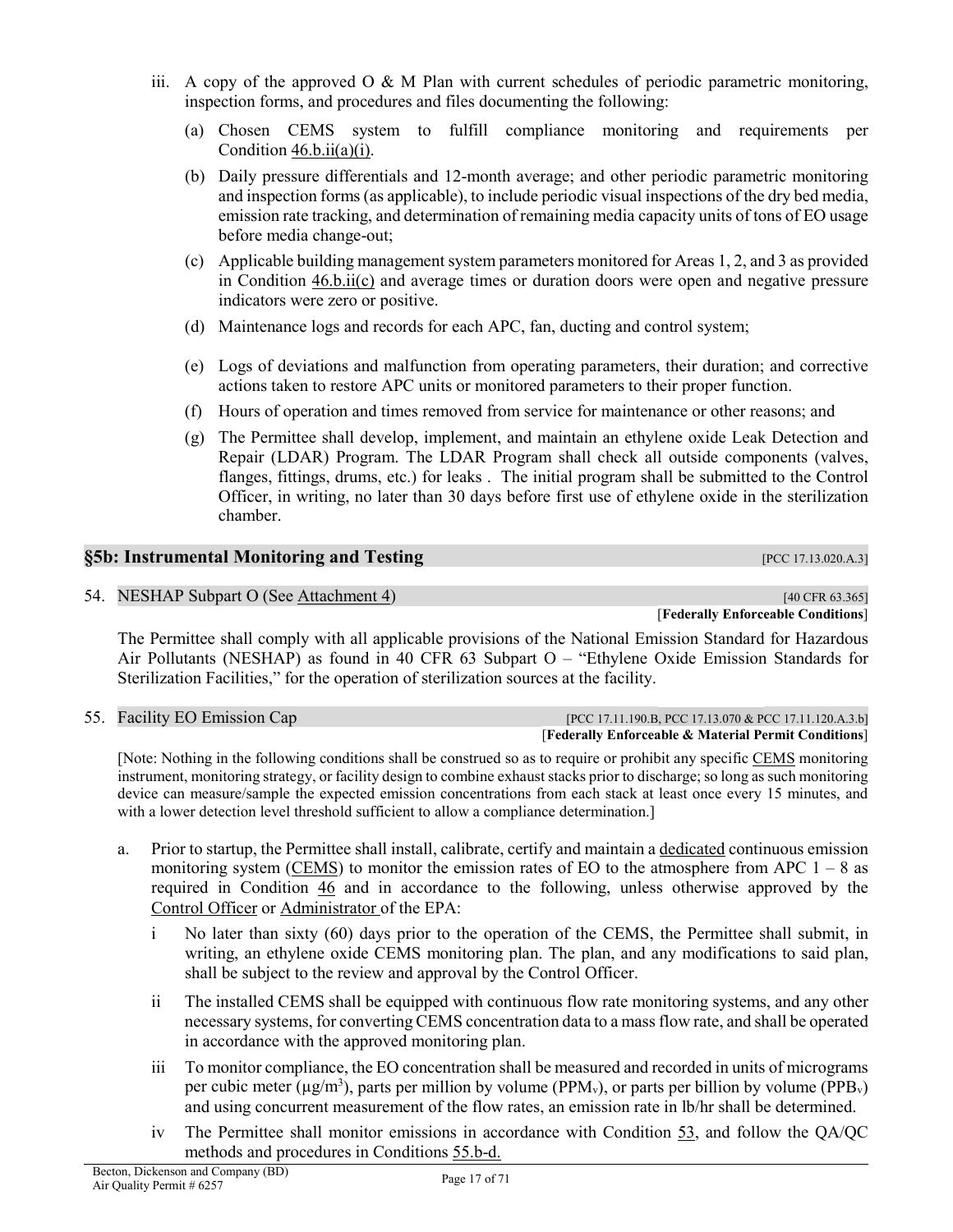- <span id="page-17-2"></span>v During any Reference Method, RATA, or any other periodic sampling or testing or performance test required by this permit, the facility and APC operating parameters including the EO usage since installation or change-out of the dry bed control media or oxidation catalyst shall be documented with the test results.
- vi The Permittee shall calibrate, certify and maintain the CEMS according to a performance specification for ethylene oxide within three (3) years following promulgation, should the U.S. EPA finalize such a performance specification.
- <span id="page-17-0"></span>b. A RATA test to certify the continuous monitoring devices (CEMS and certified flow monitoring devices) shall be conducted within 180 days of startup, and may be used in lieu of any other performance test required by this permit and conducted annually in accordance with the proposed monitoring plan in Conditions  $46.\underline{\text{b}}.\underline{\text{ii}}.(\underline{\text{a}})(\underline{\text{i}})$  and  $55.\underline{\text{a}}.\underline{\text{i}}$  subject to the following QA testing procedures:
	- i The [dedicated](#page-41-3) CEMS shall be QA tested each quarter and require a relative accuracy test audit (RATA) of the instrument along with its associated digital acquisition and handling system (DAHS) to include the flow measurement monitor, and the mass emission rate determination, at least once every four calendar quarters; for each of the 3 calendar quarters following such annual RATA testing, a 2 – point cylinder gas audit (CGA's) of the EO concentration measurement shall be required, with successive quarterly CGA's occurring no closer than 2 months (See Note to Condition  $46.b.ii(a)(i)$ ) [for reference to the general performance specifications and methods to conduct such QA testing\).](#page-10-1)
	- ii During the annual RATA test of the CEMS/DAHS system, outlet airflow parameters using EPA Methods 1, 2, and 4 shall be measured. If the flow monitor measurements recorded by the CEMS/DAHS are below the reference airflow test results, the CEMS/DAHS system and previous flow data shall be bias adjusted (normalized) to the reference method flow averages.
	- iii All RATA and CGA tests to certify the CEMS shall require the submittal of a notification in accordance with [Condition 55.d](#page-17-1) below.
- <span id="page-17-3"></span><span id="page-17-1"></span>c. For the purpose of complying with this permit, the Control Officer has approved the following methods and procedures (as appropriate) for measuring or monitoring the EO concentration for sources subject to this permit, provided the detection levels are within the range necessary to determine the expected source concentrations:
	- i EPA Reference Methods 18 and/or 25A, 320, Alt 142 using Fourier Transform Infra-red (FTIR);
	- ii Gas analyzer's utilizing cavity ring-down laser spectroscopy technology tuned to monitor EO;
	- iii TO-15A with Gas Chromatography/Mass Spectrometry (GC/MS) in the Selective Ion Monitoring (SIM) acquisition mode<sup>1</sup>;
	- iv TO-17 with GC/MS in SIM acquisition mode<sup>1</sup>.

[Note: <sup>1</sup> *"Rapid Determination of Ethylene Oxide and 75 VOC's in Ambient Air with Canister Sampling and Associated Growth Issues, Separations 2021 8, 35; Authors Jason Hoisington and Jason S. Erington*]

- d. When conducting periodic RA tests (RATA or CGA) tests to certify the CEMS or any other periodic testing required by this permit, the Control Officer shall require the submittal of a notification and test protocol in accordance with [Condition 15.e.](#page-37-0) Once such test method protocol has been submitted and approved, upon request and by mutual agreement with the Control Officer, the Permittee shall only be required to notify the Control Officer of such testing.
- e. Following the first year after [initial startup,](#page-53-1) and upon review and approval in accordance with [Condition](#page-38-2) 15.h, if satisfied with periodic performance or certification testing results required by this permit for installed monitoring devices, by mutual agreement with the Control Officer, the Permittee shall not be required to submit the full written test reports and may thereafter provide results in a summary form to include the tested emission rate, test date, the monitored APC, the measured EO concentration, the approved test method, and the determined emission rate. Also by mutual agreement, the test results may be included in the annual summary report in [Condition 56.a.i](#page-18-3) in lieu of being reported 30 days after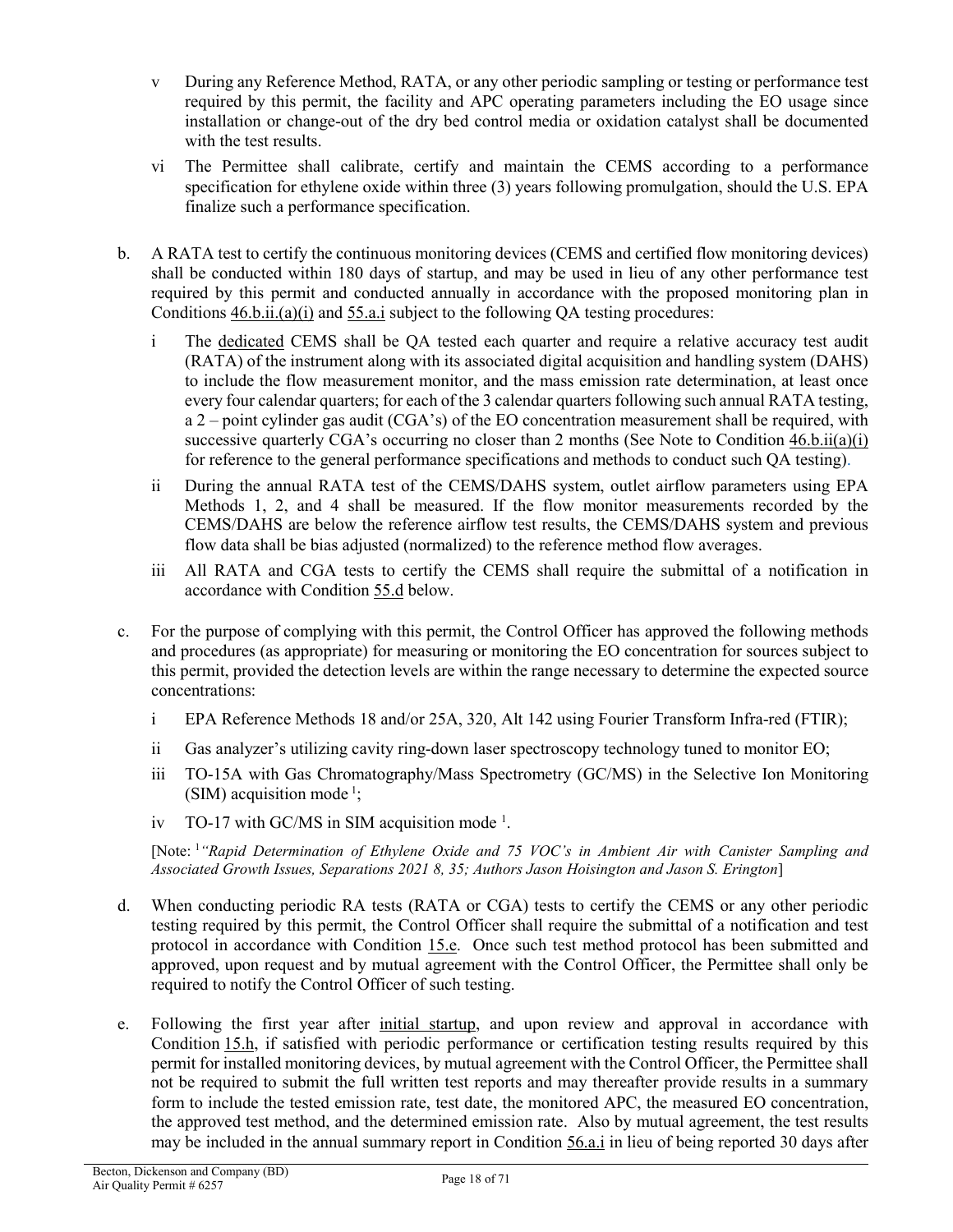each PT as required by [Condition](#page-38-2) 15.h. Notwithstanding said waivers, the Permittee shall be required to maintain the full written test reports on site for inspection and review by the Control Officer and to submit any such reports upon request.

f. The Permittee shall be required to maintain the full written test reports, or monitoring data of any onsite testing and/or monitoring conducted in accordance with this permit available for inspection and review, and to submit such reports upon request.

#### <span id="page-18-0"></span>**§ 5c: Reporting Requirements** [PCC 17.13.020.A]

#### <span id="page-18-11"></span><span id="page-18-4"></span><span id="page-18-1"></span>56. Permit-Wide [PCC 17.13.020.A.5]

<span id="page-18-5"></span>All reports and notifications shall be submitted in accordance with [Condition 9](#page-31-2) to the address in [Condition](#page-34-0)  [11.a.ii.](#page-34-0) Unless otherwise stated in the specific Conditions, all periodic reporting in this permit shall be aligned to reporting on an annual (due January 31<sup>st</sup> for Jan 1<sup>st</sup> – December 31<sup>st</sup> period), semi-annual (due January 31<sup>st</sup> for July  $1^{st}$  – December 31<sup>st</sup> period, and due by July 31<sup>st</sup> for January  $1^{st}$  – June 30<sup>th</sup> period), or calendar year quarter (due April 30<sup>th</sup>, July 31<sup>st</sup>, October 31<sup>st</sup>, and January 31<sup>st</sup>) basis. The first reports may not include a full 12, 6 or 3-month period, as applicable: [PCC 17.11.190.B, PCC 17.13.070 & PCC 17.24.050]

#### <span id="page-18-12"></span><span id="page-18-8"></span><span id="page-18-3"></span>a. Periodic Reports

#### i. Annual Summary Reports of Required Monitoring

The Permittee shall submit an annual summary report of any required monitoring in this permit to include at a minimum the following:

- <span id="page-18-6"></span>(a) EO Emission Cap Spreadsheet with monthly facility emissions rates showing compliance with the 12-month rolling total limitation in [Condition 46.a.i.](#page-9-3) The spreadsheet shall be updated monthly within 20 days of the end of the month.
- <span id="page-18-2"></span>(b) For APC 1 and 2, summary to include the monitored discharge rate(s) and the associated CEMS monitoring data collection requirements per Condition [53.a.ii.](#page-14-4)
- <span id="page-18-9"></span>(c) For APC  $3 - 8$ , summary to include the monitored discharge rate(s) and associated CEMS monitoring data collection requirements per Condition [53.a.iii,](#page-15-0) and monitoring required by Condition [46.b.ii\(b\)](#page-10-2) to include the following:
	- (i) Summary and duration of any malfunctions from requirements in this permit, to include APC unit(s) downtime or times taken out of service, as a percentage; and corrective actions necessary to restore APC or building management system parameters in accordance with the O & M plan.
- (d) Annual log of facility changes in accordance with [Condition 9.d.ii.v:](#page-33-0)
- <span id="page-18-7"></span>ii. Annual NESHAP Subpart O reports in accordance with [Condition 57.a.iii](#page-61-0) [\(Attachment 4\)](#page-53-0).

#### b. Special Reporting and Notifications

The Permittee shall submit the following non-periodic reports, plans, and/or notifications:

- i. The O & M Plan in accordance with [Condition 46.b.i](#page-9-2) to include:
	- (a) Fugitive EO Collection (capture) building management system report per Condition [46.b.ii\(c\).](#page-10-0)
	- (b) EO LDAR Program report per Conditio[n 46.b.ii\(d\).](#page-11-0)
- ii. CEMS monitoring plan per [Condition 55.a.i.](#page-16-2)
- <span id="page-18-10"></span>iii. NESHAP Subpart O notifications and reports as applicable in accordance with Conditions 57.a.i, [57.a.ii,](#page-61-2) [57.e,](#page-64-0) and [57.f.](#page-66-0)
- iv. Other reports and notifications per [Condition 9](#page-31-2) (as applicable).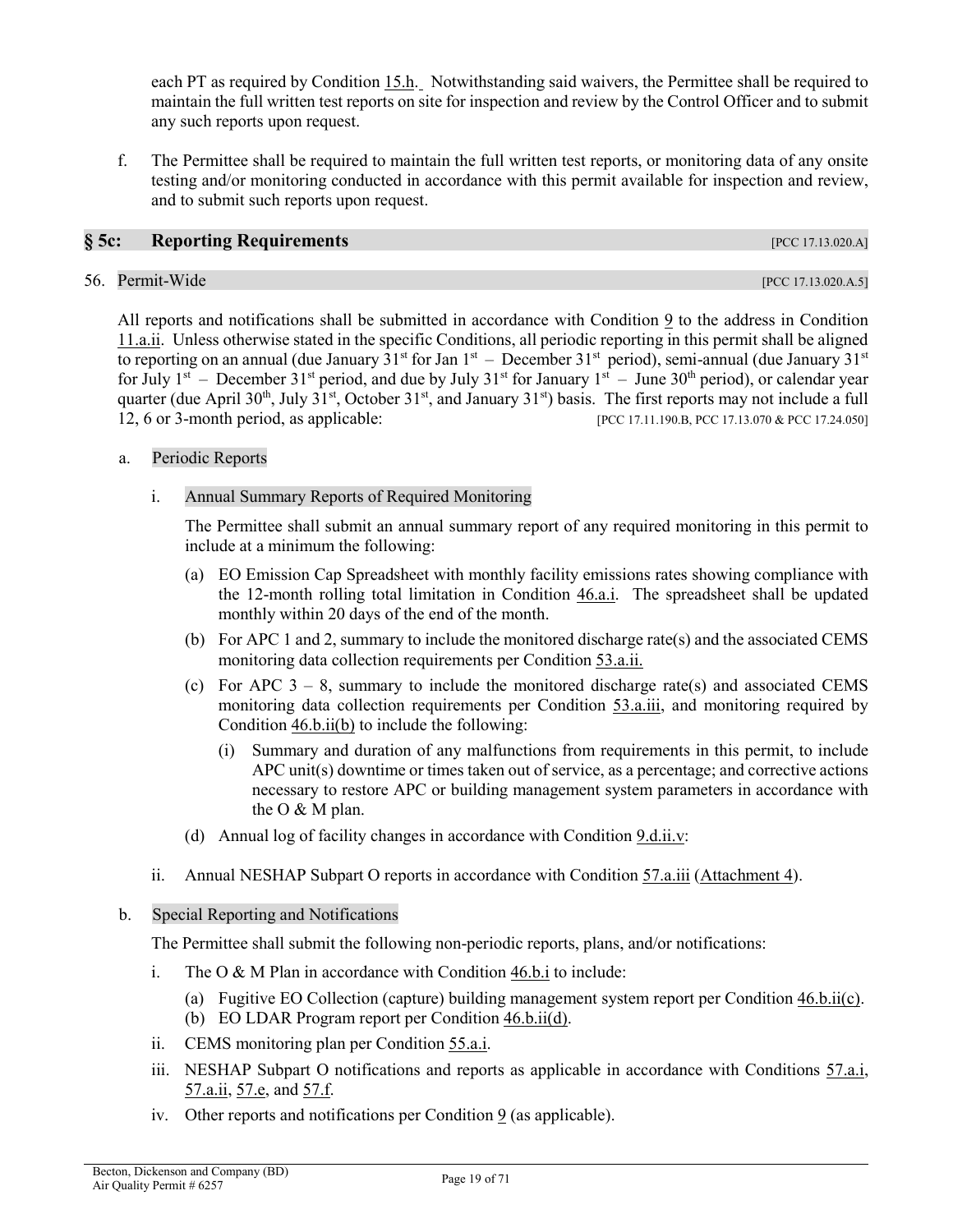#### <span id="page-19-3"></span><span id="page-19-2"></span><span id="page-19-0"></span>57. NESHAP Subpart O (See [Attachment 4\)](#page-53-0) [40 CFR 63.366, PCC 17.13.020.A.5]

[**Federally Enforceable Conditions**] The Permittee shall comply with all applicable provisions of the National Emission Standard for Hazardous Air Pollutants (NESHAP) as found in 40 CFR 63 Subpart O – "Ethylene Oxide Emission Standards for Sterilization Facilities," for the operation of sterilization sources at the facility.

#### 58. Special Monthly Report for Public Access

<span id="page-19-1"></span>The Permittee shall submit a monthly summary report of the 12-month rolling "Facility Emissions Cap Spreadsheet" to th[e Control Officer.](#page-41-1) The Control Officer will provide a link, prominently and in a user friendly manner, on the Control Officer's website to make such information available to the public.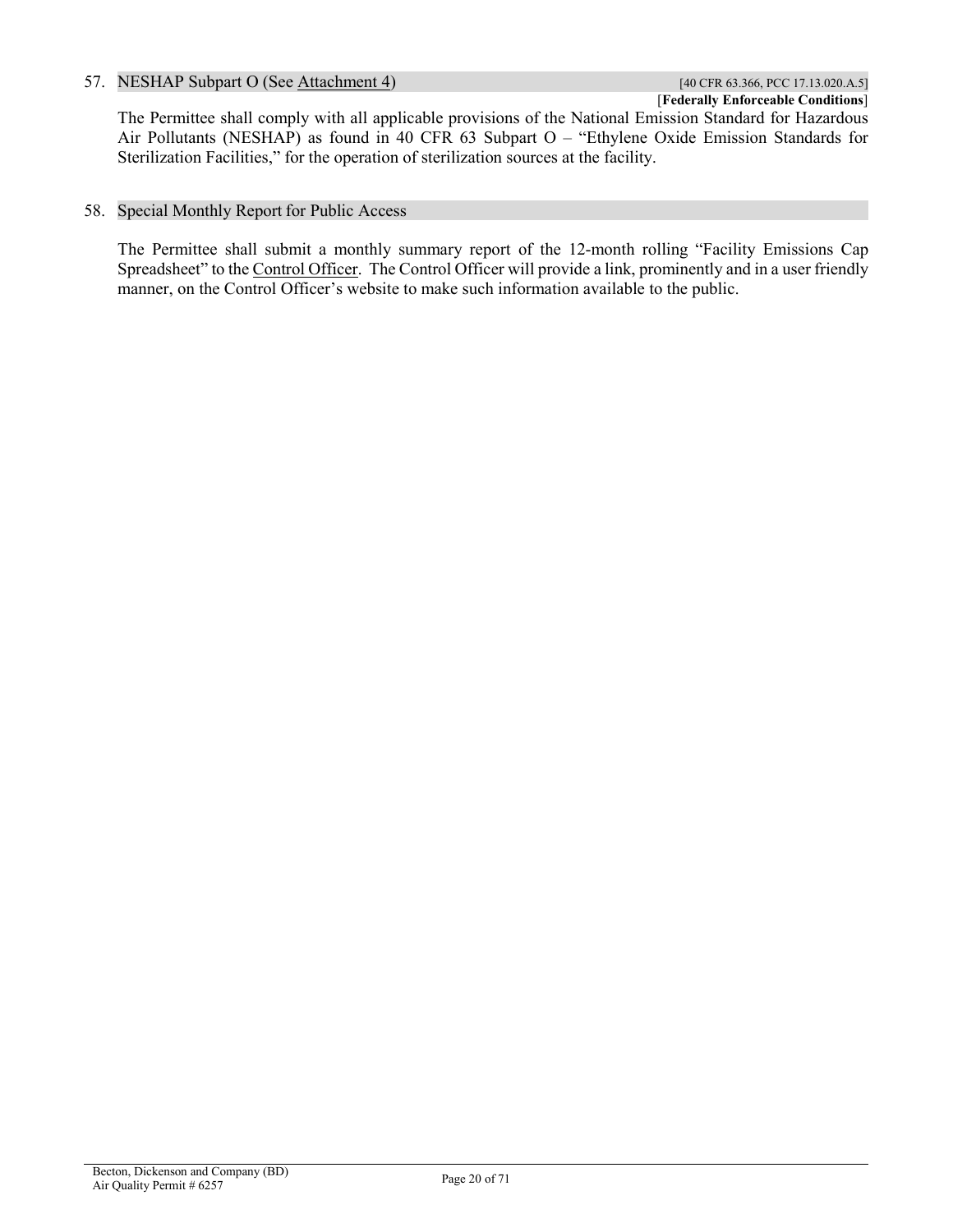## <span id="page-20-0"></span>**ATTACHMENT 1: APPLICABLE REGULATIONS**

#### **40 CFR, Part 60 Standards of Performance for New Stationary Sources (PCC [17.16.490](https://tinyurl.com/y589oj9q).A.1)**

| Subpart A General Provisions.                                          |
|------------------------------------------------------------------------|
| Subpart IIII NSPS for Compression Ignition Internal Combustion Engines |
| Appendix A Test Methods.                                               |

#### **40 CFR, Part 63, National Emissions Standards for Hazardous Air Pollutants [\(PCC 17.16.530.B.1 & 12\)](https://tinyurl.com/y6a8c35o)**

| Subpart A | General Provisions.                                                              |
|-----------|----------------------------------------------------------------------------------|
| Subpart O | Source Category: Ethylene Oxide Emissions Standards for Sterilization Facilities |

#### **Pima County Code Title 17, Chapter 17.11 – [General Provisions for Permits](https://tinyurl.com/ybffu656)**

| <b>Article I –</b> | <b>General Provisions</b>                                        |
|--------------------|------------------------------------------------------------------|
| 17.11.010          | Statutory Authority.                                             |
| 17.11.020          | Planning, Constructing, or Operating Without a Permit.           |
| Article II –       | <b>General Provisions for Stationary Source Permits</b>          |
| 17.11.060          | Permit Display or Posting.                                       |
| 17.11.070          | Public records – Confidentiality.                                |
| 17.11.090          | Applicability – Classes of permits.                              |
| 17.11.100          | Permits for State Delegated Emission Sources.                    |
| 17.11.110          | Portable Sources.                                                |
| 17.11.120          | Material permit condition.                                       |
| 17.11.150          | Stack height limitation.                                         |
| 17.11.160          | Test methods and procedures.                                     |
| 17.11.190          | Permits containing synthetic emission limitations and standards. |
|                    |                                                                  |

[17.11.210](https://tinyurl.com/y7ou53b8) Performance tests.

#### **Pima County Code Title 17, Chapter 17.13 – [Permits and Permit Revisions for](https://tinyurl.com/y552e4hl) Class II and III Permits**

| Article I – | <b>General Provisions</b> |
|-------------|---------------------------|
|             |                           |

- [17.13.010](https://tinyurl.com/ya23abh3) Application processing procedures.
- [17.13.020](https://tinyurl.com/y2whqkle) Permit contents.
- 17.13.070 Establishment of an emissions cap for Class II and Class III permits.

#### **[Article II](https://tinyurl.com/yyfeehcr) – Permit Revisions, Renewals and Transfers for Class II and III Permits**

- [17.13.100](https://tinyurl.com/y5ug46gn) Facility changes that require a permit revision.
- [17.13.110](https://tinyurl.com/y5p6yuan) Procedures for certain changes that do not require a permit revision.
- [17.13.120](https://tinyurl.com/y2r9tfg2) Administrative amendments for Class II and Class III permits.
- [17.13.130](https://tinyurl.com/y39z74p2) Minor revisions.
- [17.13.140](https://tinyurl.com/y3ttw8kb) Significant revisions.
- [17.13.150](https://tinyurl.com/y2c32y2e) Reopening, revocation, or termination.

#### **[Article III](https://tinyurl.com/2jv3j48f) – Emissions for Class II and Class III Sources**

- [17.13.180](https://tinyurl.com/y2zf94nt) Annual Emissions inventory questionnaire.
- [17.13.190](https://tinyurl.com/y39rx3ce) Excess emissions reporting requirements.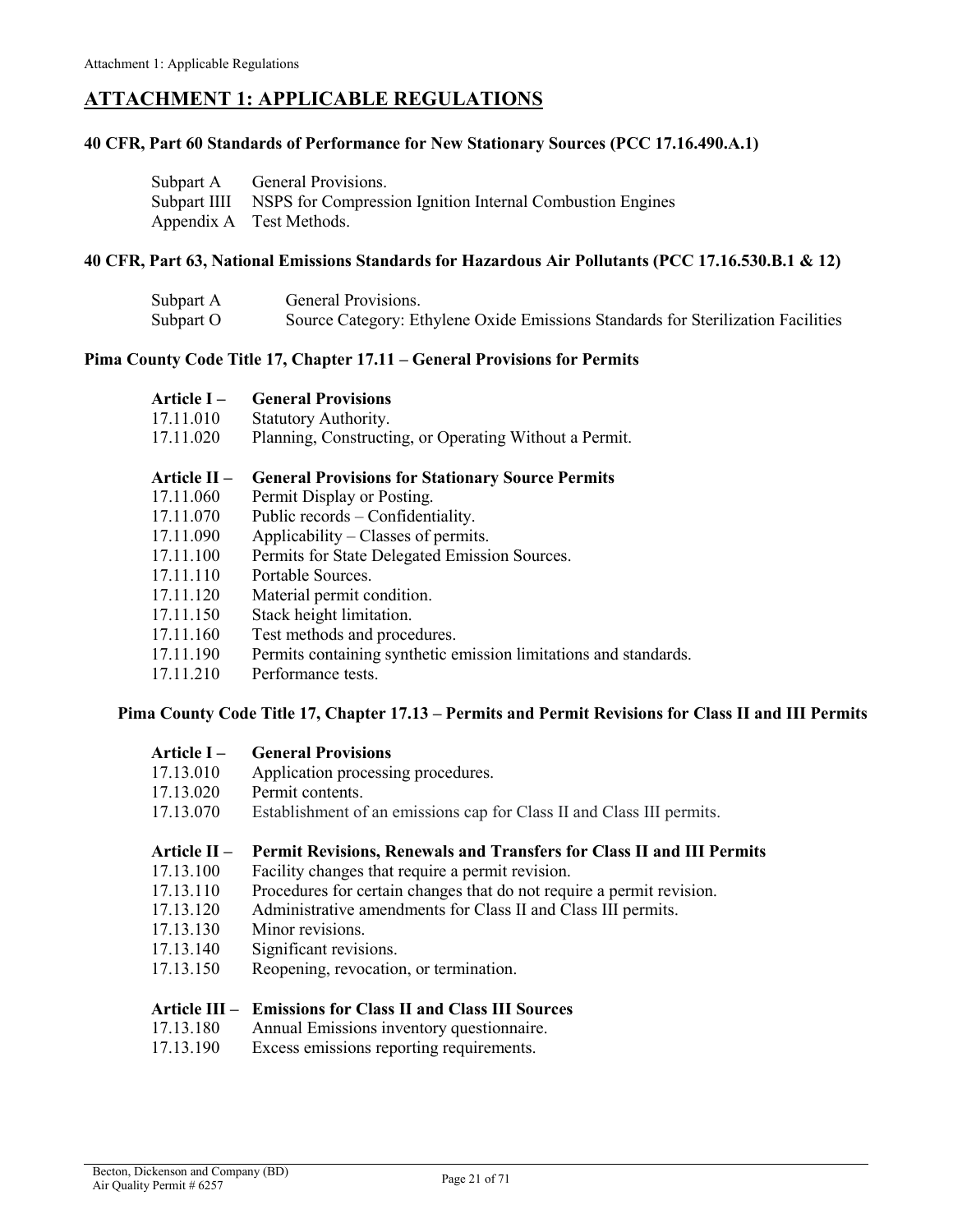#### **[Article IV](https://tinyurl.com/y3pq36lg) - Public Participation for Class II and III permits** (Inclusive)

|           | Article V – Fees for Class II and Class III Sources |
|-----------|-----------------------------------------------------|
| 17.13.230 | General Provisions.                                 |
| 17.13.240 | Fees related to Class II and Class III permits.     |

#### **Pima County Code Title 17, [Chapter 17.14](https://tinyurl.com/y62n49pv) – Activity Permits**

|           | <b>Article I</b> – General Provisions |
|-----------|---------------------------------------|
| 17.14.060 | Asbestos NESHAP activity permits.     |
| 17.14.080 | Open burning permits.                 |

#### **Pima County Code Title 17, Chapter 17.16 – [Emission Limiting Standards](https://tinyurl.com/y7uokuy8)**

| Article I –    | <b>General Provisions</b>                                                                |
|----------------|------------------------------------------------------------------------------------------|
| 17.16.010      | Local rules and standards; Applicability of more than one standard.                      |
| 17.16.020      | Noncompliance with applicable standards.                                                 |
| 17.16.030      | Odor limiting standards.                                                                 |
| Article $II -$ | <b>Visible Emission Standards</b>                                                        |
| 17.16.040      | Standards and applicability (includes NESHAP).                                           |
| 17.16.050      | Visibility limiting standard.                                                            |
|                | Article III – Emissions from Existing and Nonpoint Sources<br>(Inclusive)                |
| Article $IV-$  | <b>New and Existing Stationary Source Performance Standards</b>                          |
| 17.16.130      | Applicability                                                                            |
| 17.16.165      | Standards of performance for fossil-fuel fired industrial and commercial equipment       |
|                | $17.16.490.A.1$ NSPS – Subpart A – General Provisions                                    |
|                | $17.16.530.B.1$ NESHAP – Subpart A – General Provisions                                  |
|                | $17.16.530.B.12 NESHAP - Subpart O - EO Emission Standards for Sterilization Facilities$ |

#### **Pima County Code Title 17, Chapter 17.20 – [Emissions Source Testing and Monitoring](https://tinyurl.com/yydozjts)**

| <b>General Provisions</b><br>Article I – |  |
|------------------------------------------|--|
|------------------------------------------|--|

- [17.20.010](https://tinyurl.com/yxphefja) Source sampling, monitoring and testing
- **Article II – [Concealment of Emissions](https://tinyurl.com/y5pqwkg8)**
- [17.20.040](https://tinyurl.com/y5pqwkg8) Concealment of emissions

# **Article III – [Compliance Inspections](https://tinyurl.com/yyfycfbd)**

Compliance Inspections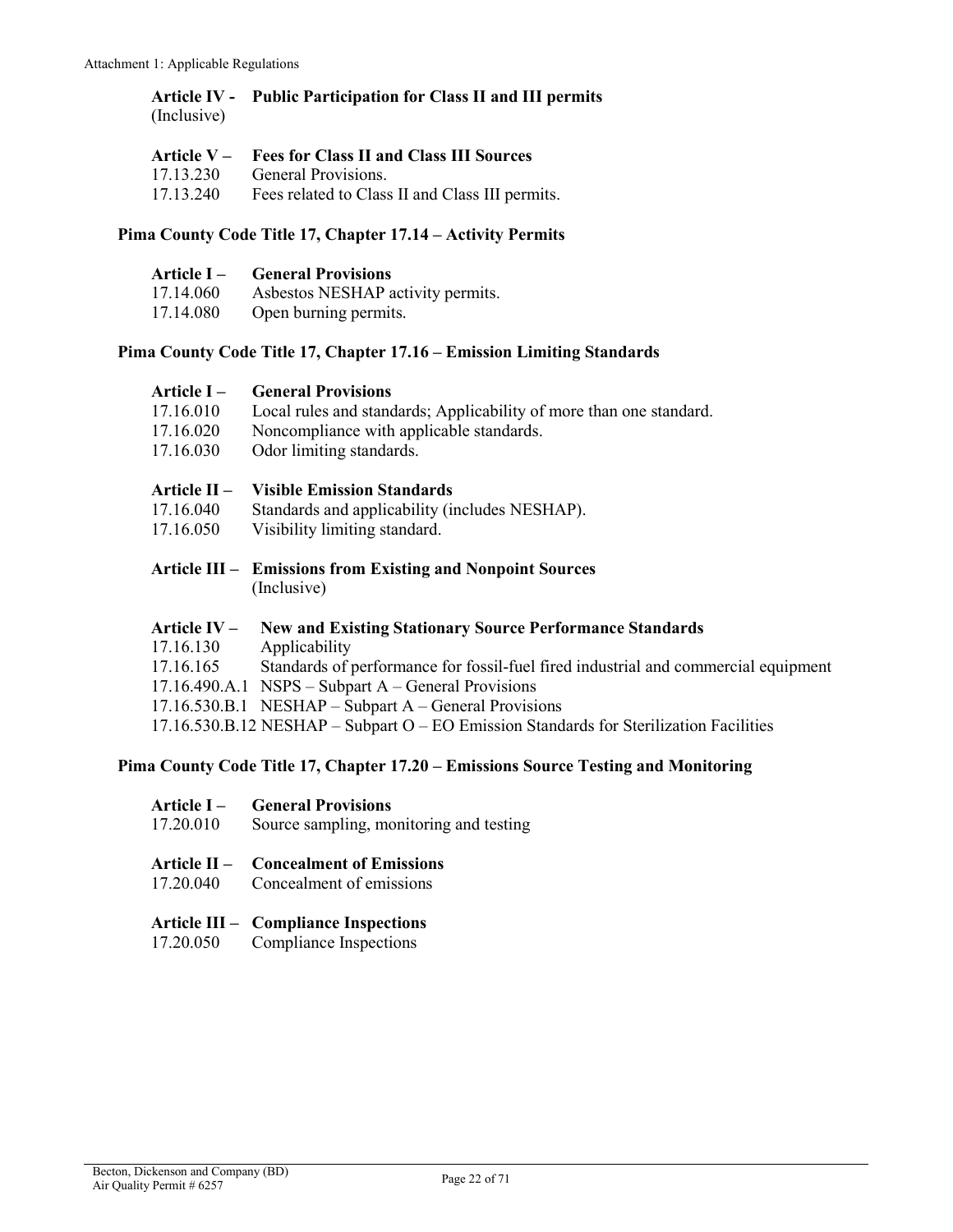**Pima County Code Title 17, Chapter 17.24 – Emissions Source Recordkeeping and Reporting**

| Article I –<br>17.24.010                                  | <b>Availability of Information</b><br>Confidentiality of trade secrets, sales data, and proprietary information |  |  |  |  |  |  |
|-----------------------------------------------------------|-----------------------------------------------------------------------------------------------------------------|--|--|--|--|--|--|
| <b>Article II –</b>                                       | <b>Record keeping Requirements</b>                                                                              |  |  |  |  |  |  |
| 17.24.020                                                 | Recordkeeping for compliance determination                                                                      |  |  |  |  |  |  |
|                                                           | <b>Article III – Reporting Requirements</b>                                                                     |  |  |  |  |  |  |
| 17.24.050                                                 | Reporting as a permit requirement                                                                               |  |  |  |  |  |  |
| 17.24.060                                                 | Reporting for emission inventories                                                                              |  |  |  |  |  |  |
| <b>Article IV – Penalty for noncompliance (inclusive)</b> |                                                                                                                 |  |  |  |  |  |  |

**[Pima County Code Title 17, Chapter 17.28](https://tinyurl.com/y5wyy8d8) – Violations and Conditional Orders**

**Article I – [Violations \(inclusive\)](https://tinyurl.com/yymv7uva) Article II – [Conditional Orders \(inclusive\)](https://tinyurl.com/y3pnva53) Article III – [Circumvention \(inclusive\)](https://tinyurl.com/y6hecxd6)**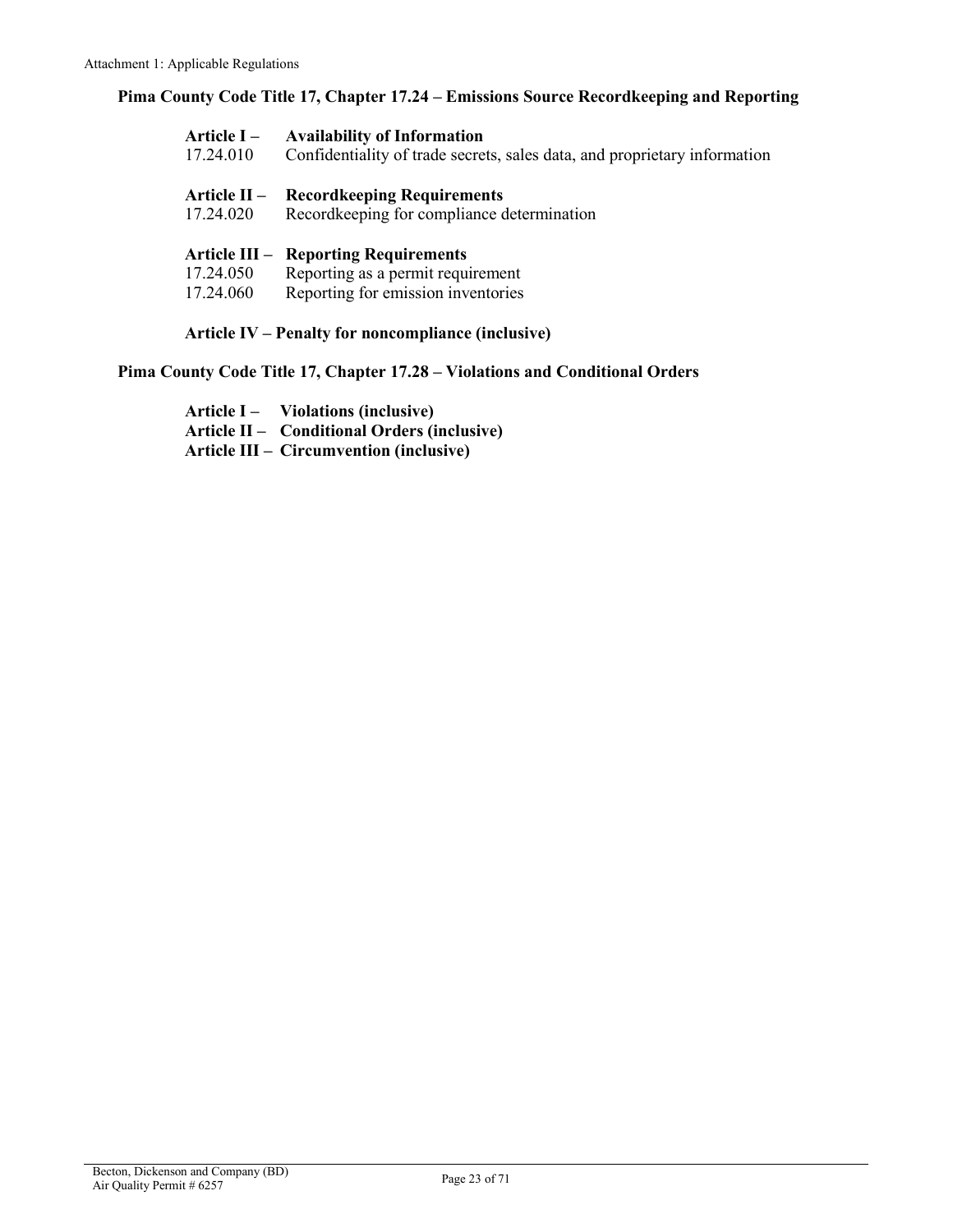## **ATTACHMENT 2: EQUIPMENT LIST**

Equipment and Operations – for which emissions are allowed by this permit are as follows:

1) **Facility EO Emission Cap: 709 lb/yr monitored as a 12-month rolling total;** [Ref. Con[d 40,](#page-7-7) [46.a,](#page-9-6) [51.a,](#page-13-5) [53,](#page-14-5) [55,](#page-16-3) [56.a.i\(a\),](#page-18-4) [56.a.iii,](#page-15-5) [58\]](#page-19-2)

<span id="page-23-1"></span>

2) Table 1 - Sterilization Line Process Emissions Controls - (Phase 1 - '2023) [Ref. Conditions [40,](#page-7-7) [45,](#page-9-7) [46.a,](#page-9-6) [51.a,](#page-13-5) [52,](#page-14-6) [53.a.i & ii,](#page-14-7) [55.b,](#page-17-2) [& 56.a.i\(b\),](#page-18-5) [56.a.ii,](#page-18-6) [56.b.iii,](#page-18-7) [57,](#page-19-3) [58\]](#page-19-2)

<span id="page-23-0"></span>

| <b>Source</b><br>ID<br><b>Number</b> | <b>Description</b>                                                                                                                                                                                                                                                                                                                                                                                                    | <b>MFR</b>   | Model  | <b>Serial</b><br><b>Number</b><br><b>Unique ID</b> | <b>Maximum</b><br><b>Operating Parameters &amp;</b><br><b>Rated</b><br><b>Limitations</b><br>Capacity |                                                                                                                                                                                                                                                                                                                                                                                                                                                                                                                                                                                                                                                                                                                                                                                                                                                                                                                                                                              | <b>Fuels</b><br><b>Used</b> | Date<br>of<br><b>MFR</b> | Date<br><b>Installed</b> |
|--------------------------------------|-----------------------------------------------------------------------------------------------------------------------------------------------------------------------------------------------------------------------------------------------------------------------------------------------------------------------------------------------------------------------------------------------------------------------|--------------|--------|----------------------------------------------------|-------------------------------------------------------------------------------------------------------|------------------------------------------------------------------------------------------------------------------------------------------------------------------------------------------------------------------------------------------------------------------------------------------------------------------------------------------------------------------------------------------------------------------------------------------------------------------------------------------------------------------------------------------------------------------------------------------------------------------------------------------------------------------------------------------------------------------------------------------------------------------------------------------------------------------------------------------------------------------------------------------------------------------------------------------------------------------------------|-----------------------------|--------------------------|--------------------------|
| 01<br>02<br>03                       | Sterilization Line 1;<br>$APC - 1$ , Cat-Ox Abatement<br>System<br>Sterilization Chamber 1<br>Aeration Room 1A<br>Aeration Room 1B<br>Sterilization Line 2;<br>$APC - 1$ , Cat-Ox Abatement<br>System<br><b>Sterilization Chamber 2</b><br>Aeration Room 2A<br>Aeration Room 2B<br>Sterilization Line 3;<br>$APC - 1$ , Cat-Ox Abatement<br>System<br>Sterilization Chamber 3<br>Aeration Room 3A<br>Aeration Room 3B | <b>LESNI</b> | 10,000 | TBD <sup>1</sup>                                   | 225 tons EO/yr<br>$APC - 1&2$                                                                         | <b>Operating Parameter(s):</b><br>- EO usage monthly<br>- EO emissions daily, monthly<br>- Facility EO Emissions Cap<br>709lb as a 12-month rolling total<br>Averages Recorded monthly<br>[Cond 40, 46.a, 53.b.i, 53.b.ii]<br><b>NESHAP Subpart O STD:</b><br>1 PP $M_{v}$ at the outlet<br><b>Monitoring Data:</b><br>[Conditions 52.d.ii(a), 53.a.i & ii]<br>Maintain raw emissions data and use 15-<br>minute sub-hourly to determine average<br>emissions for each day, and month for<br>compliance with emission cap.<br><b>APC CMS: Cat-Ox Temperature</b><br>[Cond $52.d.ii(a)$ ]<br>From 15-minute or shorter period temperature<br>values, a data acquisition system (DAHS) for<br>the temperature monitor shall compute and<br>record a daily average oxidation temperature.<br>Strip chart data shall be converted to record a<br>daily average oxidation temperature each day<br>any instantaneous temperature recording falls<br>below the minimum temperature. | Natural<br>Gas              | <b>TBD</b>               | <b>TBD</b>               |
|                                      | Monitoring Method per Condition $46.a, 53.a.i$ and $11a$ , and $55c$ : CEMS and Periodic Performance RA tests (RATA & CGA's)<br>Continuous Monitoring System (CMS) – "LESNI Abatement system(s) – Catalyst Oxidation Temperature.<br>[See Condition 52.d.ii(a)]                                                                                                                                                       |              |        |                                                    |                                                                                                       |                                                                                                                                                                                                                                                                                                                                                                                                                                                                                                                                                                                                                                                                                                                                                                                                                                                                                                                                                                              |                             |                          |                          |

**<sup>1</sup>**TBD – To be Determined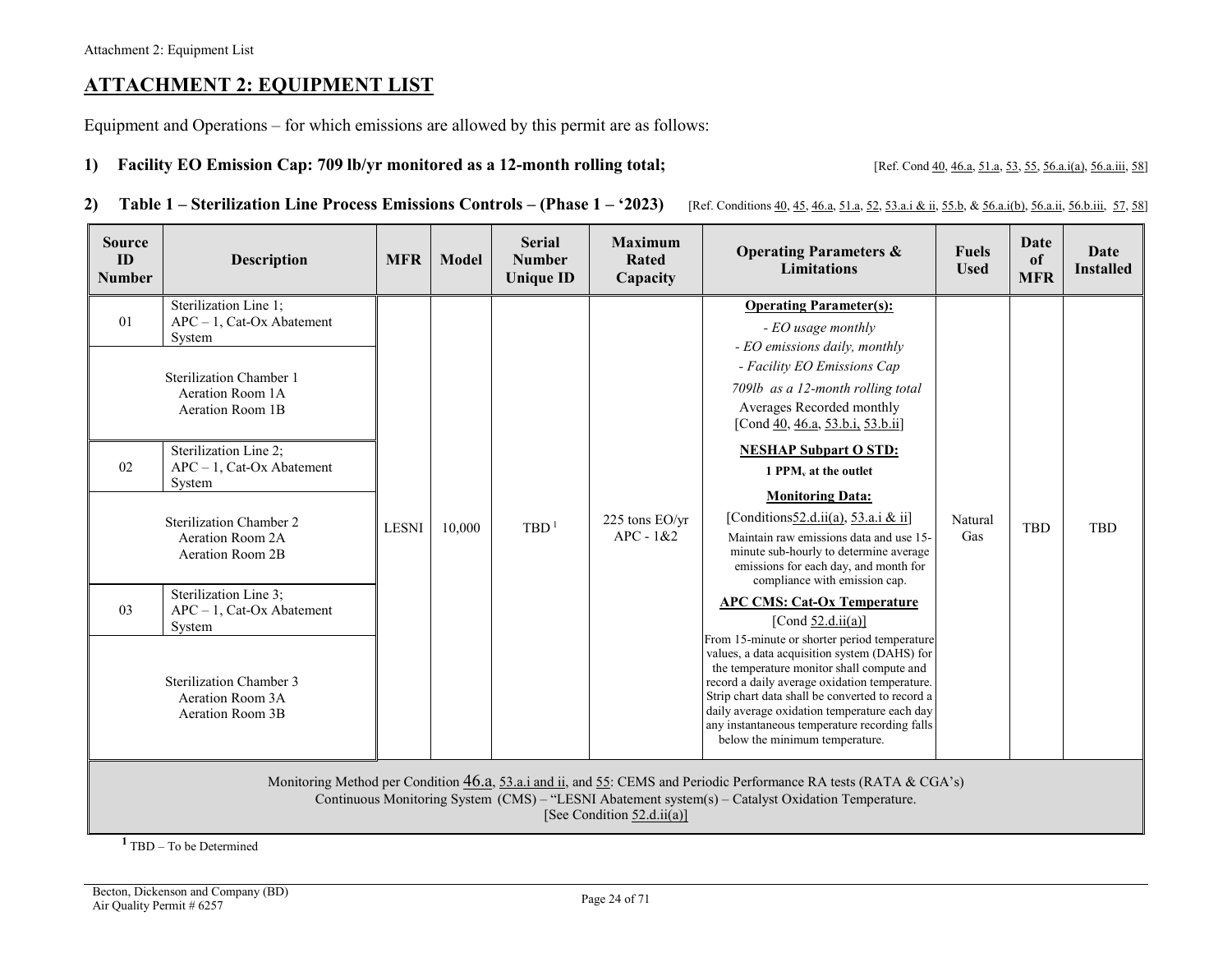### **3) Table 1 (continued) – Sterilization Line Process Emissions Controls – (Phase 2 – '2025)**

[Ref. Conditions [40,](#page-7-7) [45,](#page-9-7) [46.a,](#page-9-6) [51.a,](#page-13-5) [52,](#page-14-6) [53.a.i & ii,](#page-14-7) [55.b,](#page-17-2) [& 56.a.i\(b\),](#page-18-5) [56.a.ii,](#page-18-6) [56.b.iii,](#page-18-7) [57,](#page-19-3) [58\]](#page-19-2)

| <b>Source</b><br>ID<br><b>Number</b> | <b>Description</b>                                                                                                                                                                                                                                                                                                                                                                                                    | <b>MFR</b>   | <b>Serial</b><br><b>Maximum</b><br><b>Operating Parameters &amp;</b><br><b>Model</b><br><b>Number</b><br><b>Rated</b><br><b>Limitations</b><br><b>Unique ID</b><br>Capacity |                  |                                   |                                                                                                                                                                                                                                                                                                                                                                                                                                                                                                                                                                                                                                                                                                                                                                                                                                                                                                                                                                                                   | <b>Fuels</b><br><b>Used</b> | Date<br>of<br><b>MFR</b> | <b>Date</b><br><b>Installed</b> |
|--------------------------------------|-----------------------------------------------------------------------------------------------------------------------------------------------------------------------------------------------------------------------------------------------------------------------------------------------------------------------------------------------------------------------------------------------------------------------|--------------|-----------------------------------------------------------------------------------------------------------------------------------------------------------------------------|------------------|-----------------------------------|---------------------------------------------------------------------------------------------------------------------------------------------------------------------------------------------------------------------------------------------------------------------------------------------------------------------------------------------------------------------------------------------------------------------------------------------------------------------------------------------------------------------------------------------------------------------------------------------------------------------------------------------------------------------------------------------------------------------------------------------------------------------------------------------------------------------------------------------------------------------------------------------------------------------------------------------------------------------------------------------------|-----------------------------|--------------------------|---------------------------------|
| 04<br>0.5<br>06                      | Sterilization Line 4;<br>$APC - 2$ , Cat-Ox Abatement<br>System<br><b>Sterilization Chamber 4</b><br>Aeration Room 4A<br>Aeration Room 4B<br>Sterilization Line 5;<br>$APC - 2$ , Cat-Ox Abatement<br>System<br>Sterilization Chamber 5<br>Aeration Room 5A<br>Aeration Room 5B<br>Sterilization Line 6:<br>$APC - 2$ , Cat-Ox Abatement<br>System<br>Sterilization Chamber 6<br>Aeration Room 6A<br>Aeration Room 6B | <b>LESNI</b> | 10.000                                                                                                                                                                      | TBD <sup>1</sup> | $225$ tons $EO/yr$<br>$APC - 1&2$ | <b>Operating Parameter(s):</b><br>- EO usage monthly<br>- EO emissions daily, monthly<br>- Facility EO Emissions Cap<br>709lb as a 12-month rolling total<br><b>Averages Recorded monthly</b><br>[Cond 40, 46.a, 53.b.i, 53.b.ii]<br><b>NESHAP Subpart O STD:</b><br>1 PPM <sub>v</sub> at the outlet<br><b>Monitoring Data:</b><br>[Conditions $52.d.$ ii(a), $53.a.$ i & ii]<br>Maintain raw emissions data and use 15-<br>minute sub-hourly to to determine<br>average emissions for each day, and<br>month for compliance with emission cap<br><b>APC CMS: Cat-Ox Temperature</b><br>[Cond $52.d.ii(a)$ ]<br>From 15-minute or shorter period temperature<br>values, a data acquisition system (DAHS) for<br>the temperature monitor shall compute and<br>record a daily average oxidation temperature.<br>Strip chart data shall be converted to record a<br>daily average oxidation temperature each day<br>any instantaneous temperature recording falls<br>below the minimum temperature. | Natural<br>Gas              | <b>TBD</b>               | <b>TBD</b>                      |
|                                      | Monitoring Method per Condition 46.a, 53.a.i and ii, and 55: CEMS and Periodic Performance RA tests (RATA & CGA's)<br>Continuous Monitoring System (CMS) – "LESNI Abatement system(s) – Catalyst Oxidation Temperature.<br>[See Condition $52.d.ii(a)$ ]<br>TBD - To be Determined                                                                                                                                    |              |                                                                                                                                                                             |                  |                                   |                                                                                                                                                                                                                                                                                                                                                                                                                                                                                                                                                                                                                                                                                                                                                                                                                                                                                                                                                                                                   |                             |                          |                                 |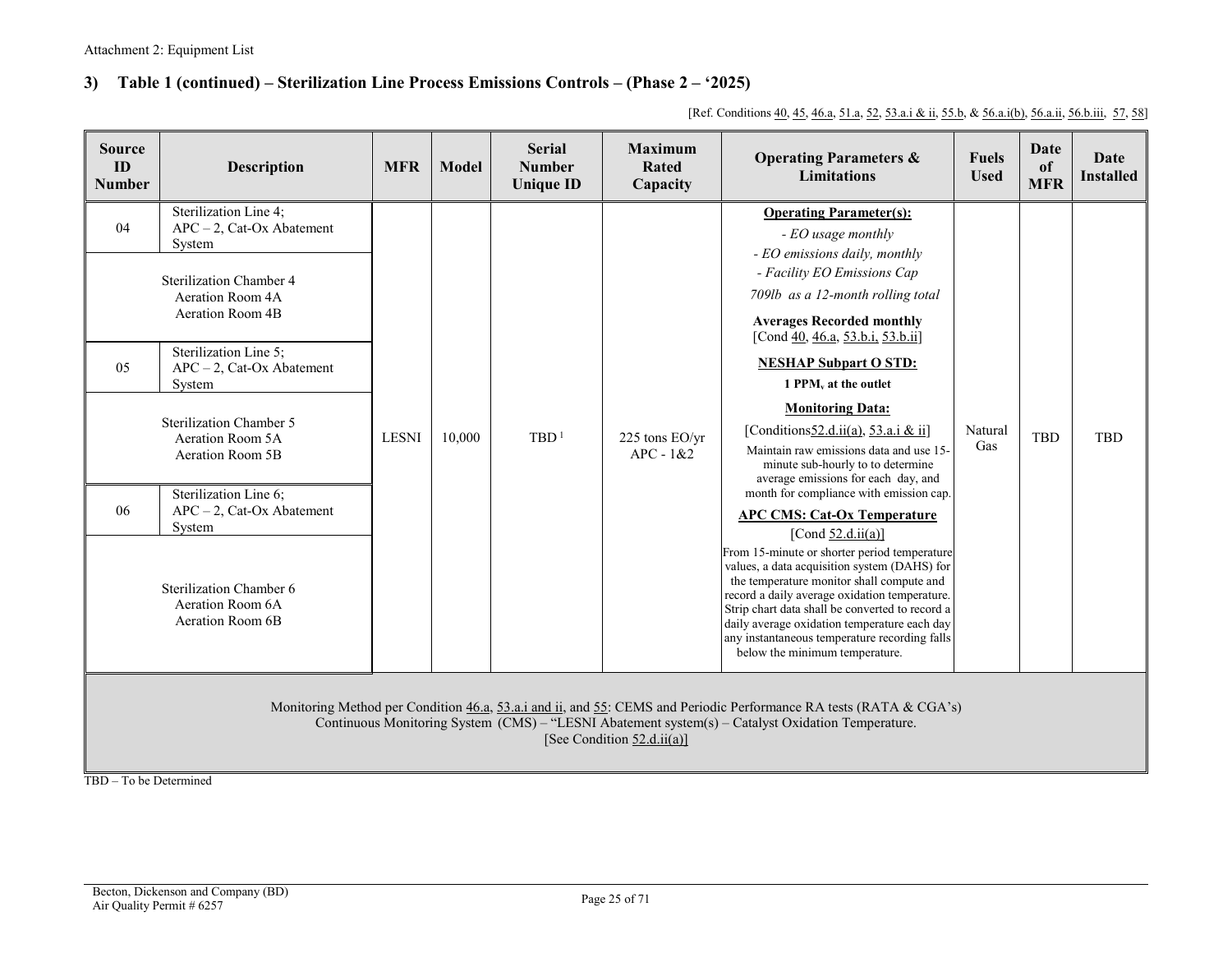**4) Table 2 – Fugitive EO Emission Controls:** [Ref. Condition[s 40,](#page-7-7) [46.a,](#page-9-6) [46.b,](#page-9-8) [51.a,](#page-13-5) [53.a.i,](#page-14-7) [53.b.ii\(b\),](#page-15-8) [53.b.iii,](#page-16-4) [55,](#page-16-3) [56.a.i.\(c\),](#page-18-8) [56.b.i\]](#page-18-9)

| <b>Source ID</b><br><b>Number</b> | <b>Description</b>                                                                                          | <b>MFR</b>                   | <b>Model</b>                                                                                   | <b>Serial</b><br>Number/<br><b>Unique ID</b> | <b>Operating Parameters</b><br><b>Maximum</b><br><b>Rated Capacity</b><br>& Limits |                                                                                                                                                                                                                                                                                                                                                                                                                    | Fuel<br><b>Used</b> | <b>Date</b><br>of<br><b>MFR</b> | <b>Date</b><br><b>Installed</b> |
|-----------------------------------|-------------------------------------------------------------------------------------------------------------|------------------------------|------------------------------------------------------------------------------------------------|----------------------------------------------|------------------------------------------------------------------------------------|--------------------------------------------------------------------------------------------------------------------------------------------------------------------------------------------------------------------------------------------------------------------------------------------------------------------------------------------------------------------------------------------------------------------|---------------------|---------------------------------|---------------------------------|
| 07                                | $APC-3$<br>EO Dry Bed<br>Scrubber(s):<br>Gas Room<br>$Area - 1$                                             | Advanced Air<br>Technologies | Safe Cell II<br>DR490<br>(2 parallel<br>beds,<br><b>2000 CFM</b><br>each)<br>System 2x         | $APC - 3$<br>TBD                             | Fan:<br>4,000 CFM<br>3950 SCFM                                                     | <b>Operating Parameter(s):</b><br>- EO usage monthly<br>- EO emissions daily, monthly<br>- Facility EO Emissions Cap<br>12-month rolling total<br>- Pressure Drop Avg.<br>- Bldg Mgmt Sys. Parameters<br>per O & M plan<br>Above Avgs Recorded monthly:<br>[Cond 40, 46.a, 53.b.i, 53.b.ii]<br><b>EO Discharge Limit:</b><br>$-100 \mu g/m3$ as a 1 hour<br>average<br>Monitored by CEMS<br>[Cond $53.a.iii.(a)$ ] | $\rm N/A$           | TBD                             | <b>TBD</b>                      |
| 08                                | $APC-4$<br>EO Dry Bed<br>$Scrubber(s)$ :<br><b>Sterilization Areas</b><br><b>Chamber Rooms</b><br>Area $-2$ | Advanced Air<br>Technologies | Safe Cell II<br><b>DR490</b><br>(2 parallel<br>beds,<br><b>2000 CFM</b><br>each)<br>System 12x | $APC - 4$<br>TBD                             | Fan:<br>24,000 CFM<br>23,701 SCFM                                                  | <b>Operating Parameter(s):</b><br>EO usage monthly<br>EO emissions daily, monthly<br>Facility EO Emissions Cap<br>12-month rolling total<br>Pressure Drop Avg.<br><b>Bldg Mgmt Sys. Parameters</b><br>per O & M plan<br>Above Avgs Recorded monthly:<br>[Cond 40, 46.a, 53.b.i, 53.b.ii]<br><b>EO Discharge Limit:</b><br>$-100 \mu g/m^3$ as a 1 hour<br>average<br>Monitored by CEMS<br>[Cond $53.a.iii.(a)$ ]   | N/A                 | <b>TBD</b>                      | <b>TBD</b>                      |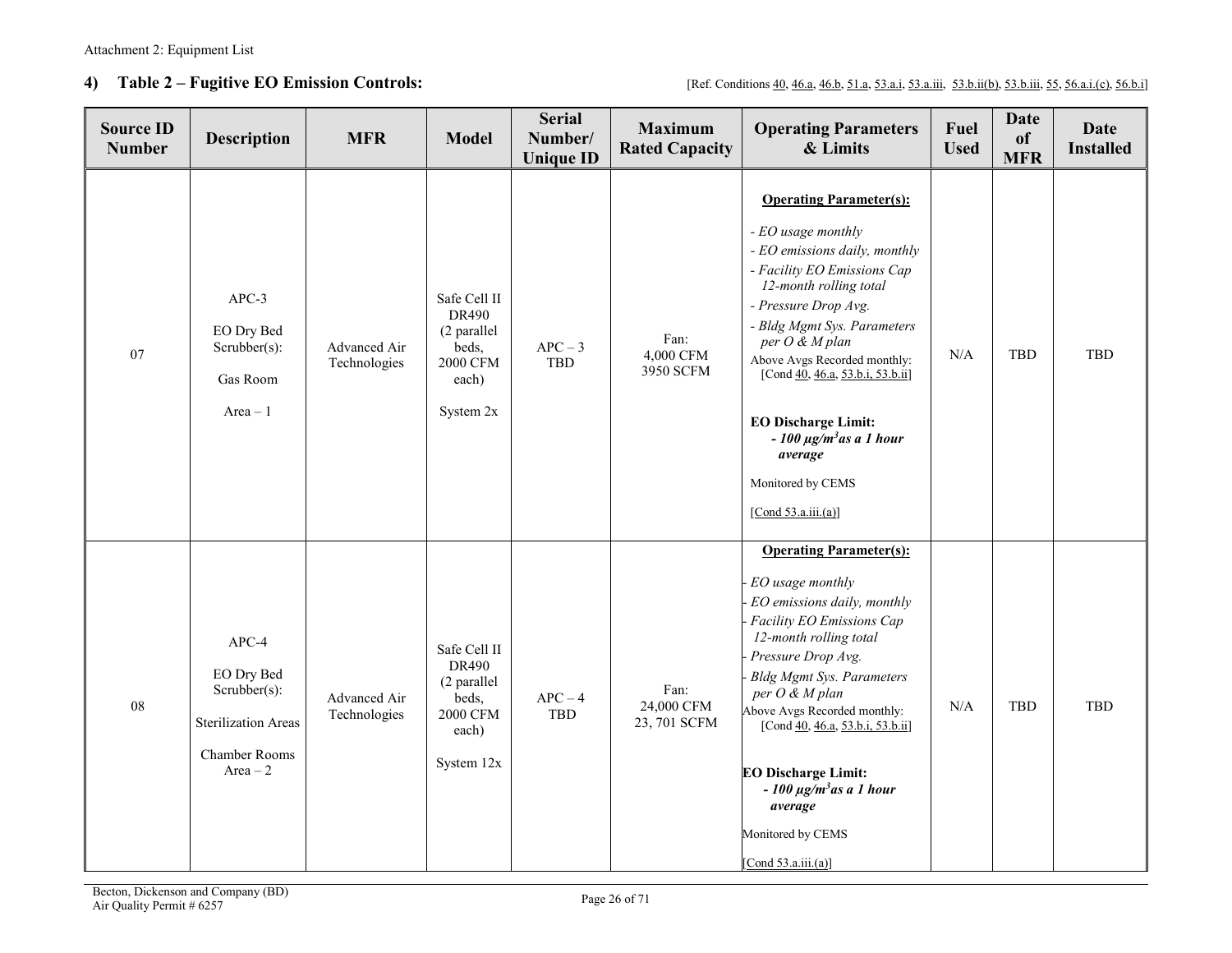| <b>Source ID</b><br><b>Number</b> | <b>Description</b>                                                        | <b>MFR</b>                   | <b>Model</b>                                     | <b>Serial</b><br>Number/<br><b>Unique ID</b> | <b>Maximum</b><br><b>Rated Capacity</b>                                                                                                                                                                                                                                                                                                                                                                                                             | <b>Operating Parameters</b><br><b>&amp;Limitations</b>                                                                                                                                                                                                                                                                                                                                                             | Fuel<br><b>Used</b> | <b>Date</b><br>of<br><b>MFR</b> | <b>Date</b><br><b>Installed</b> |
|-----------------------------------|---------------------------------------------------------------------------|------------------------------|--------------------------------------------------|----------------------------------------------|-----------------------------------------------------------------------------------------------------------------------------------------------------------------------------------------------------------------------------------------------------------------------------------------------------------------------------------------------------------------------------------------------------------------------------------------------------|--------------------------------------------------------------------------------------------------------------------------------------------------------------------------------------------------------------------------------------------------------------------------------------------------------------------------------------------------------------------------------------------------------------------|---------------------|---------------------------------|---------------------------------|
| 09                                | $APC - 5$<br>EO Dry Bed<br>Scrubber(s):<br>WIP Warehouse<br>Area $-3$     | Advanced Air<br>Technologies | Safe Cell II<br>DR490<br>10X-Parallel<br>Systems | <b>TBD</b><br>$APC - 5$                      | <b>Operating Parameter(s):</b><br>- EO usage monthly<br>- EO emissions daily, monthly<br>- Facility EO Emissions Cap<br>12-month rolling total<br>- Pressure Drop Avg.<br>- Bldg Mgmt Sys. Parameters<br>Fan:<br>per O & M plan<br>20,000 CFM<br>Above Avgs Recorded monthly:<br>19751 SCFM<br>[Cond 40, 46.a, 53.b.i, 53.b.ii]<br><b>EO Discharge Limit:</b><br>$-100 \mu g/m3$ as a 1 hour<br>average<br>Monitored by CEMS<br>[Cond 53.a.iii.(a)] |                                                                                                                                                                                                                                                                                                                                                                                                                    | N/A                 | <b>TBD</b>                      | TBD                             |
| 10                                | $APC - 6$<br>EO Dry Bed<br>$Scrubber(s)$ :<br>WIP Warehouse<br>$Area - 3$ | Advanced Air<br>Technologies | Safe Cell II<br>DR490<br>10X-Parallel<br>Systems | TBD<br>$APC - 6$                             | Fan:<br>20,000 CFM<br>19751 SCFM                                                                                                                                                                                                                                                                                                                                                                                                                    | <b>Operating Parameter(s):</b><br>- EO usage monthly<br>- EO emissions daily, monthly<br>- Facility EO Emissions Cap<br>12-month rolling total<br>- Pressure Drop Avg.<br>- Bldg Mgmt Sys. Parameters<br>per O & M plan<br>Above Avgs Recorded monthly:<br>[Cond 40, 46.a, 53.b.i, 53.b.ii]<br><b>EO Discharge Limit:</b><br>$-100 \mu g/m3$ as a 1 hour<br>average<br>Monitored by CEMS<br>[Cond $53.a.iii.(a)$ ] | $\rm N/A$           | <b>TBD</b>                      | BD                              |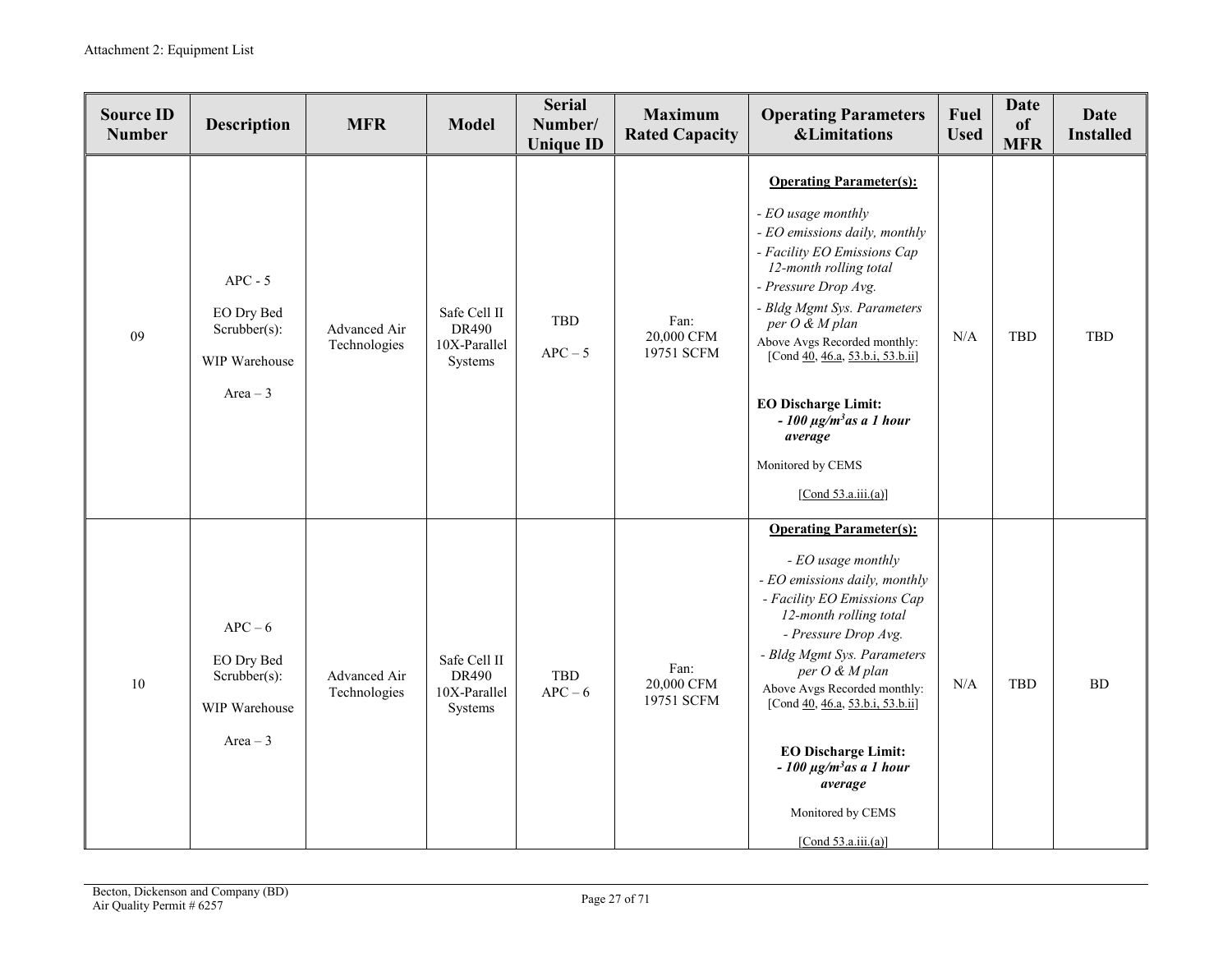Attachment 2: Equipment List

| <b>Source ID</b><br><b>Number</b> | <b>Description</b>                                                        | <b>MFR</b>                   | <b>Model</b>                                                   | <b>Serial</b><br>Number/<br><b>Unique ID</b> | <b>Maximum</b><br>Operating<br><b>Parameters</b><br><b>Rated</b><br>Capacity<br><b>&amp;Limitations</b> |                                                                                                                                                                                                                                                                                                                                                                                                                                                  | Fuel<br><b>Use</b><br>d | <b>Date</b><br>of<br><b>MFR</b> | <b>Date</b><br><b>Installed</b> |
|-----------------------------------|---------------------------------------------------------------------------|------------------------------|----------------------------------------------------------------|----------------------------------------------|---------------------------------------------------------------------------------------------------------|--------------------------------------------------------------------------------------------------------------------------------------------------------------------------------------------------------------------------------------------------------------------------------------------------------------------------------------------------------------------------------------------------------------------------------------------------|-------------------------|---------------------------------|---------------------------------|
| 11                                | $APC - 7$<br>EO Dry Bed<br>$Scrubber(s)$ :<br>WIP Warehouse<br>$Area - 3$ | Advanced Air<br>Technologies | Safe Cell II<br><b>DR490</b><br>$10X -$<br>Parallel<br>Systems | TBD<br>$APC - 7$                             | Fan:<br>20,000 CFM<br>19751 SCFM                                                                        | <b>Operating Parameter(s):</b><br>- EO usage monthly<br>- EO emissions daily, monthly<br>- Facility EO Emissions Cap<br>12-month rolling total<br>- Pressure Drop Avg.<br>- Bldg Mgmt Sys. Parameters<br>per O & M plan<br>Above Avgs Recorded monthly:<br>[Cond 40, 46.a, 53.b.i, 53.b.ii]<br><b>EO Discharge Limit:</b><br>$-200 \mu g/m^3$ as a 1<br>hour average<br>Monitored at least once each 15<br>minute period:<br>[Cond 53.a.iii.(a)] | N/A                     | <b>TBD</b>                      | <b>TBD</b>                      |
| 12                                | $APC - 8$<br>EO Dry Bed<br>Scrubber(s)<br>WIP Warehouse<br>Area $-3$      | Advanced Air<br>Technologies | <b>DR490</b><br>Systems<br>10X-Parallel<br>Systems             | <b>TBD</b><br>$APC - 8$                      | Fan:<br>20,000 CFM<br>19751 SCFM                                                                        | <b>Operating Parameter(s):</b><br>- EO usage monthly<br>- EO emissions daily, monthly<br>- Facility EO Emissions Cap<br>12-month rolling total<br>- Pressure Drop Avg.<br>- Bldg Mgmt Sys. Parameters<br>per O & M plan<br>Above Avgs Recorded monthly:<br>[Cond 40, 46.a, 53.b.i, 53.b.ii]<br><b>EO Discharge Limit:</b><br>$-200 \mu g/m3$ as a 1<br>hour average<br>Monitored at least once each 15<br>minute period:<br>[Cond 53.a.iii.(a)]  | N/A                     | <b>TBD</b>                      | TBD                             |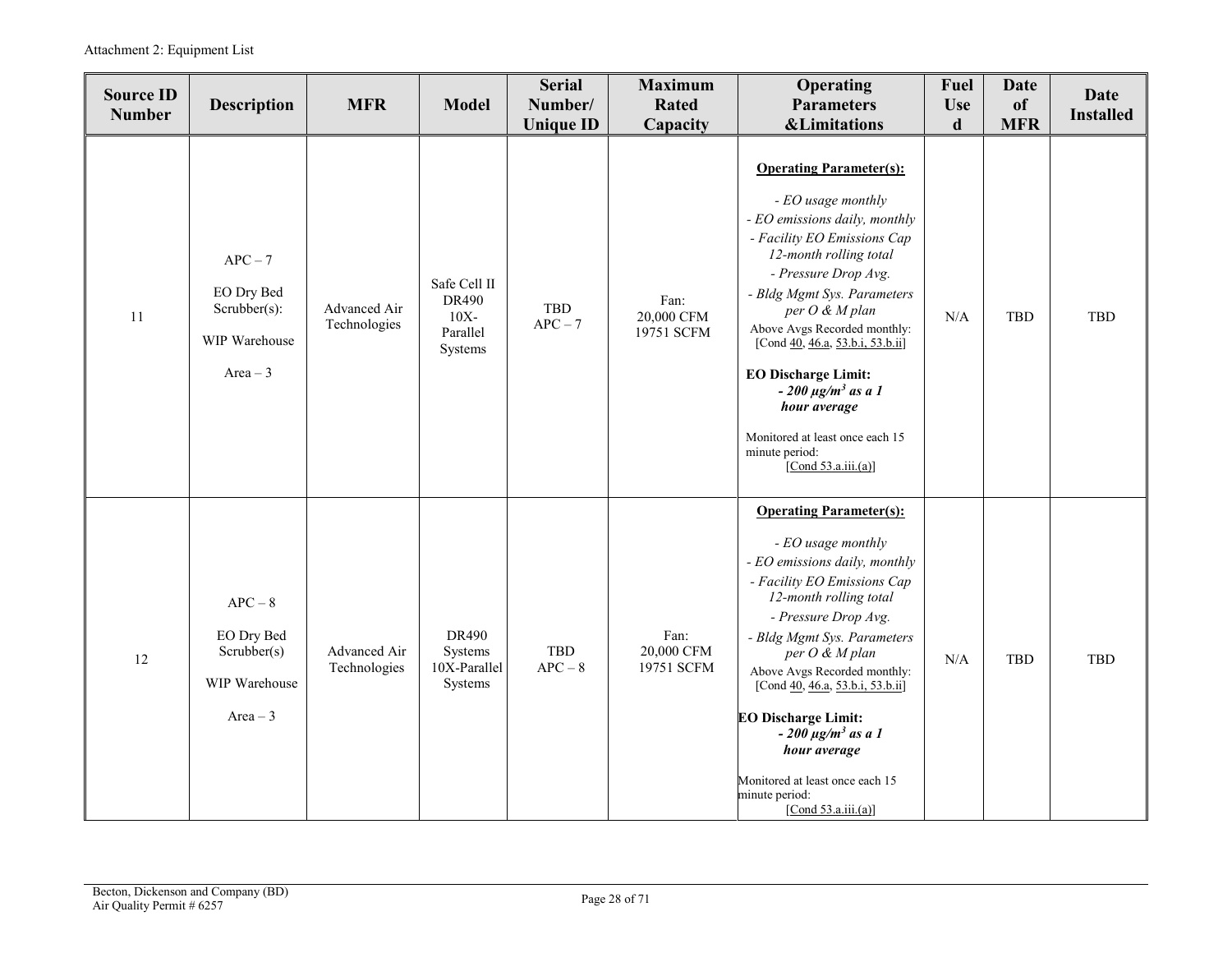#### **5) ATO under GP 6205 – Fuel Burning Equipment**

Equipment, operations, and activities for which emissions are allowed by the general permit are as follows:

### **§ 5 of the Permit – Boilers, Heaters, & Heaters:**

| <b>Source</b> | <b>Serial</b><br>MFR/<br>Description/ |              |                  | <b>Maximum</b>   |            | Date            | <b>Allowable Fuels</b><br>and Annual Limits | Applicability <sup>1</sup> |                      |                          |
|---------------|---------------------------------------|--------------|------------------|------------------|------------|-----------------|---------------------------------------------|----------------------------|----------------------|--------------------------|
| ID            | Location                              | <b>Model</b> | Number/          | <b>Rated</b>     | of         | <b>Installe</b> | <b>Natural Gas</b>                          | <b>Fuel Oil</b>            | <b>NSPS</b>          | <b>NESHAP</b>            |
|               |                                       |              | <b>Unique ID</b> | Capacity         | <b>MFR</b> | d               | (MMcf, hours,<br>CF)                        | (Gallons, hours,<br>CF)    | <b>Subpart</b><br>Dc | Subpart<br><b>JJJJJJ</b> |
|               |                                       |              |                  |                  |            |                 |                                             |                            |                      |                          |
| 13            | Boiler                                | <b>TBD</b>   | <b>TBD</b>       | MMBtu/hr<br>8.17 | TBD        | <b>TBD</b>      | Unlimited                                   | N/A                        | N/A                  | N/A                      |
| 14            | Boiler                                | TBD          | <b>TBD</b>       | 8.17 MMBtu/hr    | TBD        | TBD             | Unlimited                                   | N/A                        | N/A                  | N/A                      |
| 15            | Boiler                                | TBD          | <b>TBD</b>       | 8.17 MMBtu/hr    | <b>TBD</b> | <b>TBD</b>      | Unlimited                                   | N/A                        | N/A                  | N/A                      |

<sup>1</sup> The Permittee must submit a significant revision to revise this ATO and meet applicable NESHAP subpart JJJJJJ work practices (tune-ups), notification, and reporting requirements for applicable boilers that switch to fuel oil use and become subject to Subpart JJJJJJ in the oil firing subcategory as defined in 40 CFR 63.11237. The revision will be subject to a 5 day public comment period.

### **§ 6C – NSPS for CI ICE (***Emergency Designated Engines***):**

| <b>Source</b><br>ID | Description/<br>Location   | MFR/<br>Model | <b>Serial</b><br>Number/<br>Uniaue ID | <b>Maximum</b><br><b>Rated</b><br>Capacity | Date of<br><b>MFR</b> | Date<br><b>Installed</b> | <b>Run Hour</b><br>$L$ imitation $^\top$ | <b>Allowable Fuels</b> |
|---------------------|----------------------------|---------------|---------------------------------------|--------------------------------------------|-----------------------|--------------------------|------------------------------------------|------------------------|
| 16                  | <b>Emergency Generator</b> | <b>TBD</b>    | <b>TBD</b>                            | 980 hp                                     | TBD                   | <b>TBD</b>               | 100 hours                                | Diesel                 |
|                     | Fire Pump Engine           | TBD           | TBD                                   | 274 hp                                     | TBD                   | <b>TBD</b>               | 100 hours                                | Diesel                 |

<sup>1.</sup> The run hours are limited to maintenance testing and readiness checks and non-emergency operation in accordance with the federal requirements. There is no limit on hours of operation during true emergencies.

#### **§6C – Supplemental Requirements:**

<span id="page-28-0"></span>

| Equip.<br>No. | <b>Applicable NSPS</b><br><b>Emission Standard</b> | NO <sub>x</sub><br>$g$ /kw-hr<br>$(g/hp-hr)$ | <b>NMHC</b><br>$g$ /kw-hr<br>$(g/hp-hr)$ | NMHC+NOx<br>$g$ /kw-hr<br>$(g/hp-hr)$ | CO<br>$g$ /kw-hr<br>$(g/hp-hr)$ | <b>PM</b><br>$g$ /kw-hr<br>$(g/hp-hr)$ | <b>Certified Emission Life (term, date)</b>    |
|---------------|----------------------------------------------------|----------------------------------------------|------------------------------------------|---------------------------------------|---------------------------------|----------------------------------------|------------------------------------------------|
| 16            | Emergency Engine<br>2007 and later model year      | $- -$                                        | $\overline{\phantom{m}}$                 | 6.4(4.8)                              | 3.5(2.6)                        | 0.20(0.15)                             | 8,000 hours or 10 years, whichever comes first |
| 17            | Fire Pump Engine<br>2009 and later model year      | $- -$                                        | $- -$                                    | 4.0(3.0)                              | 3.5(2.6)                        | 0.20(0.15)                             | 8,000 hours or 10 years, whichever comes first |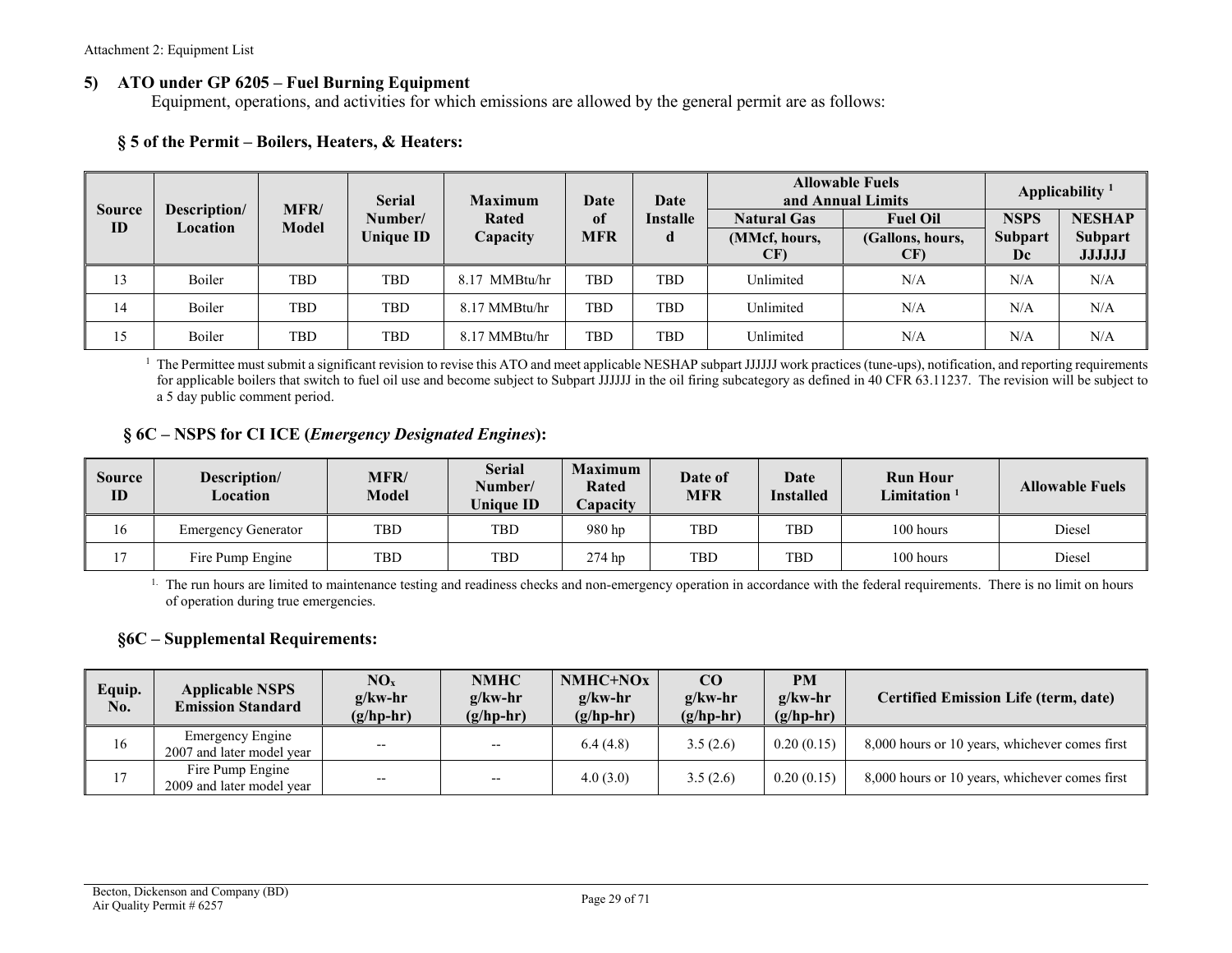## <span id="page-29-1"></span>**ATTACHMENT 3: GENERAL CONDITIONS**

## <span id="page-29-0"></span>**§ 1: General Provisions**

#### <span id="page-29-2"></span>1. **Application, Permit Expiration and Renewal** [\[PCC 17.11.090.A,](https://tinyurl.com/yat2yhct) [17.13.010,](https://tinyurl.com/ya23abh3) [17.13.150,](https://tinyurl.com/y2c32y2e) [17.13.160\]](https://tinyurl.com/y2qcdy68)

- a. The Permittee shall not commence construction of, operate, or make a modification to any source subject to regulation under [Title 17](https://tinyurl.com/y7xc7jvc) without first obtaining a permit or permit revision from the [Control Officer](#page-41-1) except as provided i[n Conditions 14.a.ii](#page-35-3) an[d 14.b](#page-36-2) or otherwise provided in [Title 17](https://tinyurl.com/y7xc7jvc) of the PCC.
- b. This permit is valid for a period of five years from the date of issuance and applies to a source requiring a Class II or III permit or permit revision. The Permittee may operate under the Conditions of this permit until 30 days after receipt of a notice of expiration, termination, or revocation of this permit.
- c. The Permittee or applicant shall submit timely applications according to the following:
	- i. For a source applying for a permit for the first time, a timely application is one that is submitted within 12 months after the source becomes subject to the permit program.
	- ii. For purposes of permit renewal, a timely application is one that is submitted at least 6 months, but not greater than 18 months prior to the date of permit expiration. As a courtesy, the Control Officer shall provide the Permittee a written notice of the expiration date of this permit stating the source must submit a renewal application.
	- iii. If this source becomes subject to a standard promulgated by the [Administrator](#page-40-5) pursuant to  $\S 112(d)$  $\S 112(d)$ of the Act (Hazardous Air Pollutants) then the Permittee shall, within twelve months of the date on which the standard is promulgated, submit an application for a permit revision demonstrating how the source will comply with such standard.
- <span id="page-29-3"></span>d. The renewal of this permit shall be subject to the same procedural requirements, including any for public participation, affected states and administrator review, as applicable, that would apply during initial permit issuance. Permit expiration terminates the source's right to operate unless a timely application for renewal that is sufficient under [ARS § 41-1064](https://www.azleg.gov/viewdocument/?docName=https://www.azleg.gov/ars/41/01064.htm) has been submitted to the Control Officer. Any testing that is required for renewal shall be completed before the proposed permit is issued by the control officer. The control officer shall act on an application for a permit renewal within the same time frames as on an initial permit.
- e. Except as provided in [Conditions 14.a.ii](#page-35-3) and [14.b,](#page-36-2) no source may operate after the time required to submit a timely and complete application to the Control Officer at the address in [Condition 11.a.ii,](#page-34-0) except in compliance with a properly issued permit. However, an existing source that submits a timely and complete application for permit issuance, revision, or renewal, that is sufficient under [ARS § 41-1064](https://www.azleg.gov/viewdocument/?docName=https://www.azleg.gov/ars/41/01064.htm) is not in violation for failure to have a permit until the [Control Officer](#page-41-1) takes final action on the application.

#### 2. **Construction or Modification and Operation** [\[PCC 17.11.090.A](https://tinyurl.com/yat2yhct) [& 17.13.080\]](https://tinyurl.com/ycvo4no2)

The Permittee shall construct or modify and shall operate affected emissions units and an[y air pollution](#page-40-3) controls (APC) in compliance with this permit, [Title 17](https://tinyurl.com/y7xc7jvc) of the PCC, and all other applicable federal air quality regulations; and in a manner consistent with representations made by the Permittee in an application or notice required b[y Conditions 1](#page-29-2) an[d 14,](#page-35-0) to the extent the Control Officer relies upon these representations in approving a facility change, or issuing a permit revision, or renewal of this permit.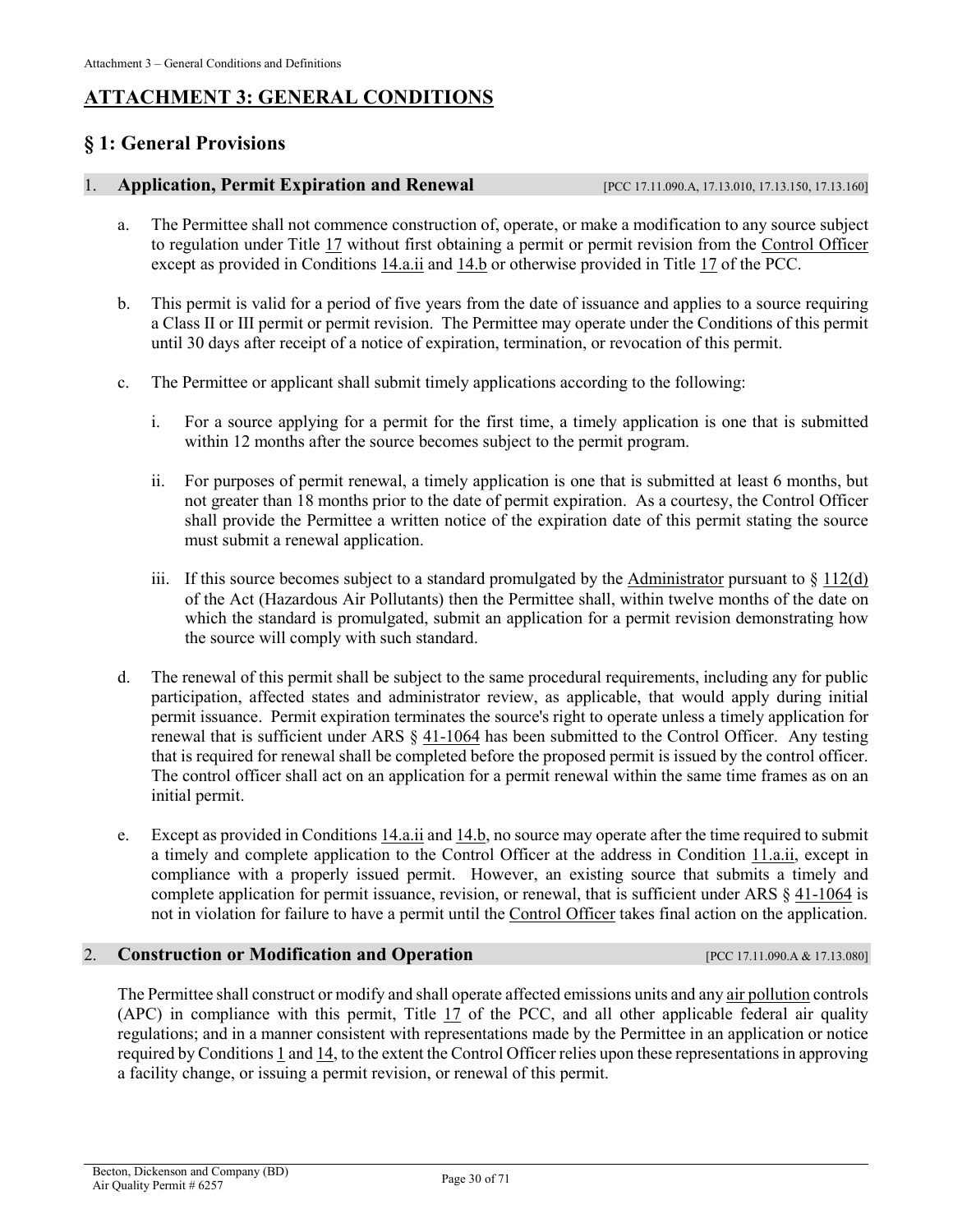This permit authorizes the construction or modification and operation of the source only in the location described in this permit unless designated as a portable source pursuant to [PCC 17.11.110.](https://tinyurl.com/y2sqmzlf) Should the Permittee choose to operate a portable source covered by this permit in another part of the State, outside Pima County, the Permittee shall, if required for such source, obtain an authorization or permit from the [Director](#page-41-4) or Control Officer who has jurisdiction over the geographic area that includes the new location, and provide notice to that jurisdiction as provided in [Condition 9.b.iv.\(a\)-\(d\)](#page-32-0) before commencing operation of such source.

#### 4. **Compliance with Permit Conditions** [PCC [17.13.020.A.7.a & b\]](https://tinyurl.com/y2whqkle)

- a. The Permittee shall comply with all Conditions of this permit including all requirements of [Arizona air](https://www.azleg.gov/arsDetail/?title=49)  [quality statutes,](https://www.azleg.gov/arsDetail/?title=49) and [Title 17](https://tinyurl.com/y7xc7jvc) of the Pima County Code. Compliance with the Conditions of this permit shall be deemed to be compliant with any applicable requirements identified in this permit as of the date of permit issuance. Any permit noncompliance is grounds for enforcement action; for terminating this permit, for revocation and reissuance, for revision; or for denial of a renewal application. In addition, noncompliance with any [federally enforceable](#page-44-0) requirement constitutes a violation of the Clean Air Act (CAA).
- b. It shall not be a defense for a Permittee in an enforcement action that it would have been necessary to halt or reduce the permitted activity in order to maintain compliance with the Conditions of this permit.

5. **NAAQS & PSD Protection** [\[PCC 17.08.010 –](https://tinyurl.com/y8eqbkct) 17.08.150]

The permitted source must not cause or contribute to a National Ambient Air Quality Standards (NAAQS) violation or, in an attainment area, must not cause or contribute to a Prevention of Significant Deterioration (PSD) increment violation.

#### <span id="page-30-0"></span>6. **Revision, Reopening, Revocation and Reissuance, or Termination for Cause** [\[PCC 17.13.020.A.7.c\]](https://tinyurl.com/y2whqkle)

- a. This permit may be revised reopened, revoked and reissued, or terminated for [cause.](#page-40-1) The filing of a request by the Permittee for a revision, revocation and reissuance, termination; or of a notification of planned changes or anticipated noncompliance does not stay any permit Condition.
- <span id="page-30-2"></span><span id="page-30-1"></span>b. The permit shall be reopened and revised under any of the following circumstances:
	- i. Additional applicable requirements under the CAA become applicable to a major source. Such reopening shall only occur if there are three or more years remaining in the permit term. The reopening shall be completed not later than 18 months after promulgation of the applicable requirement. No such reopening is required if the effective date of the requirement is later than the date on which the permit is due to expire, unless the original permit or any of its terms and Conditions has been extended pursuant to [Condition 1.d.](#page-29-3) Any permit reopening required pursuant to this paragraph shall comply with provisions in [Condition 1.d](#page-29-3) for permit renewal and shall reset the fiveyear permit term.
	- ii. The Control Officer determines that the permit contains a material mistake or that inaccurate statements were made in establishing the emissions standards or other terms or Conditions of the permit.
	- iii. The Control Officer determines that the permit needs to be revised or revoked to assure compliance with the applicable requirements.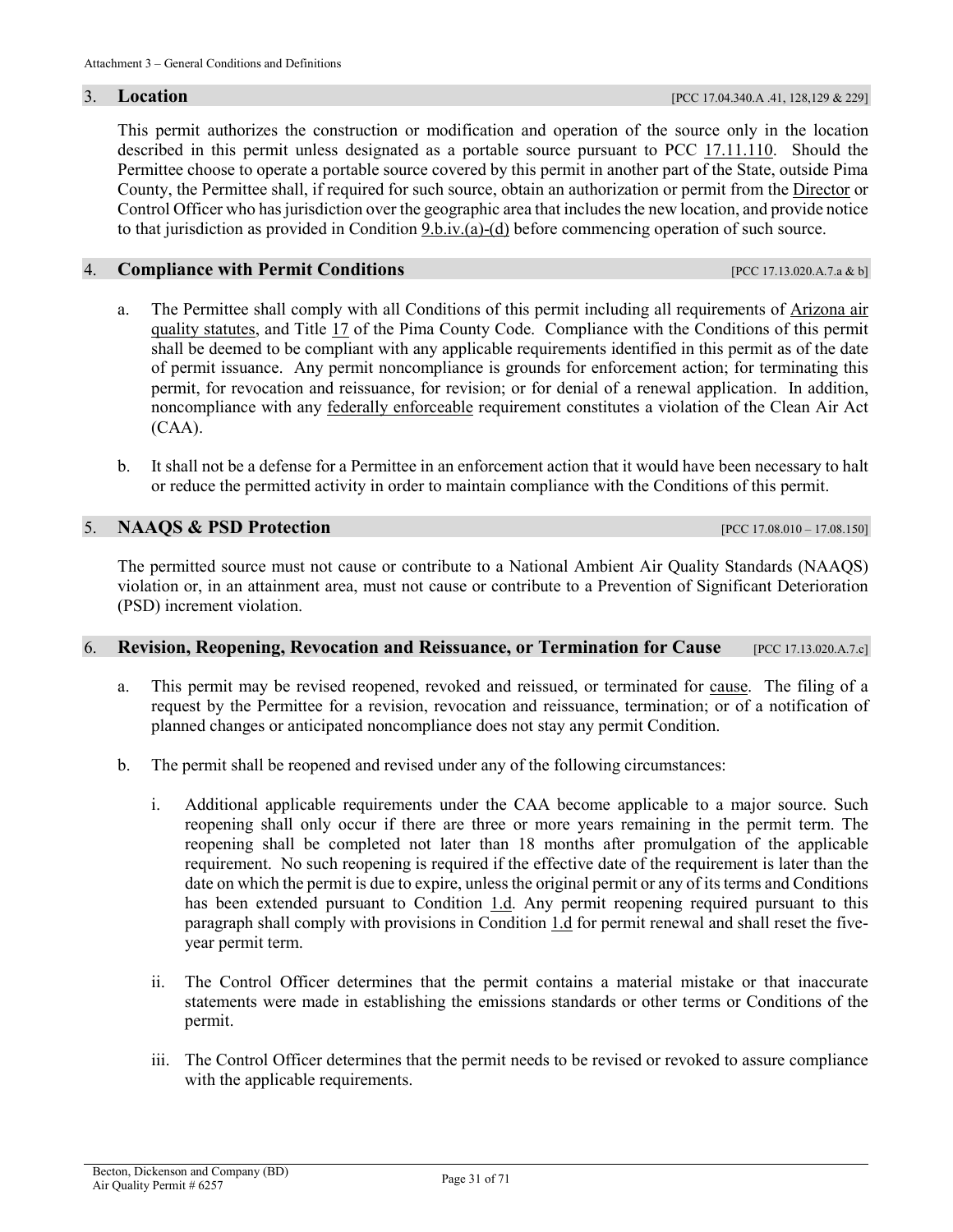c. Proceedings to reopen and issue a permit, including appeal of any final action relating to a permit reopening, shall follow the same procedures as apply to initial permit issuance and shall affect only those parts of the permit for which [cause](#page-40-1) to reopen exists. Such re-openings shall be made as expeditiously as practicable. Permit re-openings for reasons other than those stated i[n Condition 6.b.i](#page-30-2) shall not result in the resetting of the five-year permit term.

#### <span id="page-31-1"></span>7. **Posting of Permit & Equipment Identification** [\[A.R.S.§](https://tinyurl.com/yxjjen9g) 49-485[, PCC 17.11.060\]](https://tinyurl.com/y4bwekqp)

- a. The Permittee shall retain a copy of this permit, and any applicable attachments onsite for review by the Control Officer. If it is not feasible to maintain a copy of the permit onsite the Permittee may request in writing, to maintain a copy of the permit at an alternate location. Upon written approval by the Control Officer, the Permittee must maintain a complete copy of the permit at the approved alternative location.
- b. When practicable the machine(s), equipment, device(s), article(s) or operation(s) for which the permit has been issued shall be affixed with a unique, clearly visible, and accessible ID in order to facilitate inspection and coordination with required monitoring records.

#### <span id="page-31-0"></span>8. **Fee Payment [\[ARS 49-471.02,](https://www.azleg.gov/viewdocument/?docName=https://www.azleg.gov/ars/49/00471-02.htm) [PCC 17.13.020.A.8](https://tinyurl.com/y2whqkle) & PC[C 17.13.240\]](https://tinyurl.com/y4xqq552)**

The Permittee shall pay fees to the Control Officer pursuant to [PCC 17.13.240.](https://tinyurl.com/y4xqq552)

#### <span id="page-31-3"></span><span id="page-31-2"></span>9. **Reporting and Notifications** [\[PCC 17.13.020.A.5\]](https://tinyurl.com/y2whqkle)

All notifications, reports, and applications required by this permit shall contain certification by a responsible official of truth, accuracy and completeness. The certification shall state that based on information and belief formed after reasonable inquiry, the statements and information in the document are true, accurate, and complete. [\[PCC 17.13.010.H\]](https://tinyurl.com/ya23abh3)

The Permittee shall submit the following notifications and reports:

- a. Excess emission, permit deviation and emergency reports in accordance with [Condition 11](#page-34-1) below.
- b. Performance Test results in accordance with [Condition 15.h](#page-38-2) below.
- c. Other reports and notifications as required by any condition in the Specific Conditions in this permit.
- d. Unless otherwise specified in the specific Conditions in this permit, the Permittee shall send the following reports and notifications, as applicable, to the Control Officer by mail, e-mail, facsimile, or hand delivery to the address i[n Condition](#page-34-0) 11.a.ii:
	- i. Notifications for NSPS Affected Facilities [\[40 CFR 60.7\(a\)](https://tinyurl.com/40-CFR-60-7) [& 60.19\]](https://tinyurl.com/y6ap5u7h)

If the Permittee becomes subject to the NSPS standards i[n 40 CFR Part 60,](https://tinyurl.com/40-CFR-60-INCL) unless otherwise specified in the applicable subpart, the Permittee shall submit an electronic notification as follows:

- (a) A notification of the date construction or reconstruction of an affected facility is commenced, postmarked no later than 30 days after such date. This requirement shall not apply in the case of mass-produced facilities which are purchased in completed form;
- (b) The date of initial startup under [Condition 9.b.iii;](#page-32-1)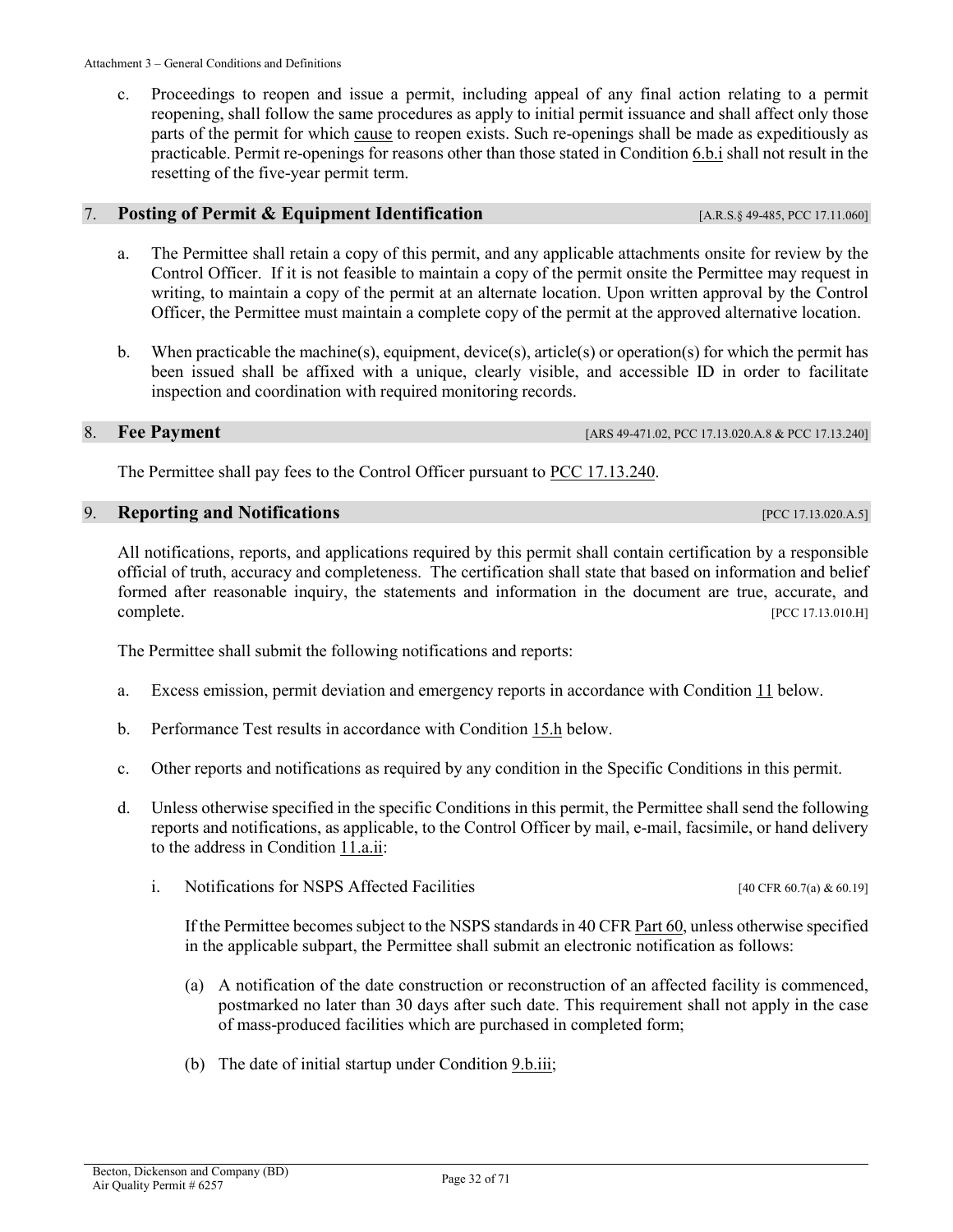- (c) A notification of any physical or operational change to an existing facility which may increase the emission rate of any [air pollutant](#page-40-6) to which a standard applies, unless that change is specifically exempted in [40 CFR Part 60.](https://tinyurl.com/40-CFR-60-INCL) This notice shall be postmarked 60 days or as soon as practicable before the change is commenced and shall include information describing the precise nature of the change, present and proposed emission control systems, productive capacity of the facility before and after the change, and the expected completion date of the change. The Control Officer may request additional relevant information subsequent to this notice.
- ii. Notifications for NESHAP Affected Sources [\[PCC 17.13.010.C.3,](https://tinyurl.com/ya23abh3) [40 CFR 63.5\(b\)\(4\)](https://tinyurl.com/yxbe6gc9) [& 40 CFR 63.9\(b\)\]](https://tinyurl.com/40-CFR-63-9)
	- (a) If this source becomes subject to a standard promulgated by the [Administrator](#page-40-5) pursuant to § [112\(d\)](https://tinyurl.com/y6o35l45) of the CAA, then the Permittee shall, within 12 months of the date on which the standard is promulgated, submit an application for permit revision demonstrating how the source will comply with the standard.
	- (b) After the date of any relevant NESHAP standard in [40 CFR Part 63,](https://tinyurl.com/40-CFR-Part-63) if the Permittee constructs a new affected source (or makes a process change) or reconstructs an affected source that is subject to such standard, or reconstructs a source such that the source becomes subject to the standard, the Permittee must notify the [Control Officer](#page-41-1) of the intended construction or reconstruction in accordance to the requirements in [40 CFR § 63.9\(b\)](https://tinyurl.com/40-CFR-63-9) and [Condition 14.b.i](#page-36-3) as applicable.
	- (c) Unless otherwise required in this permit, the Permittee shall provide the [Control Officer](#page-41-1) a notification as required by 40 CFR  $\S$   $\underline{63.9(i)}$  of any change in the information already provided within 15 calendar days after the change.
- 

iii. Startup Notifications [\[40 CFR 60.7\(a\),](https://tinyurl.com/40-CFR-60-7) [40 63.9\(b\)\(5\),](https://tinyurl.com/40-CFR-63-9) & [PCC 17.13.240.C & D\]](https://tinyurl.com/y4xqq552)

<span id="page-32-1"></span>The Permittee shall notify the [Control Officer](#page-41-1) of the date of startup for the following:

- (a) New sources or facilities authorized by this permit that have not been constructed or undergone initial startup. The Permittee must send a notification of the actual date of startup delivered within 15 calendar days after that date; and
- (b) Inactive facilities paying a reduced fee that were shut-down the entire previous year in accordance with [PCC 17.13.240.I.](https://tinyurl.com/y4xqq552)
- iv. Transfers of Permitted Portable Sources [\[PCC 17.11.110.E\]](https://tinyurl.com/y2sqmzlf)

Before the transfer of a portable source permitted by the [Control Officer](#page-41-1) to a new address in Pima County, or before the transfer of a portable source permitted by the [Director](#page-41-4) to a location in the County currently operating under a separate air quality permit, the Permittee and/or owner or operator of such source shall notify the [Control Officer](#page-41-1) at least 5 days before the transfer. The notification shall include the following information:

- <span id="page-32-0"></span>(a) The new address and/or the latitude and longitude of the location where the portable source is to be transferred.
- (b) The source permit or ATO # and list of covered equipment to be transferred to the new location.
- (c) The expected duration of operation of the portable source at the new location.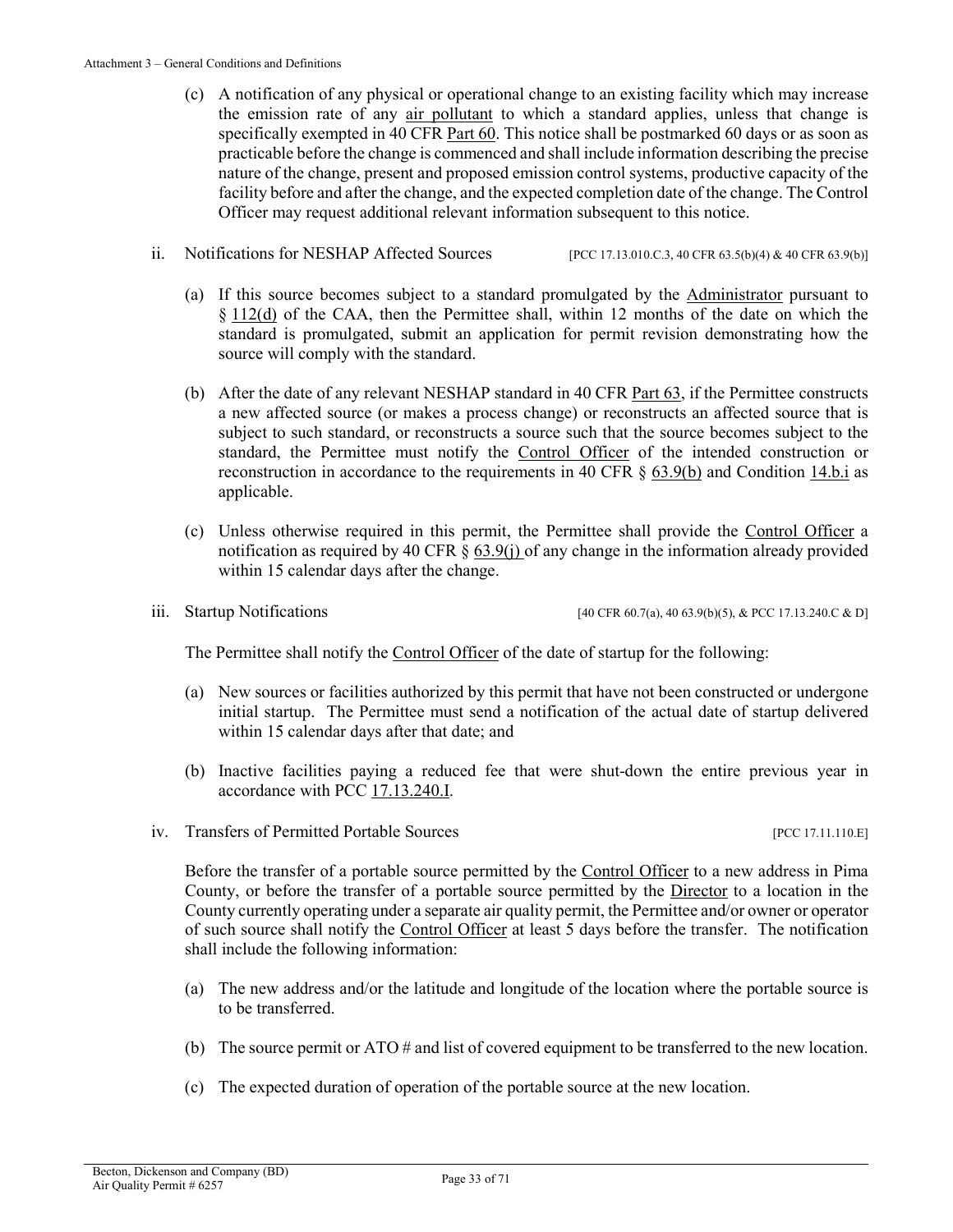- (d) A statement of the compliance status of the source with respect to the recordkeeping requirement in [Condition 12.c](#page-35-4) including a certification of truth accuracy and completeness as provided in [Condition](#page-31-3) 9.a.
- <span id="page-33-0"></span>v. Facility Changes **Exercífical** Property and the set of the set of the set of the set of the set of the set of the set of the set of the set of the set of the set of the set of the set of the set of the set of the set of

The Permittee shall notify the [Control Officer](#page-41-1) of facility changes [requiring advance notification](#page-43-0) as provided i[n Condition 14.b.ii.](#page-36-4) The Permittee shall submit a copy of all other facility changes subject to logging requirements per [Condition 14.b.i](#page-36-3) within 30 days of the anniversary of the permit issue date at the address in [Condition](#page-34-0) 11.a.ii. If no changes were made at the source requiring logging, a statement to that effect shall be filed instead. The permittee may optionally send this notification on the dates and included with the facility-wide reports in Condition 48.d.

vi. Testing Notifications

The Permittee shall notify the [Control Officer](#page-41-1) of any required testing per [Condition 15.e.](#page-37-0)

vii. Emissions Inventory Reporting [PC[C 17.13.180,](https://tinyurl.com/y2zf94nt) [17.24.030](https://tinyurl.com/yxmajjn7) & ARS [§ 49-476.01\]](https://tinyurl.com/yxkstqch)

- (a) When requested by the [Control Officer,](#page-41-1) the Permittee shall complete and submit an annual emissions inventory questionnaire. The questionnaire is due by March  $31<sup>st</sup>$  or ninety days after the [Control Officer](#page-41-1) makes request and inventory form available, whichever occurs later, and shall include emission information for the previous calendar year. The questionnaire shall be on a form provided by or approved by the [Control Officer](#page-41-1) and shall include the information required by [PCC 17.13.180.](https://tinyurl.com/y2zf94nt)
- (b) As an alternative, when provided, the Permittee may be requested to complete and submit an attached annual emission report to the address in [Condition](#page-34-0) 11.a.ii.

#### viii. EPA Reporting

If the Permittee is required by this permit or an attachment to use the EPA Compliance and Emissions Data Reporting Interface (CEDRI) accessed through EPA's Central Data Exchange (CDX) [\(www.epa.gov/cdx\)](http://www.epa.gov/cdx) to submit information for permitted sources, the Permittee shall submit such reports and maintain such information for review per [Condition 12.c.](#page-35-4)

e. Accident Prevention Requirements under the CAA (CAA Section 112(r))

Should this stationary source, as defined in 40 CFR 68.3 become subject to the accidental release prevention regulations in 40 CFR Part 68. In accordance with 40 CFR 68.10, the Permittee shall submit a risk management plan (RMP) by the specified date and shall certify compliance with the requirements of 40 CFR Part 68 and send such notification to the Control Officer.

#### 10. **Inspection and Entry Entry <b>Entry Entry** *Entry <b>Entry ARS 41-1009[\]\[PCC 17.20.050\]](https://tinyurl.com/y673xmeg)*

Upon presentation of proper credentials, the Permittee must allow a representative of the reviewing authority to:

- a. Enter upon the premises where a permitted source is located or emissions-related activity is conducted or where records are required to be kept under the Conditions of the permit;
- b. Have access to and copy, at reasonable times, any records that are required to be kept under the Conditions of the permit;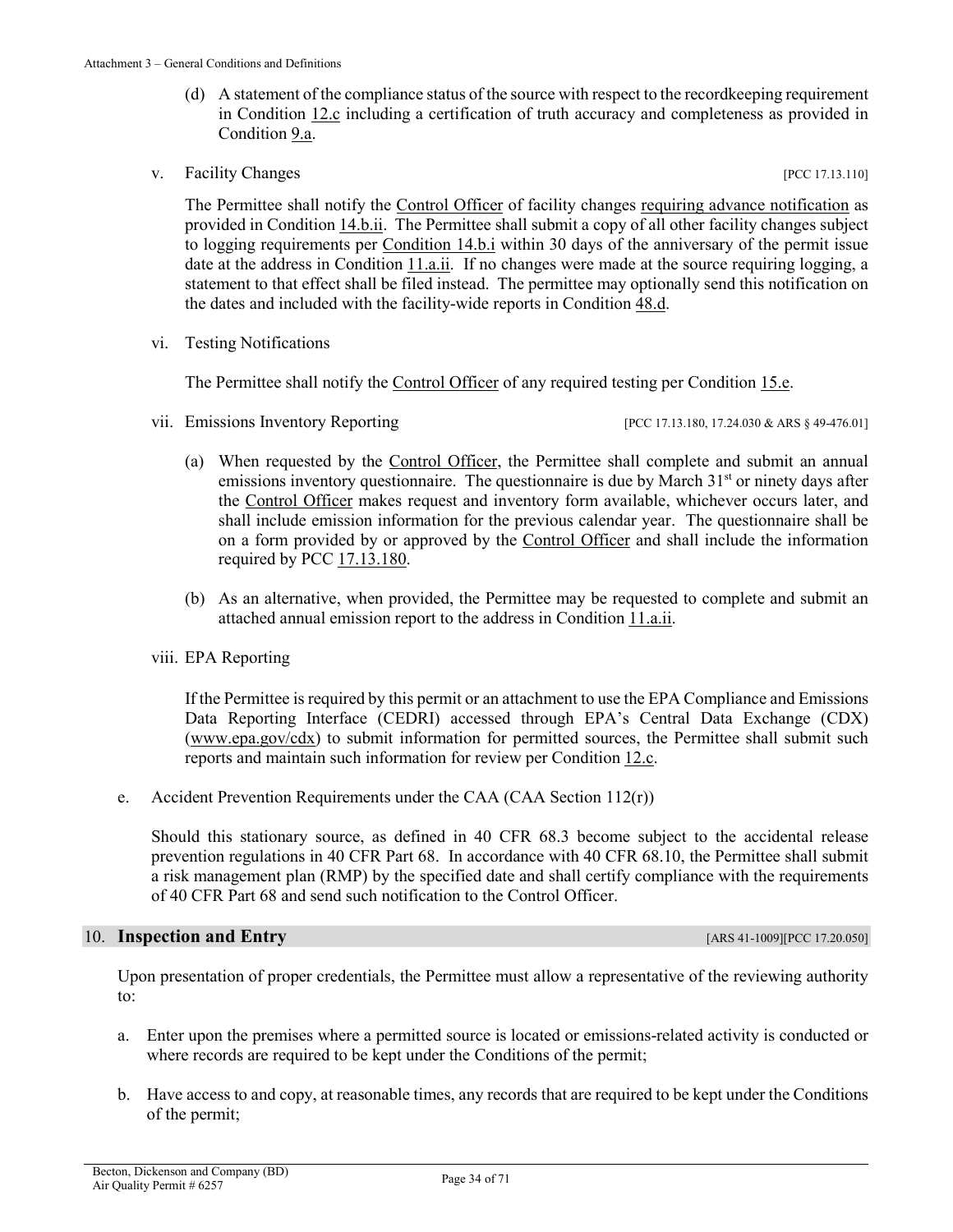equipment (including monitoring and APC equipment), practices or operations regulated or required under the permit;

c. Inspect, during normal business hours or while the permitted source is in operation, any facilities,

- d. Sample or monitor, at reasonable times, substances or parameters for the purpose of assuring compliance with the permit or other applicable requirements; and
- e. Record any inspection by use of written, electronic, magnetic and photographic media.

## <span id="page-34-1"></span>11. **Excess Emissions, Permit Deviations, Emergency Reporting & Compliance Schedules**

[PC[C 17.13.020.A.5,](https://tinyurl.com/y2whqkle) PC[C 17.13.020.C,](https://tinyurl.com/y2whqkle) PCC 17.11.190.B & PC[C 17.13.190\]](https://tinyurl.com/y39rx3ce)

#### <span id="page-34-3"></span>a. [Excess Emissions Reporting](#page-42-0)

The Permittee shall report to the Control Officer any emissions in excess of the limits established by this permit. The report shall contain the information defined in [§](#page-42-0) 2 and be in two parts as specified below:

- <span id="page-34-4"></span>i. Notification by telephone or facsimile within 24 hours of the time the Permittee first learned of the occurrence of excess emission that includes all available information. The number to report excess emissions is **520-724-7400.** The facsimile number is **520-838-7432.**
- <span id="page-34-0"></span>ii. Detailed written notification by submission of an excess emissions report within 72 hours of the notification under [Condition 11.ai.](#page-34-4)

**Send Notices to PDEQ 33 N. Stone Avenue, Suite 700, Tucson, Arizona 85701, or E-mail for reports and other notifications:** [air.notices@pima.gov](mailto:air.notices@pima.gov)**; E-mail for permit applications, revisions, and facility changes:** [air.permits@pima.gov](mailto:air.permits@pima.gov)

#### <span id="page-34-5"></span>b. [Emergency Reporting](#page-42-1) [\[PCC 17.13.020.C\]](https://tinyurl.com/y2whqkle)

The Permittee shall, as soon as possible, telephone the [Control Officer](#page-41-1) giving notice of the emergency and the Permittee shall submit a notice of the emergency to th[e Control Officer](#page-41-1) by certified mail, facsimile, hand delivery, or by e-mail within 2 working days of the time when emission limitations were exceeded due to the emergency. This notice shall contain a description of the emergency, any steps taken to mitigate emissions, and corrective action taken. An emergency constitutes an affirmative defense to an action brought for noncompliance with the technology-based emission limitations if the criteria described in [§](#page-42-1) 2 are met.

#### <span id="page-34-2"></span>c. Permit Deviation Reporting [PCC 17.24.050]

The Permittee shall promptly report material deviations from permit requirements, including those attributable to upset conditions as defined in the permit, the probable cause of such deviations, and any corrective actions or preventive measures taken. Prompt reporting shall mean that the report was submitted to the Control Officer by certified mail, facsimile, E-mail [\(Air.Notices@pima.gov\)](mailto:Air.Notices@pima.gov) or hand delivery to the address in [Condition 11.a.ii](#page-34-0) within two working days of the time when emission limitations were exceeded due to an emergency or within two working days of the time when the Permittee first learned of the occurrence of a deviation from a permit requirement.

d. Compliance Schedule [ARS 49-480.F.3 & 5]

For any excess emission or permit deviation that cannot be corrected within 72 hours, the Permittee is required to submit a compliance schedule to the Control Officer within 21 days of such occurrence. The compliance schedule shall include a schedule of remedial measures, including an enforceable sequence of actions with milestones, leading to compliance with permit terms or Conditions that have been violated.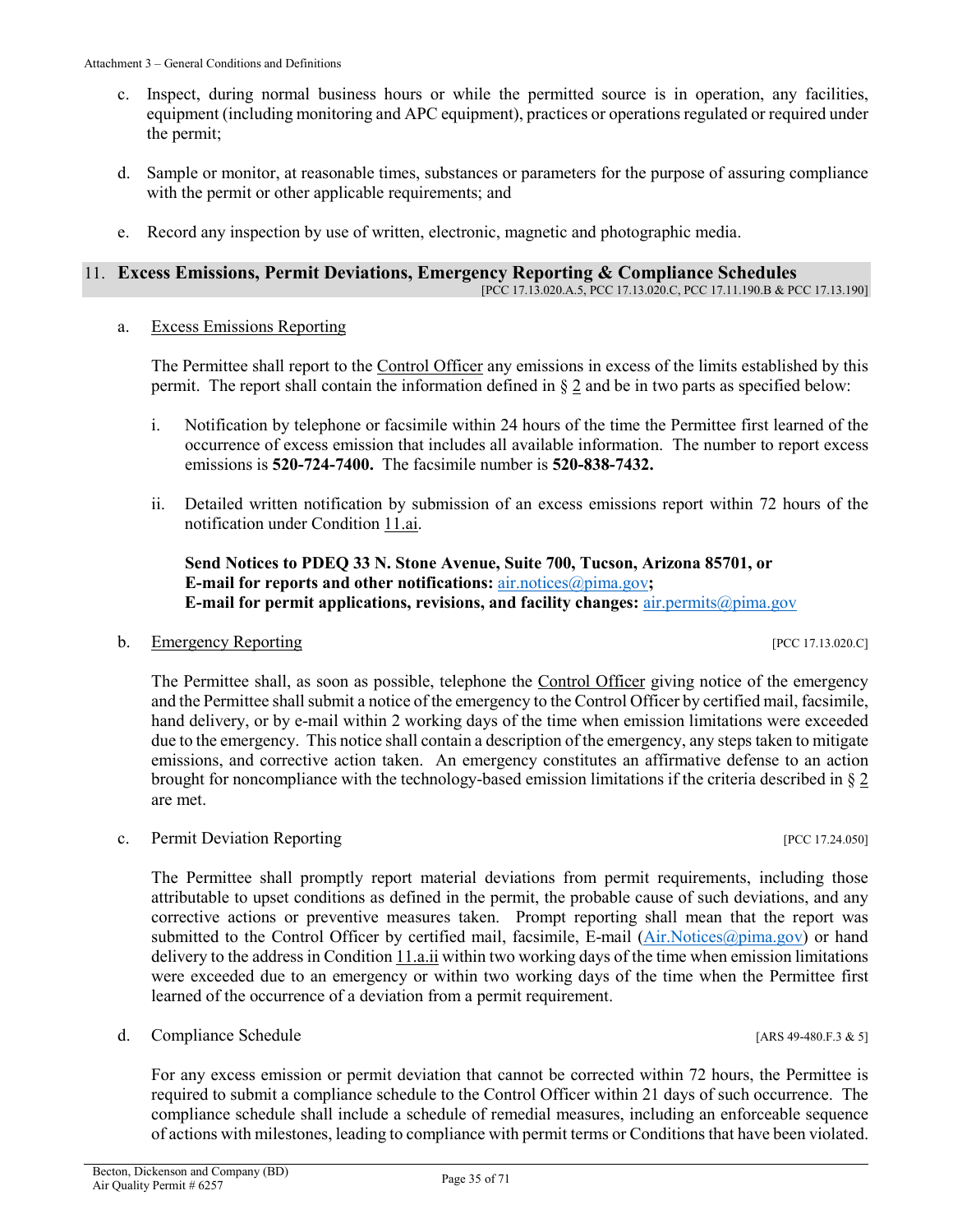#### <span id="page-35-2"></span>12. **Recordkeeping Requirements** *PCC 17.13.020.A.4***]**

#### a. Monitoring Information

The Permittee shall maintain records of monitoring information required by this permit. Records shall include at a minimum:

- i. The date, time, and permit Condition requiring the measurement, sampling, inspection, or procedure;
- ii. The name of the person conducting the measurement, sampling, inspection or procedure;
- iii. The particular piece of equipment, process, or area being monitored including a description of the operating conditions and monitoring procedure, technique, or methods used as applicable; and,
- iv. The results of the monitoring including any discrepancy or excess emissions. If there are any monitoring discrepancies or excess emissions, the records shall include the corrective actions taken.
- b. Record Retention [\[PCC 17.13.020.4.b\]](https://tinyurl.com/y2whqkle)

The Permittee shall retain records of all required monitoring and support information for at least 5 years from the date of the monitoring sample, measurement, report, or application. Support information includes all calibration and maintenance records, and copies of all reports identified in [Condition 9](#page-31-2) required by this permit and any correspondence received from the [Control Officer.](#page-41-1)

<span id="page-35-4"></span>c. Record Maintenance for Compliance Determination [\[PCC 17.24.020.A\]](https://tinyurl.com/y62zwv83)

The Permittee shall maintain all permit required monitoring records and support information onsite and shall be considered in compliance by demonstrating that sufficient information on the equipment and facility operations is periodically collected, recorded, and maintained to assure that the compliance status of any permit Condition can be readily ascertained at any time.

#### 13. **Duty to Provide Information** [PCC [17.13.010.G](https://tinyurl.com/ya23abh3) [& PCC 17.13.020.A.7.e\]](https://tinyurl.com/y2whqkle)

- a. The Permittee shall furnish to the [Control Officer,](#page-41-1) within a reasonable time, any information that the [Control Officer](#page-41-1) may request in writing to determine whether [cause](#page-40-1) exists for revising, revoking and reissuing, or terminating the permit or to determine compliance with the permit. Upon request, the Permittee shall also furnish to the [Control Officer](#page-41-1) copies of records required to be kept by the permit.
- <span id="page-35-1"></span>b. For information claimed to be confidential, the Permittee shall furnish a copy of such records to the [Control Officer](#page-41-1) along with a claim of confidentiality in accordance with [PCC 17.11.070.B.](https://tinyurl.com/yxhtkkew)
- c. If the Permittee has failed to submit any relevant facts or if the Permittee has submitted incorrect information in the permit application, the Permittee shall, upon becoming aware of such failure or incorrect submittal, promptly submit such supplementary facts or corrected information.

#### <span id="page-35-0"></span>14. **Permit Amendment, Revision, and Facility Changes**

[PC[C 17.13.100,](https://tinyurl.com/y5ug46gn) PCC [17.13.110,](https://tinyurl.com/y5p6yuan) PCC [17.13.120,](https://tinyurl.com/y2r9tfg2) PC[C 17.13.130](https://tinyurl.com/y39z74p2) & PC[C 17.13.140\]](https://tinyurl.com/y3ttw8kb)

- <span id="page-35-3"></span>a. The Permittee shall apply for a permit amendment or revision for changes which do not qualify for a facility change under [Condition 14.b](#page-36-2) as follows:
	- i. Administrative Permit Amendment per [PCC 17.13.120;](https://tinyurl.com/y2r9tfg2)
	- ii. Minor Permit Revision per [PCC 17.13.130;](https://tinyurl.com/y39z74p2)

**[Federally Enforceable – 2 year retention]**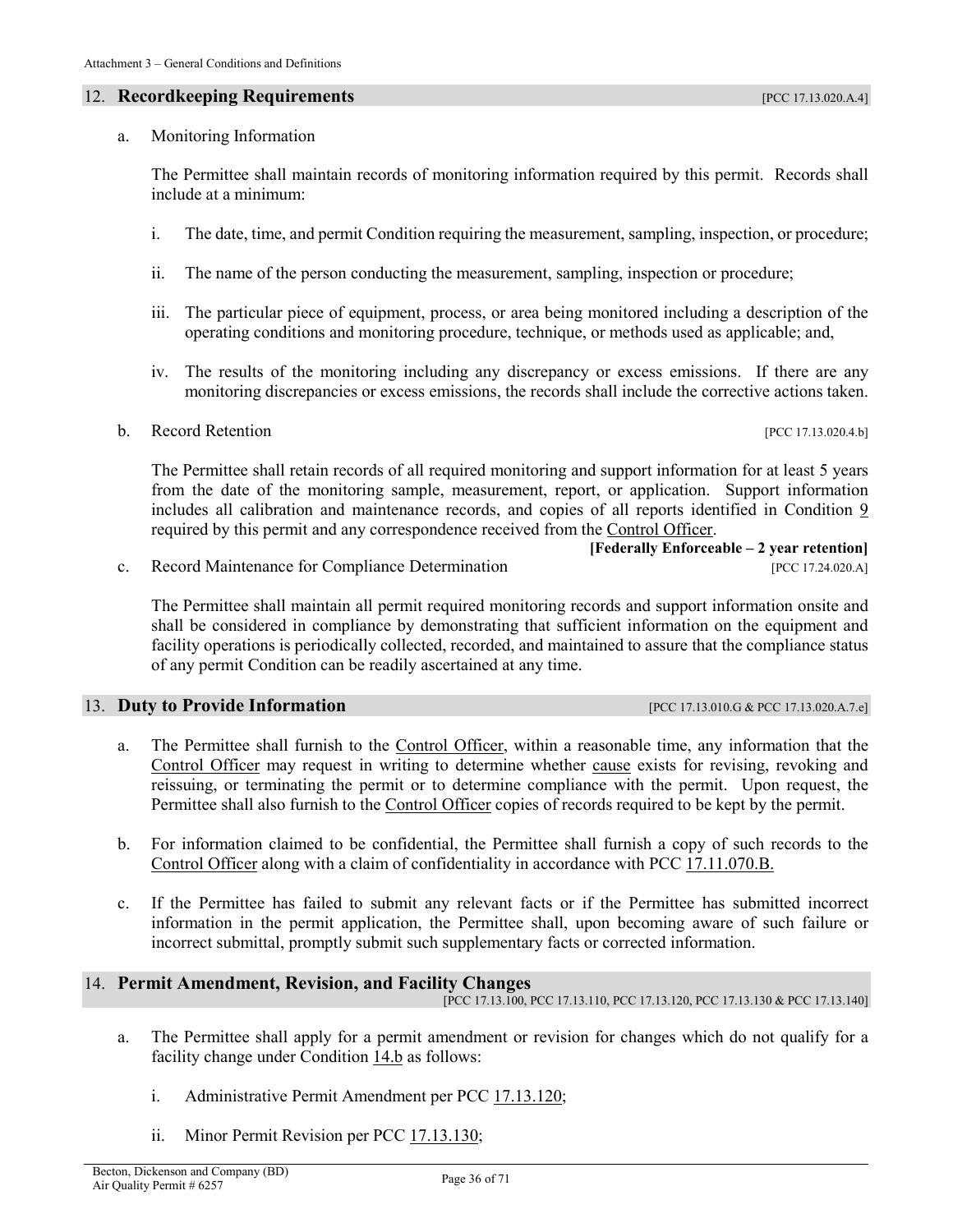iii. Significant Permit Revision per [PCC 17.13.140;](https://tinyurl.com/y3ttw8kb)

The applicability and requirements for the above permit actions are defined in the referenced regulations.

- <span id="page-36-3"></span><span id="page-36-2"></span>b. Facility Changes
	- i. Except for a physical change or a change in the manner of operation of a source covered by this permit that requires a [permit revision under PCC 17.13.100.A,](#page-42-2) or a facility change subject to logging [or notice requirements under PCC 17.13.110,](#page-43-1) the Permittee shall not be required to revise this permit, provide advance notice, or log the facility or process change.
	- ii. For each [facility change requiring advance notice,](#page-43-0) a written notice shall be sent to the address in [Condition](#page-34-0) 11.a.ii and shall be received by the [Control Officer](#page-41-1) the minimum amount of time in advance of the change. The written notice shall include: When the proposed change will occur, a description of the change, any change in emissions of [regulated air pollutants,](#page-50-1) and any Conditions in this permit that are no longer applicable as a result of the change.
- <span id="page-36-4"></span><span id="page-36-1"></span>c. No revision shall be required, under any approved economic incentives, marketable permits and other similar programs or processes for changes that are provided for in this permit.
- d. Notwithstanding [Condition 14.b,](#page-36-2) the [Control Officer](#page-41-1) may require the Permittee to revise a permit for any change that, when considered together with any other changes submitted by the Permittee over a 5 year term requires a revision or is required by [Condition 14.b.i.](#page-42-2)

15. **Testing Requirements [PC[C 17.11.160,](https://tinyurl.com/y53qjcmd) PC[C 17.11.210,](https://tinyurl.com/y7ou53b8) PC[C 17.20.010,](https://tinyurl.com/yxphefja) PC[C 17.20.040\]](https://tinyurl.com/y5pqwkg8)** 

- <span id="page-36-5"></span><span id="page-36-0"></span>a. Incorporated Methods and Procedures
	- i. Except as otherwise provided in this permit, the Permittee shall conduct performance tests (PT's) and reduce data in accordance with the test methods and procedures contained in th[e Arizona Testing](https://legacy.azdeq.gov/environ/air/compliance/download/manual.pdf)  [Manual,](https://legacy.azdeq.gov/environ/air/compliance/download/manual.pdf) 40 CFR 52 - [Appendices D](https://tinyurl.com/40-CFR-Part-52-Appendix-D) and [E,](https://tinyurl.com/40-CFR-Part-52-Appendix-E) 40 CFR 60 - [Appendices A through F,](https://tinyurl.com/40-CFR-60-APPENDICES) 40 CFR 60.17, and 40 CFR 61 - [Appendices B](https://tinyurl.com/40-CFR-61-Appendix-B) and [C](https://tinyurl.com/40-CFR-Part-61-Appendix-C) unless modified by the [Control Officer](#page-41-1) pursuant to [PCC](https://tinyurl.com/y7ou53b8)  [17.11.210.B](https://tinyurl.com/y7ou53b8) or by the [Director](#page-41-4) pursuant to A.A.C. [R18-2-312.B.](https://tinyurl.com/R18-2-00-x)
	- ii. Except as otherwise provided in this permit, the Permittee shall follow these general test methods and methodologies to determine compliance with emission limits:
		- (a) Opacity: The opacity of visible emissions shall be determined by EPA Test Method 9[, Appendix](https://tinyurl.com/40-CFR-60-APPENDICES)  [A, 40 CFR Part 60](https://tinyurl.com/40-CFR-60-APPENDICES) or by EPA approved [Alternate Method ALT-082.](https://www3.epa.gov/ttn/emc/approalt/ALT082.pdf) [\[PCC 17.11.160.B\]](https://tinyurl.com/y53qjcmd)
		- (b) Fuel Sulfur Limitations: Documentation, such as tariff agreements or invoices or statements from the fuel supplier, showing the fuels delivered and verifying the fuel sulfur content is below applicable standards, shall be an acceptable means to demonstrate compliance with fuel sulfur limitations. If required or when requested by th[e Control Officer,](#page-41-1) the fuel sulfur content of fuels shall be determined using ASTM D129, D1266, D1552, D2622, D4294, D5453 or an equivalent for liquid fuels, and ASTM D1072, D3246, D4084, D4468, D4810, D6228, D6667, Gas Processors Association Standard 2377, or an equivalent for gaseous fuels.
		- (c) The heat content of solid fuel shall be determined according to ASTM Method D-3176-89, (Practice for Ultimate Analysis of Coal and Coke) and ASTM Method D-2015-91, (Test Method for Gross Calorific Value of Coal and Coke by the Adiabatic Bomb Calorimeter).
		- (d) Other testing and monitoring methods per PCC [17.11.210.H.](https://tinyurl.com/y7ou53b8)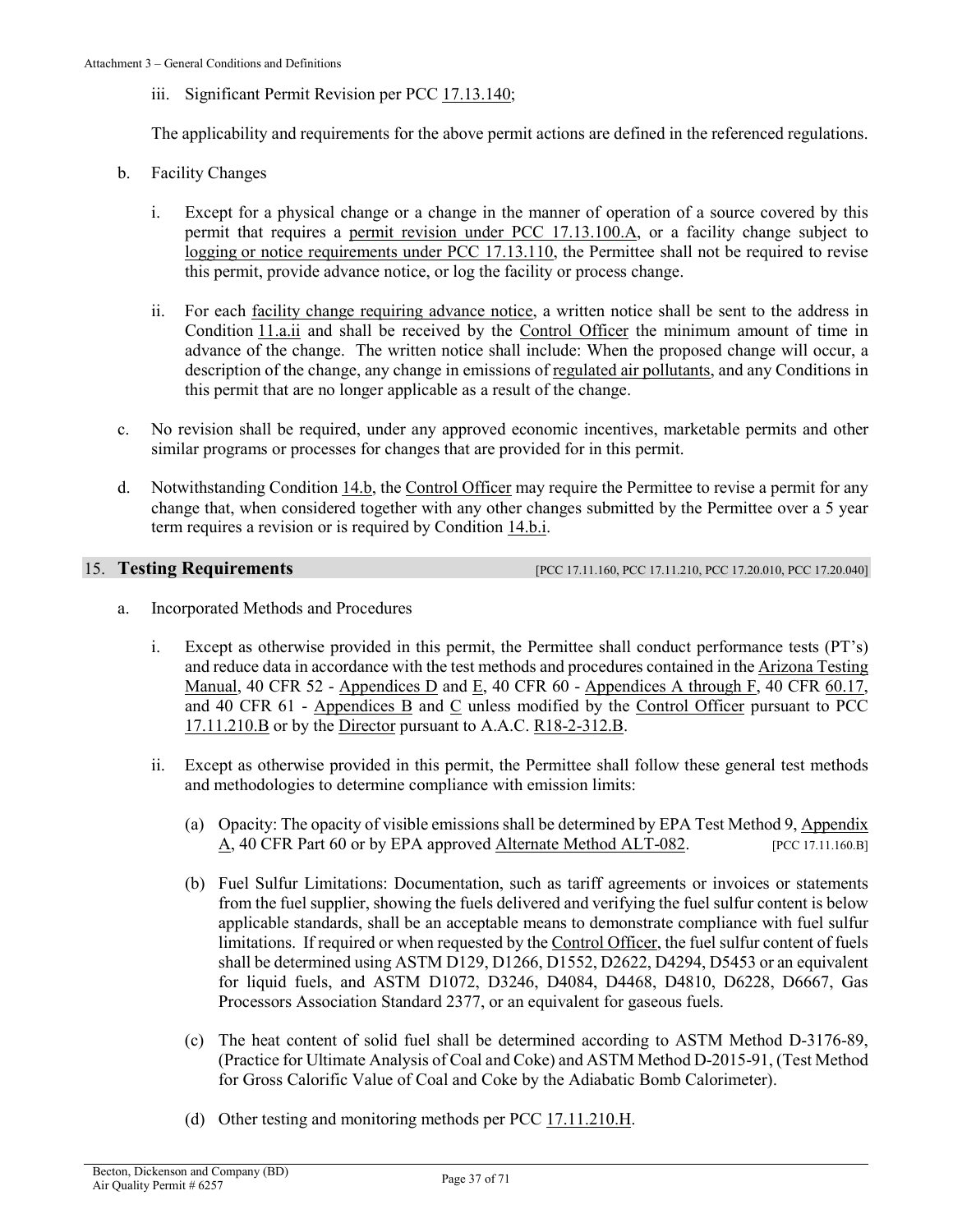- iii. Nothing in Condition 15.a shall be construed to abrogate the [Control Officer's](#page-41-1) authority to require the Permittee to conduct testing nor shall it be construed as to prevent the Permittee from utilizing measurements from emissions monitoring devices or techniques not designated as PT's as evidence of compliance with [Condition 42.](#page-7-4)
- iv. Except as otherwise provided in this permit, should the Permittee test to demonstrate compliance with this permit or Title 17 of the PCC, the Permittee shall contact the Control Officer at the phone number and address in [Condition](#page-34-0) 11.a.ii for acceptable test methods and guidelines.
- b. Alternative Test Methods and Procedures: Except for ambient air monitoring or emissions testing of NSPS or NESHAP affected facilities and sources, the Permittee may submit an alternate and equivalent test method(s) listed in [40 CFR Subpart 60, Appendix A](https://tinyurl.com/40-CFR-60-APPENDICES) or is approved by the EPA as an alternative test method for approval by the [Control Officer.](#page-41-1) (See [EPA approved-alternative-test-methods](https://www.epa.gov/emc/broadly-applicable-approved-alternative-test-methods) for a listing of alternate test methods). Conditio[n 55.c](#page-17-1) provides the currently approved methods and procedures approved by the Control Officer for compliance with the permit.
- c. Source Performance Testing: Unless otherwise stated in this permit, [Sources](#page-51-1) required to conduct PT's shall do so within 60 days after the source has achieved the capability to operate at its maximum production rate on a sustained basis but no later than 180 days after initial startup of such sources. The Permittee shall conduct PT's as specified in this permit and at such other times as may be required by the [Control Officer.](#page-41-1)
- d. Representative Operational Conditions: Performance tests shall be conducted under such conditions as the Control Officer shall specify to the plant operator based on representative performance of the source unless other conditions are required by the applicable test method or Conditions in this permit. With prior written approval from the [Control Officer,](#page-41-1) testing may be performed at a lower rate. Operations during start-up, shutdown, and malfunction (as defined in PCC [17.04.340.A\)](https://tinyurl.com/y9gh9owd) shall not constitute representative operational conditions unless otherwise specified in the applicable requirement or this permit.
- <span id="page-37-0"></span>e. Test Plan or Protocol

Except as provided in [Condition 15.a.ii,](#page-36-5) at least 14 calendar days prior to performing any required testing, the Permittee shall submit a test plan to the [Control Officer,](#page-41-1) in accordance with [PCC 17.11.210.D.](https://tinyurl.com/y7ou53b8) and the [Arizona Testing Manual.](https://legacy.azdeq.gov/environ/air/compliance/download/manual.pdf) The test plan requirement may be waived by the [Control Officer](#page-41-1) if the Permittee is retesting a source according to a previously submitted test plan. Notwithstanding the requirement to submit a test plan, the Permittee shall be required to notify th[e Control Officer](#page-41-1) of any dates of scheduled testing and any departures from the previously submitted plan, methods, or procedures provided in the permit.

f. Performance Testing Facilities

When required to do PT's, the Permittee shall provide or cause to be provided, PT facilities as follows: [40 CFR 63.7(d)][40 CFR 60.8(e)]

- i. Sampling ports adequate for test methods applicable to the facility. This includes:
	- (a). Constructing the air pollution control system such that volumetric flow rates and pollutant emission rates can be accurately determined by applicable test methods and procedures; and
	- (b) Providing a stack or duct free cyclonic flow during PT's, as demonstrated by applicable test methods and procedures;
- ii. Safe sampling platform(s);
- iii. Safe access to sampling platform(s); and
- iv. Utilities for sampling and testing equipment.
- v. Any other facilities that the Control Officer deems necessary for safe and adequate testing of source.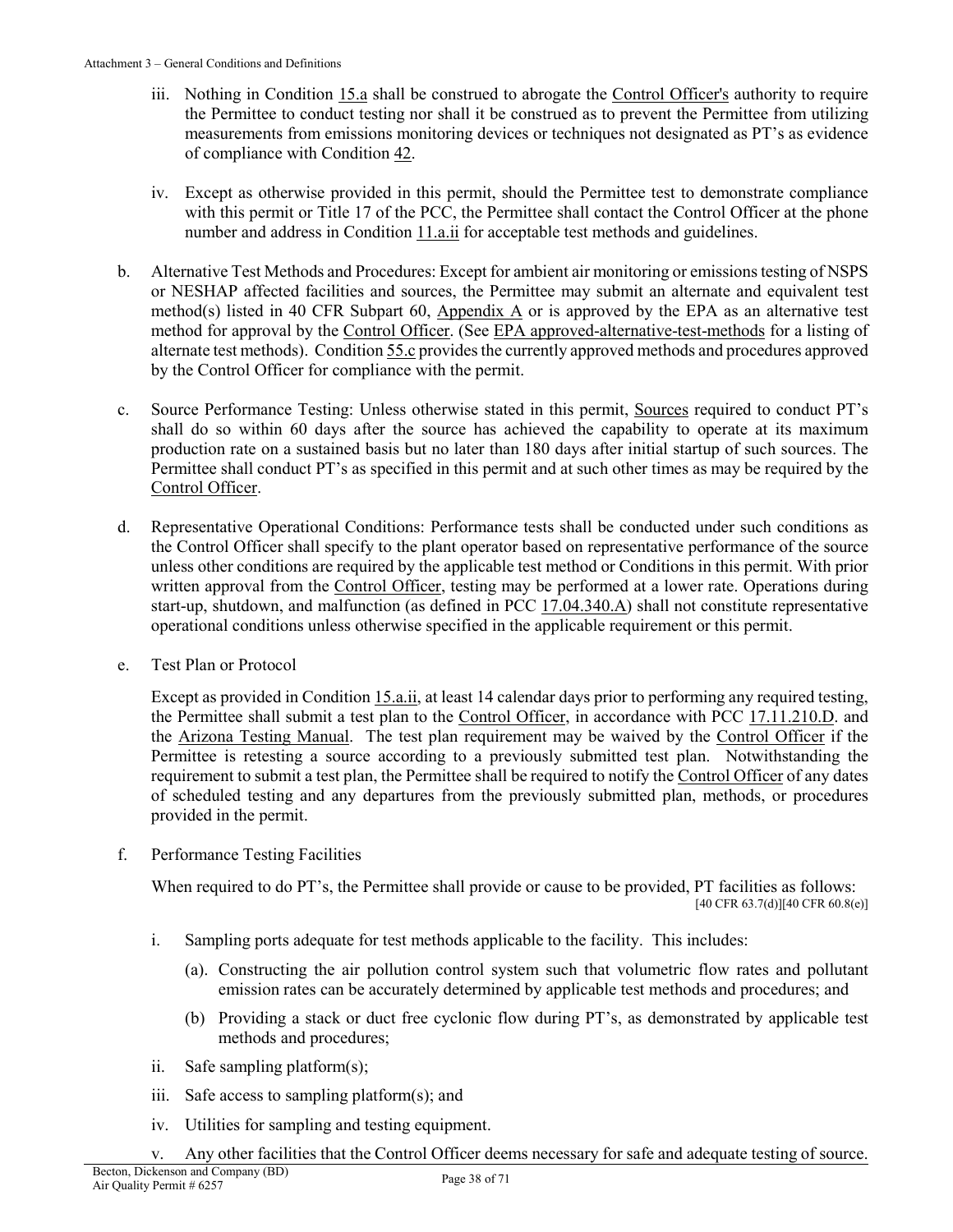#### g. Interpretation of Final Results

Unless otherwise specified in this permit, each PT shall consist of three separate runs using the applicable test method. Each run shall be conducted for the time and under the conditions specified in the applicable standard. For the purpose of determining compliance with an applicable standard, the arithmetic means of results of the three runs shall apply. In the event that a sample is accidentally lost or conditions occur in which one of the three runs is required to be discontinued because of forced shutdown, failure of an irreplaceable portion of the sample train, extreme meteorological conditions, or other circumstances beyond the Permittee's control, compliance may, upon the [Control Officer's](#page-41-1) approval, be determined using the arithmetic mean of the results of the other two runs. If the [Control Officer](#page-41-1) or the [Control](#page-41-1)  [Officer's](#page-41-1) designee is present, tests may only be stopped with the [Control Officer's](#page-41-1) or such designee's approval. If th[e Control Officer](#page-41-1) or th[e Control Officer's](#page-41-1) designee is not present, tests may only be stopped for good cause. Good cause includes: forced shutdown, failure of an irreplaceable portion of the sample train, extreme meteorological conditions, or other circumstances beyond the Permittee's control. Termination of any test without good cause after the first run is commenced shall constitute a failure of the test. Supporting documentation, which demonstrates good cause, must be submitted.

<span id="page-38-2"></span>h. Report of Final Test Results

Unless otherwise specified in this permit, a written report of the results of all PT's required by this permit shall be submitted to the Control Officer within 30 days after the test is performed. The report shall be submitted in accordance with the Arizona Testing Manual and [PCC 17.11.210.A.](https://tinyurl.com/y7ou53b8) If additional time is needed to submit the results, the Permittee shall send a written request for an extension describing the circumstances and specifying the time needed to submit the report for approval by the control officer. [\[AZ Testing Manual pg 8, 4 weeks ~ 30 days\]](https://tinyurl.com/y2jrup8l)

#### 16. **Property Rights** [PCC 17.13.020.A.7.d]

The permit does not convey any property rights of any sort, or any exclusive privilege to the permit holder.

#### 17. **Liability**

This permit does not release the Permittee from any liability for compliance with other applicable federal, state, and local environmental laws and regulations, including the CAA.

#### 18. **Severability Clause 18. Severability Clause 18. Severability Clause 18. Severability Clause 18. Severability Clause 18. Severability Clause 18. Severability Clause 18. Severability Clause 18. Severabil**

The provisions of this permit are severable. If any provision of this permit is held invalid, the remainder of this permit shall remain valid and in force.

#### <span id="page-38-1"></span>19. **Activity Permit Requirements (Asbestos, Open Burning, Fugitive Dust)**

- a. The Permittee shall not allow or commence demolition or renovation of any NESHAP facility, as defined in [40 CFR Part 61, Subpart M,](https://tinyurl.com/40-cfr-61-M) National Emission Standards for Hazardous Air Pollutants – Asbestos, without first obtaining an activity permit from the [Control Officer](#page-41-1) in accordance with PCC [17.14.060.](https://tinyurl.com/y92xpbjm) Should this stationary source, pursuant to [40 CFR Part 61, Subpart M,](https://tinyurl.com/40-cfr-61-M) become subject to asbestos regulations when conducting any renovation or demolition at this premises, then the Permittee or operator shall submit proper notification as described in [40 CFR Part 61, Subpart M](https://tinyurl.com/40-cfr-61-M) and shall comply with all other applicable requirements of [40 CFR Part 61, Subpart M.](https://tinyurl.com/40-cfr-61-M) The Permittee shall keep a record of all relevant paperwork on file. [\[PCC 17.14.060](https://tinyurl.com/y92xpbjm) [& 40 CFR 61, Subpart M\]](https://tinyurl.com/40-cfr-61-M)
- <span id="page-38-0"></span>b. The Permittee shall not ignite, cause to be ignited, permit to be ignited, allow or maintain any open outdoor fire without first obtaining an activity permit from the [Control Officer](#page-41-1) or delegated authority unless exempted under [PCC 17.14.080.C.](https://tinyurl.com/y7julhh9) [PCC 17.14.080]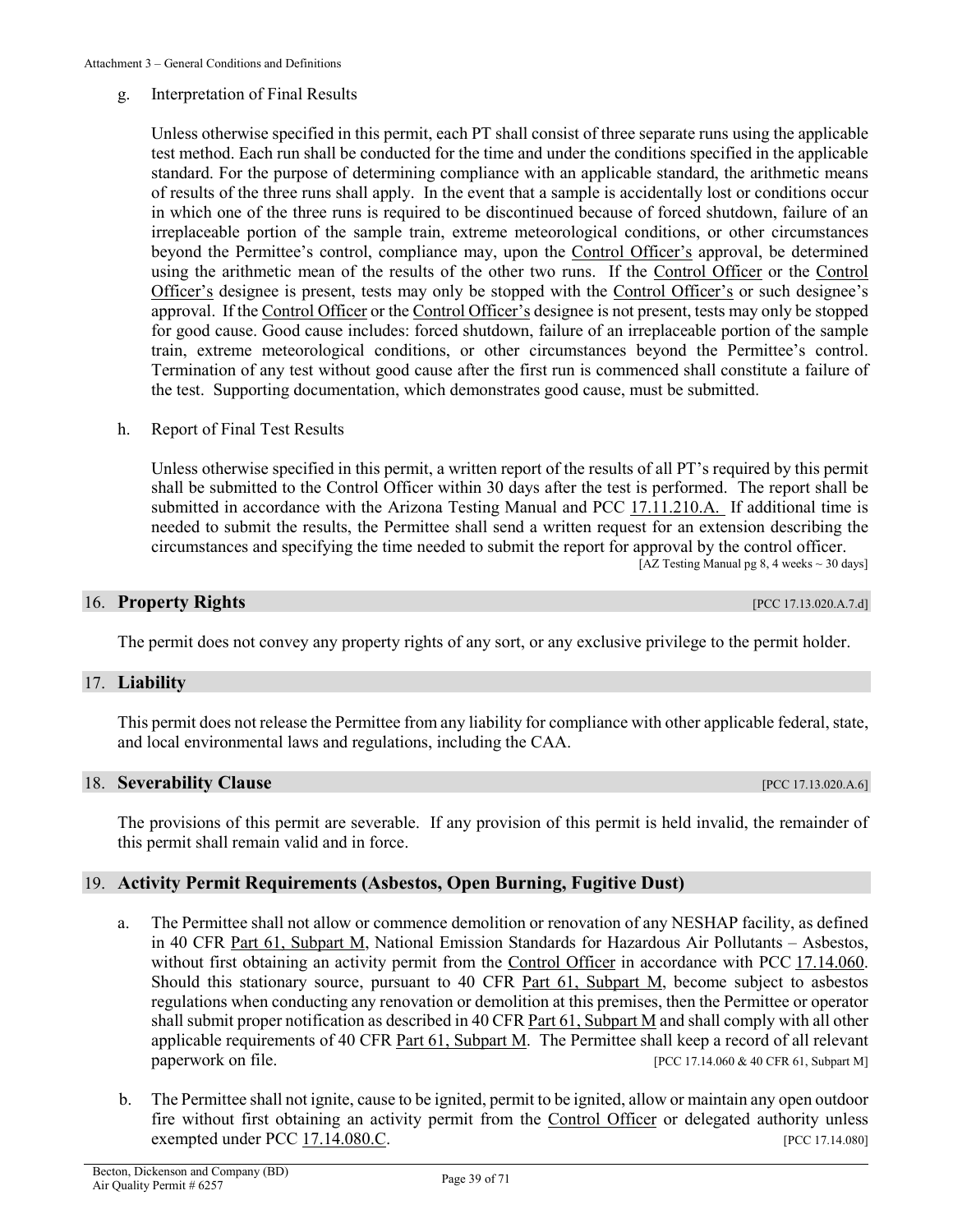c. The Permittee shall not conduct cause or allow land stripping, earthmoving, blasting, trenching or road construction without first obtaining an activity permit from the Control Officer in accordance with PCC [17.14.040.](https://tinyurl.com/yakzyw8v)

#### 20. **Accident Prevention Requirements under the CAA (CAA Section 112(r))**

Should this stationary source, as defined in [40 CFR 68.3](https://tinyurl.com/ya4aq7vw) become subject to the accidental release prevention regulations i[n 40 CFR Part 68.](https://tinyurl.com/40-cfr-68-incl) In accordance wit[h 40 CFR 68.10,](https://tinyurl.com/y98mjpzj) the Permittee shall submit a risk management plan (RMP) by the specified date and shall certify compliance with the requirements of 40 CFR Part 68 and send such notification to the Control Officer and Administrator.

#### 21. **Stratospheric Ozone Depleting Substances.**

The Permittee shall not use, sell, or offer for sale any fluid as a substitute material for use in any motor vehicle, residential, commercial, or industrial air conditioning system, refrigerator or freezer unit, or other cooling or heating device designed to use a chlorofluorocarbon (CFC) or hydrochlorofluorocarbon (HCFC) compound as a working fluid, unless such fluid has been approved for sale and such use by the Administrator. The Permittee shall keep a record of all paperwork relevant to the applicable requirements of 40 CFR  $82$ , Subpart F onsite.

#### 22. **Credible Evidence**

For the purpose of establishing whether the Permittee violated or is in violation of any requirement of this permit, nothing shall preclude the use, including the exclusive use, of any credible evidence or information relevant to whether a permitted source would have been in compliance with applicable requirements if the permittee had performed the appropriate performance or compliance test or procedure.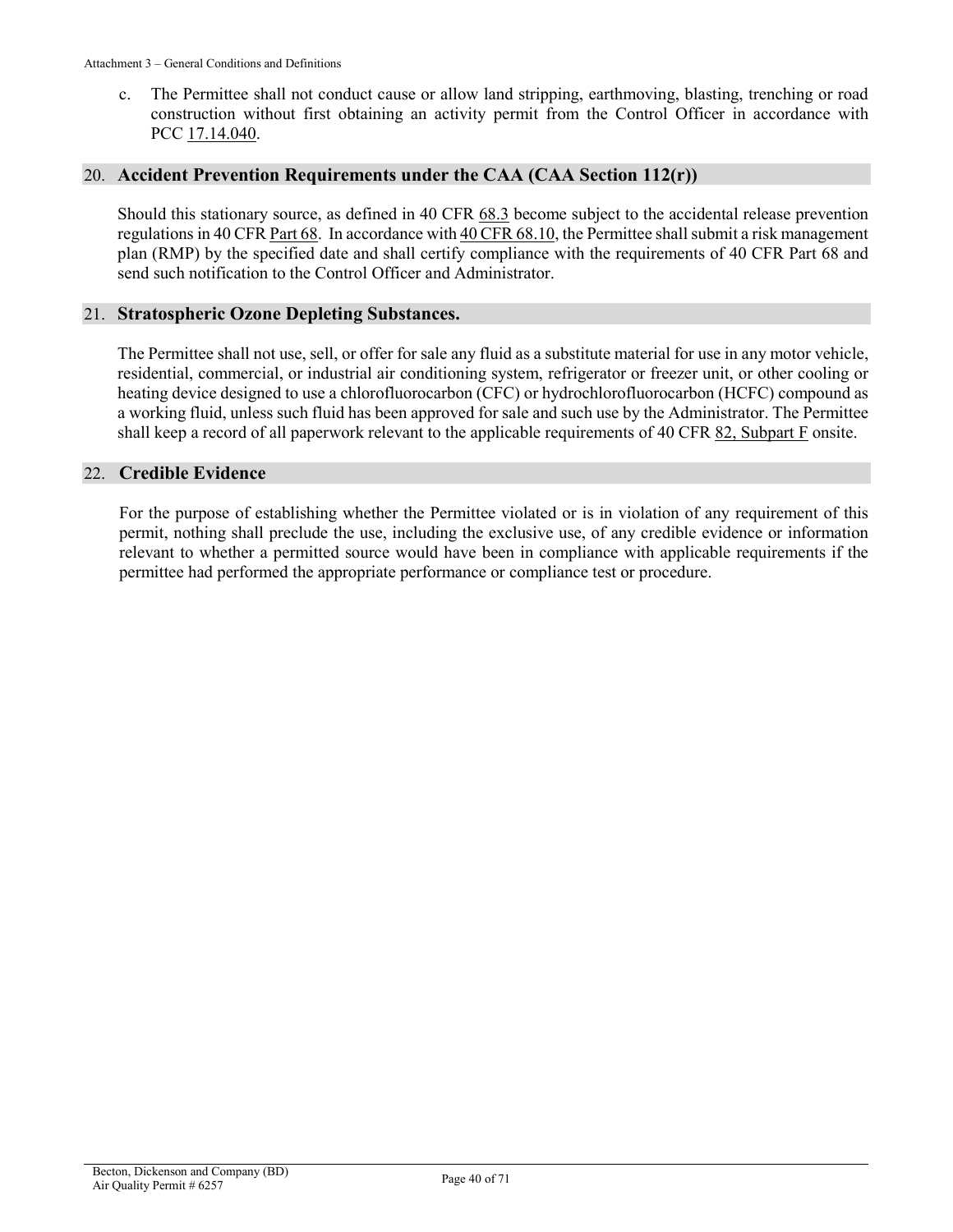## <span id="page-40-0"></span>**§ 2: Definitions**

The following definitions shall have the meaning as defined in the CAA or [Title 17](https://tinyurl.com/y7xc7jvc) of the Pima County Code per [PCC 17.04.340.A,](https://tinyurl.com/y9gh9owd) unless otherwise defined in this permit. If a term is not defined, it shall be interpreted in accordance with normal business use. Terms with a single \* asterisk AND highlighted (brown) are terms defined in NESHAP, Subpart A,  $\S$  63.2; Terms with a double asterisk \*\*, and highlighted (green) are terms defined in NESHAP Subpart O.

<span id="page-40-2"></span>**Aeration room\*\*** means any vessel or room that is used to facilitate off-gassing of ethylene oxide at a [sterilization](#page-51-2) facility.

**Aeration room vent\*\*** means the point(s) through which the evacuation of ethylene oxide-laden air from an aeration room occurs.

<span id="page-40-5"></span>**Administrator\*** means the Administrator of the United States Environmental Protection Agency or his or her authorized representative (e.g., a State that has been delegated the authority to implement the provisions of this part).

<span id="page-40-3"></span>**Air Pollution or Air Pollutant (Title 17)** means the presence in the outdoor atmosphere of one or more air contaminants or combination thereof, in sufficient quantities, which either alone or in connection with other substances, by reason of their concentration and duration are or tend to be injurious to human, plant, or animal life; or causes damage to property; or unreasonably interferes with the enjoyment of life or property of a substantial part of a community, or obscures visibility; or which in any way degrades the quality of the ambient air below the standards established by the board of supervisors.

<span id="page-40-6"></span>**Air pollutant (CAA)** means any air pollution agent or combination of such agents, including any physical, chemical, biological, radioactive (including source material, special nuclear material, and byproduct material) substance or matter which is emitted into or otherwise enters the ambient air. Such term includes any precursors to the formation of any air pollutant to the extent the Administrator has identified such precursor or precursors for the particular purpose for which the term "air pollutant: is used.

**Alternative requirements** means the requirements, rules, permits, provisions, methods, or other enforceable mechanisms that a State submits for approval under this subpart or subpart A and, after approval, replaces the otherwise applicable Federal section 112 requirements, provisions, or methods. [as given in 40 CFR 63.90] **Area Source** means any stationary source of hazardous air pollutants that is not a major source.

<span id="page-40-1"></span>**Baseline temperature\*\*** means a minimum temperature at the outlet from the catalyst bed of a catalytic

oxidation control device or at the exhaust point from the combustion chamber of a thermal oxidation control device.

**Chamber exhaust vent\*\*** means the point(s) through which ethylene oxide-laden air is removed from the sterilization chamber during chamber unloading following the completion of sterilization and associated air washes.

<span id="page-40-4"></span>**Calendar Day** means from midnight to midnight of the following day.

**Cause** means with respect to the [Control Officer's](#page-41-1) ability to deny an application or to revise, reopen, revoke or terminate this permit, for the following reasons: [\[PCC 17.13.150\]](https://tinyurl.com/y2c32y2e)

- a. The [Control Officer](#page-41-1) determines that the permit needs to be revised or revoked to assure compliance with the applicable requirements;
- b. The Permittee has not been or is not in compliance with the terms and Conditions of this permit;
- c. The [Control Officer](#page-41-1) determines that the emissions resulting from the construction, modification, and operation of a source significantly contributes to a NAAQS or a PSD increment violation, which are not adequately addressed by the requirements in this permit;
- d. The Permittee failed to disclose a material fact required by the application or the regulations applicable to the source for which the applicant had or should have had knowledge at the time the application was submitted.

e. The [Control Officer](#page-41-1) has reason to believe that the permit was obtained by fraud or misrepresentation;

**Compliance date\*\*** means the date by which a source subject to the emissions standards in §63.362 is required to be in compliance with the standard.

#### **Compliance schedule\*** means:

a. In the case of an affected source that is in compliance with all applicable requirements established under 40 CFR Part 63, a statement that the source will continue to comply with such requirements; or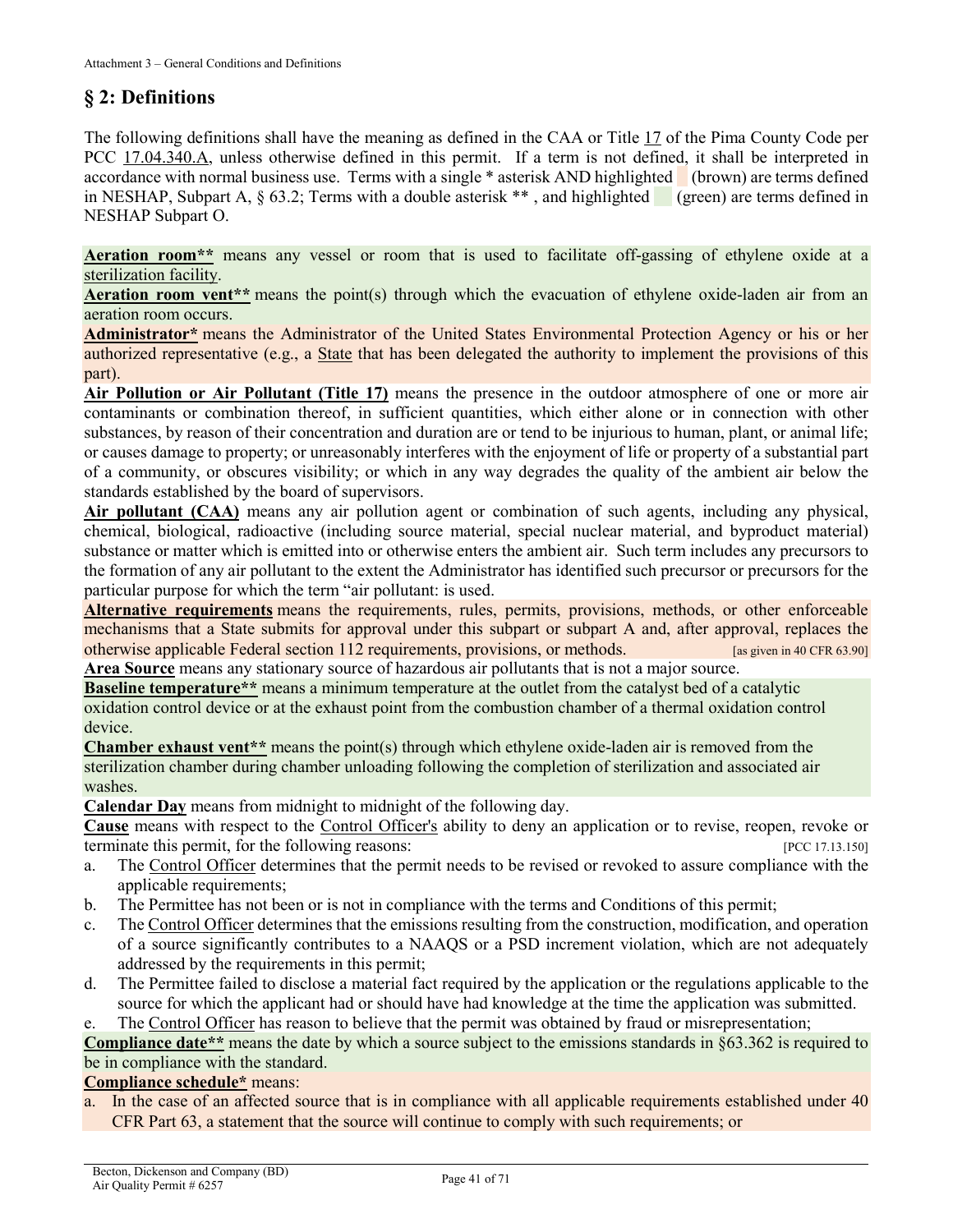- b. In the case of an affected source that is required to comply with applicable requirements by a future date, a statement that the source will meet such requirements on a timely basis and, if required by an applicable requirement, a detailed schedule of the dates by which each step toward compliance will be reached; or
- c. In the case of an affected source not in compliance with all applicable requirements established under 40 CFR Part 63, a schedule of remedial measures, including an enforceable sequence of actions or operations with milestones and a schedule for the submission of certified progress reports, where applicable, leading to compliance with a relevant standard, limitation, prohibition, or any federally enforceable requirement established pursuant to section 112 of the Act for which the affected source is not in compliance. This compliance schedule shall resemble and be at least as stringent as that contained in any judicial consent decree or administrative order to which the source is subject. Any such schedule of compliance shall be supplemental to, and shall not sanction noncompliance with, the applicable requirements on which it is based.

<span id="page-41-2"></span>**Concealment** with regard to an emission source shall include:

- a. The use of gaseous diluents to achieve compliance with an opacity standard or with a standard which is based on the concentration of a pollutant in the gasses discharged to the atmosphere.
- b. Operating in a piecemeal fashion to avoid compliance with a standard that would otherwise apply to the source on the basis of its size; and
- c. Operating in a manner, under conditions, or during such times that emissions cannot be observed.

**Construction**\* means the on-site fabrication, erection, or installation of an affected source. Construction does not include the removal of all equipment comprising an affected source from an existing location and reinstallation of such equipment at a new location. The owner or operator of an existing affected source that is relocated may elect not to reinstall minor ancillary equipment including, but not limited to, piping, ductwork, and valves. However, removal and reinstallation of an affected source will be construed as reconstruction if it satisfies the criteria for reconstruction as defined in this section. The costs of replacing minor ancillary equipment must be considered in determining whether the existing affected source is reconstructed.

<span id="page-41-1"></span>**Control Officer** means the director of Pima County Department of Environmental Quality who shall serve as the executive head of the Pima County air quality control district, or an authorized agent. Contact Information: Phone: (520) 724-7400; Website: [Pima County DEQ -](http://webcms.pima.gov/government/environmental_quality/) air; E-mail: [air.permits@pima.gov](mailto:air.permits@pima.gov) & [air.notices@pima.gov](file://Central.pima.gov/Centralfs/DEQ/_Shared%20Data/Air/0%20-%20Stationary%20Sources/Permits/Pending%20Permits/6257/Permitting/2021/6257-001P/Draft%20Docs/air.notices@pima.gov)

**Continuous parameter monitoring system (CMS)\*** means the total equipment that may be required to meet the data acquisition and availability requirements of this permit, used to sample, condition (if applicable), analyze, and provide a record of process or control system parameters. For the purpose of this permit, the Permittee has chosen the option to use the catalyst oxidation temperature for purposes of the CMS parameter in accordance with Permit Condition 52.d.ii and for the CMS reporting requirements in [Condition](#page-61-0) 57.a.iii.

<span id="page-41-0"></span>**Continuous emission monitoring system (CEMS)\*** means the total equipment that may be required to meet the data acquisition and availability requirements of this permit, used to sample, condition (if applicable), analyze, and provide a record of emissions. For the purpose of determining compliance with this permit, wherever the term CEMS or continuous monitoring is used, this shall mean the system will continuously monitor the emissions stream and collect/record and sample the emission stream at least once every 15-minutes, any data obtained at lesser intervals shall be averaged, when possible. The average emissions rate will be calculated and recorded at 1 hour intervals, and reduced to 24-hour interval (daily) averages, and monthly emissions.

<span id="page-41-3"></span>**Dedicated CEMS** For the purpose of this permit, a dedicated CEMS/DAHS shall mean the [CEMS](#page-41-0) is equipped with dedicated sampling pump systems and heated sampling lines and sampling probes to each APC discharge point allowing for the collection and analysis of EO emission rates (EO concentration and flow data) from a central location without the requirement to be transported

**Deviation\*\*** means any instance in which an affected source, subject to Subpart O or this permit, or an owner or operator of such a source:

- a. Fails to meet any requirement or obligation established by Subpart O or this permit including, but not limited to, any emission limitation (including any operating limit) or work practice standard;
- b. Fails to meet any term or condition that is adopted to implement an applicable requirement in Subpart O or that is included in the operating permit for any affected source required to obtain such a permit; or
- c. Fails to meet any emission limitation (including any operating limit) or work practice standard in Subpart O or this permit during startup, shutdown, or malfunction, regardless of whether or not such failure is permitted by Subpart O or this permit.

<span id="page-41-4"></span>**Effective date\*\*** means the date of promulgation in the Federal Register notice.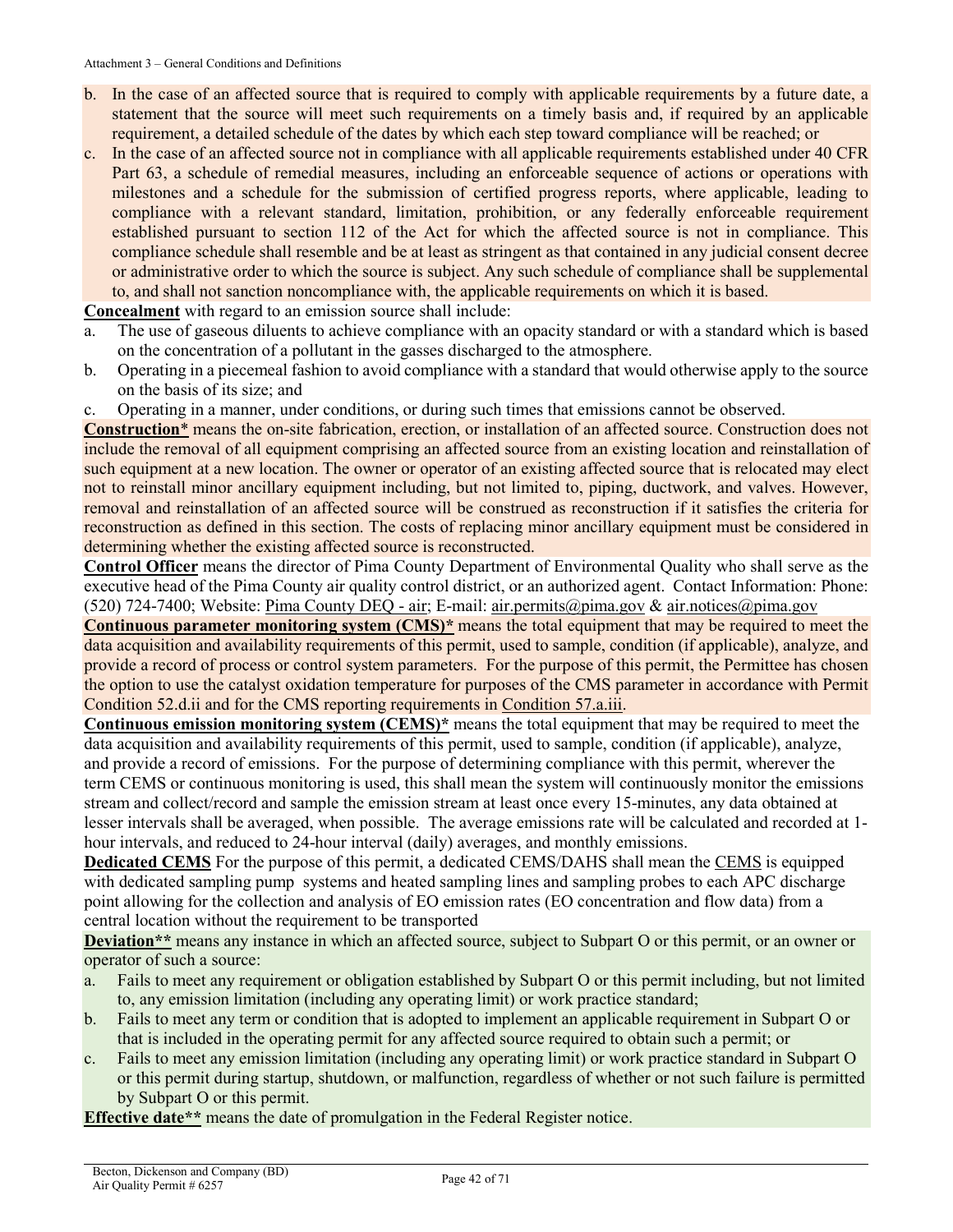**Director** means the director of the Arizona Department of Environmental Quality. Contact Information: Phone: (602) 771-2285; ADEQ - [Air Quality Division](https://azdeq.gov/AQ)

<span id="page-42-1"></span>**Emergency** means any situation arising from sudden and reasonably unforeseeable events beyond the control of the source, including acts of God, that require immediate corrective action to restore normal operation, and that cause the source to exceed a technology-based emission limitation under the permit, due to unavoidable increases in emissions attributable to the emergency. An emergency shall not include noncompliance to the extent caused by improperly designed equipment, lack of preventative maintenance, careless or improper operation, or operator error. [\[PCC 17.13.020.C\]](https://tinyurl.com/y2whqkle)

- a. An emergency constitutes and affirmative defense to an action brought for noncompliance with the technologybased emission limitations if the following Conditions are met:
- b. The affirmative defense of emergency shall be demonstrated through properly signed, contemporaneous operating logs, or other relevant evidence that:
	- i. An emergency occurred and that the Permittee can identify the cause or causes of the emergency;
	- ii. At the time of the emergency, the permitted facility was being properly operated;
	- iii. During the period of the emergency the Permittee took all reasonable steps to minimize levels of emissions that exceeded the emissions standards or other requirements in the permit; and
	- iv. The Permittee submitted notice of the emergency as provided i[n Condition 16.b](#page-34-5) to the [Control Officer](#page-41-1) by certified mail, facsimile, hand delivery, or by e-mail within two working days of the time when emission limitations were exceeded due to the emergency. This notice shall contain a description of the emergency, any steps taken to mitigate emissions, and corrective action taken.
- c. In any enforcement proceeding, the Permittee seeking to establish the occurrence of an emergency has the burden of proof.
- d. This provision is in addition to an emergency or upset provision contained in any applicable requirement.

**Emission standard**\* means a national standard, limitation, prohibition, or other regulation promulgated in a subpart of this part pursuant to sections 112(d), 112(h), or 112(f) of the Act.

Emissions averaging is a way to comply with the emission limitations specified in a relevant standard, whereby an affected source, if allowed under a subpart of this part, may create emission credits by reducing emissions from specific points to a level below that required by the relevant standard, and those credits are used to offset emissions from points that are not controlled to the level required by the relevant standard.

#### <span id="page-42-0"></span>**Excess emission report** means:

- a. An excess emissions report shall contain the following information:
	- i. The identity of each stack or other emission point where the excess emissions occurred;
	- ii. The magnitude of the excess emissions expressed in the units of the applicable emission limitation and the operating data and calculations used in determining the magnitude of the excess emissions;
	- iii. The time and duration or expected duration of the excess emissions;
	- iv. The identity of the equipment from which the excess emissions emanated;
	- v. The nature and cause of the emissions;
	- vi. The steps taken, if the excess emissions were the result of a [malfunction,](#page-47-2) to remedy the [malfunction](#page-47-2) and the steps taken or planned to prevent the recurrence of the [malfunctions;](#page-47-2)
	- vii. The steps that were or are being taken to limit the excess emissions; and
	- viii. If the source's permit contains procedures governing source operation during periods of startup or [malfunction](#page-47-2) and the excess emissions resulted from startup or [malfunction,](#page-47-2) a list of the steps taken to comply with the permit procedures.
- b. In the case of continuous or recurring excess emissions, the notification requirements of this Condition shall be satisfied if the source provides the required notification after excess emissions are first detected and includes in the notification an estimate of the time the excess emissions will continue. Excess emissions occurring after the estimated time period or changes in the nature of the emissions as originally reported shall require additional notification pursuant t[o Condition 11.a.](#page-34-3)

<span id="page-42-2"></span>**Excess emissions and continuous monitoring system performance report**\* is a report that must be submitted periodically by an affected source in order to provide data on its compliance with relevant emission limits, operating parameters, and the performance of its continuous parameter monitoring systems.

**EPA means\*** the United States Environmental Protection Agency.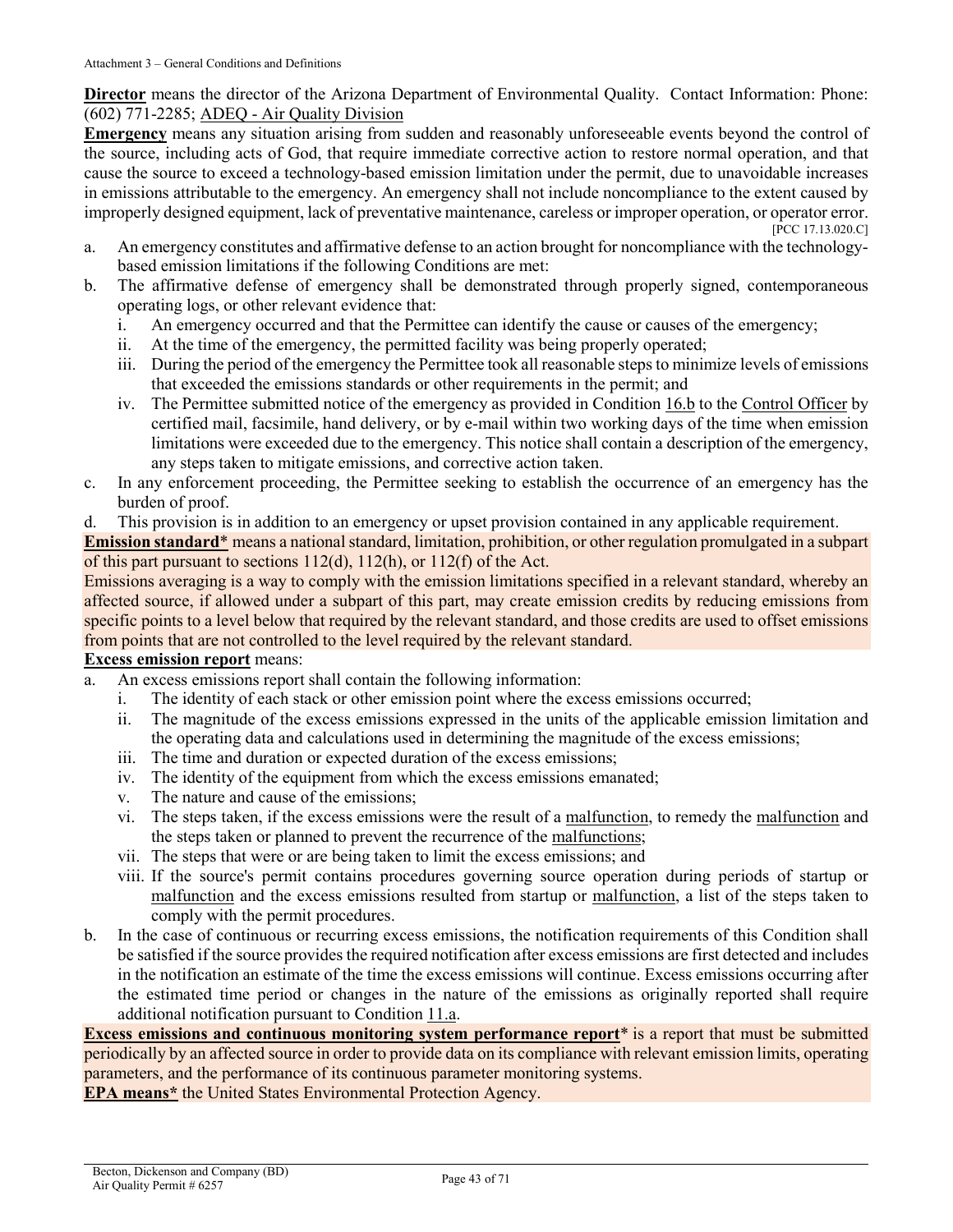**Equivalent emission limitation\*** means any maximum achievable control technology emission limitation or requirements which are applicable to a major source of hazardous air pollutants and are adopted by the Administrator (or a State with an approved permit program) on a case-by-case basis, pursuant to section 112(g) or (j) of the Act.

### **Facility Changes Requiring a Permit Revision means:**

- a. Facility changes requiring the Permittee to apply for a permit revision per [PCC 17.13.100:](https://tinyurl.com/y5ug46gn)
	- i. A change that triggers a new applicable requirement not provided for in this permit or violates an existing applicable requirement or is a modification.
	- ii. Establishment of, or change in an emissions cap;
	- iii. A change that will require a case by case determination of an emission limitation or other standard, or a source specific determination of ambient impacts, or a visibility or increment analysis;
	- iv. A change that results in emissions that are subject to monitoring, recordkeeping or reporting under PCC [17.13.020.A.3, A.4, or A.5.](https://tinyurl.com/y2whqkle) If the emissions cannot be measured or otherwise adequately quantified by monitoring, recordkeeping, or reporting requirements already in the permit;
	- v. A change that will authorize or result in the burning of any fuel not currently authorized by the permit;
	- vi. Increasing operating or production rates, or operating hours over any limitations in the permit or establishing or revising a limit under [PCC 17.11.190;](https://tinyurl.com/y9szaoyu) or
	- vii. Replacement of an item of APC listed in the equipment list of this permit with one with one that does not have the same or better efficiency for reducing [air pollutants.](#page-40-3)
	- viii. Relaxing monitoring, recordkeeping, or reporting requirements, except when the change results:
		- (a) From a change in an applicable requirement; or
		- (b) From removing equipment that results in a permanent decrease in actual emissions, if the source keeps on-site records of the change in a log that satisfies [PCC 17.13.110.I.1 and I.2](https://tinyurl.com/y5p6yuan) and if the requirements that are relaxed are present in the permit solely for the equipment that was removed.
	- ix. A change that requires the source to obtain a Class I permit pursuant to [PCC 17.11.090.A.](https://tinyurl.com/yat2yhct)

#### <span id="page-43-1"></span>**Facility Changes Subject to Logging or Notice Requirements** means:

- a. Facility Changes Requiring Logging per [PCC 17.13.110.B & I:](https://tinyurl.com/y5p6yuan)
	- i. Changing process equipment, operating procedures, or any other physical change so long as the Permittee does not exceed any threshold listed in [Condition 40,](#page-7-2) or violate any applicable Condition in this permit.
	- ii. Implementing an alternative operating scenario, including raw material changes.
	- iii. Engaging in any new insignificant activity that is not listed in Attachment 2 of the TSD.
	- iv. Replacing an item of APC equipment listed in the permit with an identical (same model, different serial number) item. The [Control Officer](#page-41-1) may require verification of efficiency of the new equipment by PT's; and
	- v. A change that results in a decrease in actual emissions if the source wants to claim credit for the decrease in determining whether the source has a net emissions increase for any purpose. The logged information shall include a description of the change that will produce the decrease in actual emissions. A decrease that has not been logged is creditable only if the decrease is quantifiable, enforceable, and otherwise qualifies as a creditable decrease.
- <span id="page-43-0"></span>b. Facility Changes Requiring Advance Notification per [PCC 17.13.110.C & D:](https://tinyurl.com/y5p6yuan)
	- i. The Permittee shall provide the [Control Officer](#page-41-1) no less than 7 days advance notice before making a change in the method of operation that increases actual emissions by more than 10% of the major source threshold (10 tons per year) for any [conventional pollutant](#page-50-0) but does not otherwise require a revision;
	- ii. The Permittee shall provide the [Control Officer](#page-41-1) no less than 7 days advance notice for a change that amounts to reconstruction of the source or an affected facility: For purposes of this requirement, reconstruction of a source or an affected facility shall be presumed if the fixed capital cost of the new components exceeds fifty percent of the fixed capital cost of a comparable entirely new source and the changes to the components have occurred over the twelve consecutive months beginning with commencement of construction;
	- iii. The Permittee shall provide the [Control Officer](#page-41-1) no less than 7 days advance notice before replacing a listed item of APC equipment with one that is not identical but that is substantially similar and has the same or better pollutant reduction efficiency;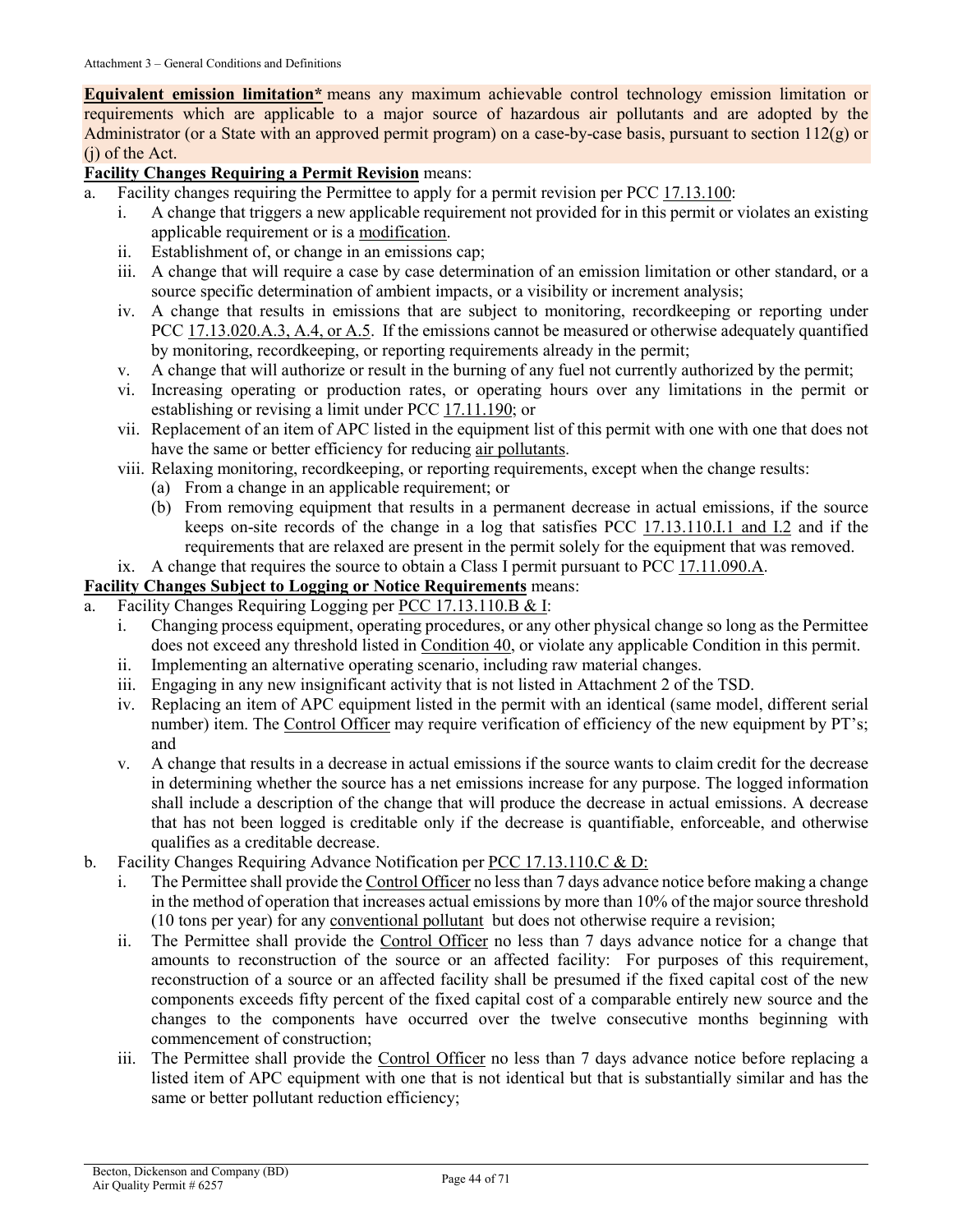- iv. The Permittee shall provide the [Control Officer](#page-41-1) no less than 30 days advance notice for a change that would trigger an applicable requirement that already exists in the permit, unless otherwise provided in the Conditions of this permit.
- v. The Permittee shall provide the [Control Officer](#page-41-1) no less than 30 days advance notice before replacing a listed item of APC equipment with one that is not substantially similar but that has the same or better pollutant removal efficiency.
- vi. The Permittee shall provide the [Control Officer](#page-41-1) no less than 30 days advance notice for a change that will result in the emissions of a new [regulated air pollutant](#page-50-1) above an applicable regulatory threshold but that does not trigger a new applicable requirement for that source category. For purposes of this requirement, an applicable regulatory threshold for a [regulated air pollutant](#page-50-1) shall be a significant increase in the net emissions of pollutants listed i[n PCC 17.04.340.A](https://tinyurl.com/y9gh9owd) or ten percent of the applicabl[e major source threshold](#page-45-1) for that pollutant, whichever is less.

<span id="page-44-0"></span>**Federally enforceable\*** means all limitations and conditions that are enforceable by the Administrator and citizens under the Act or that are enforceable under other statutes administered by the Administrator. Examples of federally enforceable limitations and conditions include, but are not limited to:

- a. Emission standards, alternative emission standards, alternative emission limitations, and equivalent emission limitations established pursuant to section 112 of the Act as amended in 1990;
- b. New source performance standards established pursuant to section 111 of the Act, and emission standards established pursuant to section 112 of the Act before it was amended in 1990;
- c. All terms and conditions in a title V permit, including any provisions that limit a source's potential to emit, unless expressly designated as not federally enforceable;
- d. Limitations and conditions that are part of an approved State Implementation Plan (SIP) or a Federal Implementation Plan (FIP);
- e. Limitations and conditions that are part of a Federal construction permit issued under 40 CFR 52.21 or any construction permit issued under regulations approved by the EPA in accordance with 40 CFR part 51;
- f. Limitations and conditions that are part of an operating permit where the permit and the permitting program pursuant to which it was issued meet all of the following criteria:
	- i. The operating permit program has been submitted to and approved by EPA into a State implementation plan (SIP) under section 110 of the CAA;
	- ii. The SIP imposes a legal obligation that operating permit holders adhere to the terms and limitations of such permits and provides that permits which do not conform to the operating permit program requirements and the requirements of EPA's underlying regulations may be deemed not "federally enforceable" by EPA;
	- iii. The operating permit program requires that all emission limitations, controls, and other requirements imposed by such permits will be at least as stringent as any other applicable limitations and requirements contained in the SIP or enforceable under the SIP, and that the program may not issue permits that waive, or make less stringent, any limitations or requirements contained in or issued pursuant to the SIP, or that are otherwise "federally enforceable";
	- iv. The limitations, controls, and requirements in the permit in question are permanent, quantifiable, and otherwise enforceable as a practical matter; and
	- v. The permit in question was issued only after adequate and timely notice and opportunity for comment for EPA and the public.
- g. Limitations and conditions in a State rule or program that has been approved by the EPA under subpart E of this part for the purposes of implementing and enforcing section 112; and
- h. Individual consent agreements that the EPA has legal authority to create.

#### **Federally enforceable** means:

- a. The requirements of the New Source Performance Standards and National Emission Standards for Hazardous Air Pollutants contained in [Articles VI](https://tinyurl.com/PCC-17-16-articleIV) and [Article VII](https://tinyurl.com/PCC-17-16-articleVII) of [Chapter 17.16.](https://tinyurl.com/yxlchvn9)
- b. The requirements of such other state or county rules or regulations approved by the [administrator,](#page-40-5) including the requirements of approved state and county operating and new source review permit programs that have been approved by the administrator.
- c. The requirements of any applicable implementation plan.
- d. Emissions limitations, controls, and other requirements, and any associated monitoring, recordkeeping and reporting requirements, which are entered into voluntarily by a source pursuant to [PCC 17.11.190.](https://tinyurl.com/y9szaoyu)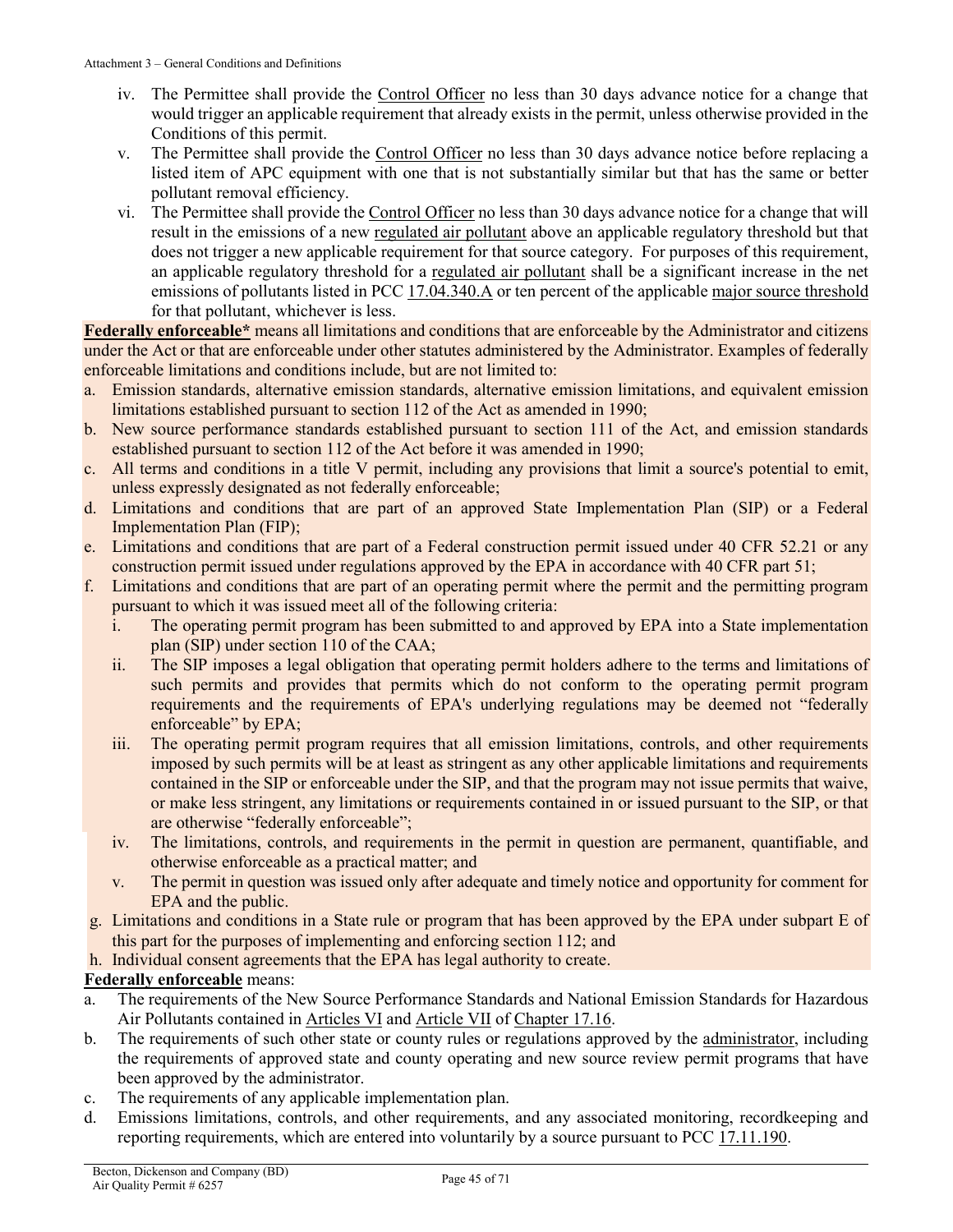<span id="page-45-3"></span>**Force majeure\*** means, for purposes of §63.7, an event that will be or has been caused by circumstances beyond the control of the affected facility, its contractors, or any entity controlled by the affected facility that prevents the owner or operator from complying with the regulatory requirement to conduct PT's within the specified timeframe despite the affected facility's best efforts to fulfill the obligation. Examples of such events are acts of nature, acts of war or terrorism, or equipment failure or safety hazard beyond the control of the affected facility.

**Fixed capital cost\*** means the capital needed to provide all the depreciable components of an existing source.

**Fugitive emissions\*** means those emissions from a stationary source that could not reasonably pass through a stack, chimney, vent, or other functionally equivalent opening. Under section 112 of the Act, all fugitive emissions are to be considered in determining whether a stationary source is a major source.

**Good engineering practice (GEP) stack height** means a stack height meeting the requirements described in PCC [17.11.150.](https://tinyurl.com/y5o5pvjn)

**HAP containing material** means a material that contains any volatile or nonvolatile [HAP](#page-45-0) that is an Occupational Safety and Health Administration (OSHA)-defined carcinogen as specified in [29 CFR 1910.1200\(d\)](https://tinyurl.com/40-CFR-1919-1200-d) at a concentration greater than 0.1 percent by mass, or greater than 1.0 percent by mass for any other HAP compound. For the purpose of determining whether materials used contain the HAP compounds, the Permittee may rely on formulation data provided by the manufacturer or supplier, such as the safety data sheet (SDS), as long as it represents HAP compound in the material that is present at 0.1 percent by mass or more for OSHA-defined carcinogens as specified in [29 CFR 1910.1200\(d\)](https://tinyurl.com/40-CFR-1919-1200-d) and at 1.0 percent by mass or more for other HAP compounds.

<span id="page-45-0"></span>**Hazardous Air Pollutant (HAP)** means a pollutant listed in [§ 112\(b\)](https://tinyurl.com/y6o35l45) of the CAA.

**High Sulfur Oil** means fuel oil containing 0.90 percent or more by weight of sulfur.

**Intermediate change to monitoring** means a modification to federally required monitoring involving "proven technology" (generally accepted by the scientific community as equivalent or better) that is applied on a site-specific basis and that may have the potential to decrease the stringency of the associated emission limitation or standard. Though site-specific, an intermediate change may set a national precedent for a source category and may ultimately result in a revision to the federally required monitoring. Examples of intermediate changes to monitoring include, but are not limited to:

(1) Use of a continuous emission monitoring system (CEMS) in lieu of a parameter monitoring approach;

(2) Decreased frequency for non-continuous parameter monitoring or physical inspections;

(3) Changes to quality control requirements for parameter monitoring; and

(4) Use of an electronic data reduction system in lieu of manual data reduction. [as given in 40 CFR 63.90]

**Intermediate change to test method** means a within-method modification to a federally enforceable test method involving "proven technology" (generally accepted by the scientific community as equivalent or better) that is applied on a site-specific basis and that may have the potential to decrease the stringency of the associated emission limitation or standard. Though site-specific, an intermediate change may set a national precedent for a source category and may ultimately result in a revision to the federally enforceable test method. In order to be approved, an intermediate change must be validated according to EPA Method 301 (Part 63, Appendix A) to demonstrate that it provides equal or improved accuracy and precision. Examples of intermediate changes to a test method include, but are not limited to:

(1) Modifications to a test method's sampling procedure including substitution of sampling equipment that has been demonstrated for a particular sample matrix, and use of a different impinger absorbing solution;

(2) Changes in sample recovery procedures and analytical techniques, such as changes to sample holding times and use of a different analytical finish with proven capability for the analyte of interest; and

(3) "Combining" a federally required method with another proven method for application to processes emitting multiple pollutants. **Example 10 CFR 63.90 In the contract of the contract of the contract of the contract of the contract of the contract of the contract of the contract of the contract of the contract of the contract** 

<span id="page-45-1"></span>**Initial startup date\*\*** (For the purpose of this permit, See Condition [52.a\)](#page-53-1).

<span id="page-45-2"></span>**Invalid CEMS Data:** For the purpose of this permit, invalid CEMS data periods (also referred to as un-certified data periods, or data collected when the CEMS is out-of-control), that require substitution of the PTE values in Conditio[n 53.a.iv\(b\),](#page-15-1) or uncontrolled PTE values on page 21 of TSD (if excess emissions, due t[o malfunction\)](#page-47-2), shall generally be implied to mean the following periods, excluding any period of routine downtime allowance for up to 1 hour per day (for calibration and maintenance, wherein the previous hourly emission average may be substituted for that hour). For reference as a guideline for clarification of any un-defined conditions and procedures please refer to *"40 CFR Part 75 Emissions Monitoring Policy Manual"*:

1) Any monitoring hour during operation wherein the CEMS system fails to obtain an ethylene oxide concentration in at least two of the four 15-minute sub-hourly periods; and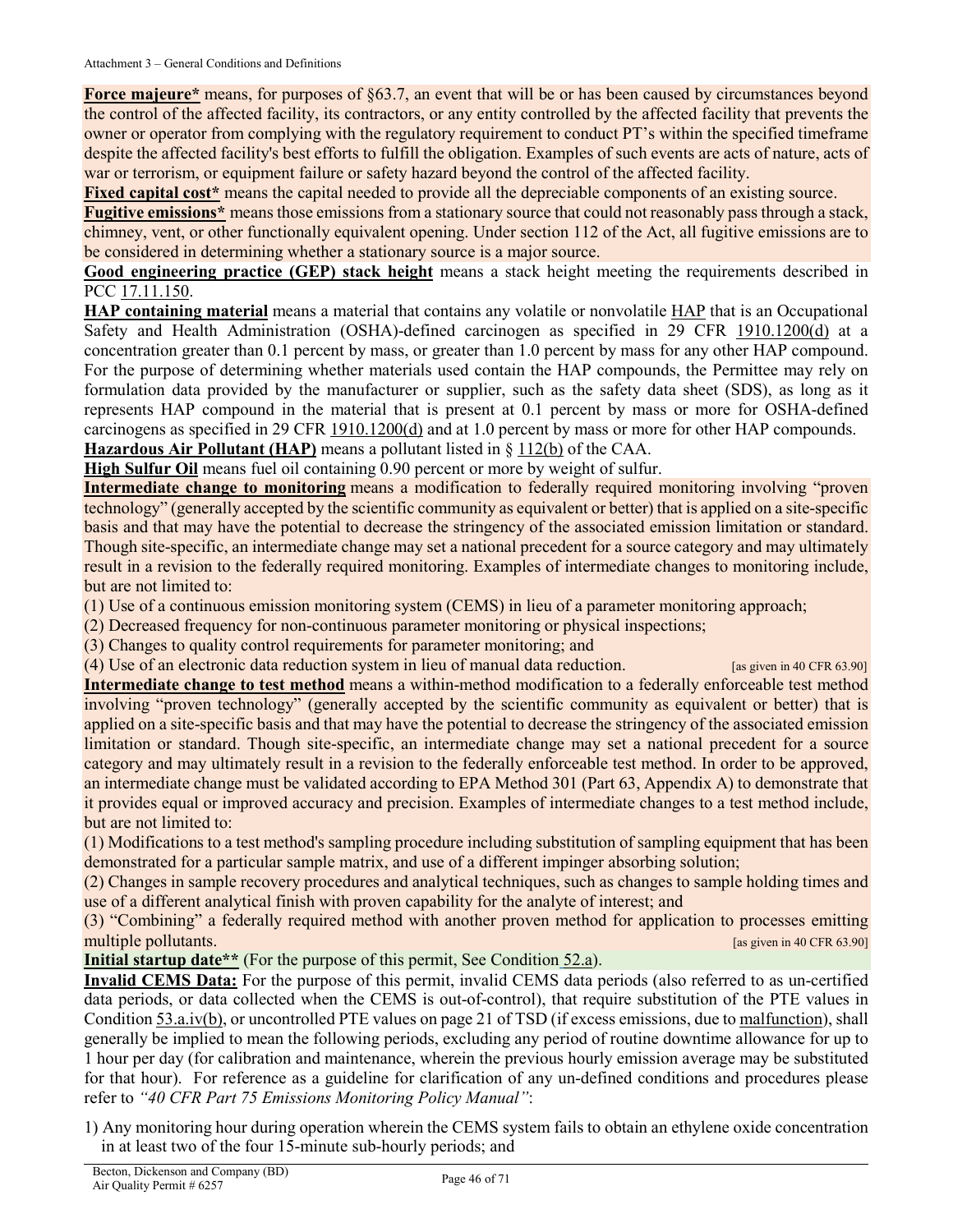- 2) Any operating hours during an operating day wherein the CEMS has not completed a daily calibration;
- 3) Any hourly time periods following a failed quarterly QA test (relative accuracy (RA) test), wherein and until such time that the unit is able to pass such test, and again achieve "certified status" by meeting all of the following criteria:
	- (a) Completion of a daily calibration of the CEMS concentration analyzer to the Zero and Hi-Span daily Calibration standards;

 (b) Passing a 7-day calibration drift test (normally conducted prior to an RA test (RATA or Cylinder Gas Audit (CGA)) but may be conducted immediately following such test); and

(c) Passing a CGA or RATA test;

4) All other periods of monitored CEMS EO concentrations shall be considered conditionally valid data for use in calculating the hourly, daily, monthly and 12-month rolling total facility emissions cap, and shall be validated (certified) upon completion of the next passing quarterly RA test (RATA or CGA) whether regularly scheduled or otherwise, unless any such findings are disputed by the Control Officer. Data exempted for routine downtime periods for up to 1 hour per operating day for calibration and maintenance, may be substituted with the previous hourly average.

Notwithstanding such periods above defined as invalid, or conditionally invalid CEMS data ( and flagged by the CEMS system and/or demarcated in the monitoring records) that may require appropriate data substitution with the correct PTE values, all such data and other valid data (as applicable) shall then be considered conditionally valid and used towards determining and calculating the facility emissions for the previous quarter. All conditionally valid concentration data in the previous quarter shall be determined and certified as valid CEMS data upon completion and passing of the next scheduled quarterly RA test, unless the Control Officer has reason to question or dispute such finding. Any such disputed periods may be certified or invalidated on a case-by case basis upon review and investigation of the findings.

With respect to the flow monitoring data logged by the DAHS used to calculate emissions by the CEMS, all flow data shall be conditionally valid until the next scheduled RATA, and bias adjusted following such RATA (if required per Condition [55.b.ii\)](#page-17-3) to adjust and/or re-certify the monitored emissions for the previous year. Any missing or invalidated flow data due to malfunction, shall be substituted with the maximum flow rate listed in the equipment list and shall count against the data collection requirements of the CEMS/DAHS system in Conditions [53.a.ii.\(b\)](#page-14-8) and [53.a.iii.\(c\)](#page-15-1) but shall not be required bias adjustment unless findings from a RATA determine such a need to adjust the maximum expected flows upward.

**Major change to test method** means a modification to a federally enforceable test method that uses "unproven technology or procedures" (not generally accepted by the scientific community) or is an entirely new method (sometimes necessary when the required test method is unsuitable). A major change to a test method may be sitespecific, or may apply to one or more sources or source categories, and will almost always set a national precedent. In order to be approved, a major change must be validated according to EPA Method 301 (part 63, appendix A). Examples of major changes to a test method include, but are not limited to:

(1) Use of an unproven analytical finish;

(2) Use of a method developed to fill a test method gap;

(3) Use of a new test method developed to apply to a control technology not contemplated in the applicable regulation; and

(4) Combining two or more sampling/analytical methods (at least one unproven) into one for application to processes emitting multiple pollutants. [as given in 40 CFR 63.90]

**Major change to monitoring** means a modification to federally required monitoring that uses "unproven technology or procedures" (not generally accepted by the scientific community) or is an entirely new method (sometimes necessary when the required monitoring is unsuitable). A major change to monitoring may be sitespecific or may apply to one or more source categories and will almost always set a national precedent. Examples of major changes to monitoring include, but are not limited to:

(1) Use of a new monitoring approach developed to apply to a control technology not contemplated in the applicable regulation;

(2) Use of a predictive emission monitoring system (PEMS) in place of a required continuous emission monitoring system (CEMS);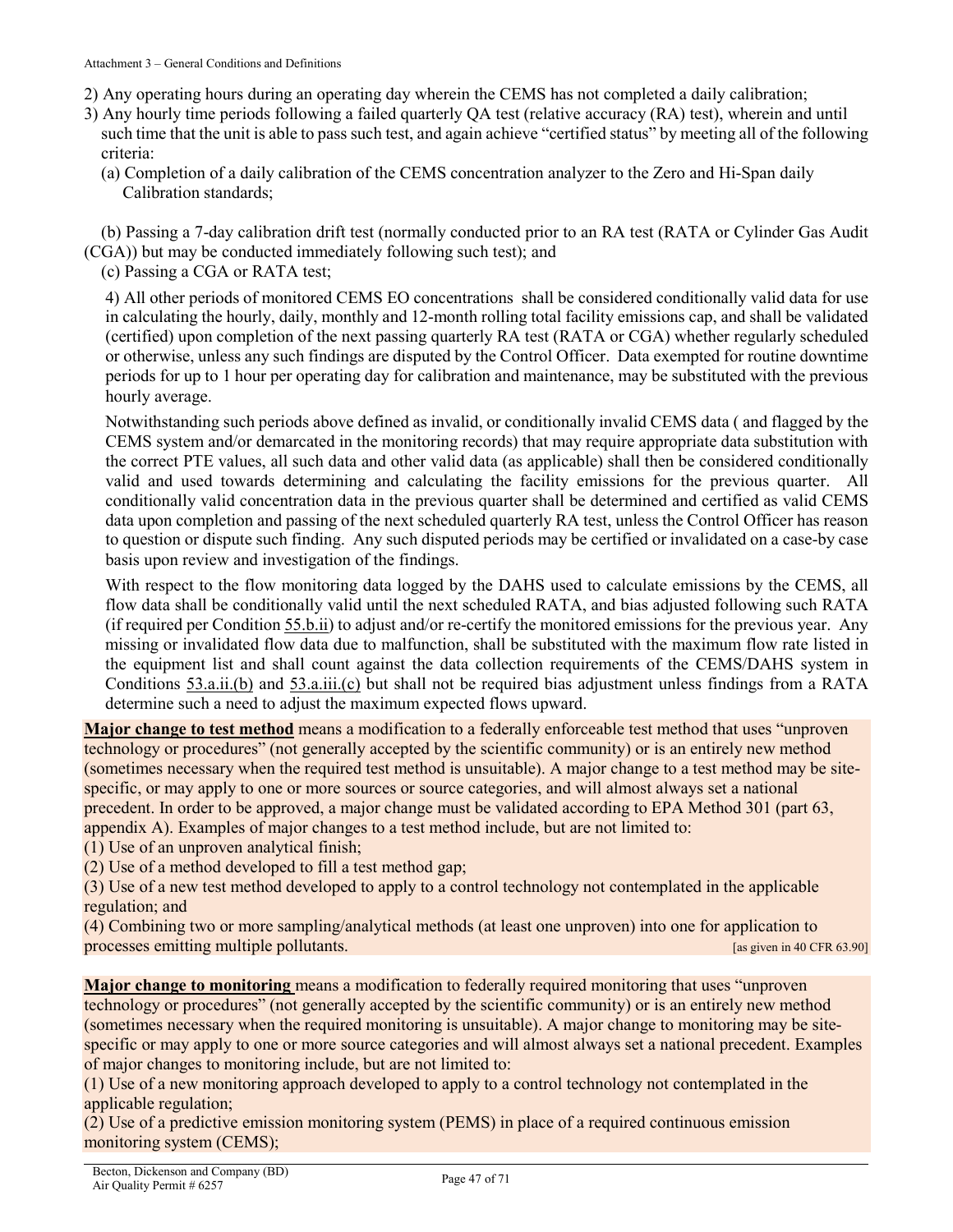(3) Use of alternative calibration procedures that do not involve calibration gases or test cells;

(4) Use of an analytical technology that differs from that specified by a performance specification;

(5) Decreased monitoring frequency for a continuous emission monitoring system, continuous opacity monitoring system, predictive emission monitoring system, or continuous parameter monitoring system;

(6) Decreased monitoring frequency for a leak detection and repair program; and

(7) Use of alternative averaging times for reporting purposes. [as given in 40 CFR 63.90]

**Major source\*** means any stationary source or group of stationary sources located within a contiguous area and under common control that emits or has the potential to emit considering controls, in the aggregate, 10 tons per year or more of any hazardous air pollutant or 25 tons per year or more of any combination of hazardous air pollutants, unless the Administrator establishes a lesser quantity, or in the case of radionuclides, different criteria from those specified in this sentence.

**Major source threshold** means the lowest applicable emissions rate for a pollutant that would cause the source to be a major source as defined in PCC [17.04.340.A.128.](https://tinyurl.com/y9gh9owd)

<span id="page-47-2"></span>**Malfunction**\* means any sudden, infrequent, and not reasonably preventable failure of air pollution control and monitoring equipment, process equipment, or a process to operate in a normal or usual manner which causes, or has the potential to cause, the emission limitations in an applicable standard to be exceeded. Failures that are caused in part by poor maintenance or careless operation are not malfunctions.

<span id="page-47-1"></span>**Malfunction** means any sudden and unavoidable failure of APC equipment, process equipment or a process to operate in a normal manner, but does not include failures that are caused by poor maintenance, careless operations or any other upset condition or equipment breakdown that could have been prevented by the exercise of reasonable care.

- a. The Permittee has an affirmative defense for excess emissions due to malfunction, startup, and shutdown as provided in PCC [17.13.200.](https://tinyurl.com/y49knu68)
- b. For NESHAP sources listed in this permit: [40 CFR 63.6(e)]

During a period of startup, shutdown, or malfunction, the general duty to minimize emissions requires that the owner or operator reduce emissions from the affected source to the greatest extent which is consistent with safety and good [air pollution](#page-40-3) control practices. The general duty to minimize emissions during a period of startup, shutdown, or malfunction does not require the owner or operator to achieve emission levels that would be required by the applicable standard at other times if this is not consistent with safety and good [air pollution](#page-40-3) control practices, nor does it require the owner or operator to make any further efforts to reduce emissions if levels required by the applicable standard have been achieved.

**Manifolding emissions\*** means combining ethylene oxide emissions from two or more different vent types for the purpose of controlling these emissions with a single control device.

<span id="page-47-0"></span>**Material permit condition** means a condition that satisfies all of the following:

- a. The condition is in a permit or permit revision issued by the Control Officer.
- b. The condition is identified within the permit as a material permit condition.
- c. The condition is one of the following:
	- i. An enforceable emission standard imposed to avoid classification as a major modification or major source or to avoid triggering any other applicable requirement.
	- ii. A requirement to install, operate or maintain a maximum achievable control technology or hazardous air pollutant reasonably available control technology required pursuant to the requirements of A.R.S. § [49-426.06.](https://tinyurl.com/ybw3xl2j)
	- iii. A requirement for the installation or certification of a monitoring device.
	- iv. A requirement for the installation of APC equipment.
	- v. A requirement for the operation of APC equipment.
	- vi. Any opacity standard required by Section 111 (Standards of Performance for New Stationary Sources) or Title I, Part C or D (Air Pollution Prevention and Control) of the Act.
- d. Violation of the condition is not covered by subsections A through F, or H through J of A.R.S. § [49-464](https://www.azleg.gov/viewdocument/?docName=https://www.azleg.gov/ars/49/00464.htm) or subsections A through F, or H through J of A.R.S. § [49-514.](https://www.azleg.gov/viewdocument/?docName=https://www.azleg.gov/ars/49/00514.htm)

**Maximum ethylene glycol concentration\*\*** means any concentration of ethylene glycol in the scrubber liquor of an acid-water scrubber control device established during a PT when the scrubber achieves at least 99-percent control of ethylene oxide emissions.

Maximum liquor tank level means any level of scrubber liquor in the acid-water scrubber liquor recirculation tank established during a PT when the scrubber achieves at least 99-percent control of ethylene oxide emissions.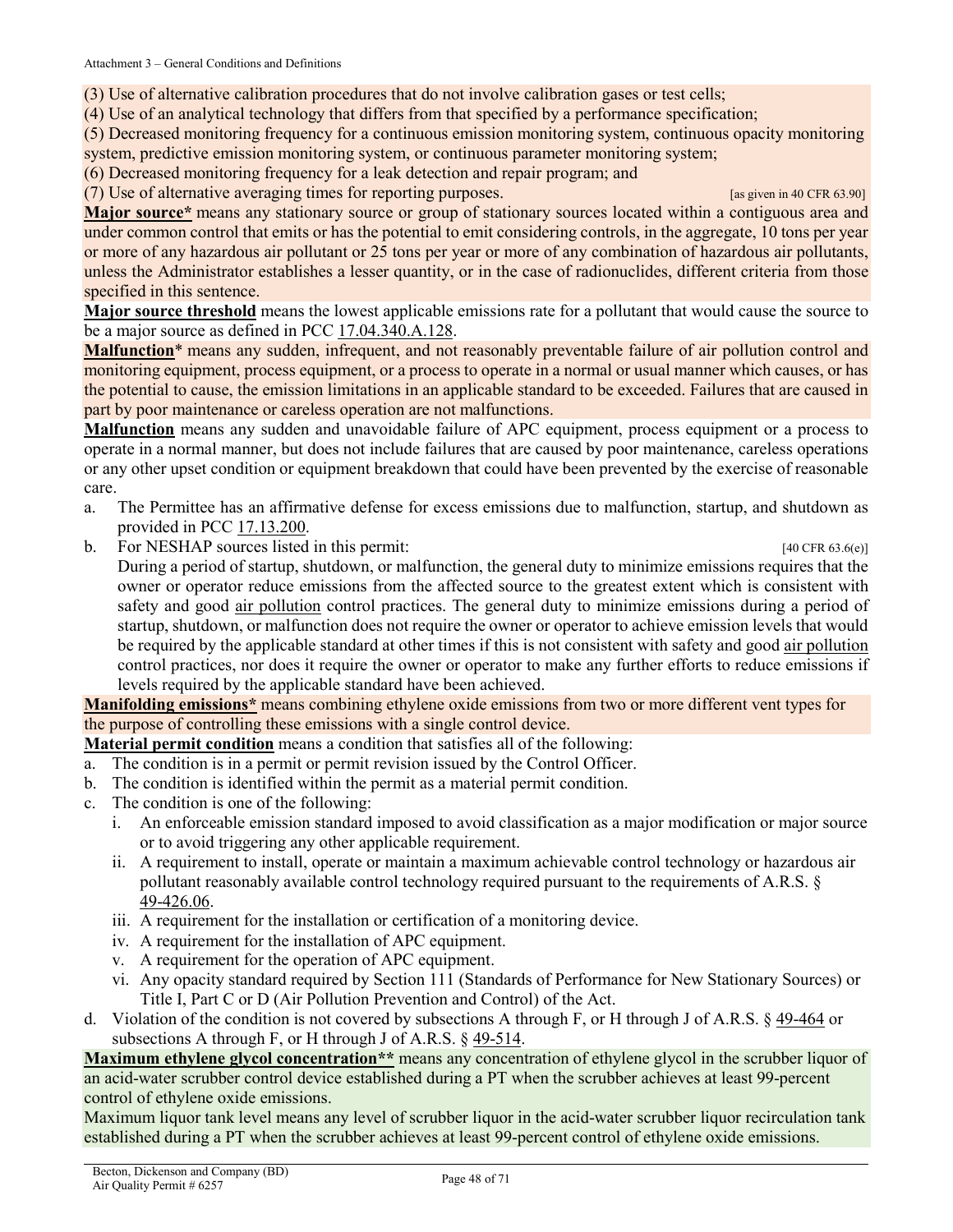**Maximum liquor tank level\*\*** means any level of scrubber liquor in the acid-water scrubber liquor recirculation tank established during a PT when the scrubber achieves at least 99-percent control of ethylene oxide emissions.

**Modification or modify** means a physical change in or change in the method of operation of a source that increases the emissions of any [regulated air pollutant](#page-50-1) emitted by such source by more than any relevant de minimis amount or that results in the emission of any [regulated air pollutant](#page-50-1) not previously emitted by more than such de minimis amount. An increase in emissions at a minor source shall be determined by comparing the source's potential to emit before and after the modification. The following exemptions apply:

- a. A physical or operational change does not include routine maintenance, repair or replacement.
- b. An increase in the hours of operation or if the production rate is not considered an operational change unless such increase is prohibited under any federally enforceable permit condition or other permit condition that is enforceable as a practical matter.
- A change in ownership at a source is not considered a modification.

**Minor change to monitoring** means: [as given in 40 CFR 63.90]

(1) A modification to federally required monitoring that:

(i) Does not decrease the stringency of the compliance and enforcement measures for the relevant standard;

(ii) Has no national significance (e.g., does not affect implementation of the applicable regulation for other affected sources, does not set a national precedent, and individually does not result in a revision to the monitoring requirements); and

(iii) Is site-specific, made to reflect or accommodate the operational characteristics, physical constraints, or safety concerns of an affected source.

(2) Examples of minor changes to monitoring include, but are not limited to:

(i) Modifications to a sampling procedure, such as use of an improved sample conditioning system to reduce maintenance requirements;

(ii) Increased monitoring frequency; and

(iii) Modification of the environmental shelter to moderate temperature fluctuation and thus protect the analytical instrumentation.

**Minor change to test method** means: [as given in 40 CFR 63.90]

(1) A modification to a federally enforceable test method that:

(i) Does not decrease the stringency of the emission limitation or standard;

(ii) Has no national significance (e.g., does not affect implementation of the applicable regulation for other affected sources, does not set a national precedent, and individually does not result in a revision to the test method); and

(iii) Is site-specific, made to reflect or accommodate the operational characteristics, physical constraints, or safety concerns of an affected source.

(2) Examples of minor changes to a test method include, but are not limited to:

(i) Field adjustments in a test method's sampling procedure, such as a modified sampling traverse or location to avoid interference from an obstruction in the stack, increasing the sampling time or volume, use of additional impingers for a high moisture situation, accepting particulate emission results for a test run that was conducted with a lower than specified temperature, substitution of a material in the sampling train that has been demonstrated to be more inert for the sample matrix; and

(ii) Changes in recovery and analytical techniques such as a change in quality control/quality assurance requirements needed to adjust for analysis of a certain sample matrix.

**Monitoring\*** means the collection and use of measurement data or other information to control the operation of a process or pollution control device or to verify a work practice standard relative to assuring compliance with applicable requirements. Monitoring is composed of four elements:

a. **Indicator(s) of performance**\*—the parameter or parameters you measure or observe for demonstrating proper operation of the pollution control measures or compliance with the applicable emissions limitation or standard. Indicators of performance may include direct or predicted emissions measurements (including opacity), operational parametric values that correspond to process or control device (and capture system) efficiencies or emissions rates, and recorded findings of inspection of work practice activities, materials tracking, or design characteristics. Indicators may be expressed as a single maximum or minimum value, a function of process variables (for example, within a range of pressure drops), a particular operational or work practice status (for example, a damper position, completion of a waste recovery task, materials tracking), or an interdependency between two or among more than two variables.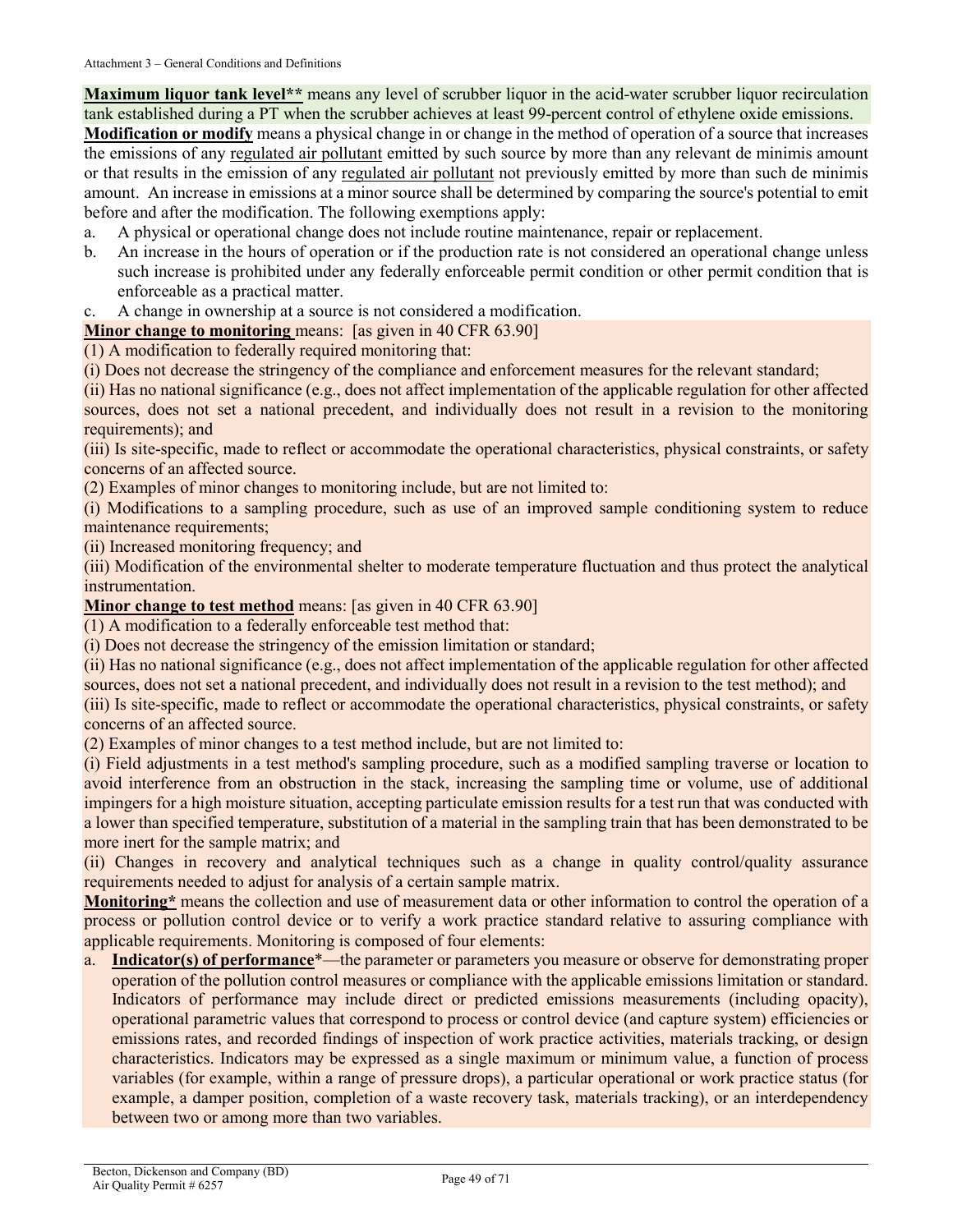- b. **Measurement techniques\***—the means by which you gather and record information of or about the indicators of performance. The components of the measurement technique include the detector type, location and installation specifications, inspection procedures, and quality assurance and quality control measures. Examples of measurement techniques include continuous emission monitoring systems, continuous opacity monitoring systems, continuous parametric monitoring systems, and manual inspections that include making records of process conditions or work practices.
- c. **Monitoring frequency\***—the number of times you obtain and record monitoring data over a specified time interval. Examples of monitoring frequencies include at least four points equally spaced for each hour for continuous emissions or parametric monitoring systems, at least every 10 seconds for continuous opacity monitoring systems, and at least once per operating day (or week, month, etc.) for work practice or design inspections.
- d. **Averaging time\***—the period over which you average and use data to verify proper operation of the pollution control approach or compliance with the emissions limitation or standard. Examples of averaging time include a 3-hour average in units of the emissions limitation, a 30-day rolling average emissions value, a daily average of a control device operational parametric range, and an instantaneous alarm.

**New affected source\*** means the collection of equipment, activities, or both within a single contiguous area and under common control that is included in a section  $112(c)$  source category or subcategory that is subject to a section 112(d) or other relevant standard for new sources. This definition of "new affected source," and the criteria to be utilized in implementing it, shall apply to each section 112(d) standard for which the initial proposed rule is signed by the Administrator after June 30, 2002. Each relevant standard will define the term "new affected source," which will be the same as the "affected source" unless a different collection is warranted based on consideration of factors including:

- a. Emission reduction impacts of controlling individual sources versus groups of sources;
- b. Cost effectiveness of controlling individual equipment;
- c. Flexibility to accommodate common control strategies;
- d. Cost/benefits of emissions averaging;
- e. Incentives for pollution prevention;
- f. Feasibility and cost of controlling processes that share common equipment (e.g., product recovery devices);
- g. Feasibility and cost of monitoring; and

**New source\*** means any affected source the construction or reconstruction of which is commenced after the Administrator first proposes a relevant emission standard under this part establishing an emission standard applicable to such source.

<span id="page-49-0"></span>**Nonpoint Source** means, for the purpose of this permit, any source of air contaminants which due to a lack of an identifiable emission point or plume cannot be considered a point source, including fugitive dust producing activities. In applying this criteria, such items as air curtain destructors, heater planers, and conveyor transfer points shall be considered to have identifiable plumes.

**Operation** means any physical or chemical action resulting in the change in location, form, physical properties or chemical character of a material.

**Owner or operator**<sup>\*</sup> means any person who owns, leases, operates, controls, or supervises a stationary source.

**Oxidation temperature means\*\*** the temperature at the outlet point of a catalytic oxidation unit control device or at the exhaust point from the combustion chamber for a thermal oxidation unit control device.

**Performance audit\*** means a procedure to analyze blind samples, the content of which is known by the Administrator, simultaneously with the analysis of PT samples in order to provide a measure of test data quality.

**Performance evaluation\*** means the conduct of relative accuracy testing, calibration error testing, and other measurements used in validating the continuous monitoring system data.

**Performance test (PT)<sup>\*</sup>** means the collection of data resulting from the execution of a test method (usually three emission test runs) used to demonstrate compliance with a relevant emission standard as specified in the PT section of the relevant standard.

#### **Permitting authority\*** means:

a. The State air pollution control agency, local agency, other State agency, or other agency authorized by the Administrator to carry out a permit program under 40 CFR Part 70; or

b. The Administrator, in the case of EPA-implemented permit programs under Title V of the Act (42 U.S.C. 7661). **Pollution Prevention\*** means source reduction as defined under the Pollution Prevention Act (42 U.S.C. 13101-13109). The definition is as follows: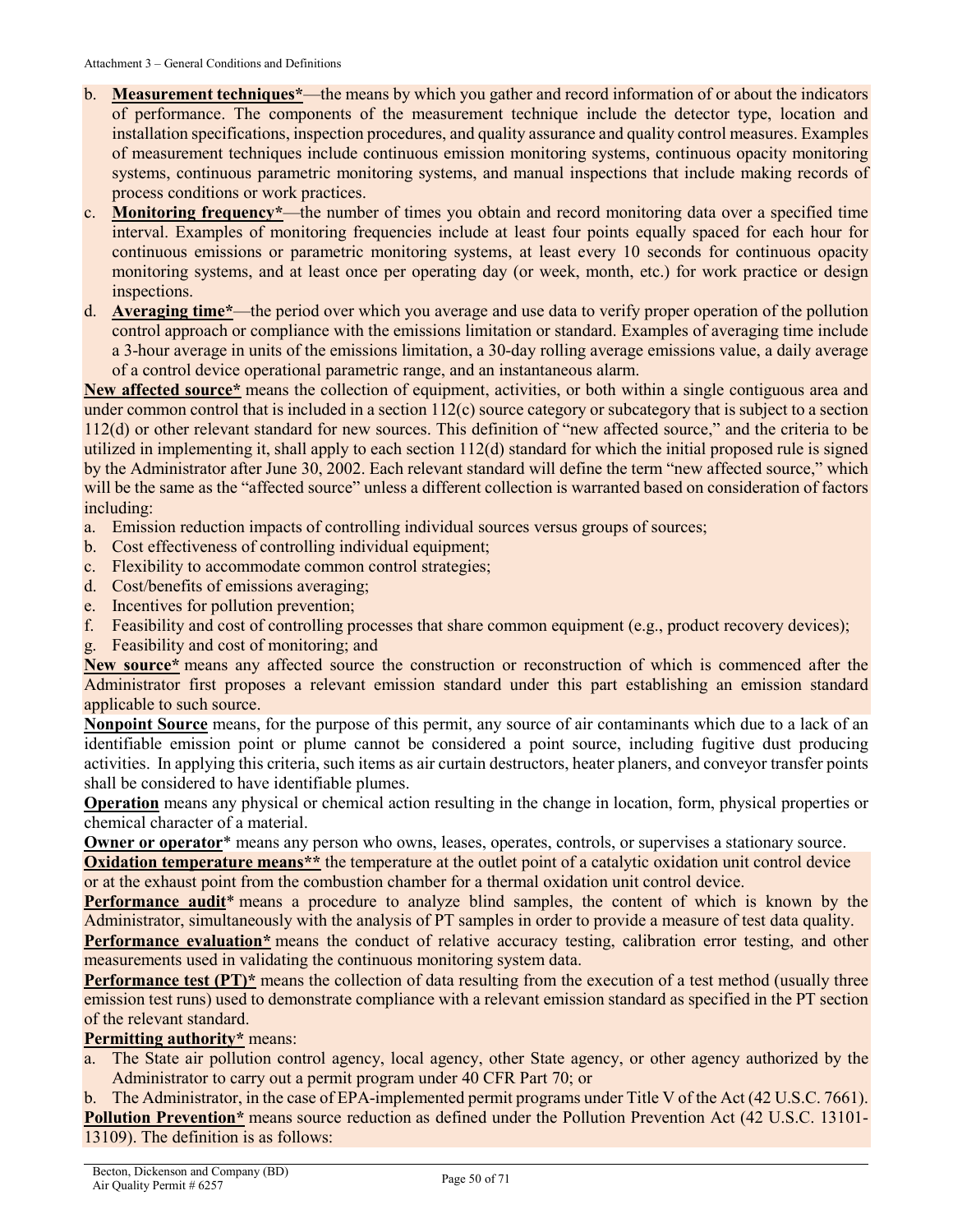#### a. Source reduction is any practice that:

- i. Reduces the amount of any hazardous substance, pollutant, or contaminant entering any waste stream or otherwise released into the environment (including fugitive emissions) prior to recycling, treatment, or disposal; and
- ii. Reduces the hazards to public health and the environment associated with the release of such substances, pollutants, or contaminants.
- b. The term source reduction includes equipment or technology modifications, process or procedure modifications, reformulation or redesign of products, substitution of raw materials, and improvements in housekeeping, maintenance, training, or inventory control.
- c. The term source reduction does not include any practice that alters the physical, chemical, or biological characteristics or the volume of a hazardous substance, pollutant, or contaminant through a process or activity which itself is not integral to and necessary for the production of a product or the providing of a service.

**Portable Source** means any building, structure, facility or installation subject to regulation under ARS § [49-426](https://www.azleg.gov/viewdocument/?docName=https://www.azleg.gov/ars/49/00426.htm) that emits or may emit any air pollutant and is capable of being operated at more than one location.

<span id="page-50-1"></span>**Potential to emit<sup>\*</sup>** means the maximum capacity of a stationary source to emit a pollutant under its physical and operational design. Any physical or operational limitation on the capacity of the stationary source to emit a pollutant, including air pollution control equipment and restrictions on hours of operation or on the type or amount of material combusted, stored, or processed, shall be treated as part of its design if the limitation or the effect it would have on emissions is enforceable.

**Reconstruction, unless otherwise defined in a relevant standard\***, means the replacement of components of an affected or a previously nonaffected source to such an extent that:

- a. The fixed capital cost of the new components exceeds 50 percent of the fixed capital cost that would be required to construct a comparable new source; and
- b. It is technologically and economically feasible for the reconstructed source to meet the relevant standard(s) established by the Administrator (or a State) pursuant to section 112 of the Act. Upon reconstruction, an affected source, or a stationary source that becomes an affected source, is subject to relevant standards for new sources, including compliance dates, irrespective of any change in emissions of hazardous air pollutants from that source.

#### **Regulated air pollutant** means any of the following:

- <span id="page-50-0"></span>a. Any conventional pollutant defined in ARS  $\S$  [49-401.01](https://tinyurl.com/ARS-49-401-01) – means any pollutant for which the Administrator has promulgated a primary or secondary national ambient air quality standard.
- b. Nitrogen Oxides and volatile organic compounds
- c. Any air contaminant that is subject to a standards contained in Chapter [17.16](https://tinyurl.com/y7uokuy8) or [Article VI](https://tinyurl.com/y9fxud5g)
- d. Any Class I or II substance listed in Section [602](https://tinyurl.com/yy37p3q3) of the Act (Listing of Class I and Class II Substances)

**Regulation promulgation schedule**\* means the schedule for the promulgation of emission standards under this part, established by the Administrator pursuant to section 112(e) of the Act and published in the Federal Register. **Relevant standard**\* means:

- a. An emission standard;
- b. An alternative emission standard;
- c. An alternative emission limitation; or
- d. An equivalent emission limitation established pursuant to section 112 of the Act that applies to the collection of equipment, activities, or both regulated by such standard or limitation. A relevant standard may include or consist of a design, equipment, work practice, or operational requirement, or other measure, process, method, system, or technique (including prohibition of emissions) that the Administrator (or a State) establishes for new or existing sources to which such standard or limitation applies. Every relevant standard established pursuant to section 112 of the Act includes subpart A of this part, as provided by  $\S 63.1(a)(4)$ , and all applicable appendices of this part or of other parts of this chapter that are referenced in that standard.

#### **Responsible official\*** means one of the following:

- a. For a corporation: A president, secretary, treasurer, or vice president of the corporation in charge of a principal business function, or any other person who performs similar policy or decision-making functions for the corporation, or a duly authorized representative of such person if the representative is responsible for the overall operation of one or more manufacturing, production, or operating facilities and either:
	- i. The facilities employ more than 250 persons or have gross annual sales or expenditures exceeding \$25 million (in second quarter 1980 dollars); or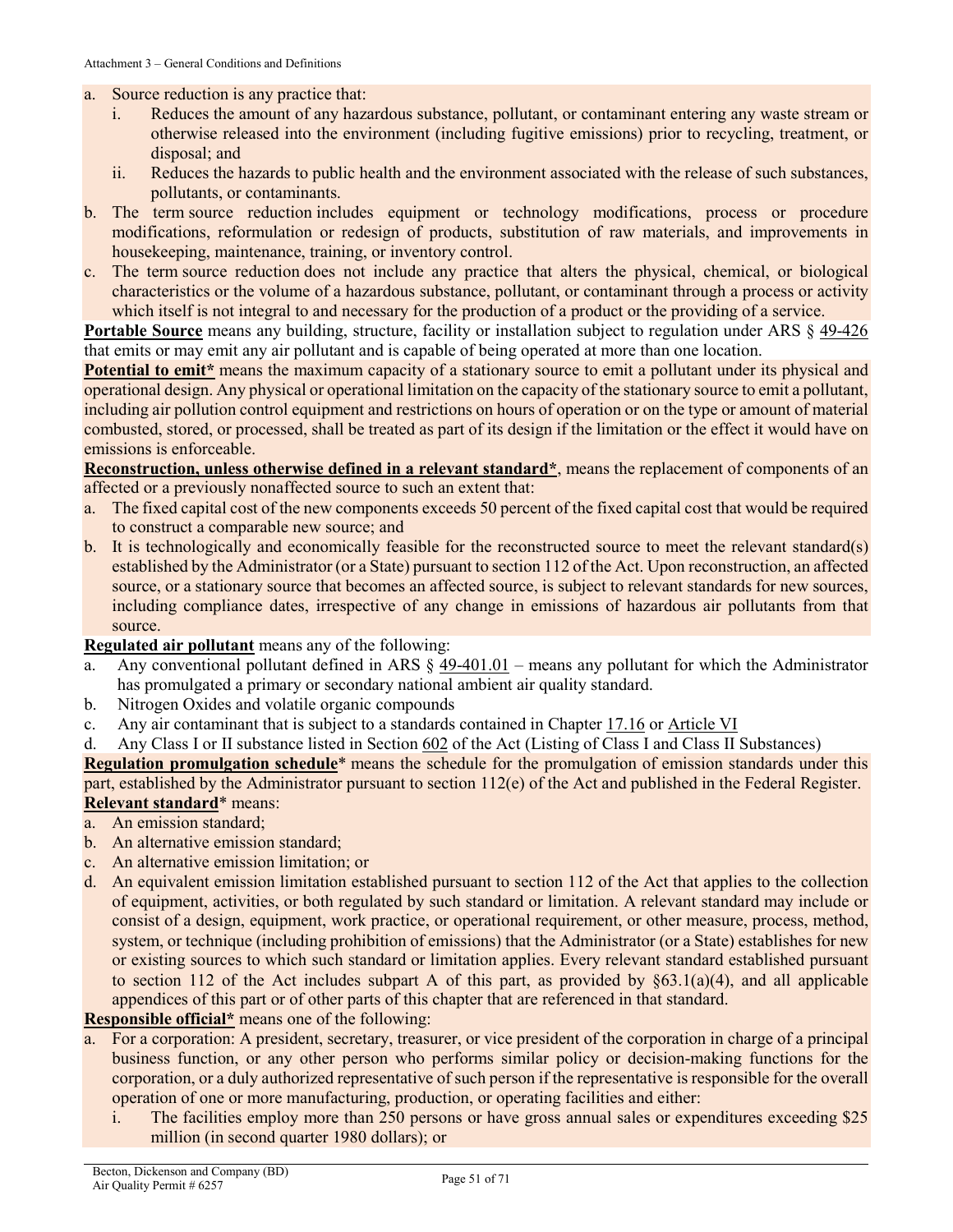- ii. The delegation of authority to such representative is approved in advance by the Administrator.
- b. For a partnership or sole proprietorship: a general partner or the proprietor, respectively.
- c. For a municipality, State, Federal, or other public agency: either a principal executive officer or ranking elected official. For the purposes of this part, a principal executive officer of a Federal agency includes the chief executive officer having responsibility for the overall operations of a principal geographic unit of the agency (e.g., a Regional Administrator of the EPA).
- d. For affected sources applying for or subject to a title V permit: "responsible official" shall have the same meaning as defined in part 70 or Federal title V regulations in this chapter (42 U.S.C. 7661), whichever is applicable.

**Run\*** means one of a series of emission or other measurements needed to determine emissions for a representative operating period or cycle as specified in this part.

<span id="page-51-1"></span>**Shutdown means**\* the cessation of operation of an affected source or portion of an affected source for any purpose. **Source** means any building, structure, facility or installation that may cause or contribute to [air pollution](#page-40-3) or the use of which may eliminate, reduce or control the emission of [air pollution.](#page-40-3) Source may also mean the Permittee or facility as a facility-wide entity.

**Source(s) using less than 1 ton\*\*** means source(s) using less than 907 kg (1 ton) of ethylene oxide within all consecutive 12-month periods after December 6, 1996.

**Source(s) using 1 ton\*\*** means source(s) using 907 kg (1 ton) or more of ethylene oxide within any consecutive 12-month period after December 6, 1996.

**Source(s) using 1 to 10 tons\*\*** means source(s) using 907 kg (1 ton) or more of ethylene oxide in any consecutive 12-month period but less than 9,070 kg (10 tons) of ethylene oxide in all consecutive 12-month periods after December 6, 1996.

**Source(s) using less than 10 tons\*\*** means source(s) using less than 9,070 kg (10 tons) of ethylene oxide in all consecutive 12-month periods after December 6, 1996.

**Source(s) using 10 tons\*\*** means source(s) using 9,070 kg (10 tons) or more of ethylene oxide in any consecutive 12-month period after December 6, 1996.

<span id="page-51-3"></span>**Source at a Performance Track member facility\*** means a major or [area source](#page-40-1) located at a facility which has been accepted by EPA for membership in the Performance Track Program (as described at www.epa.gov/PerformanceTrack) and is still a member of the Program. The Performance Track Program is a voluntary program that encourages continuous environmental improvement through the use of environmental management systems, local community outreach, and measurable results.

**State**\* means all non-Federal authorities, including local agencies, interstate associations, and State-wide programs, that have delegated authority to implement: (1) The provisions of 40 CFR Part 63 and/or (2) the permit program established under 40 CFR Part 70. The term State shall have its conventional meaning where clear from the context. **Stationary source** means any building, structure, facility or installation subject to regulation that emits or may emit any air pollutant.

<span id="page-51-0"></span>**Sterilization chamber\*\*** means any enclosed vessel or room that is filled with ethylene oxide gas, or an ethylene oxide/inert gas mixture, for the purpose of sterilizing and/or fumigating at a sterilization facility.

Sterilization chamber vent means the point (prior to the vacuum pump) through which the evacuation of ethylene oxide from the sterilization chamber occurs following sterilization or fumigation, including any subsequent air washes.

**Sterilization chamber vent**\*\* means the point (prior to the vacuum pump) through which the evacuation of ethylene oxide from the sterilization chamber occurs following sterilization or fumigation, including any subsequent air washes.

<span id="page-51-2"></span>**Sterilization facility\*\*** means any [stationary source](#page-51-3) where ethylene oxide is used in the sterilization or fumigation of materials.

**Sterilization operation\*\*** means any time when ethylene oxide is removed from the sterilization chamber through the sterilization chamber vent or the chamber exhaust vent or when ethylene oxide is removed from the aeration room through the aeration room vent.

**Thermal oxidizer\*\*** means all combustion devices except flares.

**VOC - Volatile Organic Compounds** means any compound of carbon, excluding carbon monoxide (CO), carbon dioxide (CO2), carbonic acid, metallic carbides, or carbonates, and ammonium carbonate, which participates in atmospheric photochemical reactions. This includes any organic compound other than those in the definition in [PCC 17.04.340.A.250,](https://tinyurl.com/y9gh9owd) which have been determined to have negligible photochemical reactivity.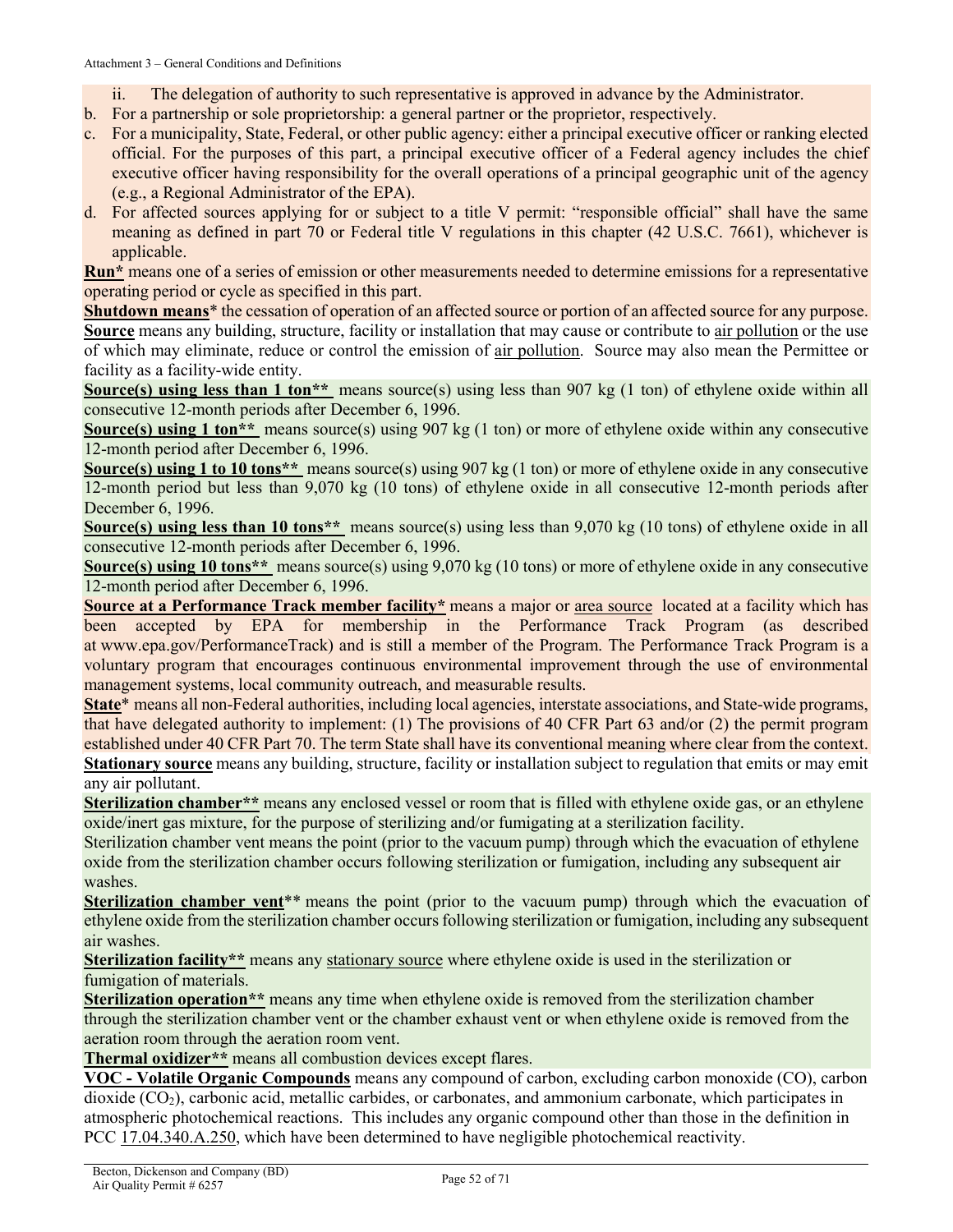**VOC Containing** means a material that contains two percent by weight or more [VOC](#page-51-0) as determined by the manufacturer's safety data sheet (SDS) or technical product data sheet, or ASTM 2369, or methods set forth in 40 CFR 60, Appendix A. For the purpose of determining whether materials used contain the VOC compounds, the Permittee may rely on formulation data provided by the manufacturer or supplier, such as the safety data sheet (SDS).

**Volatile Organic Liquid (VOL)** means any organic liquid which can emit volatile organic compounds (as defined in [40 CFR 51.100\)](https://tinyurl.com/40-CFR-51-100-def) into the atmosphere.

**VHAP Containing** means [a HAP containing material](#page-45-3) that contains volatile [HAP](#page-45-0) constituents.

**Working day**\* means any day on which Federal Government offices (or State government offices for a State that has obtained delegation under section 112(l)) are open for normal business. Saturdays, Sundays, and official Federal (or where delegated, State) holidays are not working days.

**Work practice standard** means any design, equipment, work practice, or operational standard, or combination thereof that is promulgated pursuant to  $\S 112(h)$  of the Clean Air Act.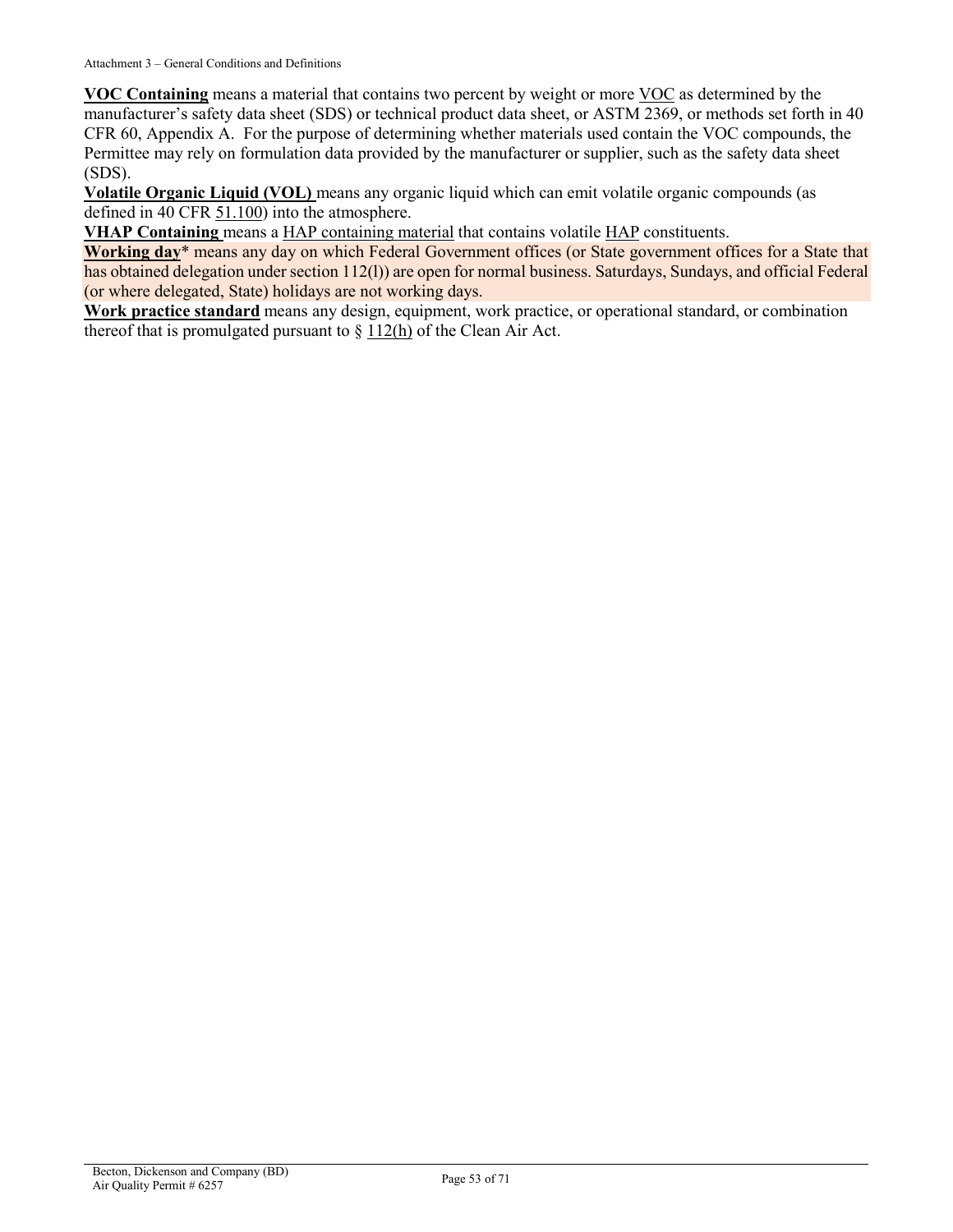## <span id="page-53-0"></span>**ATTACHMENT 4: NESHAP Subpart O - Specific Conditions (§§ 4, 5, 5a, 5b, and 5c)**

## **§ 4: Emission Limitations and Standards** [\[PCC 17.13.020.A.2\]](https://tinyurl.com/y2whqkle)

**[[Federally Enforceable](#page-44-0) Conditions]**

#### 45. NESHAP Subpart O

The NESHAP Subpart O provisions below apply to affected commercial stationary sterilization sources pursuant to the application on file with the [Control Officer](#page-41-1) and as listed in Table 1 of the [equipment list.](#page-23-0)

- a. The Permittee must comply with the requirements in 40 CFR Part 63, Subpart A according to the applicability in [Table 1 of 40 CFR 63.360.](https://www.ecfr.gov/cgi-bin/text-idx?SID=888518f37fa104504e861a47c7f36c32&mc=true&node=sp40.11.63.o&rgn=div6#se40.11.63_1360)  $[40 \text{ CFR } 63.360$
- b. Standards [40 CFR 63.362]

The Permittee shall comply with the following emission standard immediately upon startup of the source. The emission limitations in Conditions [45.b.i](#page-53-2) below apply during sterilization operations. The emission limitations do not apply during periods of malfunction. [40 CFR 63.362(a) and (b)]

<span id="page-53-2"></span>i. The combined emissions from the sterilization chamber and aeration chamber vent shall be reduced by at least 99 percent or a maximum of 1 PPMv whichever is **more** stringent at the outlet of the LESNI cat-ox abatement system(s) in the [equipment list.](#page-23-0)  $[40 \text{ CFR } 63.362(c) \& (d)]$ 

## **§ 5: Compliance Determination b pcc** 17.13.020.A.3, 4, & 5]

- **§ 5a: Monitoring and Recordkeeping [PCC 17.13.020.A 3 & 4]**
- <span id="page-53-1"></span>52. The Permittee shall conduct an initial performance test (PT) using the procedures listed 40 CFR 63.7 according to [Table 1 of 40 CFR 63.360](https://www.ecfr.gov/cgi-bin/text-idx?SID=888518f37fa104504e861a47c7f36c32&mc=true&node=sp40.11.63.o&rgn=div6#se40.11.63_1360) and the following listed procedures and test methods: [40 CFR 63.363(a)]
	- a. Performance Testing  $[40 \text{ CFR } 63.363(a)(2)]$

The Permittee shall complete the PT of each sterilization source subject to [Condition](#page-9-0) 45 within 180 days after [startup.](#page-45-1) Each sterilization line will include one sterilization chamber and two aeration rooms.

[Note: For the purpose of this permit, initial startup shall be defined as "the date when a source subject to the emission standards in [Condition](#page-53-2) 45.b.i begins a sterilization process. The sterilization process shall be further defined to initiate in the chambers when EO is used after the chamber validation process has been completed per FDA requirements. In no event shall the facility use more than 2 tons of EO for validation purposes without triggering startup, unless the Permittee submits a notification requesting an extension of the PT and stated reasons necessary for any startup delays.]

- <span id="page-53-3"></span>b. Initial Compliance & Work Practices  $[40 \text{ CFR } 63.363(b)]$ 
	- i. The following procedures shall be used to determine initial compliance with the emission limits in [Condition](#page-53-2) 45.b.i, and to establish operating limits for the LESNI® ethylene oxide abatement system listed in the equipment list [\(Source ID's 01-06\)](#page-23-1):
		- (a) The Permittee shall determine the efficiency of the sterilization line control device using the test methods and procedures in Condition  $54$ . [40 CFR 63.363(b)(1)]
		- (b) The operating limit shall consist of the recommended minimum oxidation temperature provided by the manufacturer for an operating limit. [40 CFR 63.363(b)(3)]

**[[Federally Enforceable](#page-44-0) Conditions]**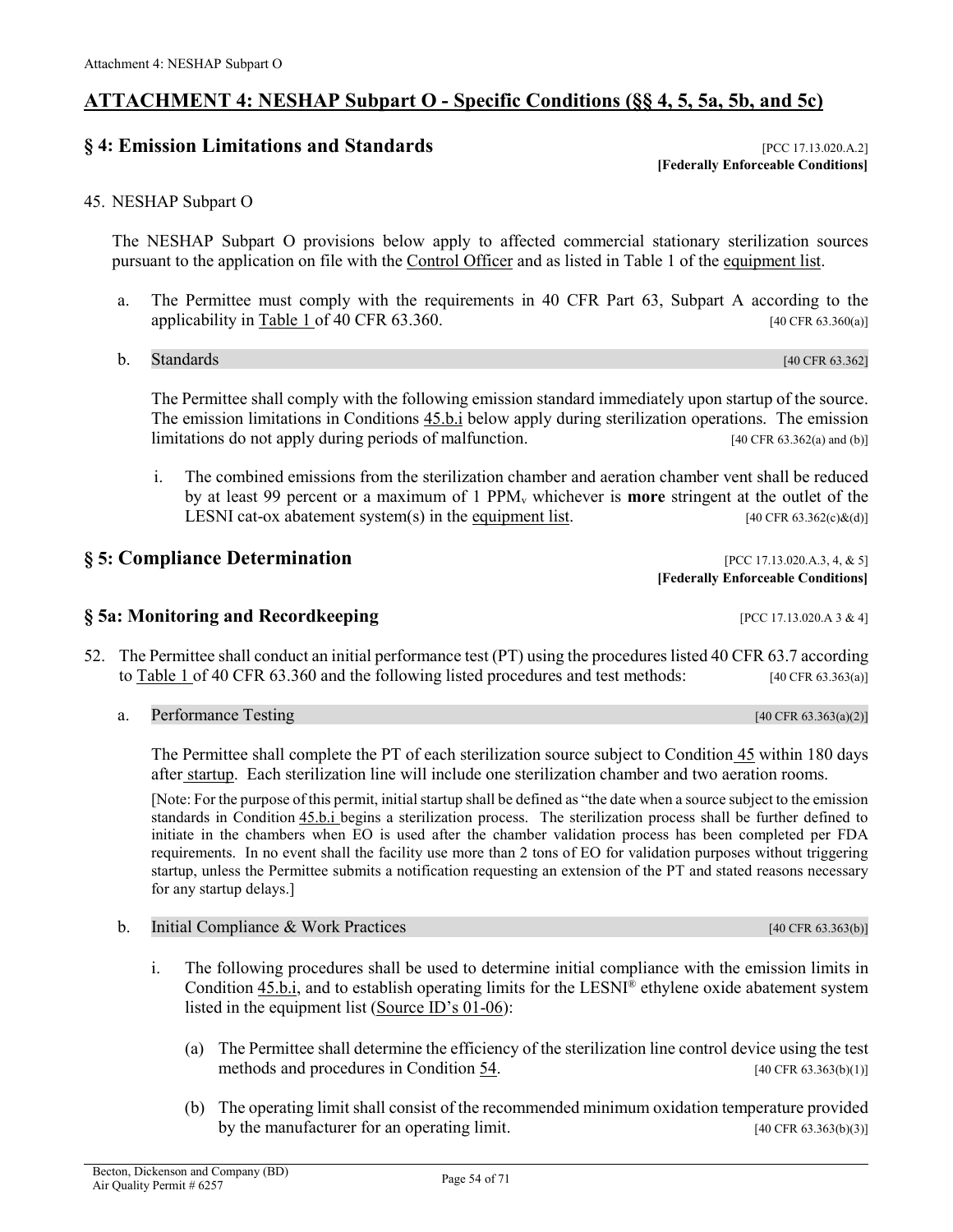- (c) The Permittee shall comply with one of the following work practices:  $[40 \text{ CFR } 63.363(b) \cdot (4)]$ 
	- (i) Once per year after the initial compliance test, conduct a PT during routine operations, i.e., with product in the chamber using the procedures described in [Condition](#page-58-1) 54.b or [54.c](#page-60-0) as appropriate. If the percent efficiency is less than 99 percent or the concentration in the control device outlet exceeds 1 PPM, restore the catalyst as soon as practicable but no later than 180 days after conducting the PT; or
	- (ii) Once per year after the initial compliance test, analyze ethylene oxide concentration data from [Condition 54.c.i](#page-60-1) or a continuous emission monitoring system (CEMS) and restore the catalyst as soon as practicable but no later than 180 days after data analysis; or
	- (iii) Every 5 years, beginning 5 years after the initial compliance test, replace the catalyst bed with new catalyst material.
- <span id="page-54-3"></span>ii. The Permittee shall use either of the following procedures to determine initial compliance with the emission limits in [Condition 45.b.i,](#page-53-2) for the affected LESNI® ethylene oxide abatement system discharge points: [40 CFR 63.363(c)]
	- (a) Determine the concentration of ethylene oxide into the atmosphere (after any control device used to comply wit[h Condition 45.b.i](#page-53-2) ) using the methods in [Condition](#page-60-1) 54.c.i; or
	- (b) Determine the efficiency of the control device used to comply with [Condition 45.b.i](#page-9-9) using the test methods and procedures in [Condition 54.d.ii.](#page-66-1)

#### c. Continuous Compliance  $[40 \text{ CFR } 63.363(f)]$

The facility must demonstrate continuous compliance with each operating limit and work practice standard required in [Condition 52.b,](#page-53-3) except during periods of startup, shutdown, and malfunction, according to the methods in [Condition 52.d.](#page-54-1)

#### <span id="page-54-1"></span><span id="page-54-0"></span>d. Monitoring Requirements **and the contract of the contract of the contract of the contract of the contract of the contract of the contract of the contract of the contract of the contract of the contract of the contract o**

[Continuous Monitoring System (CMS) – "LESNI Abatement system(s) – Thermal Oxidation Temp (DAHS) or CEMS]

- i. The Permittee shall monitor the parameters specified in [Condition 52.d](#page-54-1) as stated below. All monitoring equipment shall be installed such that representative measurements of emissions or process parameters from the source are obtained. For monitoring equipment purchased from a vendor, verification of the operational status of the monitoring equipment shall include completion of the manufacturer's written specifications or recommendations for installation, operation, and calibration of the system.  $[40 \text{ CFR } 63.364(a)(1 \& 2)]$
- <span id="page-54-2"></span>ii. The Permittee shall either comply with [Condition 52.d.ii\(b\)](#page-55-0) or continuously monitor and record the oxidation temperature at the outlet to the catalyst bed or at the exhaust point from the thermal combustion chamber using the temperature monitor described in [Condition 52.d.ii\(a\).](#page-54-2) Monitoring is required only when the oxidation unit is operated. From 15-minute or shorter period temperature values, a data acquisition system (DAHS) for the temperature monitor shall compute and record a daily average oxidation temperature. Strip chart data shall be converted to record a daily average oxidation temperature each day any instantaneous temperature recording falls below the minimum temperature. [40 CFR 63.364(c)]
	- (a) The Permittee shall install, calibrate, operate, and maintain a temperature monitor accurate to within  $\pm$ 5.6 °C ( $\pm$ 10 °F) to measure the oxidation temperature. The Permittee shall verify the accuracy of the temperature monitor twice each calendar year with a reference temperature monitor (traceable to National Institute of Standards and Technology (NIST) standards or an independent temperature measurement device dedicated for this purpose). During accuracy checking, the probe of the reference device shall be at the same location as that of the temperature monitor being tested. As an alternative, the accuracy temperature monitor may be verified in a calibrated oven (traceable to NIST standards).  $[40 \text{ CFR } 63.364(c)(4)]$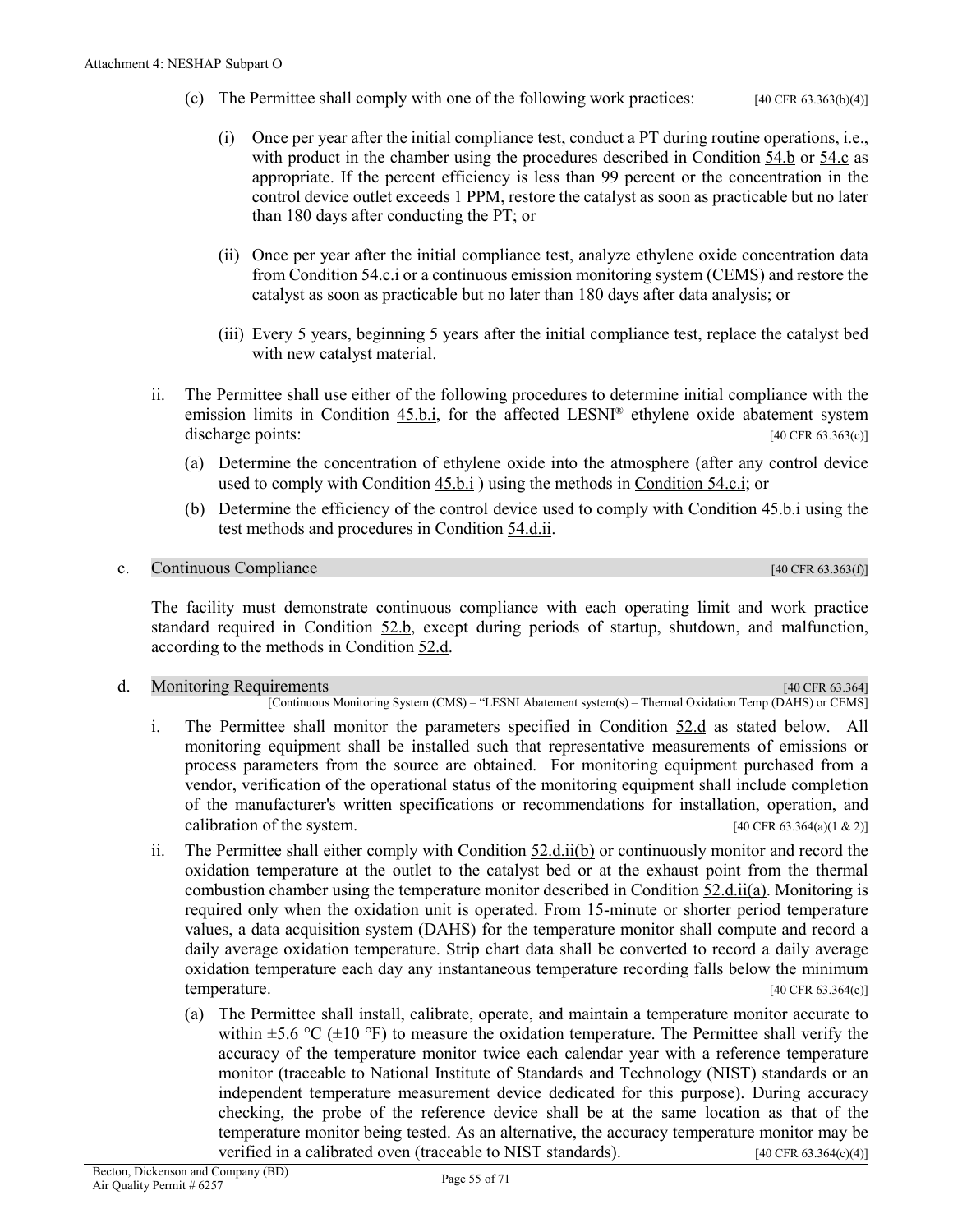- <span id="page-55-0"></span>(b) Measure and record once per hour the ethylene oxide concentration at the outlet to the atmosphere after any control device according to the procedures specified in [Condition 54.c.i.](#page-60-1)  The owner or operator shall compute and record a 24-hour average daily. The owner or operator will install, calibrate, operate, and maintain a monitor consistent with the requirements of performance specification (PS) 8 or 9 i[n 40 CFR part 60, appendix B,](https://www.ecfr.gov/current/title-40/part-60/appendix-Appendix%20B%20to%20Part%2060) to measure ethylene oxide. The daily calibration requirements of [Section 7.2](https://tinyurl.com/2p9yz9js) of PS-9 or [Section 13.1](https://tinyurl.com/2p9yz9js) of PS-8 are required only on days when ethylene oxide emissions are vented to the control device. [40 CFR 63.364(e)]
- <span id="page-55-2"></span>iii. The Permittee shall comply with the monitoring requirements in [40 CFR 63.8](https://tinyurl.com/40-CFR-63-8) according to the applicability in [Table 1 of 40 CFR 63.360](https://www.ecfr.gov/cgi-bin/text-idx?SID=888518f37fa104504e861a47c7f36c32&mc=true&node=sp40.11.63.o&rgn=div6#se40.11.63_1360) and as specified in 40 CFR  $63.364$ . [40 CFR 63.364(a)(1)]
	- (a) Operation and maintenance of continuous monitoring system (CMS). [40 CFR 63.8(c)]
		- (i) When the emissions from two or more affected sources are combined before being released to the atmosphere, the Permittee may install an applicable CMS for each emission stream or for the combined emissions streams, provided the monitoring is sufficient to demonstrate compliance with the relevant standard.
		- (ii) The Permittee must develop a written startup, shutdown, and malfunction plan for each **CMS.** [40 CFR 63.8.(c)(1)(iii)]
		- (iii) All monitoring equipment shall be installed such that representative measurements of emissions or process parameters from the source are obtained. For monitoring equipment purchased from a vendor, verification of the operational status of the monitoring equipment shall include completion of the manufacturer's written specifications or recommendations for installation, operation, and calibration of the system. [40 CFR 63.364(a)(2)]
		- (iv) All CMS must be installed such that representative measures of emissions or process parameters from the affected source are obtained. The owner or operator must ensure the read out (that portion of the CMS that provides a visual display or record), or other indication of operation, from any CMS required for compliance with the emission standard is readily accessible on site for operational control or inspection by the operator of the equipment. [40 CFR 63.8.(c)(2)]
		- (v) All CMS shall be installed, operational, and the data verified as specified herein either prior to or in conjunction with conducting PT's under 40 CFR [63.7.](https://tinyurl.com/2stw6x5d) Verification of operational status shall, at a minimum, include completion of the manufacturer's written specifications or recommendations for installation, operation, and calibration of the system.

 $[40 \text{ CFR } 63.8 \cdot (c)(3)]$ 

- iv. Monitoring data recorded during periods of unavoidable CMS breakdowns, out-of-control periods, repairs, maintenance periods, calibration checks, and zero (low-level) and high-level adjustments must not be included in any data average computed under this part. The data averages must include any data recorded during periods of monitor breakdown or malfunction.
- <span id="page-55-1"></span>v. As applicable, and any other time the Control Officer may require under section 114 of the CAA, the Permittee shall conduct a performance evaluation of the CMS.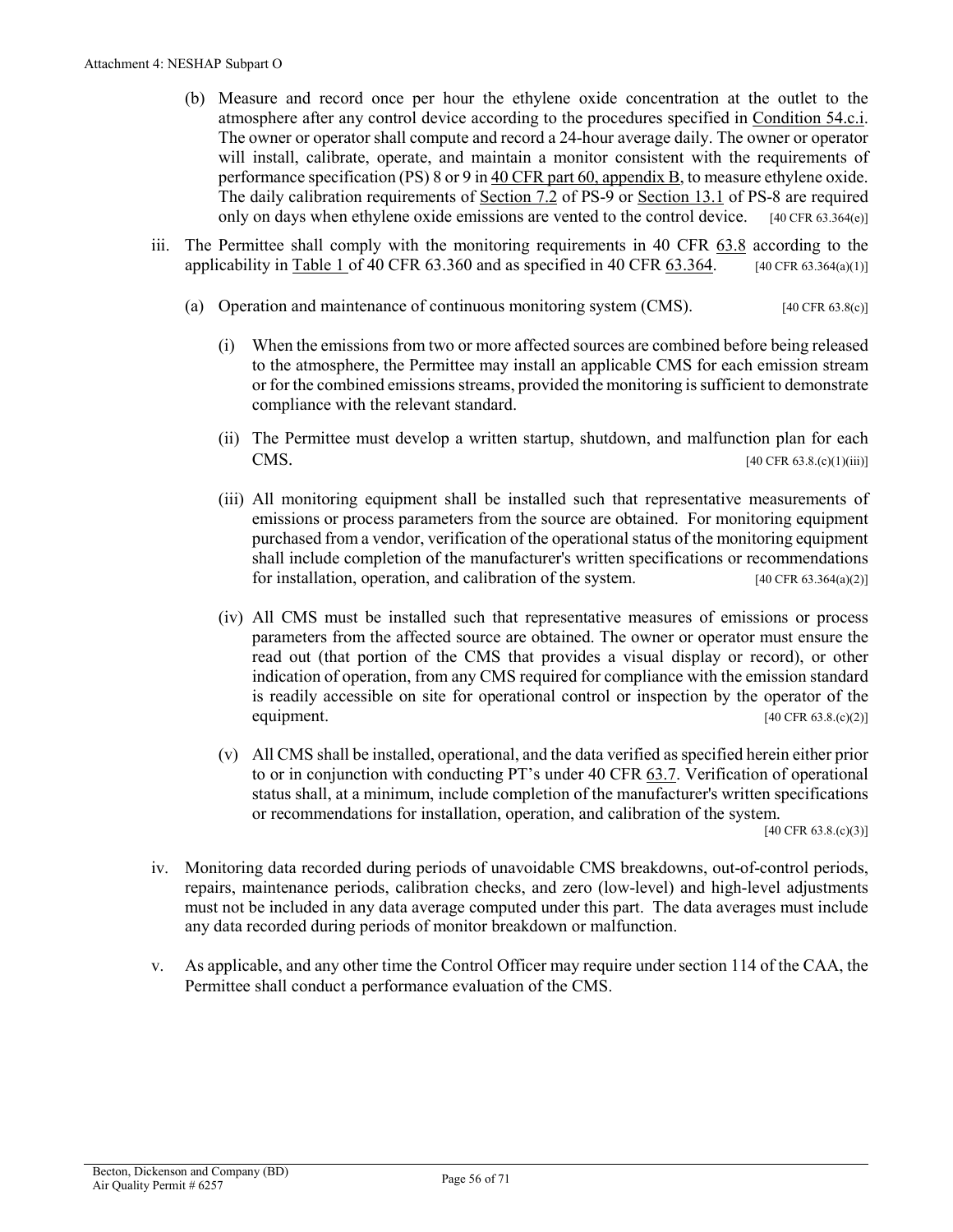#### <span id="page-56-1"></span>e. Recordkeeping Requirements [40 CFR 63.367]

- <span id="page-56-0"></span>i. The Permittee shall comply with the recordkeeping requirements in 40 CFR [63.10\(b\) and \(c\)](https://tinyurl.com/40-CFR-63-10) as provided below. All records required to be maintained (including all reports and notifications) shall be maintained in such a manner that they can be readily accessed and are suitable for inspection in accordance with [Condition 12.](#page-35-2) The files shall be retained for 5 years with at least 2 years of records retained on-site, the remaining 3 years of data may be retained off-site.The Permittee may maintain files on microfilm, on computer files, or on microfiche. [40 CFR 63.10(b)(1)]
	- (a) The Permittee shall maintain relevant records for such source of: [40 CFR 63.10(b)(2)]
		- (i) The occurrence and duration of each malfunction of operation (i.e., process equipment) of the required air pollution control and monitoring equipment;  $[40 \text{ CFR } 63.10(b)(2)(ii)]$
		- (ii) Each period during which a CMS is malfunctioning or inoperative (including out-ofcontrol periods);  $[40 \text{ CFR } 63.10(b)(2)(vi)]$
		- (iii) All required measurements needed to demonstrate compliance with a relevant standard (including, but not limited to, 15-minute averages of CMS data, raw PT measurements, and raw performance evaluation measurements, that support data that the source is required to **report);** [40 CFR 63.10(b)(2)(vii)]
			- (A) The Control Officer, upon notification to the source, may require the owner or operator to maintain all measurements as required by [Condition 52.e.i\(a\)\(iii\),](#page-56-0) if the Control Officer determines these records are required to more accurately assess the compliance status of the affected source.
		- (iv) All results of performance tests, CMS performance evaluations, and opacity and visible emission observations (as applicable);
		- (v) All measurements as may be necessary to determine the conditions of performance tests and performance evaluations;
		- (vi) All results of PT's, and when requested by the Control Officer, CMS performance evaluations;
		- (vii) All measurements as may be necessary to determine the conditions of PT's, and when requested by the Control Officer, performance evaluations;
		- (viii) All CMS calibration checks
		- (ix) All adjustments and maintenance performed on CMS;
		- (x) Any information demonstrating whether a source is meeting the requirements for a waiver of recordkeeping or reporting requirements, if the source has been granted a waiver under 40 CFR 63.10(f);
		- (xi) All documentation supporting initial notifications and notifications of compliance status under 40 CFR 63.9.
	- (b) Additional recordkeeping requirements for CMS: In addition to complying with the requirements specified in [Condition 52.e.i,](#page-56-1) the Permittee shall maintain the following records:
		- (i) All required CMS measurements (including monitoring data recorded during unavoidable CMS breakdowns and out-of-control periods);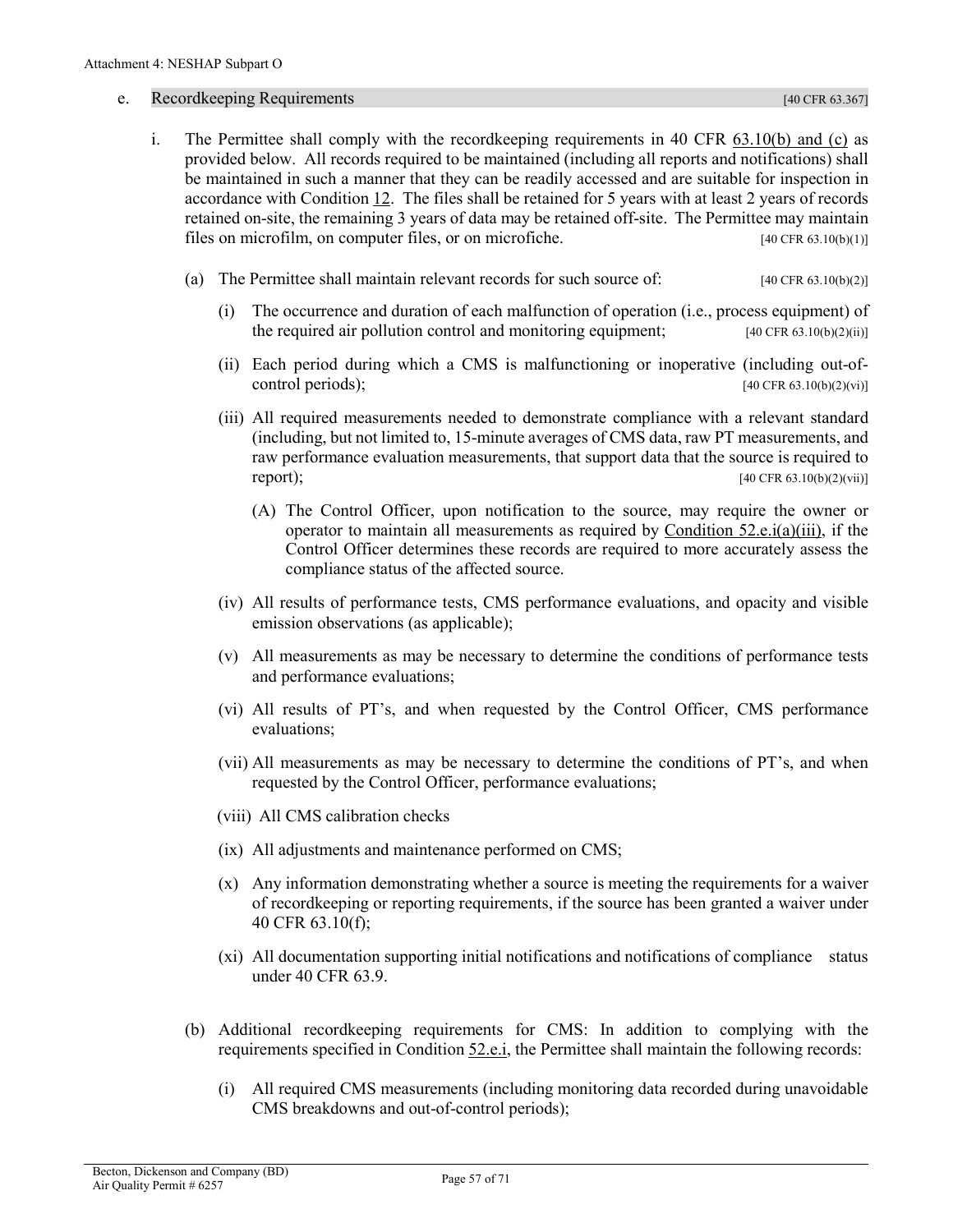- <span id="page-57-0"></span>(ii) The date and time identifying each period during which the CMS was inoperative except for zero (low-level) and high-level checks;
- (iii) The specific identification (i.e., the date and time of commencement and completion) of each time period of excess emissions and parameter monitoring exceedances, that occurs during periods other than startups, shutdowns, and malfunctions;
- (iv) The nature and cause of any malfunction (if known);
- (v) The corrective action taken or preventive measures adopted;
- (vi) The nature of the repairs or adjustments to the CMS that was inoperative or out of control;
- (vii) The total process operating time during the reporting period; and
- (viii) When requested by the Control Officer, procedures that are part of a quality control program to be developed and implemented for the CMS under 40 CFR 63.8(d).
- ii. The Permittee shall maintain records of the compliance test, data analysis, and if catalyst is replaced, proof of replacement.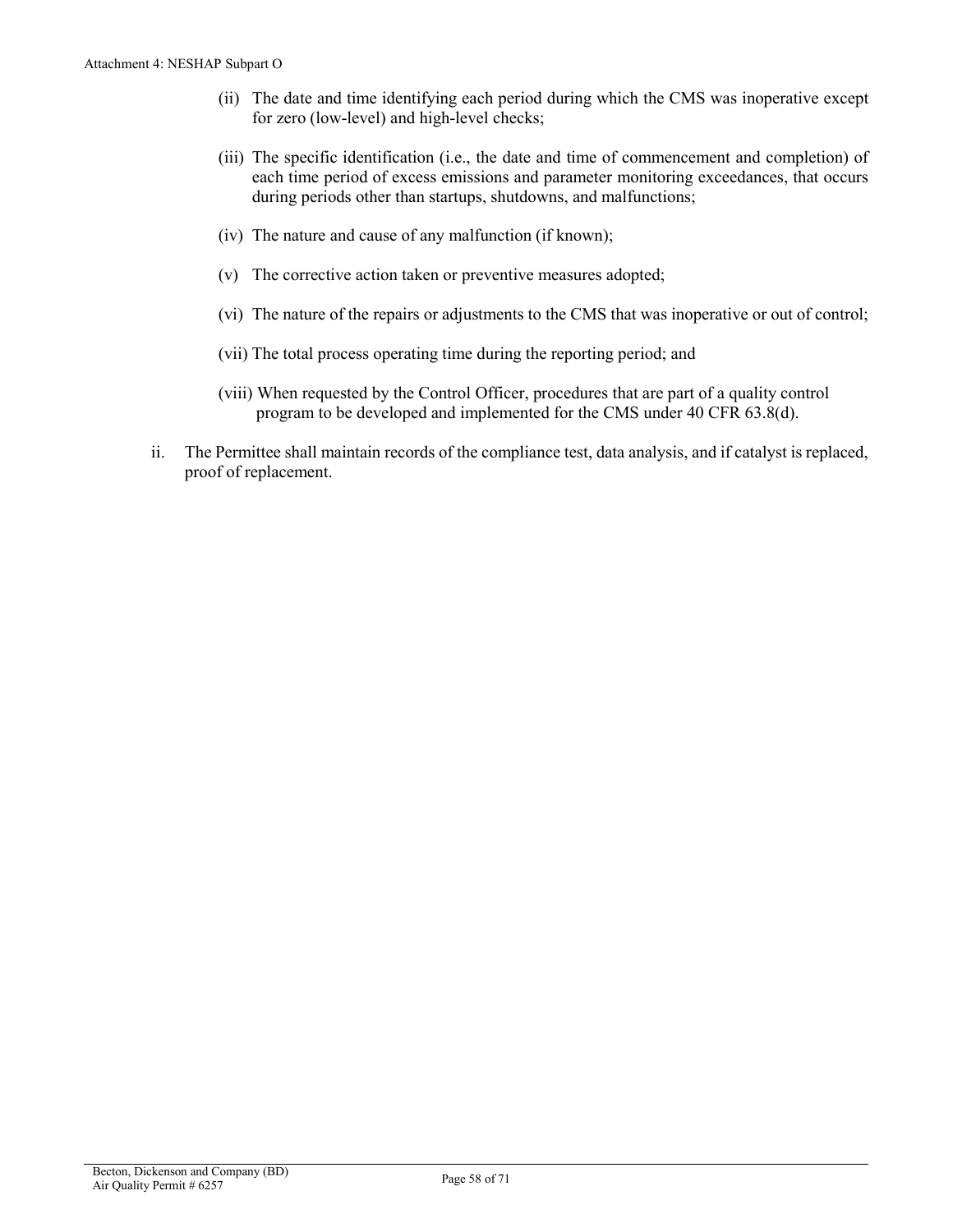<span id="page-58-0"></span>

| §5b Testing          | [PCC 17.13.020.A.3]                |
|----------------------|------------------------------------|
|                      | [Federally Enforceable Conditions] |
| 54. NESHAP Subpart O | [40 CFR 63.365, PCC 17.13.020.A.3] |

- a. Performance Testing: The Permittee shall comply with the PT requirements in 40 CFR 63.7 in addition to the requirements herein. [40 CFR 63.365(a)]
- <span id="page-58-1"></span>b. Measuring Efficiency of the Sterilization Chamber Vent: California Air Resources Board (CARB) Method 431, or approved CEMS (See [Condition 54.c.i\)](#page-60-1), or the following procedures shall be used to determine the efficiency of all types of control devices used to comply with [Condition 52.b.ii.](#page-54-3)

[40 CFR 63.365(b)]

- i First Evacuation of the Sterilization Chamber: These procedures shall be performed on an empty sterilization chamber, charged with a typical amount of ethylene oxide, for the duration of the first evacuation under normal operating conditions (i.e., sterilization pressure and temperature).
	- (a) The amount of ethylene oxide loaded into the sterilizer (**Wc**) shall be determined by either:
		- (i) Weighing the ethylene oxide gas cylinder(s) used to charge the sterilizer before and after charging. Record these weights to the nearest 45 g  $(0.1 \text{ lb})$ . Multiply the total mass of gas charged by the weight percent ethylene oxide present in the gas;
		- (ii) Installing calibrated rotameters at the sterilizer inlet and measuring flow rate and duration of sterilizer charge. Use the following equation to convert flow rate to weight of ethylene oxide:

| $W_c = F_v x t x \% EO_v x (\frac{MW}{sv})$ |     | where:                                                                           |
|---------------------------------------------|-----|----------------------------------------------------------------------------------|
| $\mathbf{W}_{\mathbf{c}}$                   |     | weight of ethylene oxide charged, g (lb)                                         |
| $\mathbf{F}_{\mathbf{v}}$                   |     | volumetric flow rate, liters per minute (L/min) corrected to 20 $\degree$ C and  |
|                                             |     | 101.325 kilopascals (kPa) (scf per minute (scfm) corrected to 68 $\degree$ F and |
|                                             |     | 1 atmosphere of pressure (atm)); the flowrate must be constant during            |
|                                             |     | time(t)                                                                          |
| t                                           |     | time, min                                                                        |
| $\%$ EO <sub>V</sub>                        | $=$ | volume fraction ethylene oxide                                                   |
| $S_{V}$                                     | $=$ | standard volume, 24.05 liters per mole $(L/mole) = 22.414 L/mole$ ideal          |
|                                             |     | gas law constant corrected to 20 $^{\circ}$ C and 101.325 kPa (385.32 scf per    |
|                                             |     | mole (scf/mole) = $359$ scf/mole ideal gas law constant corrected to 68          |
|                                             |     | <sup>o</sup> F and 1 atm).                                                       |
| <b>MW</b>                                   |     | molecular weight of ethylene oxide, 44.05 grams per gram-mole $(g/g -$           |
|                                             |     | mole) (44.05 pounds per pound-mole (lb/lb-mole)), or                             |

(iii) Calculating the mass based on the conditions of the chamber immediately after it has been charged using the following equation:

 $W_c = \left(\frac{MW \times \%EO_v \times P \times V}{R \times T}\right)$ where: **P** = chamber pressure, kPa (psia)  $V =$  chamber volume, liters (L) (ft<sup>3</sup>)  $R = gas constant, 8.313 L·kPa/g-mode (10.73 psia·ft<sup>3</sup>/mole<sup>o</sup>R)$  $T =$  temperature, K ( $\circ$ R) Note: If the ethylene oxide concentration is in weight percent, use the following equation to calculate mole fraction:

$$
\% \mathbf{EO}_{v} = \frac{W_{E0}}{W_{E0} + \left(W_{x} \frac{MW}{MW_{x}}\right)}
$$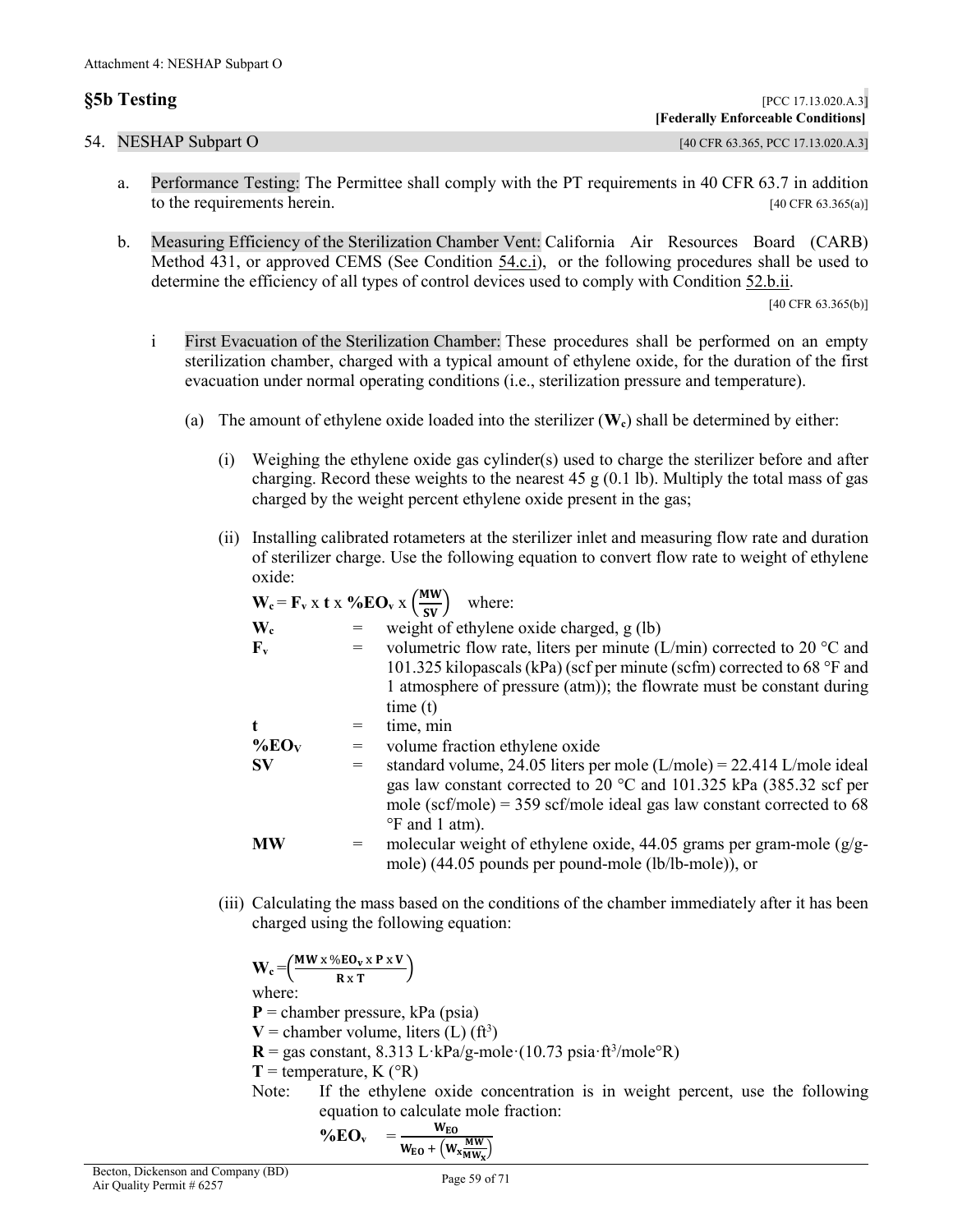where:

 $W_{E0}$  = weight percent of ethylene oxide  $W_x$  = weight percent of compound in the balance of the mixture  $\bf{MW}_{x}$  = molecular weight of compound in the balance gas mixture

(b) The residual mass of ethylene oxide in the sterilizer shall be determined by recording the chamber temperature, pressure, and volume after the completion of the first evacuation and using the following equation:

 $W_r = \left(\frac{MW \times \%EO_v \times P \times V}{R \times T}\right)$ where:

 $W_r$  = weight of ethylene oxide remaining in chamber (after the first evacuation), in g (lb)

- (c) Calculate the total mass of ethylene oxide at the inlet to the control device  $(\mathbf{W}_i)$  by subtracting the residual mass  $(\mathbf{W}_r)$  calculated in [Condition 54.b.i.\(b\)](#page-66-1) from the charged weight  $(\mathbf{W}_c)$ calculated in [Condition 54.b.i.\(a\).](#page-66-1)
- (d) The mass of ethylene oxide emitted from the control device outlet (**Wo**) shall be calculated by continuously monitoring the flow rate and concentration using the following procedure.
	- (i) Measure the flow rate through the control device exhaust continuously during the first evacuation using the procedure found in 40 CFR part 60, appendix A, Test Methods 2, 2A, 2C, or 2D, as appropriate. (Method 2D (using orifice plates or Rootstype meters) is recommended for measuring flow rates from sterilizer control devices.) Record the flow rate at 1-minute intervals throughout the test cycle, taking the first reading within 15 seconds after time zero. Time zero is defined as the moment when the pressure in the sterilizer is released. Correct the flow to standard conditions (20  $^{\circ}$ C and 101.325 kPa (68) °F and 1 atm)) and determine the flow rate for the run as outlined in the test methods listed in [Condition 54.b.](#page-58-1)
		- (A) Test Method 18 or 25A, 40 CFR part 60, appendix A (hereafter referred to as Method 18 or 25A, respectively), shall be used to measure the concentration of ethylene oxide.
			- 1. Prepare a graph of volumetric flow rate versus time corresponding to the period of the run cycle. Integrate the area under the curve to determine the volume.
			- 2. Calculate the mass of ethylene oxide by using the following equation: **W**<sub>o</sub> = **C** x **V** x  $\left(\frac{MW}{SV}\right)$  x  $\frac{1}{10^6}$

Where:

 $\mathbf{W_0}$  = Mass of ethylene oxide, g (lb)

 $C =$  concentration of ethylene oxide in ppmv

 $V =$  volume of gas exiting the control device corrected to standard conditions,  $L(f<sup>3</sup>)$ 

 $1/10^6$  = correction factor  $L_{E0}/10^6$   $L_{\text{TOTAL GAS}}$  ( $\text{ft}^3$ <sub>EO</sub>/ $10^6$   $\text{ft}^3$ <sub>TOTAL GAS</sub>)

- 3. Calculate the efficiency by the equation in Condition 54.b.i.(e) below.
- (e) Determine control device efficiency (% Eff) using the following equation: %Eff= $\frac{W_i}{W_o} \times 100$

where:

% **Eff** = percent efficiency;  $W_i$  = mass flow rate into the control device  $W_0$  = mass flow rate out of the control device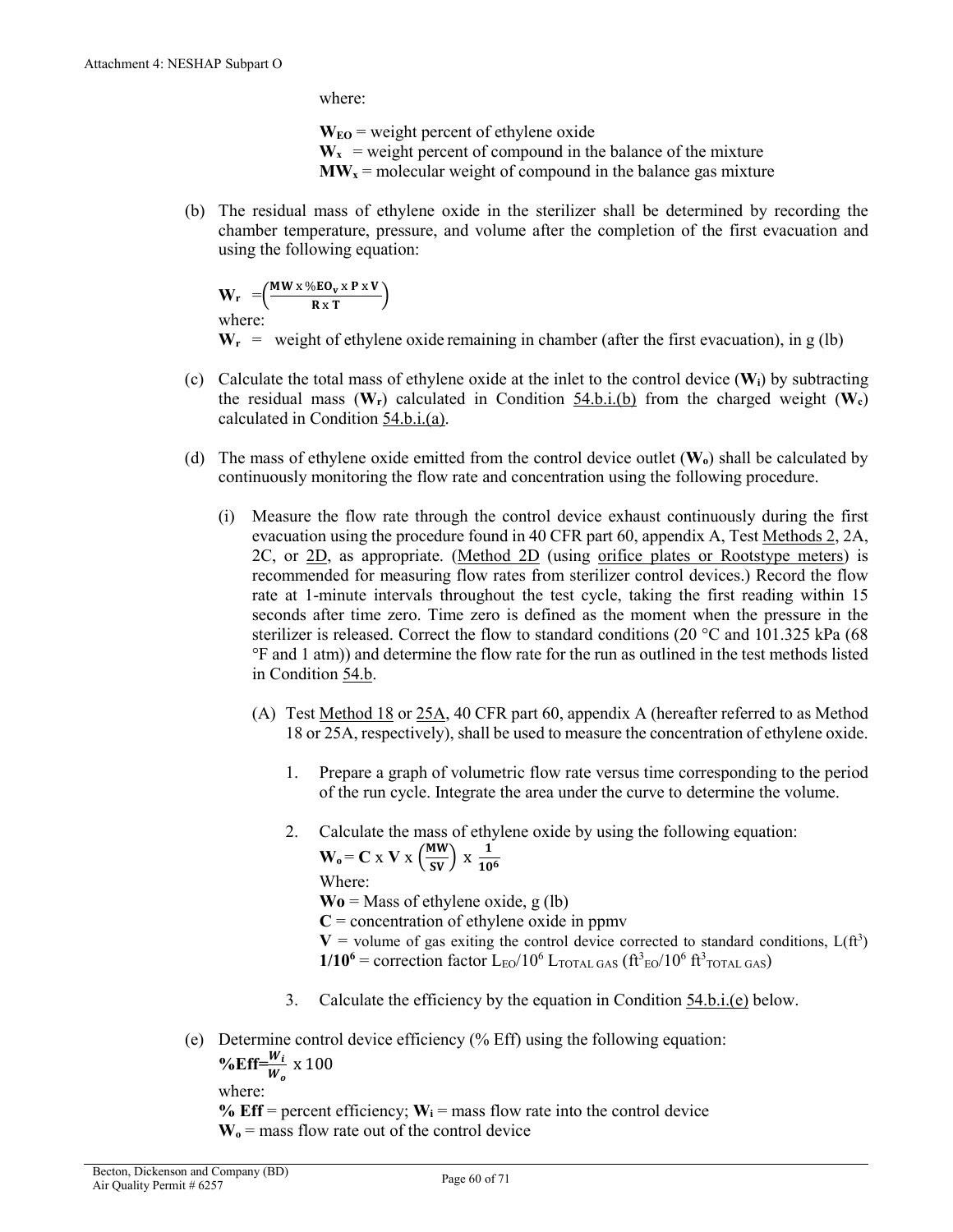- (f) Repeat the procedures in Conditions [54.b.i.\(a\)](#page-66-1) through [54.b.i.\(e\)](#page-66-1) three times. The arithmetic average percent efficiency of the three runs shall determine the overall efficiency of the control device.
- <span id="page-60-1"></span><span id="page-60-0"></span>c. Concentration Determination:The following procedures shall be used to determine the ethylene oxide concentration.  $[40 \text{ CFR } 63.365 \text{(c)}]$ 
	- i. Initial Compliance: For determining the ethylene oxide concentration required in [Condition 52.b.ii,](#page-54-3) and [52.d.ii\(b\)](#page-55-0) the procedures outlined in Method 18 or Method 25A (40 CFR part 60, appendix A) or as otherwise specified in this paragraph shall be used. A performance test consists of three 1-hour runs. If using an instrumental method to determine concentration, calibrate and report the instrument results using ethylene oxide as the calibration gas. The arithmetic average of the ethylene oxide concentration of the three test runs shall determine the overall outlet ethylene oxide concentration from the control device. Instrumental procedures approved by the Control Officer for measuring concentrations at lower detection levels may also be used such as FTIR (Fourier Transform Infrared) spectroscopy such as EPA Method 320 and ALT 142. In lieu of the performance test, the permittee may also use an installed CEMS in accordance with [Condition](#page-17-0) 55.b.
- d. Efficiency Determination at the Aeration Room Vent (not manifolded): The following procedures shall be used to determine the efficiency of a control device used to comply with [Condition](#page-53-2) 45.b.i.

 $[40 \text{ CFR } 63.365 \text{ (d)}]$ 

- i. Determine the concentration of ethylene oxide at the inlet and outlet of the control device using the procedures in Condition 45.c.i.
- ii. Determine control device efficiency (% Eff) using the following equation:  $\% \text{Eff} = \frac{W_{i-} - W_o}{W_i} \times 100$ where:

**% Eff** = percent efficiency  $W_i$  = mass flow rate into the control device  $W_0$  = mass flow rate out of the control device

- iii. Repeat the procedures in [Conditions 54.d.i](#page-66-1) and [54.d.ii](#page-66-1) three times. The arithmetic average percent efficiency of the three runs shall determine the overall efficiency of the control device.
- e. If the Permittee of a sterilization facility seeks to demonstrate compliance with the requirements of Condition [52](#page-14-0) or [53.a,](#page-14-2) with a monitoring device or procedure other than a gas chromatograph or a flame ionization analyzer, the Permittee shall provide to the [Control Officer](#page-41-1) and [Administrator](#page-9-9) information describing the operation of the monitoring device or procedure and the parameter(s) that would demonstrate continuous compliance with each operating limit. The [Control Officer](#page-41-1) and [Administrator](#page-9-9) may request further information and will specify appropriate test methods and procedures. [40 CFR 63.365(h)]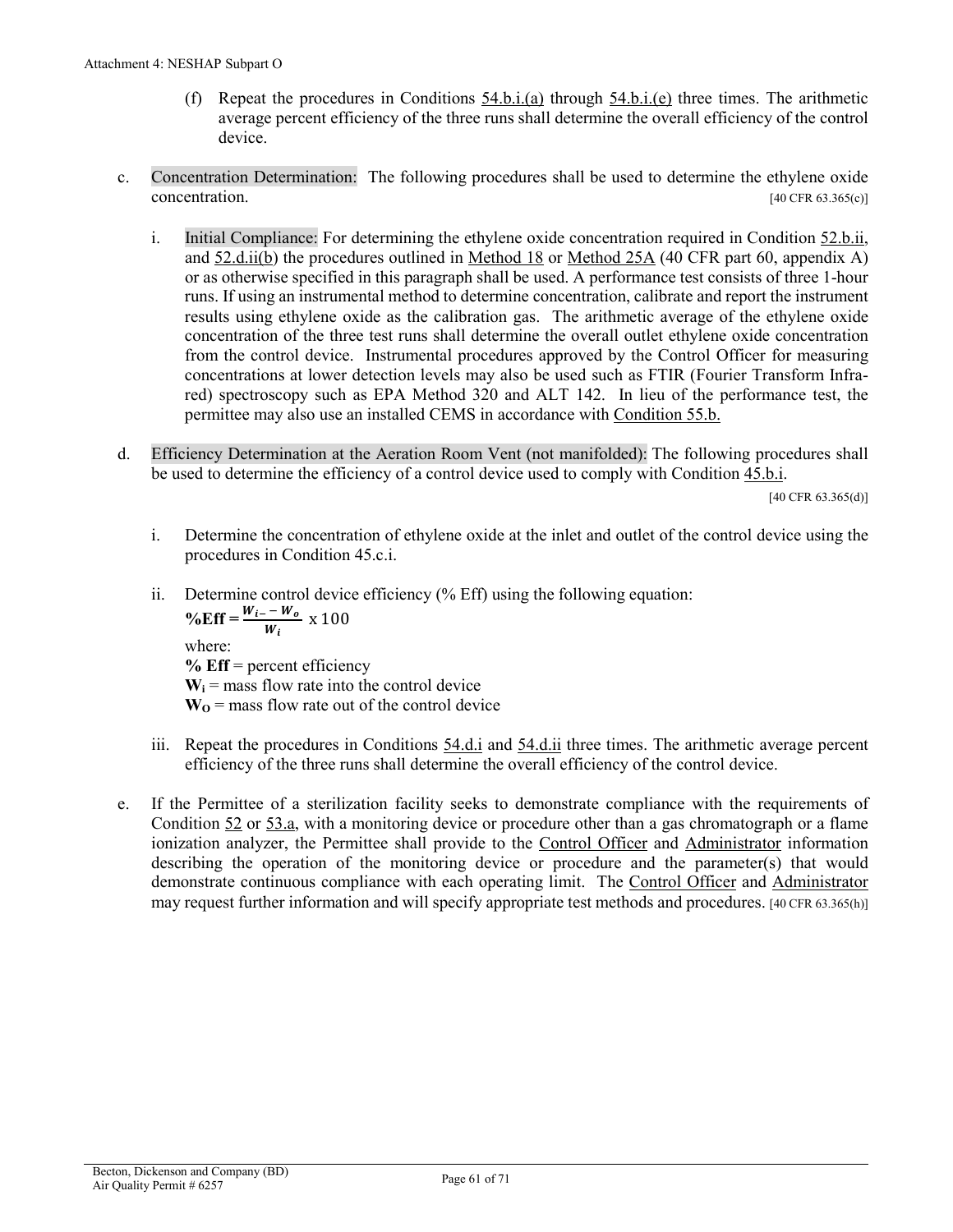## **§ 5c: Reporting Requirements** [PCC 17.13.020.A.5]

## 57. NESHAP Subpart O [40 CFR 63.366, PCC 17.13.020.A.5]

The Permittee shall fulfill all reporting requirements in 40 CFR [63.10\(a\), \(d\), \(e\), and \(f\)](https://tinyurl.com/40-CFR-63-10) of Subpart A, according to the applicability in [Table 1 of 40 CFR 63.360.](https://www.ecfr.gov/cgi-bin/text-idx?SID=888518f37fa104504e861a47c7f36c32&mc=true&node=sp40.11.63.o&rgn=div6#se40.11.63_1360) These reports will be made available to th[e Control](#page-41-1)  [Officer](#page-41-1) at the address in [Condition](#page-34-1) 11.a.ii, and the [Administrator](#page-9-9) in Condition [9.d.viii](https://tinyurl.com/y4hmxls8) and 40 CFR [63.13](https://tinyurl.com/y4hmxls8) as applicable according to the following provisions. If the Permittee has been granted an extension of compliance under 40 CFR 63, [Subpart D](https://tinyurl.com/nsjr433k) or 40 CFR [63.6\(i\),](https://tinyurl.com/y5ala8b3) or if the Permittee has been granted a waiver by the [Administrator](#page-9-9) under 40 CFR [63.10\(f\),](https://tinyurl.com/4hn38bs6) the following reports, except for any required progress reports, do not apply while operating under such extensions. If the Permittee is required to submit progress reports as a condition of receiving an extension of compliance under 40 CFR [63.6\(i\),](https://tinyurl.com/y5ala8b3) the Permittee shall submit such reports to the Control Officer by the dates specified in the written extension of compliance.

 $[40 \text{ CFR } 63.366(a), 40 \text{ CFR } 63.10(a), 40 \text{ CFR } 63.10(d)]$ 

#### <span id="page-61-1"></span>a. The reports in [Condition 56](#page-18-1) shall include the following as applicable:

- i. Performance Test Reports
	- (a) The Permittee shall report the results of a required PT to the Control Officer. The Permittee shall report the results of the PT to the Control Officer before the close of business on the 60th day following the completion of the PT, or as approved otherwise in writing by the Control Officer. The results of the PT shall be submitted as part of the notification of compliance status required under [Condition 57.f.v](#page-66-2) and shall list:
		- (i) The methods that were used to determine compliance;
		- (ii) The results of any PT's, when requested by the Control Officer, continuous monitoring system (CMS) performance evaluations, and/or other monitoring procedures or methods that were conducted;
		- (iii) The methods that will be used for determining continuing compliance, including a description of monitoring and reporting requirements and test methods;
		- (iv) The type and quantity of hazardous air pollutants emitted by the source (or surrogate pollutants if specified in the relevant standard), reported in units and averaging times and in accordance with the test methods specified in the relevant standard;
		- (v) A description of the air pollution control equipment (or method) for each emission point, including each control device (or method) for each hazardous air pollutant and the control efficiency (percent) for each control device (or method); and
		- (vi) A statement by the Permittee as to whether the source has complied with the standards and requirements in [Condition 45.](#page-9-0)

#### <span id="page-61-2"></span>ii. CMS Performance Evaluation (if requested)

The Permittee shall furnish a written report of the results of the CMS performance evaluation, as required by 40 CFR 63.8(e), simultaneously with the results of the PT, when requested by the Control Officer in accordance with [Condition 52.d.v.](#page-55-1) [40 CFR 63.10(e)(2)(i)]

- <span id="page-61-0"></span>iii. Excess Emissions and (CMS) Performance and Summary Reports. [40 CFR 63.10(e)(3)]
	- (a) Pursuant to 40 CFR Part  $(3.10(e)(3)(iii))$  and  $(3.10(f))$ , the Permittee shall submit an excess emissions and continuous monitoring system (CMS) performance report and/or a summary report to the Control Officer annually, except when
		- (i) The Control Officer requests that more frequent reporting is necessary to accurately assess the compliance status of the source; or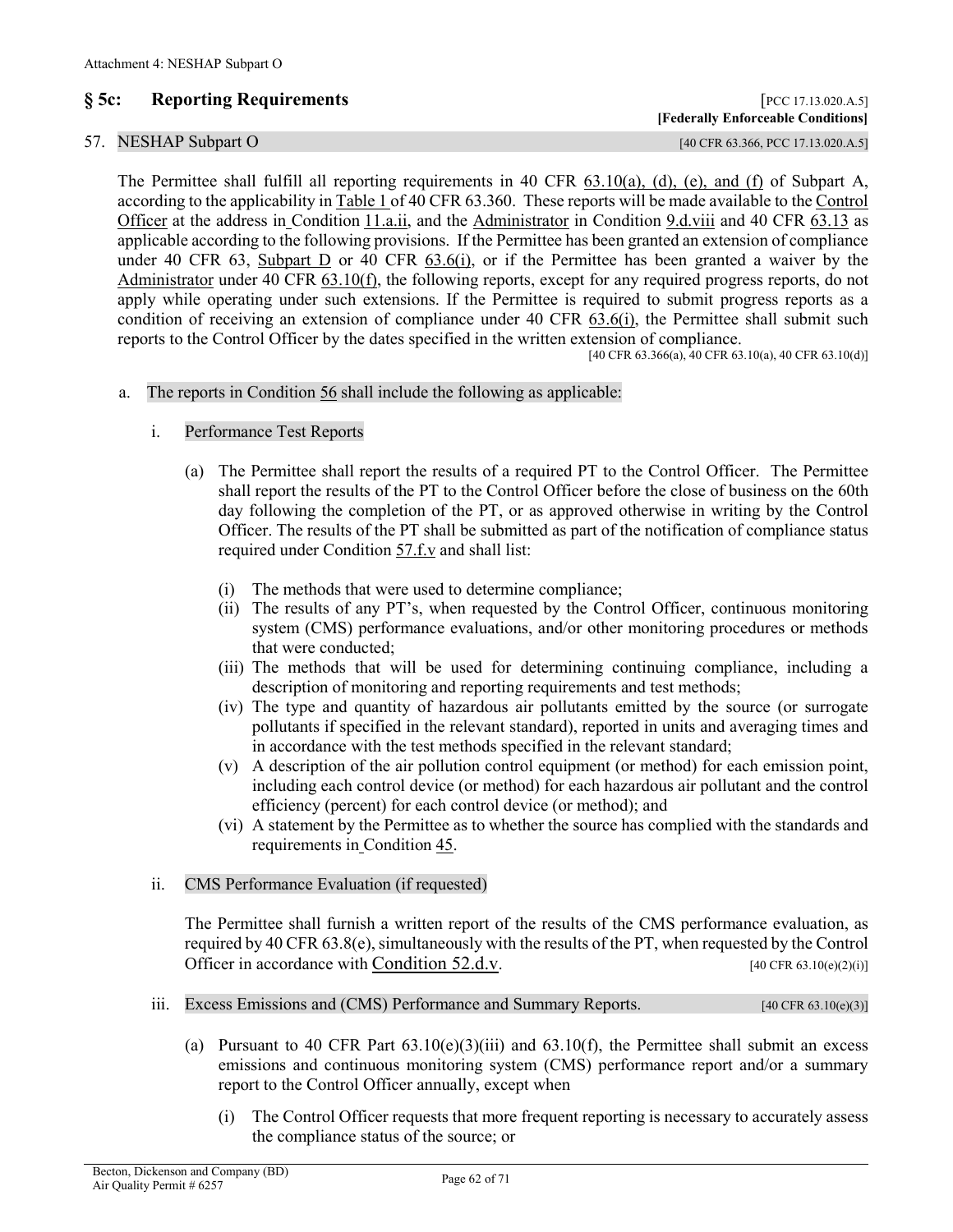- (ii) The affected source is complying with the Performance Track Provisions of 40 CFR § [63.16,](https://tinyurl.com/2xbhxz6f) which may allow less frequent reporting.
- <span id="page-62-0"></span>(b) Request to reduce reporting frequency: Notwithstanding the frequency of reporting [Condition](#page-61-0) 57.a.iii, if the Permittee is required to submit excess emissions and continuous monitoring system performance (and summary) reports on a semiannual (or more frequent) basis, the Permittee may reduce the frequency of reporting if the following conditions are met:
	- (i) For 1 full year (e.g., 4 quarterly or 12 monthly reporting periods) the affected source's excess emissions and continuous monitoring system performance reports continually demonstrate that the source is in compliance with the relevant standard;
	- (ii) The owner or operator continues to comply with all recordkeeping and monitoring requirements; and
	- (iii) The Control Officer does not object to a reduced frequency of reporting for the affected source, as provided below.
- (c) The Permittee may request approval by the administrator of the EPA to reduce the frequency of excess emissions and continuous monitoring system performance (and summary) reports in accordance with provisions in 40 CFR  $(3.10(e)(3)(iii)$  or 40 CFR  $\S$   $(63.16.$  $(63.16.$
- (d) As soon as CMS data indicate that the source is not in compliance with any emission limitation or operating parameter, the frequency of reporting shall revert to the frequency specified by the Control Officer and as stated in 40 CFR Part  $63.366(a)(3)$ , and the Permittee shall follow the procedures i[n Conditions 57.a.iii.\(b\)](#page-62-0) and demonstrate ongoing compliance for another full year to again request to reduce the reporting frequency.
- <span id="page-62-1"></span>iv. Summary report to be submitted as provided in [Conditions 56.b.ii](#page-18-10) and [57.a.iii.](#page-61-0)

As required under Condition  $57.a.v$  and vi below, a summary report shall be submitted for the HAP monitored. The summary report shall be entitled "Summary Report—Gaseous and Opacity Excess Emission and Continuous Monitoring System (CMS) Performance" and shall contain the following information:

- (a) The company name and address of the affected source;
- (b) An identification of each hazardous air pollutant monitored at the affected source;
- (c) The beginning and ending dates of the reporting period;
- (d) A brief description of the process units;
- (e) The emission and operating parameter limitations specified in the relevant standard(s);
- (f) The monitoring equipment manufacturer(s) and model number(s);
- (g) The date of the latest CMS certification or audit;
- (h) The total operating time of the affected source during the reporting period;
- (i) An emission data summary (or similar summary if the owner or operator monitors control system parameters), including the total duration of excess emissions during the reporting period (recorded in minutes for opacity and hours for gases), the total duration of excess emissions expressed as a percent of the total source operating time during that reporting period, and a breakdown of the total duration of excess emissions during the reporting period into those that are due to startup/shutdown, control equipment problems, process problems, other known causes, and other unknown causes;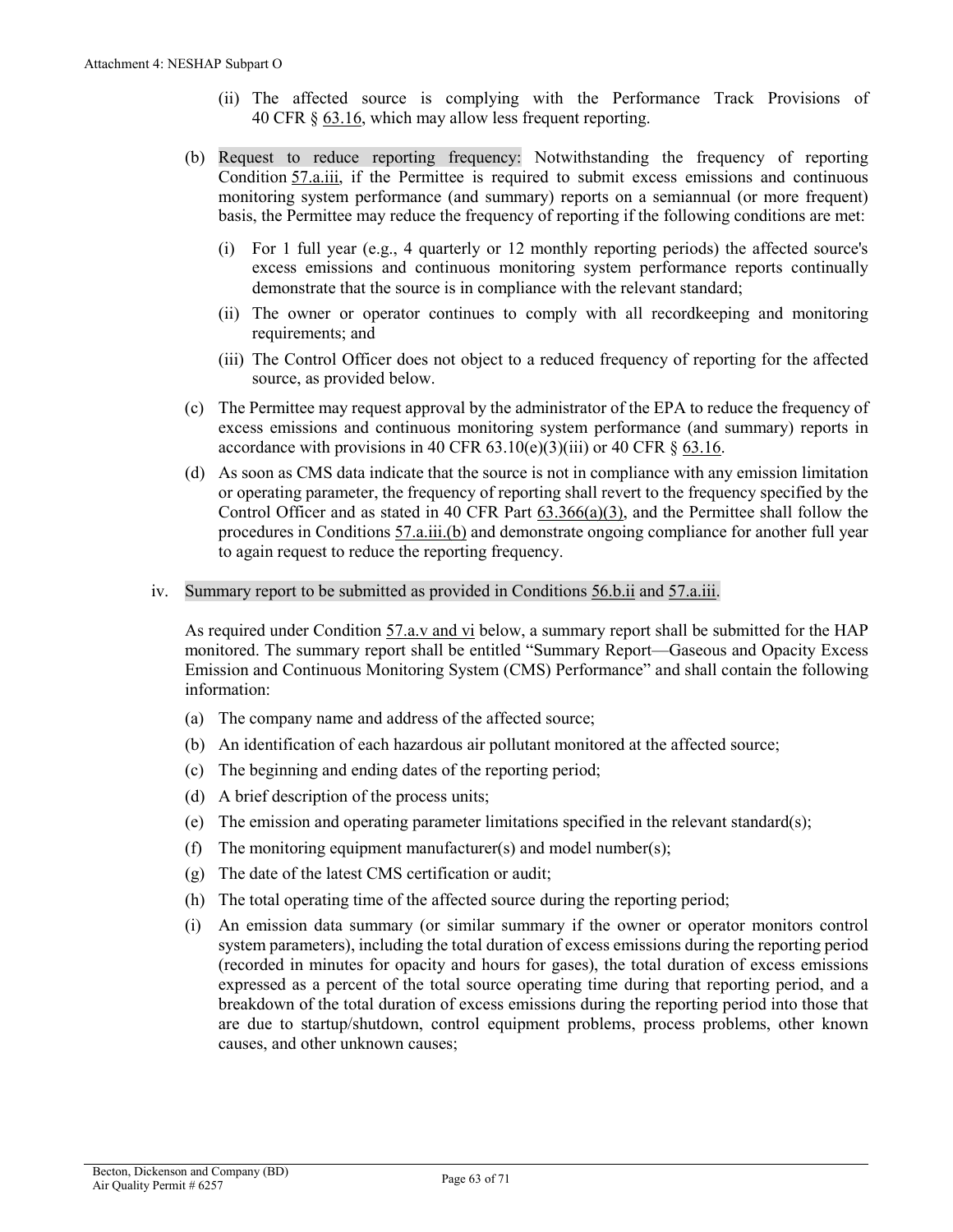- (j) A CMS performance summary (or similar summary if the owner or operator monitors control system parameters), including the total CMS downtime during the reporting period (recorded in minutes for opacity and hours for gases), the total duration of CMS downtime expressed as a percent of the total source operating time during that reporting period, and a breakdown of the total CMS downtime during the reporting period into periods that are due to monitoring equipment malfunctions, non-monitoring equipment malfunctions, quality assurance/quality control calibrations, other known causes, and other unknown causes;
- (k) A description of any changes in CMS, processes, or controls since the last reporting period;
- (l) The name, title, and signature of the responsible official who is certifying the accuracy of the report; and
- (m) The date of the report.
- <span id="page-63-0"></span>v. Summary Report if Exceedances are  $\lt 1\%$ , and CMS downtime  $> 5\%$  [40 CFR 63.10(e)(3)(vii)]

If the total duration of excess emissions or process or control system parameter exceedances for the reporting period is less than 1 percent of the total operating time for the reporting period, and CMS downtime for the reporting period is less than 5 percent of the total operating time for the reporting period, only the summary report shall be submitted, and the full excess emissions and continuous monitoring system performance report i[n Condition 57.a.iii n](#page-61-0)eed not be submitted unless required by the Administrator.

vi. Excess Emission & Summary Report if Exceedances  $> 1\%$  and CMS downtime  $> 5\%$ 

If the total duration of excess emissions or process or control system parameter exceedances for the reporting period is 1 percent or greater of the total operating time for the reporting period, or the total CMS downtime for the reporting period is 5 percent or greater of the total operating time for the reporting period, both the summary report and the excess emissions and continuous monitoring system performance report in [Condition 57.a.iii](#page-61-0) shall be submitted and include the additional information in [52.e.i.\(b\)\(ii\) through \(viii\).](#page-57-0)

[40 CFR 63.10(e)(3)(vii)]

#### b. Reports required by 40 CFR 63.10 may be sent by U.S. mail, fax, or by another courier.

- i. Submittals sent by U.S. mail shall be postmarked on or before the specified date.
- ii. Submittals sent by other methods shall be received by the [Control Officer](#page-41-1) and [Administrator](#page-9-9) on or before the specified date.
- c. If acceptable to both th[e Control Officer](#page-41-1) and the Permittee, reports may be submitted on electronic media.
- d. Content and submittal dates for deviations and monitoring system performance reports.

All deviations and monitoring system performance reports and all summary reports, if required per [Conditions](#page-61-0) 57.a.iii an[d 57.a.iv,](#page-62-1) shall be delivered or postmarked within 30 days following the end of each semiannual or annual period as provided in [Condition 56.a.](#page-18-11) Written reports of deviations from an operating limit shall include all information required in Conditions [52.e.i.\(b\)\(ii\) through \(viii\)](#page-57-0) and information from any calibration tests in which the monitoring equipment is not in compliance with PS 9 or the method used for temperature calibration. The written report shall also include the name, title, and signature of the responsible official who is certifying the accuracy of the report. When no deviations have occurred or monitoring equipment has not been inoperative, repaired, or adjusted, such information shall be stated in the report.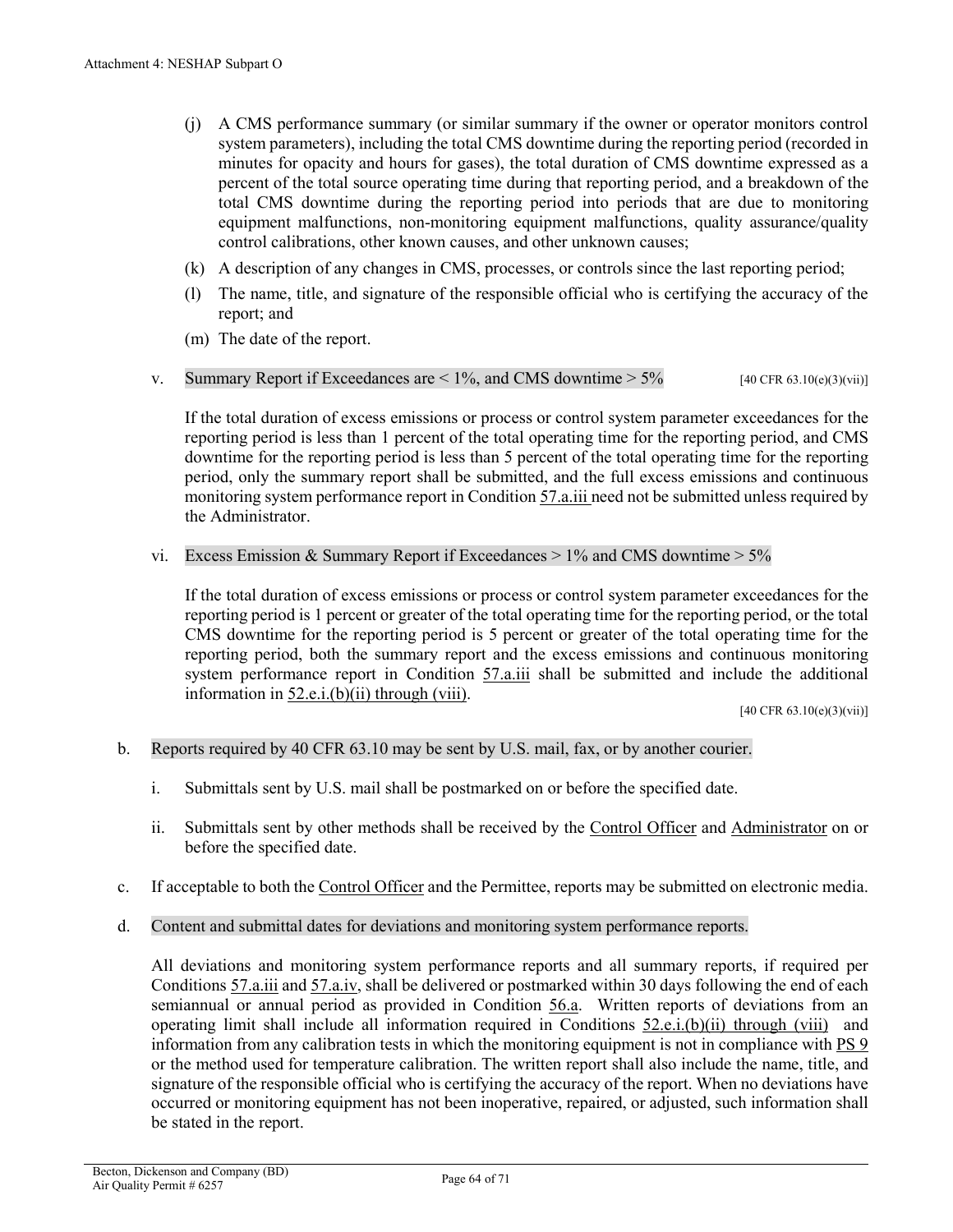#### <span id="page-64-0"></span>e. Application to Construct or Reconstruct

The Permittee shall submit an application to revise this permit and/or to construct a new source or reconstruct an existing source pursuant to [40 CFR 40 CFR 63.366\(b\)](https://tinyurl.com/4wrey8td) and Conditio[n 14.a.iii](#page-35-3) as follows:

i. Requirement for Application  $[40 \text{ CFR } 63.366(b)(3)(i)(B)]$ 

- (a) The Permittee may use the application for approval of construction or reconstruction to fulfill the initial notification requirements Condition  $57.f$  i. [40 CFR § 63.366(c)(1)(B)]
	- (i) For a new or reconstructed source subject to 40 CFR 63, Subpart O for which an application for approval of construction or reconstruction is required under 40 CFR  $(3.366(b)(3)(ii))$ , The Permittee shall provide the following information in writing to the Control Officer:
	- (ii) A notification of intention to construct a new source subject to these emissions standards, reconstruct a source subject to these emissions standards, or reconstruct a source such that the source becomes a source subject to these emissions standards with the application for approval of construction or reconstruction as specified in 40 CFR [63.366\(b\)\(3\)\(i\)\(A\);](https://tinyurl.com/4wrey8td)
	- (iii) A notification of the date when construction or reconstruction was commenced, delivered or postmarked no later than 30 days after such date.
	- (iv) A notification of the anticipated date of startup of the source, delivered or postmarked not more than 60 days nor less than 30 days before such date; and
	- (v) A notification of the actual date of initial startup of the source, delivered or postmarked within 15 calendar days after that date.
- (b) A separate application shall be submitted by the Permittee for each construction or reconstruction and shall include at a minimum:
	- (i) The applicant's name and address.
	- (ii) A notification of intention to construct a new source subject to 40 CFR 63, [Subpart O](https://tinyurl.com/4akdwn77) or make any physical or operational change that may meet or has been determined to meet the criteria for a reconstruction.
	- (iii) The address (i.e., physical location) or proposed address of the source.
	- (iv) An identification of the relevant standard that is the basis of the application.
	- (v) The expected commencement date of the construction or reconstruction.
	- (vi) The expected completion date of the construction or reconstruction.
	- (vii) The anticipated date of (initial) startup of the source.
	- (viii)The type and quantity of hazardous air pollutants emitted by the source, reported in units and averaging times and in accordance with the test methods specified in the standard, or if actual emissions data are not yet available, an estimate of the type and quantity of hazardous air pollutants expected to be emitted by the source reported in units and averaging times specified. The owner or operator may submit percent reduction information, if the standard is established in terms of percent reduction. However, operating parameters, such as flow rate, shall be included in the submission to the extent that they demonstrate performance and compliance.
	- (ix) Other information as specified in 40 CFR  $63.366(b)(3)(ii)$ .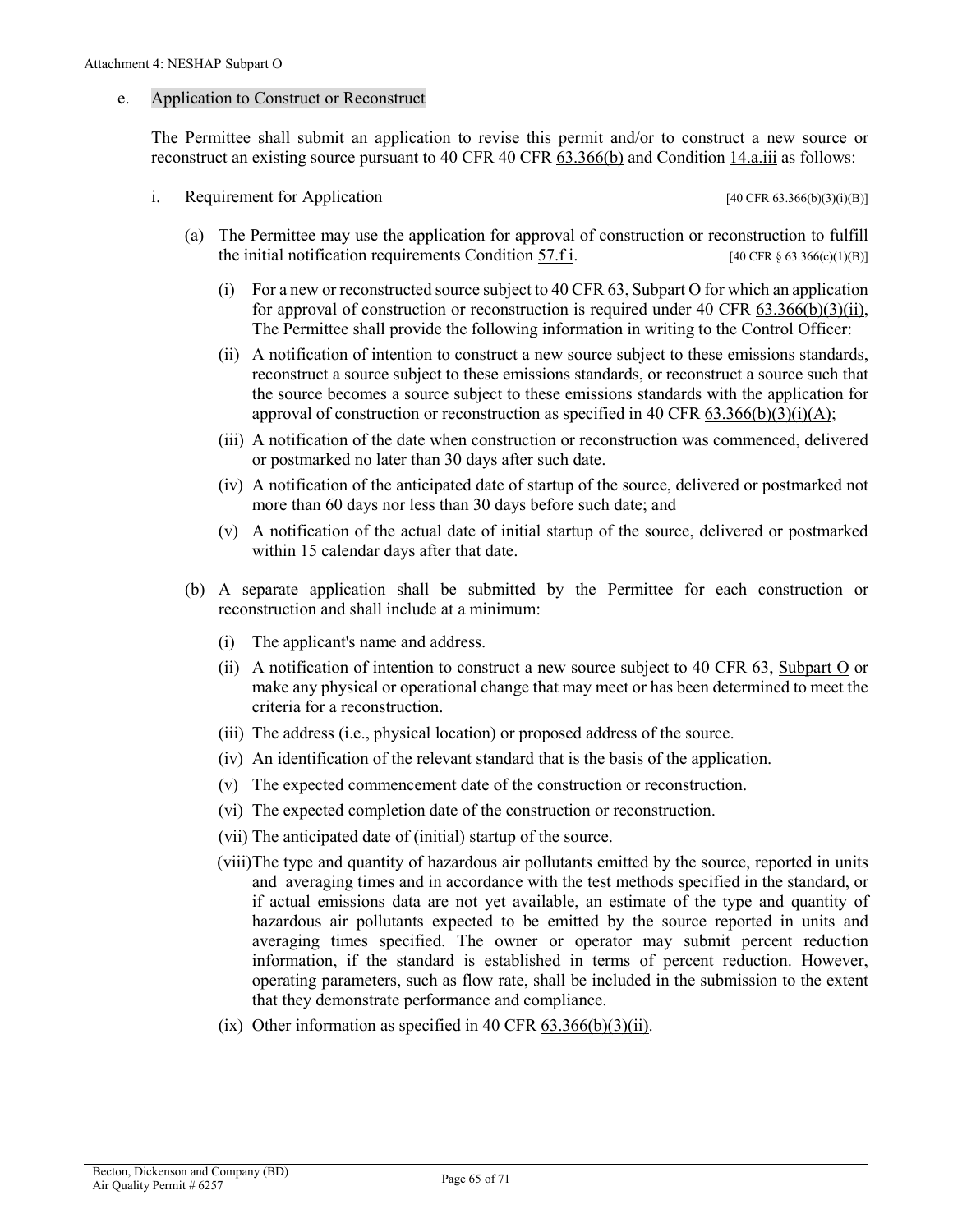- (c) The Permittee shall submit the actual emissions data and other correct information as soon as available but no later than with the initial notification of compliance status report in [Condition](#page-66-2) 57.f.v. [40 CFR63.366(c)(2)]
- ii. The Control Officer may approve an application for construction or reconstruction if the Permittee demonstrates to the Control Officer's satisfaction that the conditions in 40 CFR 63.366(b)(4) have **been met.** [40 CFR 63.366(b)(4]
- iii. The Permittee shall notify the Control Officer of the intended construction or reconstruction of an affected source. The notification in Condition [57.f.i](#page-66-3) shall be submitted in as soon as practicable before the construction or reconstruction is planned to commence. The notification shall be submitted as soon as practicable before the initial startup date, but no later than 60 days after the effective date, if the construction or reconstruction had commenced and the initial startup date has not occurred before the effective date in 40 CFR 63 Subpart O.
- iv. The owner or operator of an affected source with an initial startup before the effective date of a relevant standard under 40 CFR Part 63 shall notify the Control Officer in writing that the source is subject to the relevant standard. The notification, which shall be submitted not later than 120 calendar days after the effective date of the relevant standard (or within 120 calendar days after the source becomes subject to the relevant standard), shall provide the following information: [40 CFR 63.9(b)(2)]
	- (a) The name and address of the owner or operator;
	- (b) The address (i.e., physical location) of the affected source;
	- (c) An identification of the relevant standard, or other requirement, that is the basis of the notification and the source's compliance date;
	- (d) A brief description of the nature, size, design, and method of operation of the source and an identification of the types of emission points within the affected source subject to the relevant standard and types of hazardous air pollutants emitted; and
	- (e) A statement of whether the affected source is [a major source](#page-45-2) or a[n area source](#page-40-1) .
- v. The owner or operator of any existing sterilization facility shall also include the amount of ethylene oxide used during the previous consecutive 12-month period in the initial notification report required by 40 CFR 63.9(b)(2) and (3). For new sterilization facilities subject to this subpart, the amount of ethylene oxide used shall be an estimate of expected use during the first consecutive 12-month period of operation.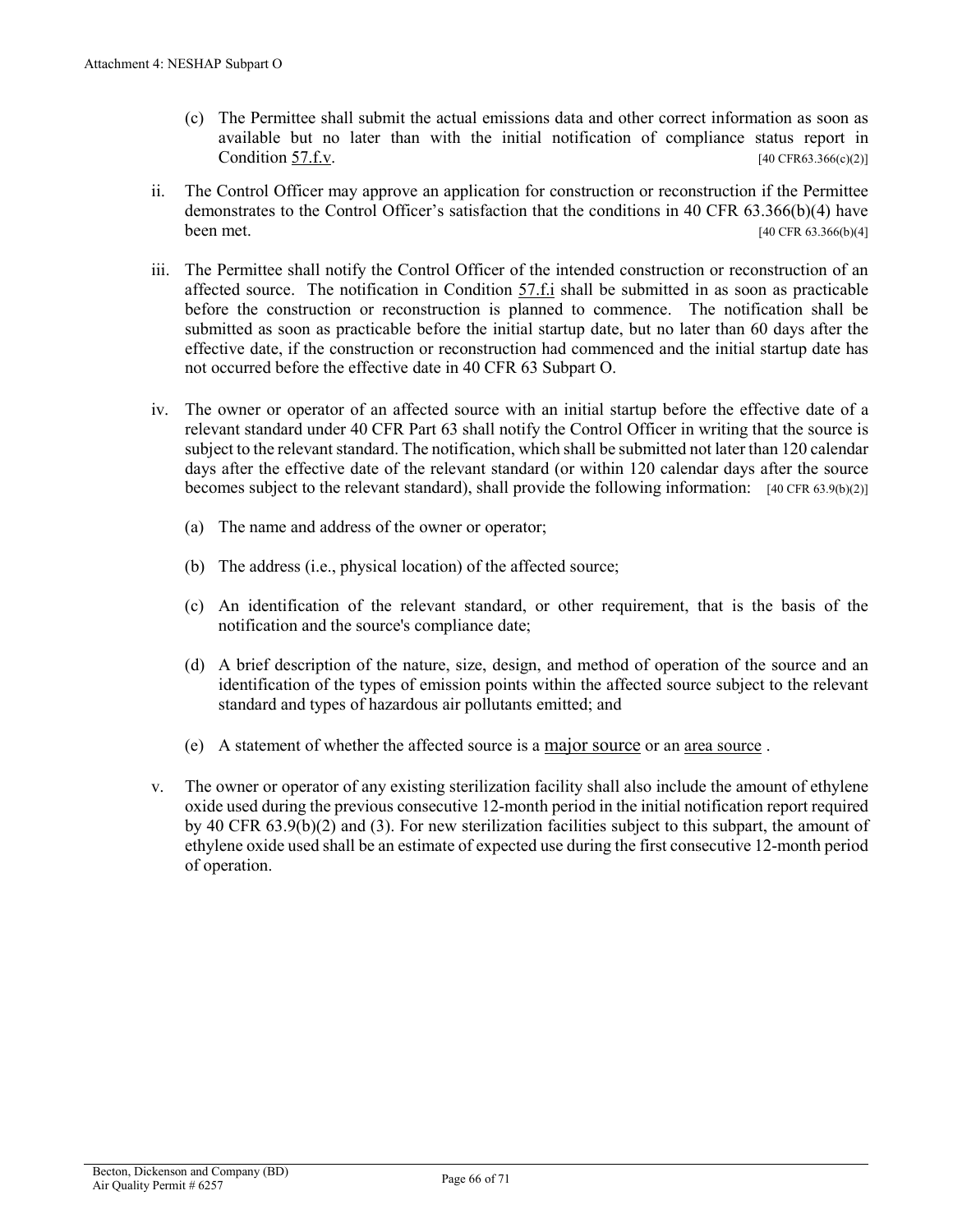#### <span id="page-66-0"></span>f. Notification Requirements

The Permittee shall fulfill all notification requirements in [40 CFR 63.9](https://tinyurl.com/40-CFR-63-9) according to the applicability in [Table 1 of 40 CFR 63.360](https://www.ecfr.gov/cgi-bin/text-idx?SID=888518f37fa104504e861a47c7f36c32&mc=true&node=sp40.11.63.o&rgn=div6#se40.11.63_1360) and Condition [9](#page-31-2) unless otherwise agreed to by approval of the [Control Officer](#page-41-1) and/or [Administrator](#page-9-9) of the US EPA. Applicable notifications may include the following:

- <span id="page-66-3"></span>i Initial Notification and Approval of Construction. Note;  $(See - 40 \text{ CFR } 69.9(b))$
- ii Requests for Extension of Compliance; (See  $-40$  CFR  $\underline{63.9(c)}$ )
- iii Performance Test Notifications (See 40 CFR  $63.9(e)$ )
- iv Additional Reporting Requirements for Sources with CMS systems (See 40 CFR  $(3.9(q))$ )
- <span id="page-66-2"></span>v Notification of Compliance Status – (See 40 CFR  $(3.9(h))$ )
- vi Adjustments to Time Periods or Postmark Deadlines (See 40 CF[R 63.9\(i\)\)](https://tinyurl.com/40-CFR-63-9)
- vii Notifications of Changes to Information Already or Previously Provided (See 40 CFR [63.9\(j\)\)](https://tinyurl.com/40-CFR-63-9)
- <span id="page-66-1"></span>viii Electronically submitted Notifications (See 40 CFR  $(63.9(k))$ )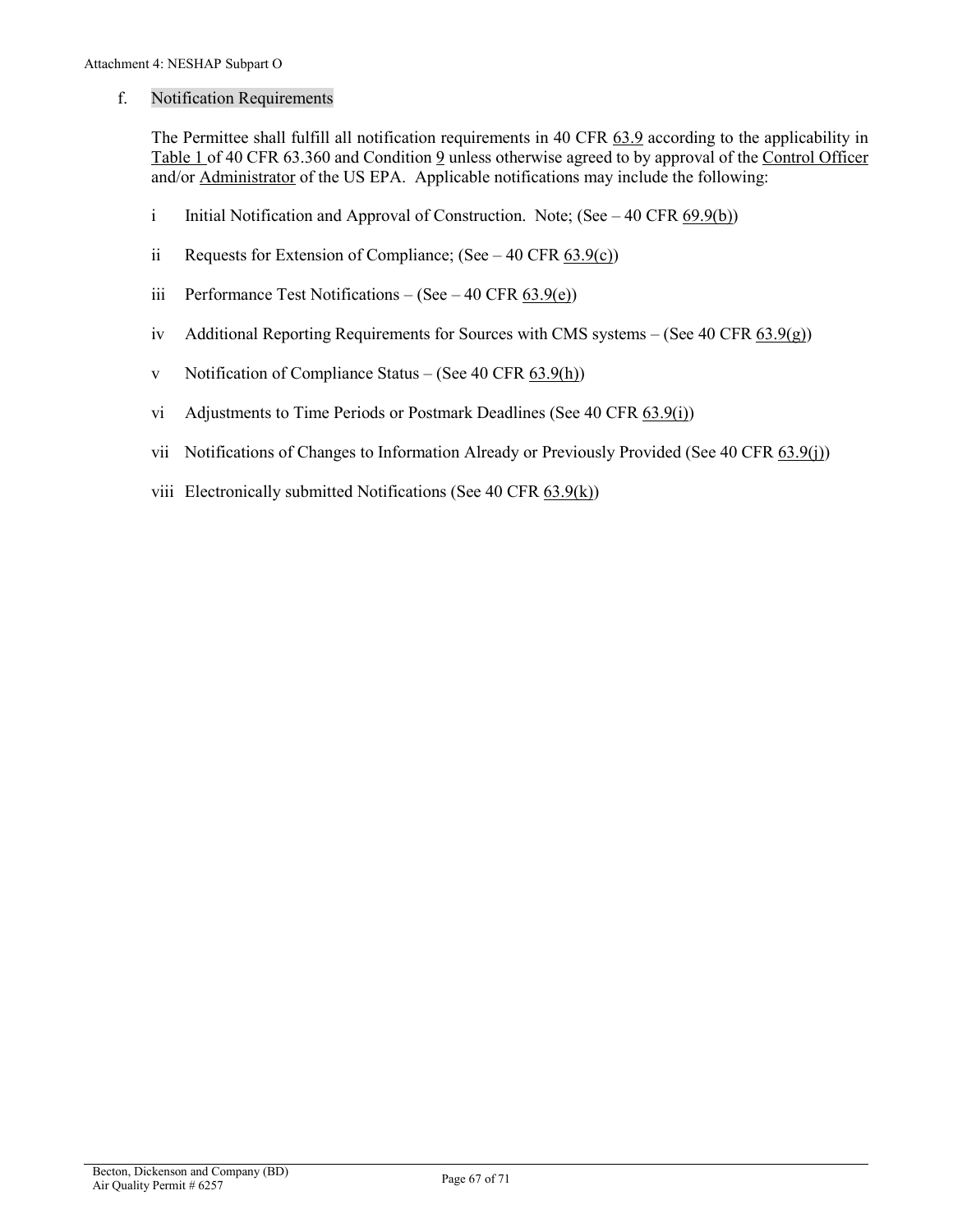## <span id="page-67-0"></span>**ATTACHMENT 5: SUMMARY OF MONITORING, RECORDKEEPING AND REPORTING**

# Green colored row identifies reporting & notification requirements

# Blue denotes ancillary equipment requirements per GP 6205

| Section. Condition          | Description                                                                                       |  |
|-----------------------------|---------------------------------------------------------------------------------------------------|--|
|                             |                                                                                                   |  |
| § 1.7                       | §§ 1 - 3: General Provisions<br>Permit Posting & Equipment Identification                         |  |
| § 1.9;                      | General Reporting and Notifications                                                               |  |
| § 1.11                      | <b>Excess Emissions and Emergency Reporting</b>                                                   |  |
| § 1.12.a, b & c             | General Recordkeeping & Correspondence                                                            |  |
| § 1.14                      | Amendment, Revision, Facility Change                                                              |  |
| § 1.19                      | Other Required Activity Permits                                                                   |  |
| § 1.15.e & 1.15.h           | Testing Notifications and Reports (when applicable)                                               |  |
|                             |                                                                                                   |  |
| Permit-Wide                 |                                                                                                   |  |
| § 4.42                      | Source O & M plans and records                                                                    |  |
| § 4.46                      | Facility EO Emission Limit and Cap                                                                |  |
| § 5.51.a                    | Records of 12-month averages or rolling totals of the following:                                  |  |
|                             | -Facility EO Emissions - limited to 709 lb as 12-month rolling total                              |  |
|                             | -APC hourly emissions data; Average catalyst temperature                                          |  |
|                             | -EO Usage                                                                                         |  |
|                             | -Average pressure drop for APC's 3 - 8;                                                           |  |
|                             | - Average Building Management system parameters                                                   |  |
|                             | If required by Attachment 6 or request of Control Officer the following records:                  |  |
| $\S 5.51.b$ ; $\S 5.51.c$ ; | -Visible emission (VE) checks, VE investigations, VE determinations $\&$ corrective actions       |  |
|                             | - Necessary and feasible precautions taken to prevent fugitive dust emissions                     |  |
| § 5.51.d;                   | Copies of any required activity permits obtained during term of permit (open burn, fugitive dust, |  |
|                             | and asbestos demolition-renovation).                                                              |  |
| § 5.51.f;                   | Records of correspondence from Control Officer requesting any additional monitoring.              |  |
| § 5.51.g                    | Reference to summaries of monitoring and recordkeeping for permit and O & M plan                  |  |
|                             | attachments<br><b>Periodic Reporting</b>                                                          |  |
|                             | Annual Summary Report of Required monitoring to include:                                          |  |
| § 5.56a                     | - 12-month rolling total EO usage of facility                                                     |  |
|                             | - Facility EO Cap Spreadsheet                                                                     |  |
|                             | - For APC 1 & 2 monitored discharge rates results and summary of required monitoring and          |  |
|                             | emission discharge rates and associated CEMS data collection summary                              |  |
|                             | - For APC 3 – 8 monitored discharge rates results and summary of required monitoring and          |  |
|                             | emission discharge rates and associated CEMS data collection summary                              |  |
|                             | - Summary and duration of deviations and malfunctions, down-times, and corrective actions         |  |
|                             | - Annual log of facility changes                                                                  |  |
|                             | Annual NESHAP Subpart O Report                                                                    |  |
| § 5.56.b                    | <b>Special Reporting and Notifications</b>                                                        |  |
|                             | - Submission of O & M Plan for APC $3 - 8$ for approval before startup                            |  |
|                             | - CEMS monitoring Plan                                                                            |  |
|                             | - NESHAO Subpart O notifications and reports                                                      |  |
| § 5.57.a.iv                 | Annual NESHAP Subpart O Excess Emission & CMS performance Reports                                 |  |
| § 5.58                      | Monthly Report for Public Access                                                                  |  |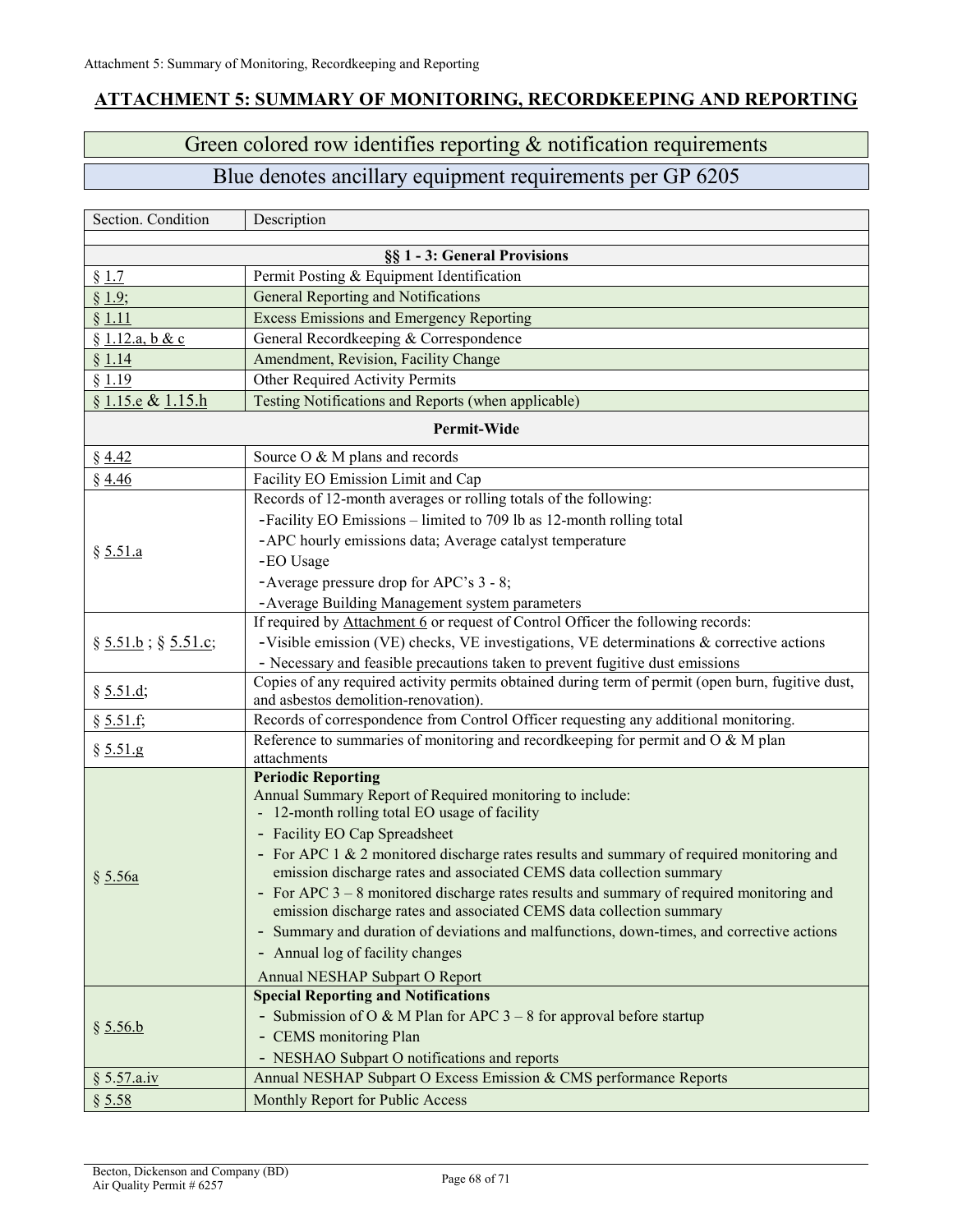| Section. Condition                                                              | Description                                                                                                                                                                                                                                                                                                                                                                                                                                                                                                                                                                                                                                                                                                                                                                                                                                                                                                                                                                                                                                                                                                 |  |
|---------------------------------------------------------------------------------|-------------------------------------------------------------------------------------------------------------------------------------------------------------------------------------------------------------------------------------------------------------------------------------------------------------------------------------------------------------------------------------------------------------------------------------------------------------------------------------------------------------------------------------------------------------------------------------------------------------------------------------------------------------------------------------------------------------------------------------------------------------------------------------------------------------------------------------------------------------------------------------------------------------------------------------------------------------------------------------------------------------------------------------------------------------------------------------------------------------|--|
| <b>Fugitive EO Emissions Control</b>                                            |                                                                                                                                                                                                                                                                                                                                                                                                                                                                                                                                                                                                                                                                                                                                                                                                                                                                                                                                                                                                                                                                                                             |  |
| § 5.53.a                                                                        | Operate dedicated CEMS on startup and install required monitoring devices; operate in<br>accordance with Condition 55; Using hourly data reduce and summarize emissions for each<br>operating hour, day, and month. Use operating month APC emissions to determine compliance<br>with facility cap; Invalid or missing data provisions for entry's in facility cap spreadsheet.                                                                                                                                                                                                                                                                                                                                                                                                                                                                                                                                                                                                                                                                                                                             |  |
| § 5.53.b                                                                        | Keep the following records:<br>- Monitor and record the EO usage each month<br>- Hourly emission rate data, in addition summary of average EO emitted each operating day and<br>month from each APC and the calculated monthly facility emissions recorded in the "Facility<br>Cap Spreadsheet"<br>Approved O $\&$ M Plan records for APC 3-8 and building mgmt. parametric monitoring:<br>$\blacksquare$<br>- Daily, monthly, and quarterly inspection forms (as applicable) and reports for APC 3-8<br>Applicable building management system parameters to include determination of capture<br>efficiency for Areas 1, 2, and 3, and average times or duration doors were open and negative<br>pressure indicators were positive.<br>- Maintenance Logs for each APC and fan, ducting control system.<br>- Log of deviations from parameters or malfunctions and their duration<br>- Hours of operation and times removed from service for maintenance or other reasons<br>- Periodic visual inspections of dry bed media, emission rate tracking, APC performance<br>graphs and remaining media capacity |  |
|                                                                                 | <b>NESHAP Subpart O Requirements</b>                                                                                                                                                                                                                                                                                                                                                                                                                                                                                                                                                                                                                                                                                                                                                                                                                                                                                                                                                                                                                                                                        |  |
| § 5.52                                                                          | Conduct initial performance test. Note RATA test may be used in lieu of performance test; Per<br>management practices and chosen CMS option, continuously monitor catalyst operating<br>temperature every 15 minutes; and Maintain CMS (Oxidation Temp) monitoring instruments per<br>CMS O & M Plan.                                                                                                                                                                                                                                                                                                                                                                                                                                                                                                                                                                                                                                                                                                                                                                                                       |  |
| § 5.52.e                                                                        | Recordkeeping Requirements                                                                                                                                                                                                                                                                                                                                                                                                                                                                                                                                                                                                                                                                                                                                                                                                                                                                                                                                                                                                                                                                                  |  |
| § 5 – GP #6205 – Fossil Fuel Fired Equipment (GP 6205 – Fuel Burning Equipment) |                                                                                                                                                                                                                                                                                                                                                                                                                                                                                                                                                                                                                                                                                                                                                                                                                                                                                                                                                                                                                                                                                                             |  |
| GP #6205 - $\S$ 5.51.a                                                          | Demonstrate that Natural Gas is the only fuel plumbed to the boilers for firing                                                                                                                                                                                                                                                                                                                                                                                                                                                                                                                                                                                                                                                                                                                                                                                                                                                                                                                                                                                                                             |  |
| GP $6205 - \S 5.52.e$                                                           | Not required to conduct visible emission checks;                                                                                                                                                                                                                                                                                                                                                                                                                                                                                                                                                                                                                                                                                                                                                                                                                                                                                                                                                                                                                                                            |  |
| $\S 6C - GP$ # 6205 – NSPS for CI ICE (GP 6205 – Fuel Burning Equipment)        |                                                                                                                                                                                                                                                                                                                                                                                                                                                                                                                                                                                                                                                                                                                                                                                                                                                                                                                                                                                                                                                                                                             |  |
| GP #6205 - $\S$ 6C.65.a                                                         | Operating hours: Monthly records of operating hours and 12-consecutive month totals; As<br>applicable, emergency and non-emergency hours of operation;                                                                                                                                                                                                                                                                                                                                                                                                                                                                                                                                                                                                                                                                                                                                                                                                                                                                                                                                                      |  |
| GP #6205 - $\S$ 6C.65.b                                                         | <b>Compliance Records for:</b><br>Pre-2007 model year CI ICE;<br>2007 model year and later CI ICE<br>Non-Certified CI ICE                                                                                                                                                                                                                                                                                                                                                                                                                                                                                                                                                                                                                                                                                                                                                                                                                                                                                                                                                                                   |  |
| GP #6205 - $\S$ 6C.65.c                                                         | Records of Monthly Visible emission check on exhaust stack of each engine if run during the<br>month.                                                                                                                                                                                                                                                                                                                                                                                                                                                                                                                                                                                                                                                                                                                                                                                                                                                                                                                                                                                                       |  |
| GP #6205 - $\S$ 6C.65.d                                                         | Records that verify compliance with the diesel fuel requirements.                                                                                                                                                                                                                                                                                                                                                                                                                                                                                                                                                                                                                                                                                                                                                                                                                                                                                                                                                                                                                                           |  |
| GP #6205 - $\S$ 6C.65.e                                                         | Annual Report (if applicable): requirement to submit report to EPA for emergency CI ICE that<br>operate for non-emergency peak shaving, demand response, or to generate income to supply<br>power.                                                                                                                                                                                                                                                                                                                                                                                                                                                                                                                                                                                                                                                                                                                                                                                                                                                                                                          |  |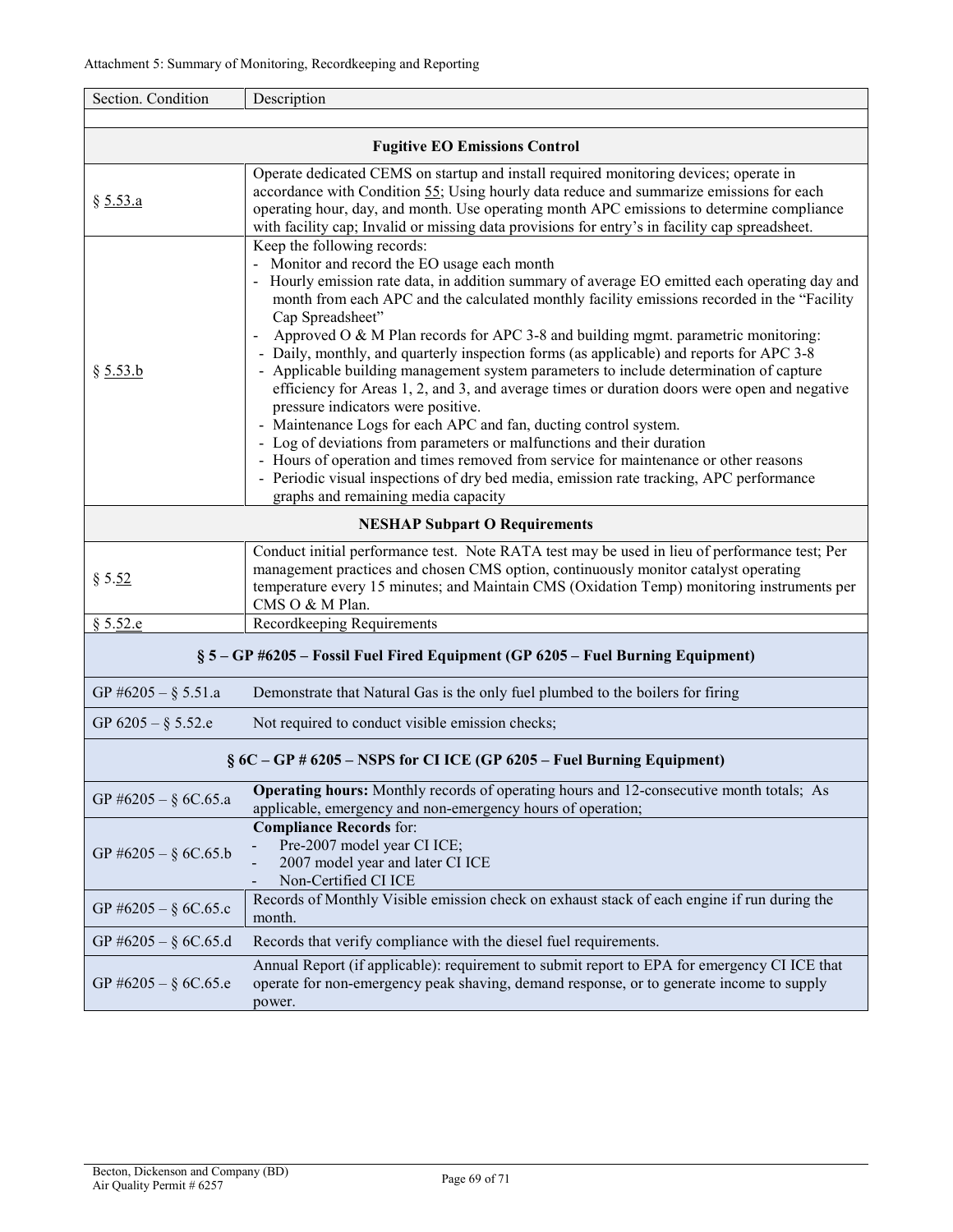## <span id="page-69-0"></span>**ATTACHMENT 6: ADDITIONAL ANCILARY EQUIPMENT REQUIREMENTS**

#### 1. **GP 6205 – [Fuel Burning Equipment](https://webcms.pima.gov/UserFiles/Servers/Server_6/File/Government/Environmental%20Quality/Air/AQ%20Operating%20Permits/General%20Permits/Fuel%20Burning%20Equipment/6205-GP.pdf)**

- a. The following Sections of GP #6205 apply to the facility and any ancillary sources listed in the equipment list:
	- **§ 3** Permit Applicability
	- **§ 4** Permit-Wide Operations
	- **§ 5** Fossil Fuel Fired Industrial and Commercial Equipment (Boilers and Heaters)
	- **§ 6C** NSPS Requirements for 'CI' ICE
	- **§ 8** Specific Source Applicability

#### b. Specific Applicability for <u>Item 5</u> of the equipment list:

| Condition 80:   | <b>Permitted Facility Sources</b>                                         |
|-----------------|---------------------------------------------------------------------------|
| Condition 80.a: | Permit-Wide Operations                                                    |
| Condition 80.b: | Fossil-Fuel Fired Industrial and Commercial Equipment (Boilers & Heaters) |
|                 | Condition <b>80.e.iii:</b> New Source Performance Standards for CI ICE    |
| Condition 81:   | Local (New and Existing) Stationary Source Performance Standards.         |
| Condition 82:   | Exempt Sources.                                                           |